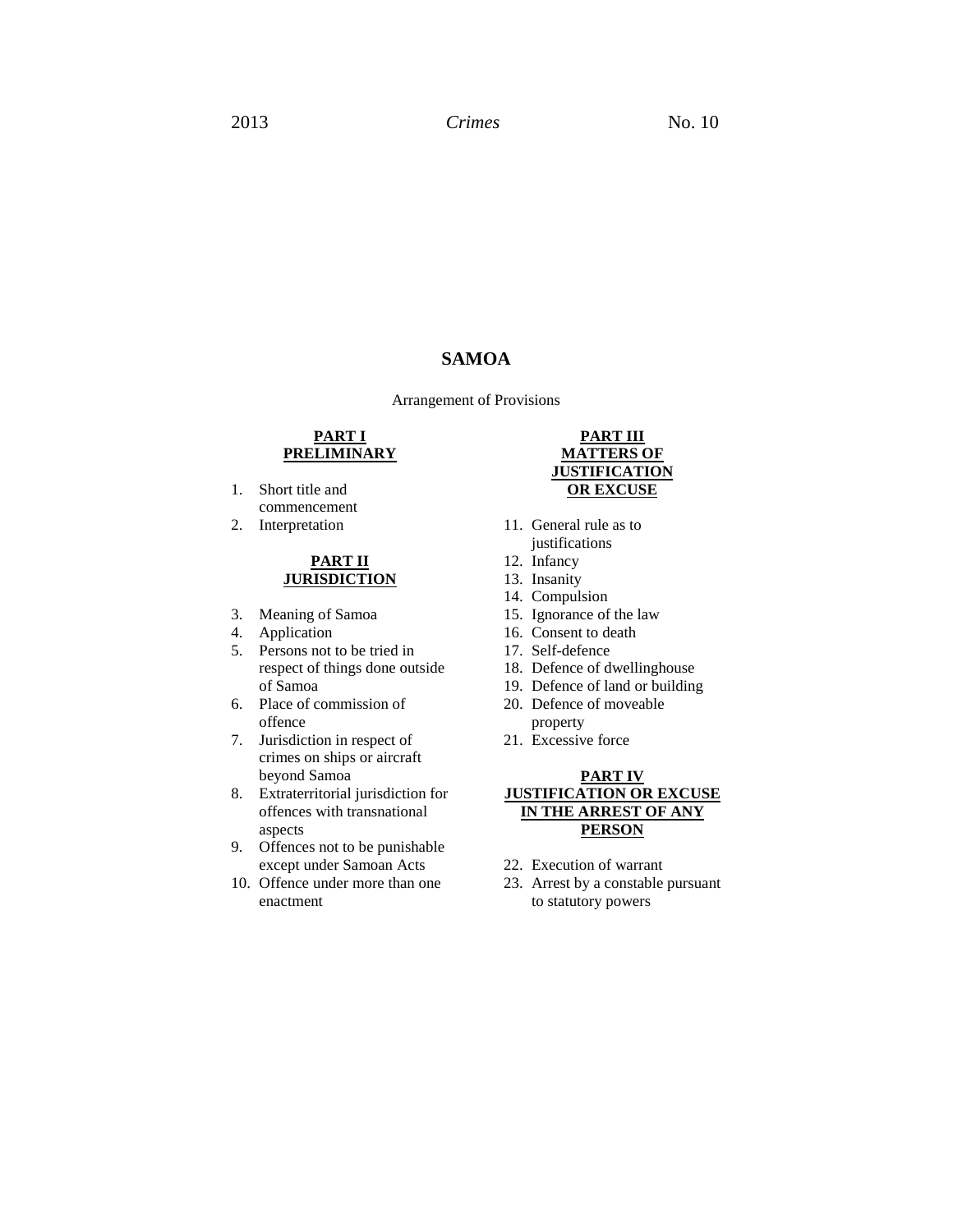- 24. Arrest by a constable of person believed to have committed an offence
- 25. Arrest by other officers or persons pursuant to statutory powers
- 26. Persons assisting constable or officer in arrest
- 27. Arrest of persons found committing certain crimes
- 28. Arrest of person believed to be committing crime by night
- 29. Arrest after commission of certain crimes
- 30. Arrest during flight
- 31. Force used in executing process
- 32. Preventing escape or rescue

## **PART V PARTIES TO THE COMMISSION OF THE OFFENCES**

- 33. Parties to offences
- 34. Party to crime outside Samoa
- 35. Party to offences other than that intended
- 36. Accessory before the fact
- 37. Accessory after the fact
- 38. Conspiracy to commit offence
- 39. Attempt to commit or procure commission of offence

### **PART VI CRIMES AGAINST PUBLIC ORDER**

- 40. Treason
- 41. Inciting to hostility
- 42. Unlawful assembly
- 43. Disorderly assembly
- 44. Riot
- 45. Forcible entry
- 46. Unlawful intimidation

47. General dishonesty against the Government

#### **PART VII SEXUAL CRIMES**

- 48. "Sexual intercourse" defined
- 49. "Sexual violation" defined
- 
- in themselves amount to consent
- 
- 53. Attempted sexual violation and assault with intent to commit sexual violation
- induced by threats
- 
- member
- defined
- under 12
- 59. Sexual conduct with young person under 16
- 60. Indecent assault
- section 59
- for the purpose of sexual conduct
- 63. Sexual conduct with severely intellectually disabled person
- 
- 
- 
- 
- 

**PART VIII**

- 50. "Sexual connection" defined
- 51. Circumstances which do not
- 52. Penalty for sexual violation
- 
- 54. Sexual conduct with consent
- 55. Incest
- 56. Sexual conduct with a family
- 57. "Dependent family member"
- 58. Sexual conduct with child
- 
- 
- 61. Defence to charge under
- 62. Using threats of intimidation
- 
- 64. Voyeurism
- 65. Adultery by married persons
- 66. Adultery with married person
- 67. Sodomy
- 68. Attempts to commit sodomy

- **CRIMES AGAINST PUBLIC WELFARE**
- 69. Criminal nuisance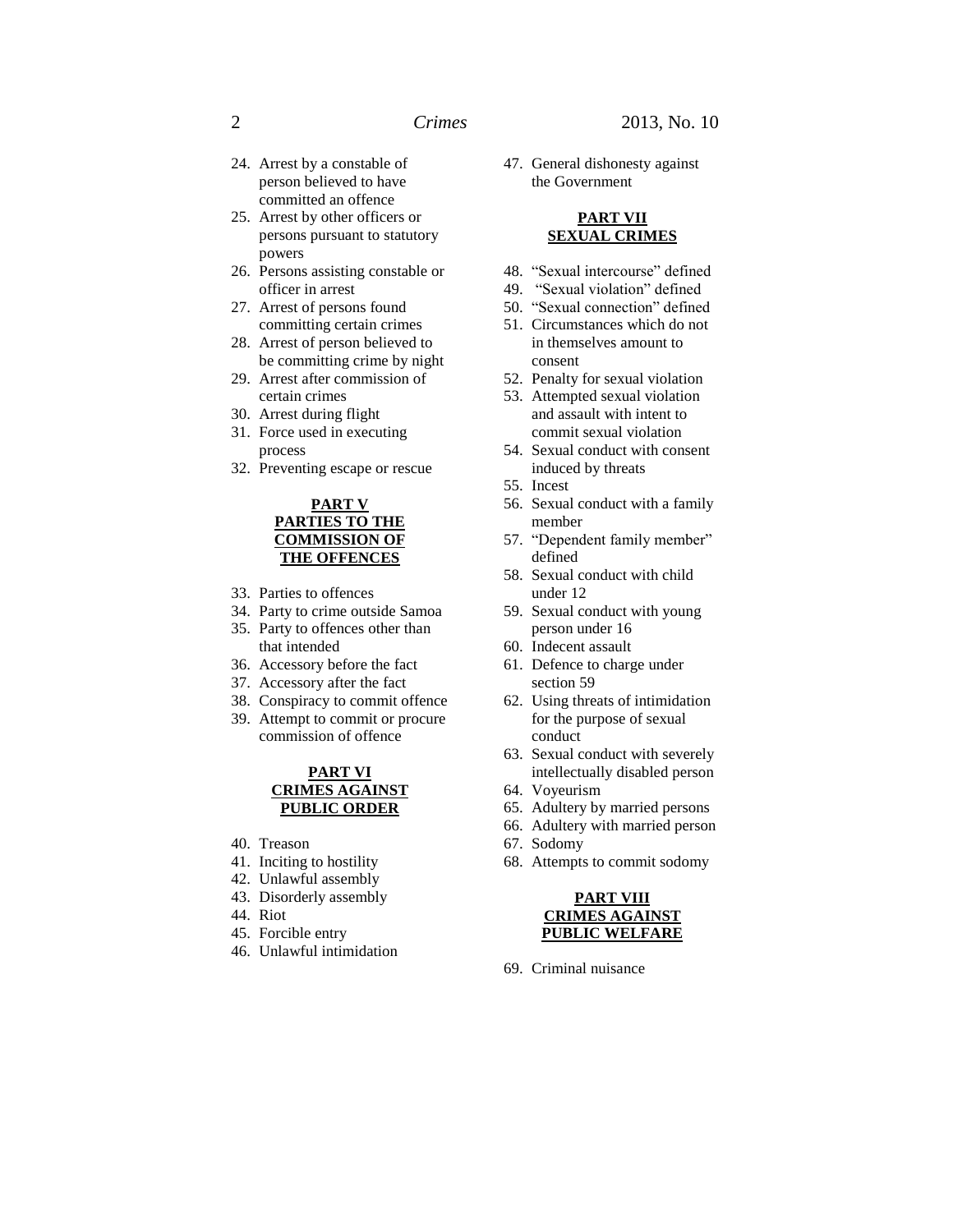- 71. Keeping place of resort for homosexual acts
- 72. Prostitution
- 73. Solicitation
- 74. Living on earnings of prostitution
- 75. Procuring sexual intercourse
- 76. Indecent act in a public place
- 77. Indecent act with intent to insult or offend
- 78. Bigamy
- 79. Feigned marriage
- 80. Misconduct in respect of human remains
- 81. Distribution or exhibition of indecent matter
- 82. Publication, Distribution or exhibition of indecent material on child

## **PART IX CRIMES AGAINST THE PERSON**

## **Division 1 Homicide**

- 83. Standard of care required of persons under legal duties
- 84. Duty to provide the necessaries of life
- 85. Duty of parent or guardian to provide necessaries
- 86. Abandoning child under 6 years
- 87. Duty of persons doing dangerous acts
- 88. Duty of persons in charge of dangerous things
- 89. Duty to avoid omissions dangerous to life
- 90. Homicide defined
- 91. Killing of a child
- 92. Culpable homicide
- 93. Death must occur within a year and a day
- - 94. Killing by influence on the mind
	- 95. Acceleration of death
	- 96. Causing death that might have been prevented
	- 97. Causing injury the treatment of which causes death
	- 98. Indirect cause of death
	- 99. Murder defined
	- 100.Further definition of "murder"
	- 101. Provocation
	- 102.Manslaughter
	- 103.Punishment of murder
	- 104.Attempt to murder
	- 105.Counselling or attempt to procure murder
	- 106.Conspiracy to murder
	- 107.Accessory after the fact to murder
	- 108.Punishment of manslaughter
	- 109.Killing unborn child
	- 110.Infanticide

#### **Division 2 Abortion**

- 111."Miscarriage" defined
- 112.Procuring abortion by any means
- 113.Female procuring her own miscarriage
- 114.Supplying means of procuring abortion
- 115.Effectiveness of means used immaterial
- 116.Meaning of "unlawfully"
- 117. Concealing dead body of a child

## **PART X ASSAULTS AND INJURIES TO THE PERSON**

118.Causing serious bodily injury with intent 119. Causing injury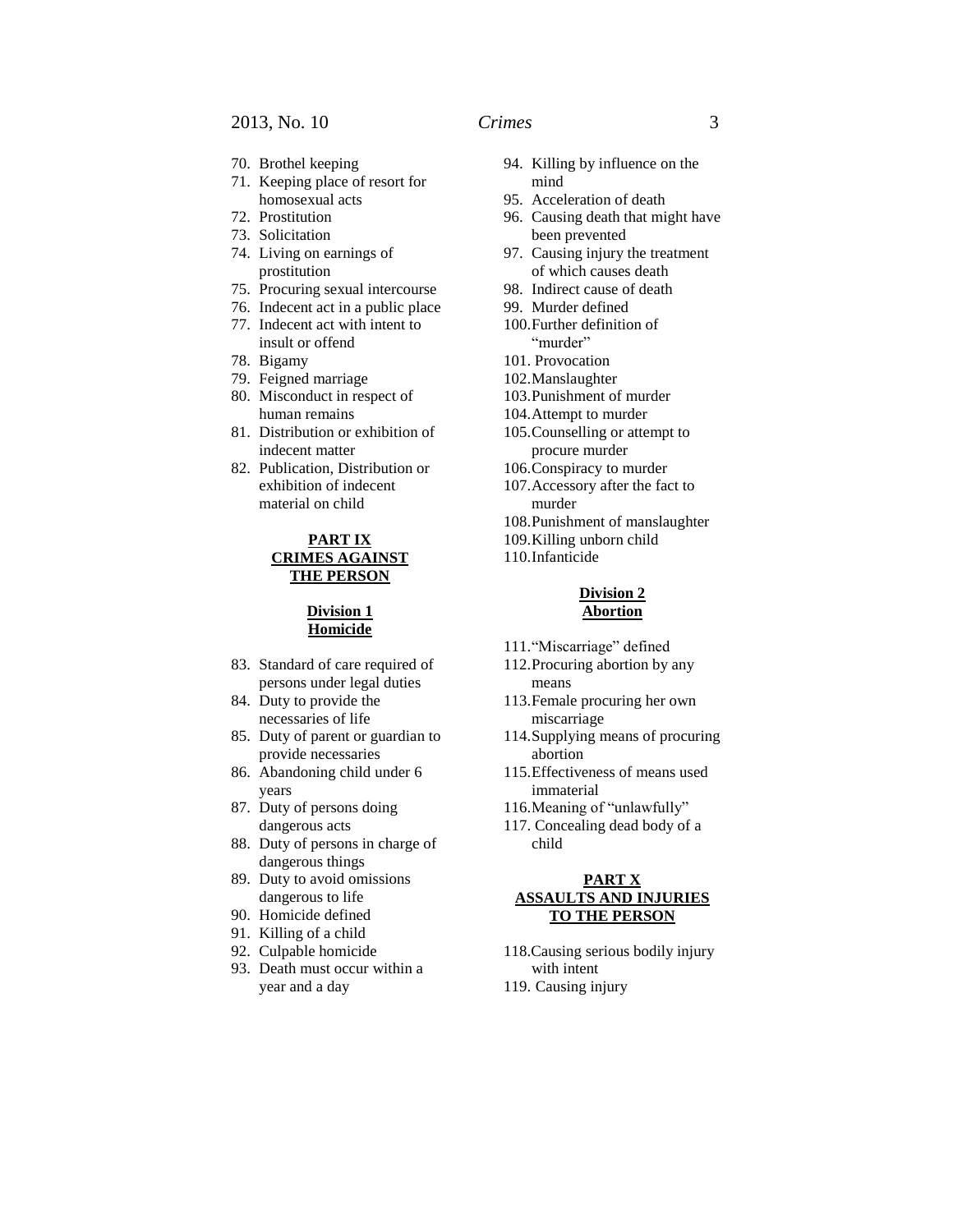- 120.Injuring by reckless endangerment
- 121.Injuring in the course of criminal conduct
- 122.Aggravated assault
- 123.Common assault
- 124.Disabling
- 125.Setting traps
- 126.Impeding rescue
- 127.Using firearm against law enforcement officer
- 128.Using firearm in commission of crime
- 129. Threats to kill or do grievous bodily harm
- 130. Kidnapping
- 131. Abduction of child under 16 years

#### **PART XI CRIMES AGAINST THE ADMINISTRATION OF JUSTICE**

- 132.Interpretation
- 133.Judicial corruption
- 134.Bribery of judicial officer etc 135.Corruption and bribery of a
- Minister of the Government of Samoa
- 136.Corruption and bribery of member of Parliament
- 137.Corruption and bribery of law enforcement officer
- 138.Corruption and bribery of official
- 139.Perjury
- 140.Fabricating evidence
- 141.Conspiring to defeat justice
- 142.Breaking prison
- 143.Escape
- 144.Rescue
- 145. Threatening words or behaviour to member of Parliament or Officer

## **PART XII ORGANISED CRIME, CORRUPTION AND TRANSNATIONAL OFFENDING**

- 146.Participating in organised criminal group
- 147.Corrupt use of official information
- 148.Use or disclosure of personal information
- 149.Bribery of foreign public official – definitions
- 150.Bribery in Samoa of foreign public official
- 151.Bribery outside Samoa of foreign public official
- 152.Exception for lawful acts in country of foreign public official

#### **PART XIII SMUGGLING AND TRAFFICKING IN PEOPLE**

- 153.Terms used in this Part of the Act
- 154.Smuggling migrants
- 155.Trafficking in people by means of coercion or deception
- 156.Aggravating factors
- 157. Dealing in people under 18 for sexual exploitation, removal of body parts, or engagement in forced labour
- 158.Attorney General's consent to prosecutions required

## **PART XIV CRIMES AGAINST THE RIGHTS OF PROPERTY**

159.Interpretation 160.Matters of ownership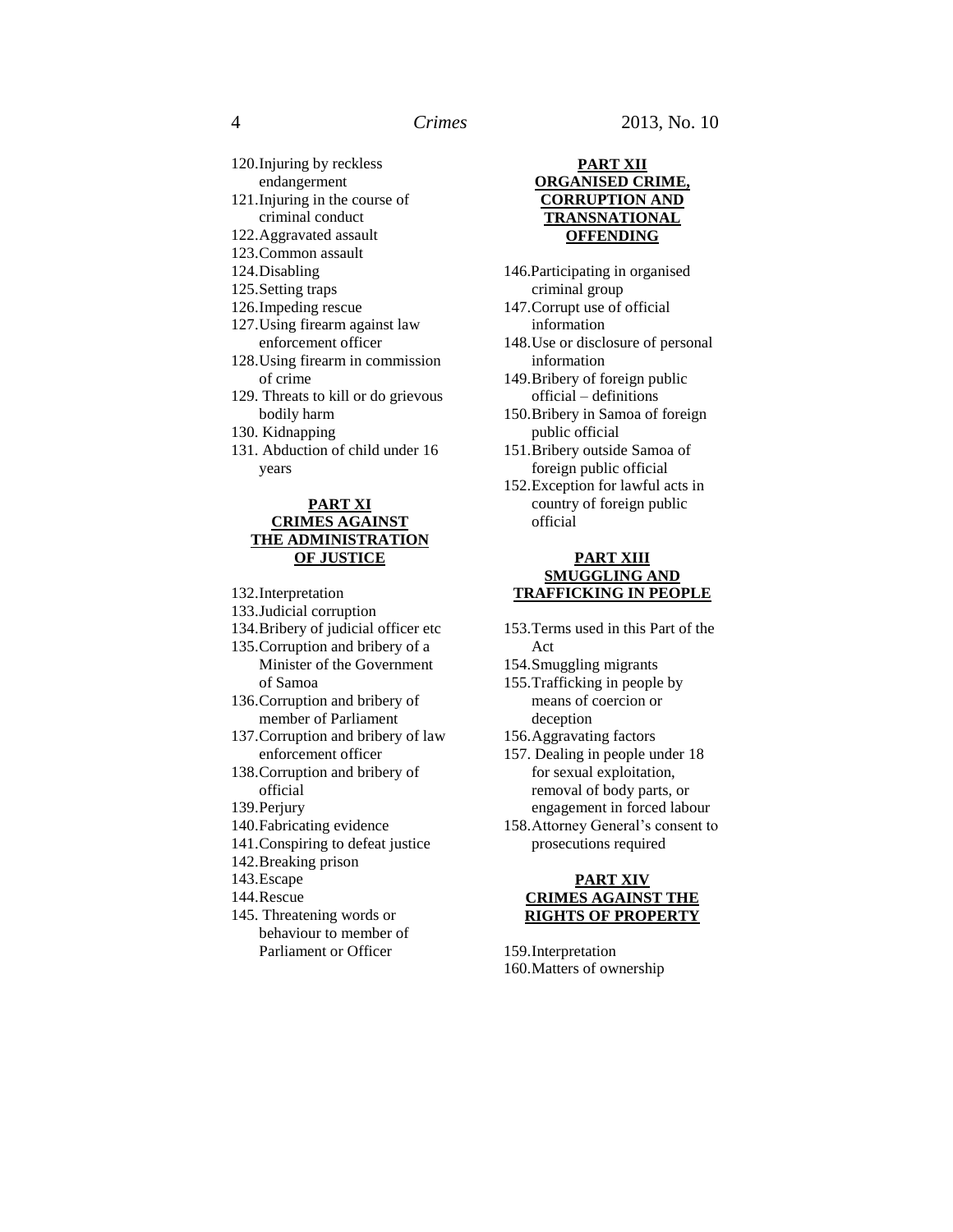- 161.Theft or stealing
- 162.Theft by person in special relationship
- 163.Theft of animals
- 164.Theft by spouse or partner
- 165.Punishment of theft
- 166.Ineffectual defences to charge of theft
- 167. Receiving
- 168. Punishment of receiving
- 169.Dishonestly taking or using document
- 170.Criminal breach of trust
- 171.Taking, obtaining or copying trade secrets
- 172.Obtaining by deception or causing loss by deception
- 173.Punishment of obtaining by deception or causing loss by deception
- 174. Burglary
- 175. Aggravated Burglary
- 176. Robbery
- 177. Aggravated Robbery
- 178.Unlawful entry of building by night
- 179. Assault with intent to rob
- 180. Demanding with intent to steal etc
- 181. Blackmail

#### **PART XV CRIMES INVOLVING DAMAGE OR DANGER TO PROPERTY OR TRANSPORT**

- 182. Arson
- 183. Attempted Arson
- 184. Intentional Damage
- 185. Endangering transport
- 186. Causing disease or sickness in animals
- 187. Contaminating food, crops, water or other products

### **PART XVI THREATENING HARM TO PERSONS OR PROPERTY**

- 188.Threatening to kill or do grievous bodily harm
- 189.Threatening to destroy property
- 190. Threats of harm to people or property
- 191.Threatening acts
- 192.Conspiring to prevent collection of rates or taxes

#### **PART XVII FORGERY AND FALSE DOCUMENTS**

- 193.Interpretation
- 194.Forgery
- 195.Using forged documents
- 196.Altering, concealing, destroying, or reproducing documents with intent to deceive
- 197.Using altered or reproduced documents with intent to deceive
- 198.False accounting
- 199.Counterfeiting public seals
- 200.Counterfeiting corporate seals
- 201.Possessing forged bank notes
- 202.Paper or implements for forgery
- 203.Imitating authorised or customary marks
- 204.Offences involving coinage

#### **PART XVIII CRIMES INVOLVING ELECTRONIC SYSTEMS**

205.Interpretation

206.Accessing electronic system without authorisation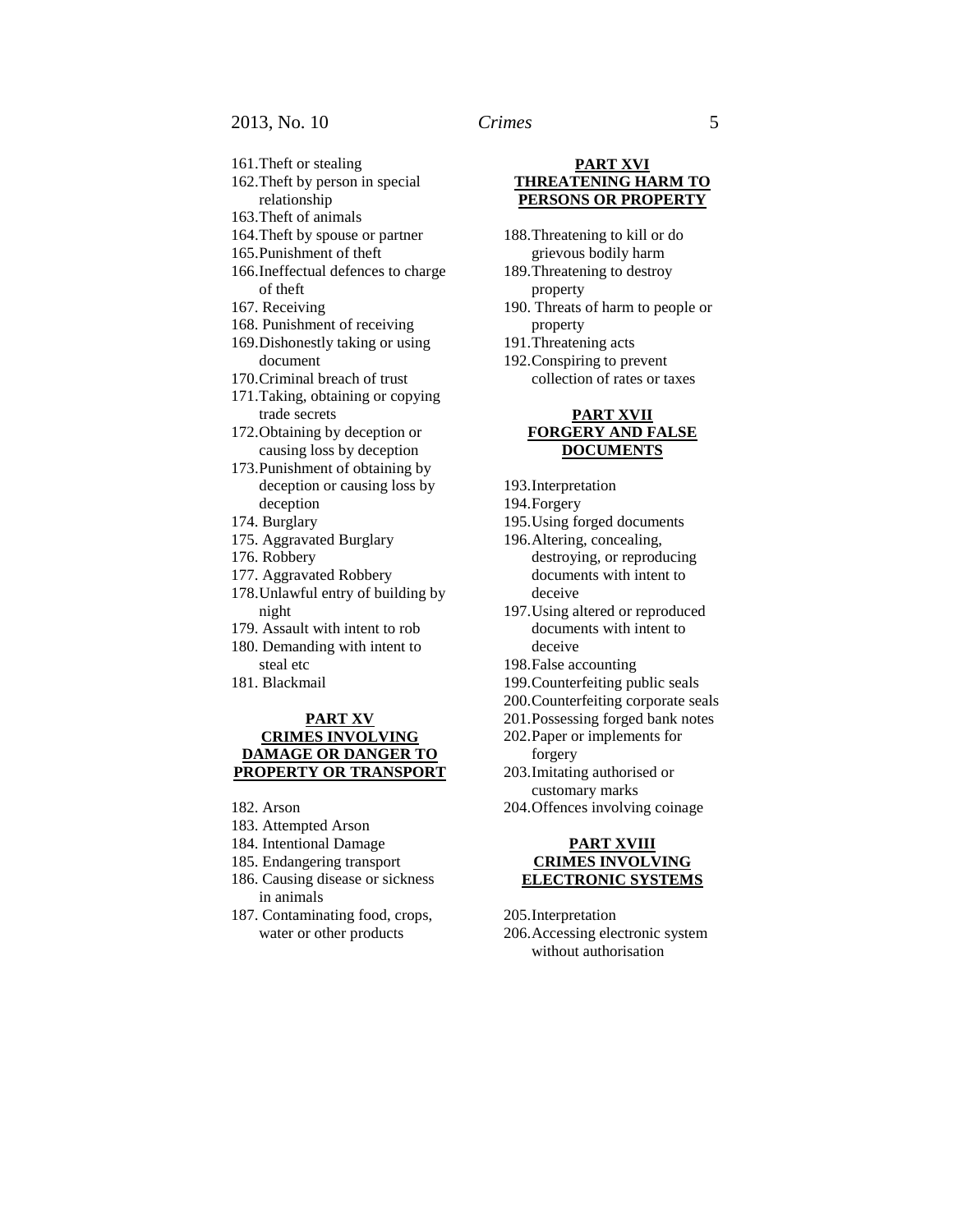- 207.Accessing electronic system for dishonest purpose
- 208.Illegal remaining in an electronic system
- 209.Illegal interception
- 210. Damaging or interfering with electronic data
- 211. Illegal acquisition of electronic data
- 212. Illegal system interference
- 213. Illegal devices
- 214. Making, selling, distributing or possessing software for committing a crime
- 215. Identity fraud
- 216. Forgery of electronic data
- 217. SPAM
- 218. Solicitation of children
- 219. Harassment utilising means of electronic communication

220. Consequential amendments to the Telecommunications Act 2005

### **PART XIX MISCELLANEOUS PROVISIONS**

- 221. Consent of Attorney General to prosecution
- 222. Contempt of Court
- 223. Regulations
- 224. Repeal of the Crimes Ordinance 1961
- 225. Proceedings pursuant to the repealed Ordinance
- 226. Repealed Ordinance continue to have effect
- 227. Consequential amendments
- 228.Savings and transitional

provisions

# **2013, No. 10**

\_\_\_\_\_\_\_\_\_\_

#### **AN ACT to regulate crimes in Samoa, to repeal the Crimes Ordinance 1961 and consequently amend other Acts, and for related purposes.** *[5 th April 2013]*

**BE IT ENACTED** by the Legislative Assembly of Samoa in Parliament assembled as follows:

# **PART I PRELIMINARY**

**1. Short title and commencement**-(1) This Act may be cited as the Crimes Act 2013.

(2) This Act commences on a date or dates to be nominated by the Minister.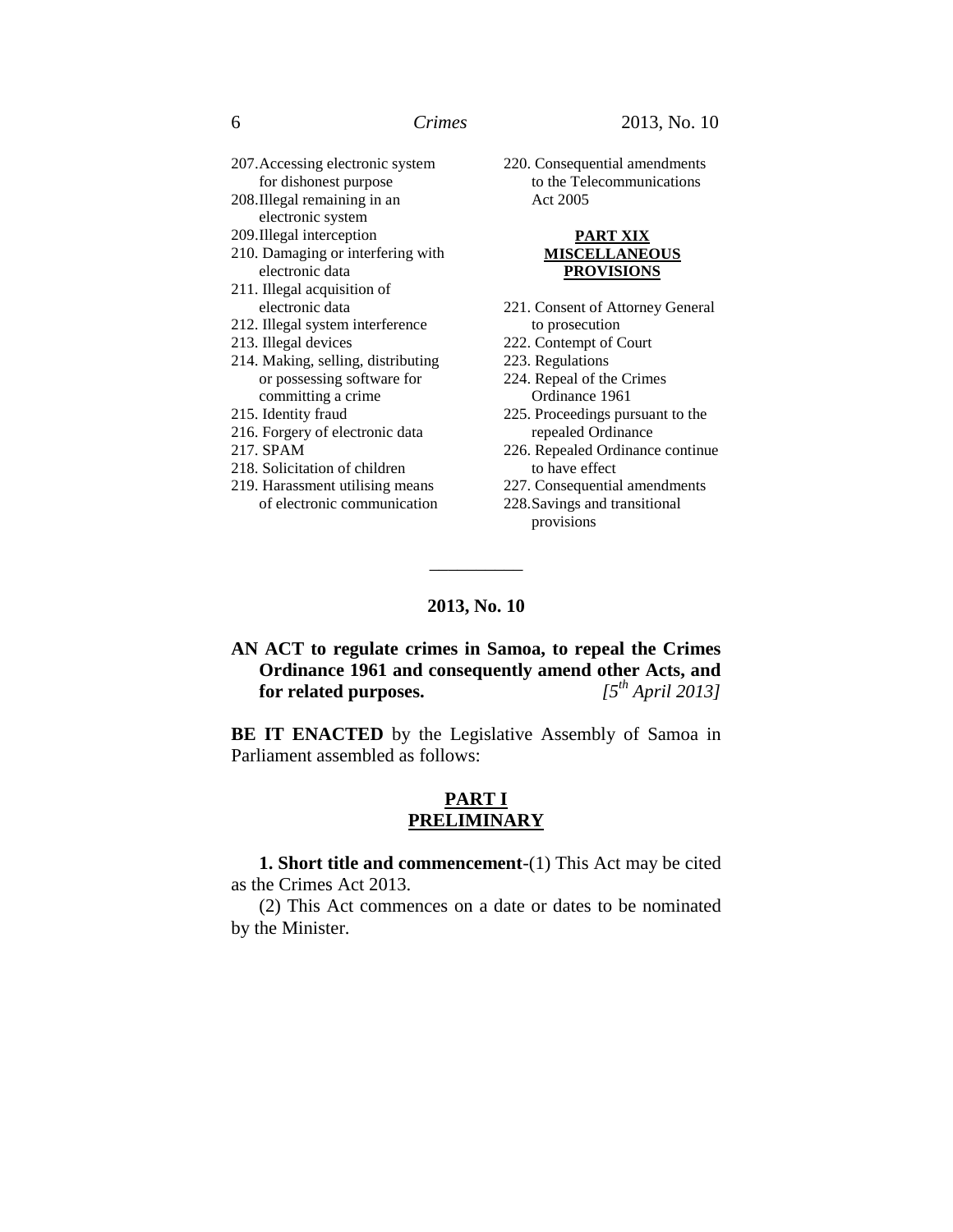**2. Interpretation -** In this Act unless the contrary intention appears:

"Aircraft" means the meaning given it in the Civil Aviation Act 1998;

- "Assault" means the act of intentionally applying or attempting to apply force to the person of another, directly or indirectly, or threatening by any act or gesture to apply such force to the person of another, if the person making the threat has, or causes the other to believe on reasonable grounds that he or she has, present ability to effect his purpose; and **to assault** has a corresponding meaning;
- "building" means any building, erection or structure of any kind, whether permanent or temporary, and includes any dwelling, fale, warehouse, shop, office, store, caravan or other premises of any kind;
- "constable" or "officer" or "police officer" means a swornmember under the Police Service Act 2009;
- "court" includes the Supreme Court or the District Court of Samoa;
- "crime" means any offence for which a person may be proceeded against under this Act;
- "crime involving dishonesty" means a crime against the rights of property under Part XIV;
- "criminally responsible" means liable to punishment for an offence;

"day" means the interval between 6 o'clock in the morning of any day and 9 o'clock at night of the same day;

- "enactment" includes the Constitution of Samoa and any Act, Ordinance, By-law, Regulation or Order;
- "firearm" means any weapon to which the provisions of the Arms Ordinance 1960 apply;

"for a material benefit", in relation to doing a thing, means:

- (a) after having obtained a material benefit for doing the thing; or
- (b) intending to obtain a material benefit for doing the thing.

"grievous bodily harm" means serious bodily harm;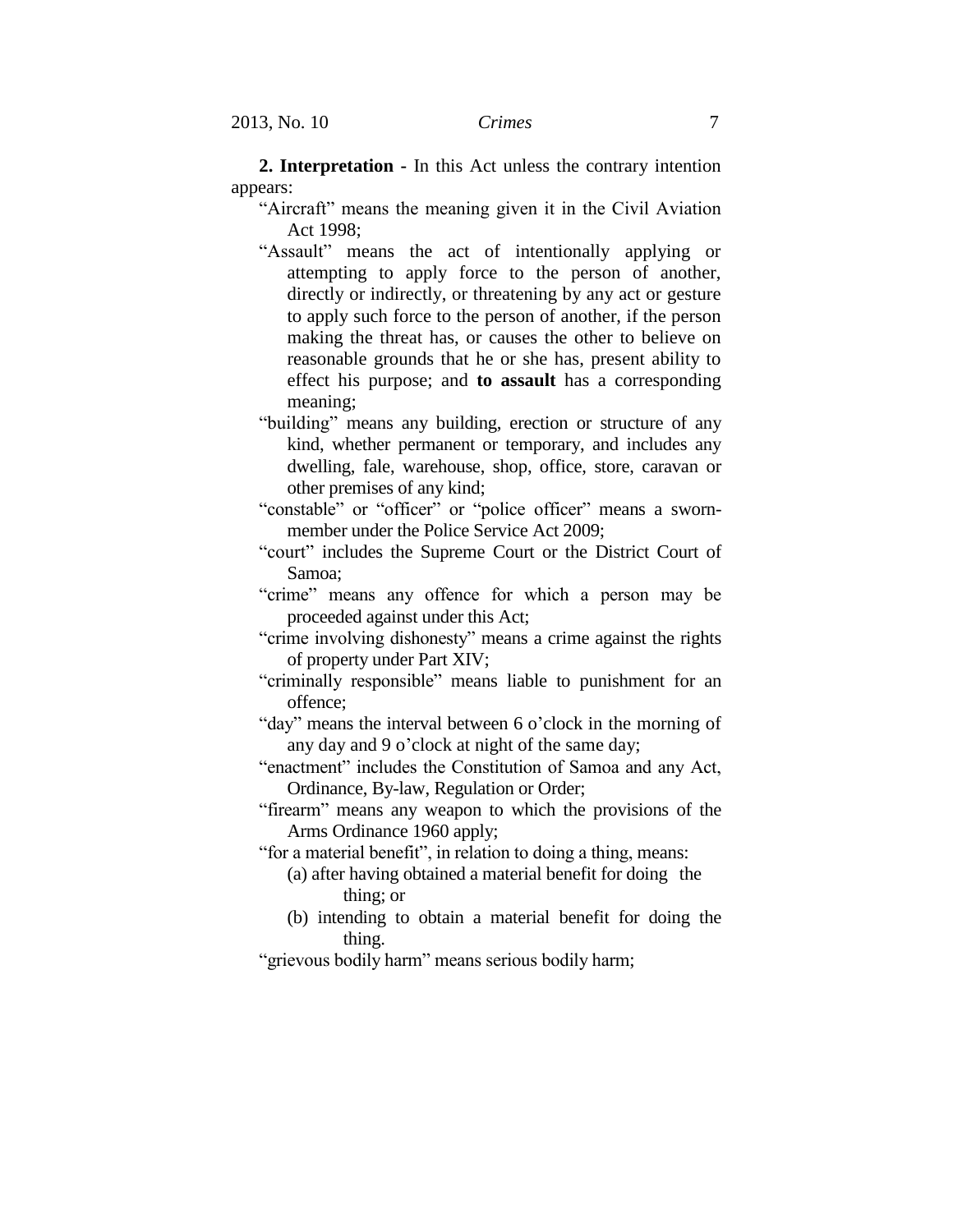"medical practitioner" has the same meaning as in the Medical Practitioners Act 2007;

"Minister" means the Minister responsible for police;

- "night" means the interval between 9 o'clock at night and 6 o'clock in the following morning;
- "obtain a material benefit" in relation to doing or omitting to do a thing, means obtain, directly or indirectly, any goods, money, pecuniary advantage, privilege, property, or other valuable consideration of any kind for doing the thing (or taking an action that forms part of doing the thing);
- "offence" means any act of omission for which a person can be punished under this Act or under any other enactment;
- "property" includes real and personal property, and any estate or interest in any real or personal property, money, electricity and any debt, and anything in action, and any other right or interest;

"prosecutor" means:

- (a) the Attorney General or a prosecutor acting under the Attorney General's direction; or
- (b) a Constable prosecuting any offence; or
- (c) a private prosecutor.
- "ship" means every description of vessel used in navigation, however propelled; and includes any schooner, cutter, launch, yacht, boat, barge, lighter, dinghy, paopao, raft or little vessel;
- "to injure" means to cause actual bodily harm but not psychological or emotional harm;
- "valuable security" means any document which constitutes a title to or is evidence of title to any property or proprietary right of any kind whatever; and includes any negotiable instrument, bill of exchange or promissory note.

(2) When it is provided in this Act that a person is liable to any punishment for doing or omitting any act, the person doing or omitting that act is, subject to the provisions of this Act, commits of a crime.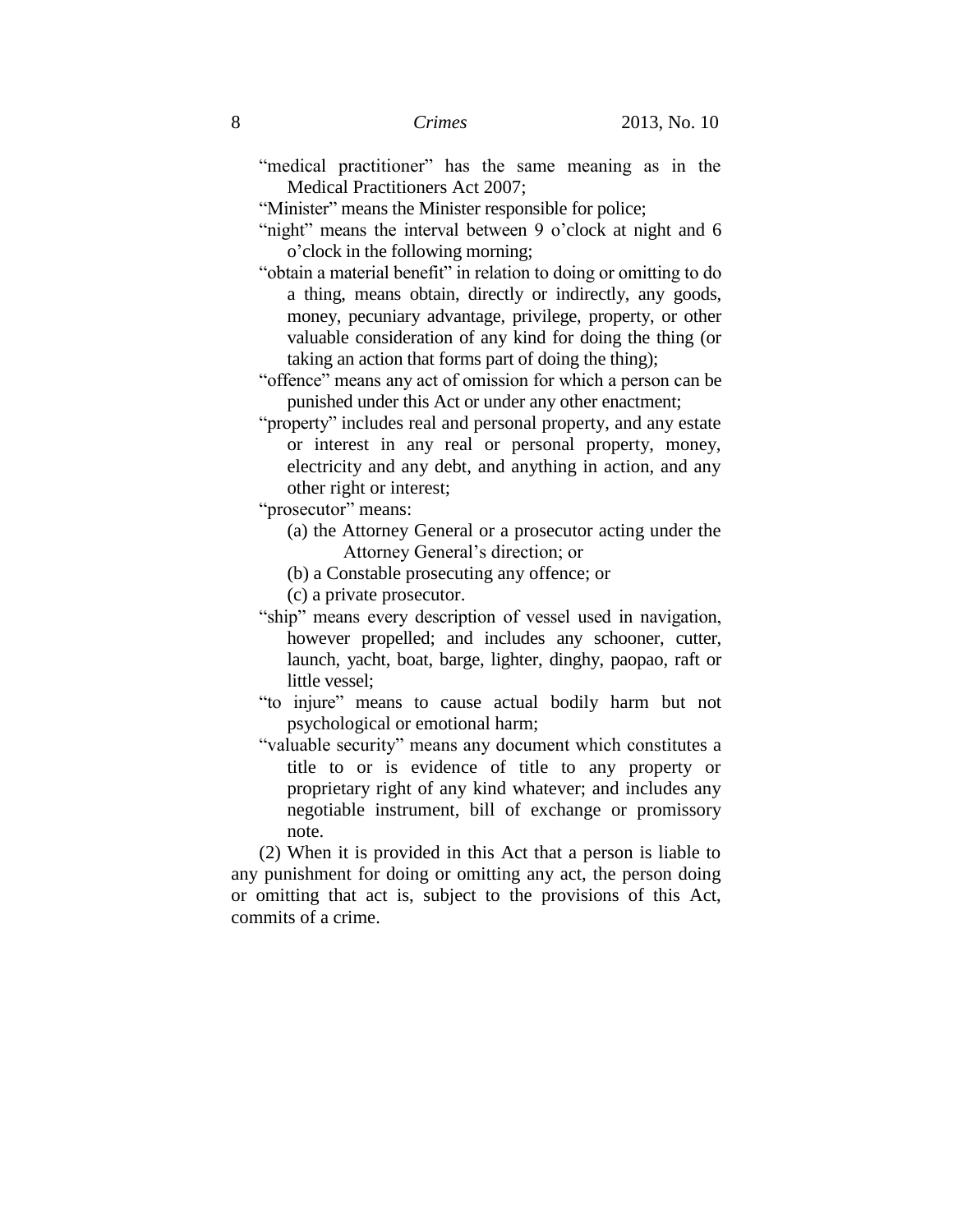# **PART II JURISDICTION**

**3. Meaning of Samoa** - Without limiting the provisions of any other enactment, "Samoa" means the islands of Upolu, Savai'i, Manono and Apolima in the South Pacific Ocean together with all other adjacent islands and lying between the  $13<sup>th</sup>$  and  $15<sup>th</sup>$  degrees of south latitude and the  $171<sup>st</sup>$  and  $173<sup>rd</sup>$  degrees of south longitude west of Greenwich; and includes all waters within the outer limits of the territorial sea of Samoa (as defined in the Maritime Zones Act 1999) and the exclusive economic zone of Samoa (as defined in the Maritime Zones Act 1999).

**4. Application**-(1) This Act applies to all offences for which the offender may be proceeded against and tried in Samoa.

(2) This Act applies to all acts done or omitted in Samoa.

(3) Subject to subsection (4), no act done or omitted outside of Samoa is an offence unless it is an offence by virtue of any provision of this Act or of any other enactment.

(4) For the purpose of jurisdiction, where any act or omission forming part of any offence, or any event necessary to the completion of any offence, occurs in Samoa, the offence shall be deemed to be committed in Samoa, whether the person charged with the offence was in Samoa or not at the time of the act, omission, or event.

(5) The Court of Appeal, the Supreme Court and the District Court shall have jurisdiction to hear and determine any matter for which this Act or any other law provides such court with jurisdiction irrespective of whether any act or omission or event occurs in Samoa or any other place.

**5. Persons not to be tried in respect of things done outside of Samoa** - Subject to the provisions of section 6, no act done or omitted outside Samoa is an offence, unless it is an offence by virtue of any provision of this Act or of any other enactment.

**6. Place of commission of offence** - For the purpose of jurisdiction, where any act or omission forming part of any offence, or any event necessary to the completion of any offence,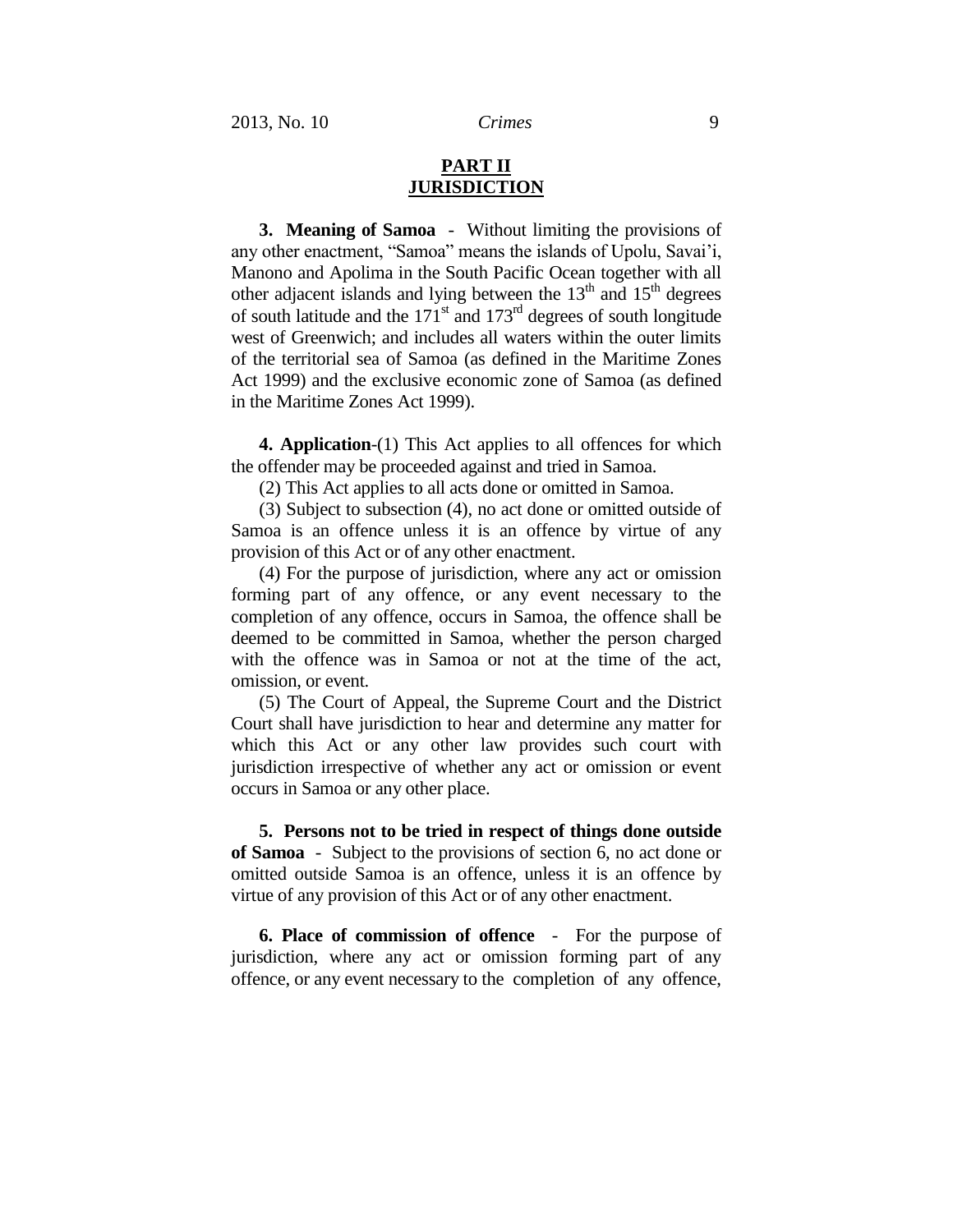occurs in Samoa, the offence shall be deemed to be committed in Samoa, whether the person charged with the offence was in Samoa or not at the time of the act, omission, or event.

**7. Jurisdiction in respect of crimes on ships or aircraft beyond Samoa**-(1) This section applies to any act done or omitted beyond Samoa by any person:

- (a) on board any Samoan registered ship; or
- (b) on board any Samoan aircraft; or
- (c) on board any ship or aircraft, if that person arrives in Samoa on that ship or aircraft in the course or at the end of a journey during which the act was done or omitted; or
- (d) being a citizen of Samoa, on board any foreign ship (not being a ship to which he or she belongs) on the high seas; or
- (e) being a Samoan citizen or a person ordinarily resident in Samoa, on board any aircraft provided that paragraph (c) does not apply where the act was done or omitted by a person, not being a citizen of Samoa, on any ship or aircraft for the time being used as a ship or aircraft of any of the armed forces of any country; or
- (f) being a Samoan citizen or a person ordinarily resident in Samoa, on board any ship or aircraft as a servant or an officer of the Government of Samoa.

(2) Where any person does or omits any act to which this section applies, and that act or omission would, if it occurred within Samoa, be a crime under this Act or under any other enactment (whether that enactment was passed before or after the commencement of this Act), then, subject to the provisions of this Act and of that other enactment, he or she shall be liable on conviction as if the act or omission had occurred in Samoa: provided that where any proceedings are taken by virtue of the jurisdiction conferred by this section it shall be a defence to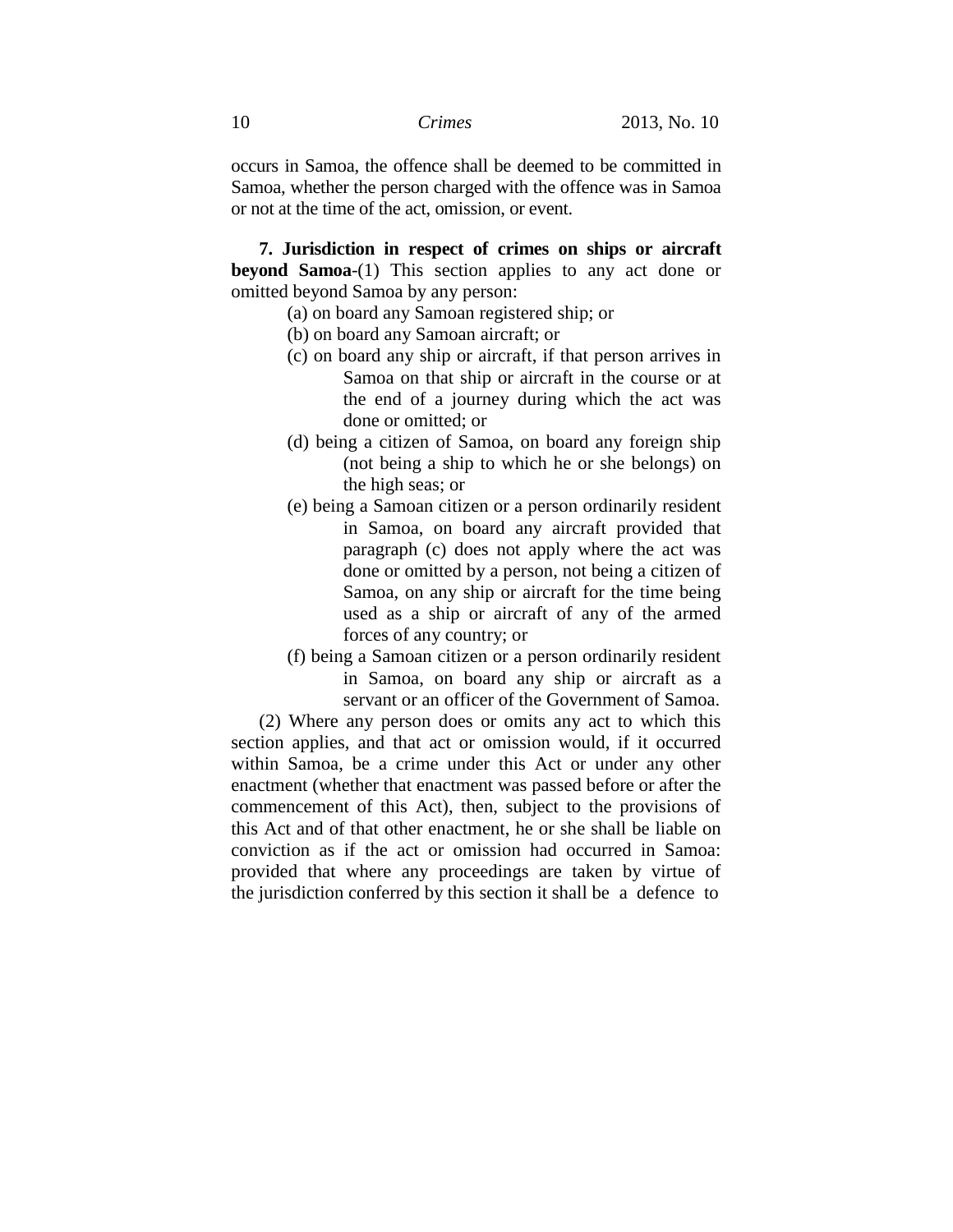prove that the act or omission would not have been an offence under the law of the country of which the person charged was a national or citizen at the time of the act or omission, if it had occurred in that country.

(3) Where at any place beyond Samoa any person who belongs, or within three (3) months previously has belonged, to any Samoan registered ship does or omits any act, whether on shore or afloat, not being an act, or omission to which subsection (1) applies, and that act or omission would, if it occurred within Samoa, be a crime, then this section shall apply in respect of that act or omission in the same manner in all respects as if it had occurred on board a Samoan registered ship.

(4) This section shall be read subject to the provisions of section 221.

**8. Extraterritorial jurisdiction for offences with transnational aspects**-(1) Even if the acts or omissions alleged to constitute the offence occurred wholly outside Samoa, proceedings may be brought for any offence against this Act committed in the course of committing any offence against the Prevention and Suppression of Terrorism Act 2002, or an offence against sections 146 to 152 and 154 to 157 of this Act, if the person to be charged:

- (a) is a Samoan citizen; or
- (b) is ordinarily resident in Samoa; or
- (c) has been found in Samoa and has not been extradited; or
- (d) is a body corporate, or a corporation sole, incorporated under the law of Samoa.

(2) Even if the acts or omissions alleged to constitute the offence occurred wholly outside Samoa, proceedings may be brought for any offence against this Act, if the person to be charged:

- (a) is a Samoan citizen or an ordinary resident of Samoa; and
- (b) is outside of Samoa as an ambassador, diplomat, representative, envoy, attaché or employee or officer of the Government of Samoa.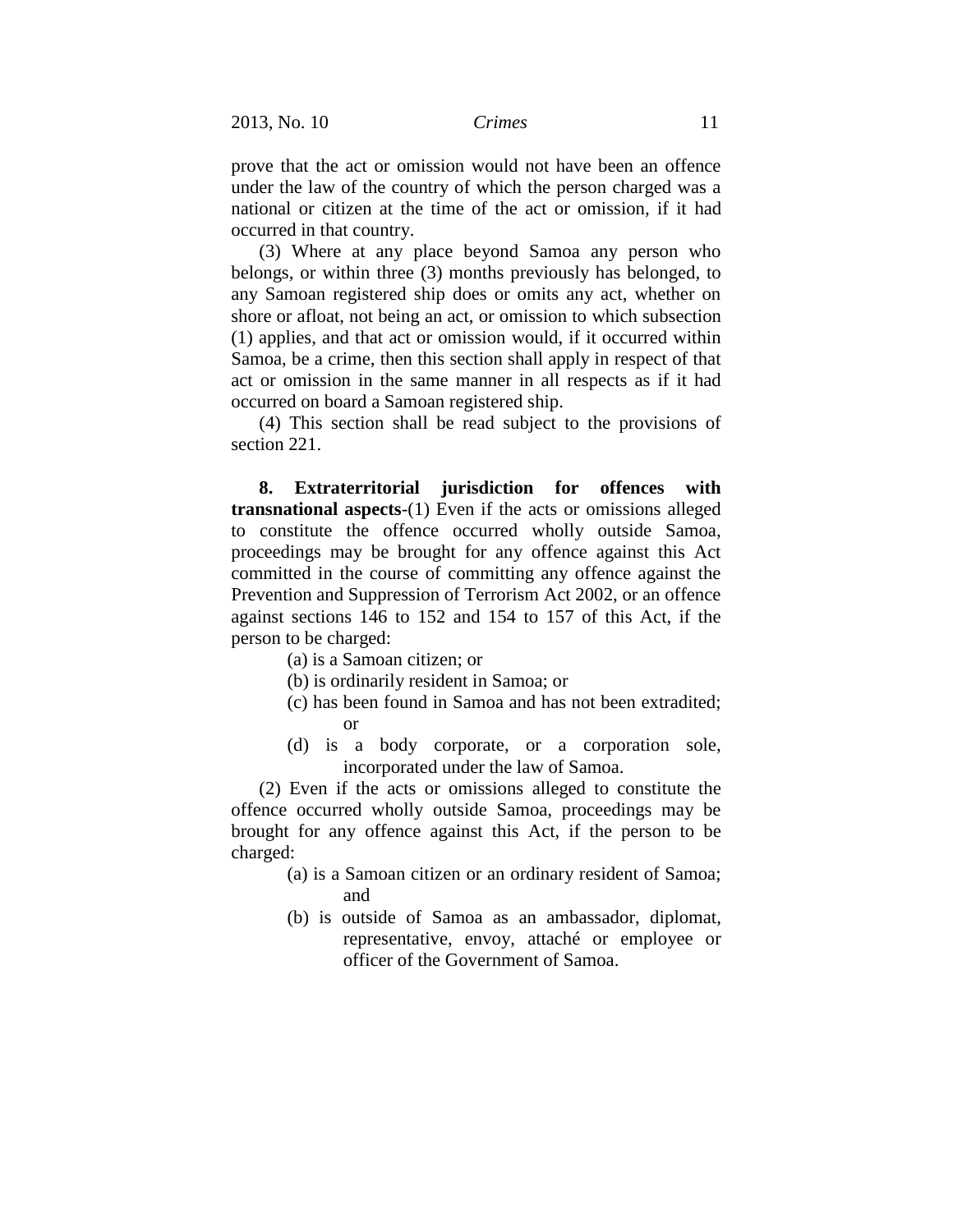**9. Offences not to be punishable except under Samoan Acts** - No one shall be convicted of any offence at common law, or of any offence against any Act of the Parliament of Samoa.

**PROVIDED THAT** nothing in this section limits or affects the power of authority of the Legislative Assembly or of any Court to punish for contempt.

**10. Offence under more than one enactment**-(1) Where an act or omission constitutes an offence under this Act and under any other Act, the offender may be prosecuted and punished either under this Act or under that other Act.

(2) Where an act or omission constitutes an offence under two (2) or more Acts other than this Act, the offender may be prosecuted and punished under any one of those Acts.

(3) Where an act or omission constitutes an offence under two (2) or more provisions of this Act or of any other Act, the offender may be prosecuted under any one of those provisions.

(4) No one shall be liable to be punished twice in respect of the same offence.

(5) Nothing in this Act shall take away or diminish any authority given by any other enactment to arrest, detain, or put any restraint on any person.

# **PART III MATTERS OF JUSTIFICATION OR EXCUSE**

**11. General rule as to justifications**-(1) All rules and principles of the common law as are consistent with the provisions of this Act and any other applicable enactment and with the customs and usages of the people of Samoa recognised and applied by the Court of Appeal, the Supreme Court or the District Court which provides a justification or excuse for any act or omission, or a defence to any crime under this Act or any other enactment shall be applicable to any charge, except so far as they are altered by or are inconsistent with this Act or any other enactment.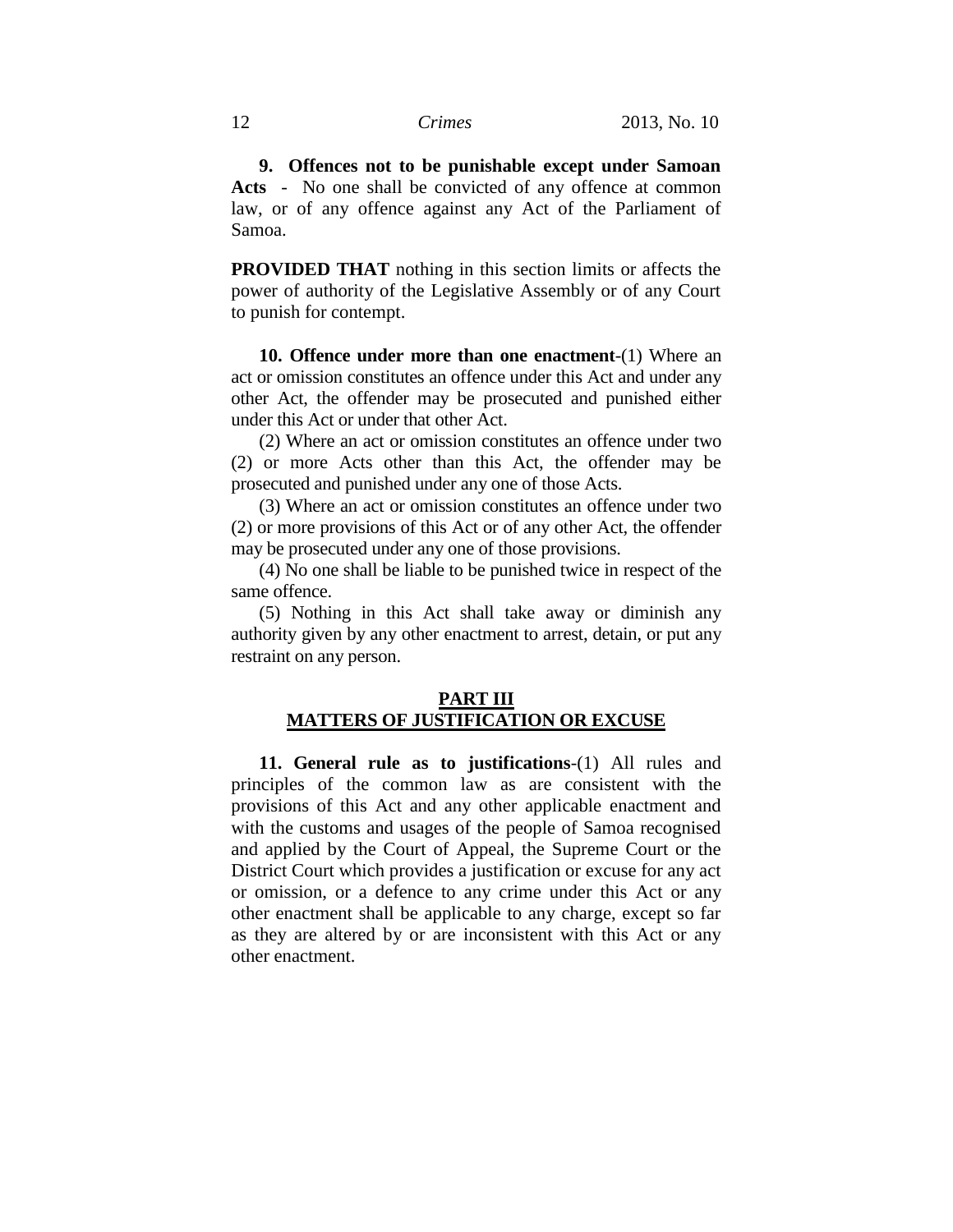(2) The matters provided for in this Part are declared to be justifications or excuses in the case of all charges to which they are applicable.

**12. Infancy**-(1) No person shall be convicted of an offence in relation to any act or omission done or omitted by him or her when under the age of 10 years.

(2) No person shall be convicted of an offence in relation to any act or omission done or omitted by him or her when of the age of 10 years but under the age of 12 years, unless he or she knew that the act or omission was morally wrong, or that it was contrary to law.

**13. Insanity**-(1) A person shall be presumed to be sane at the time of doing or omitting any act until the person proves on the balance of probabilities that he or she was not sane to the extent provided in subsection (2).

(2) A person is not criminally responsible for any act done or omitted to be done when suffering from a mental defect or mental disorder that renders the person incapable:

- (a) of knowing what he or she is doing or omitting to do; or
- (b) of attributing to that act or omission the same moral character that members of the community generally would attribute to that act or omission.

(3) The fact that by virtue of this section any person has not been or is not liable to be convicted of an offence shall not affect the question whether any other person who is alleged to be a party to that offence is guilty of that offence.

(4) Where upon the trial of any person that person is acquitted on account of insanity, the Judge must order that the person be examined by two (2) medical practitioners and the following provisions apply:

> (a) pending the receipt by the Judge of certificates from the medical practitioners, the person must be detained in one of the following places as the Judge thinks appropriate -

> > (i) a private or public hospital; or

(ii) a prison facility;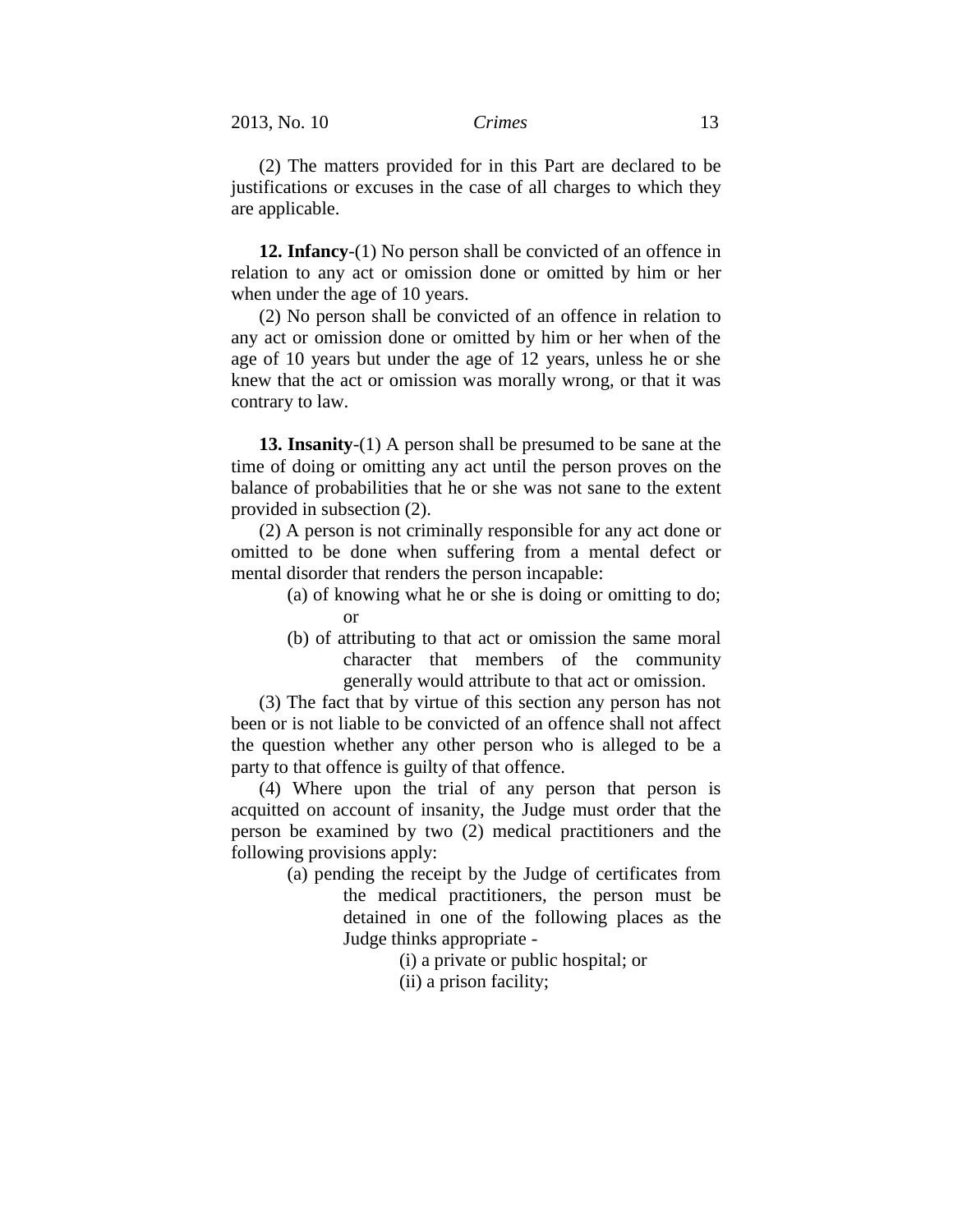(b) when the Court has sufficient information on the condition of a defendant acquitted on account of his or her insanity, the Court must -

> (i) consider all the circumstances of the case; and

> (ii) consider the evidence of the two (2) medical practitioners; and

(c) if it is satisfied that the making of the order is necessary in the interests of the public or any person or class of persons who may be affected by the Court's decision.

(5) Despite anything in the Mental Health Act 2007 no person subject to an order made under subsection (4)(a) shall be released on leave or discharged from any institution without an order of the Court that made the order detaining that person.

**14. Compulsion**-(1) Except in relation to the offences listed in subsection (2), a person who commits an offence under compulsion arising from threats of immediate death or serious bodily harm from a person who is present when the offence is committed is not criminally responsible if he or she:

(a) believes that the threat will be carried out; and

(b) is not a party to any association or conspiracy from which the compulsion arises or was a foreseeable consequence.

(2) Nothing in subsection (1) applies where one of the following offences is committed:

(a) treason or communicating secrets;

- (b) sabotage;
- (c) piracy;
- (d) piratical acts;

(e) murder;

(f) attempt to murder;

(g) wounding with intent;

(h) injuring with intent to cause grievous bodily harm;

(i) abduction;

(j) kidnapping;

(k) robbery;

(l) aggravated robbery;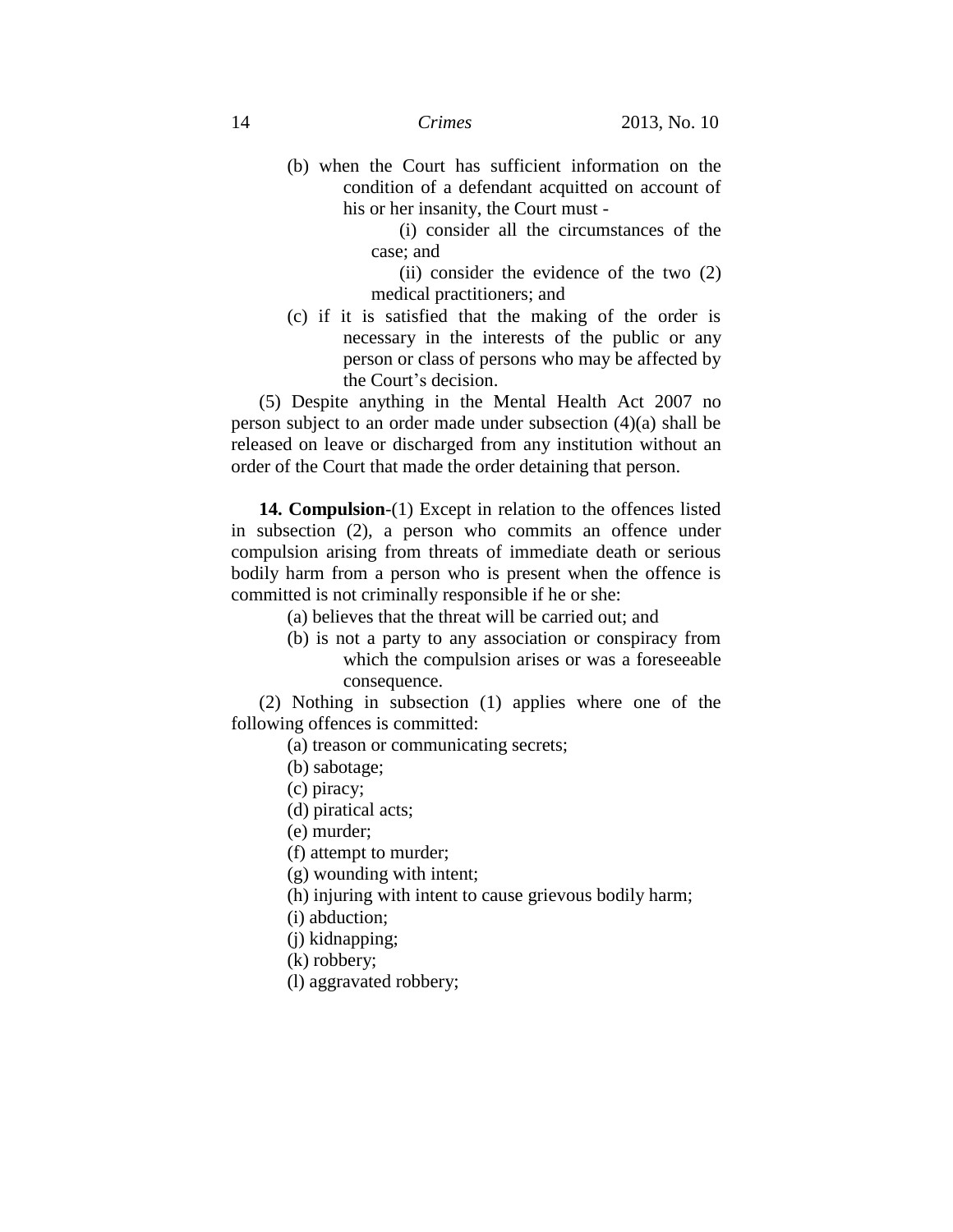(m) arson; (n) drug trafficking; (o) people smuggling.

**15. Ignorance of the law** - No person is excused from criminal liability by reason of the fact that he or she was unaware that the act or omission constituted the offence with which the person is charged was contrary to law.

**16. Consent to death** - No person has a right to consent to the infliction of death upon himself or herself; and, if any person is killed, the fact that the person gave any such consent shall not affect the criminal liability or responsibility of any other person who is a party to the killing.

**17. Self-defence**-(1) A person unlawfully assaulted, not having provoked the assault by any blows, words or gestures, is justified in repelling force, if the force the person uses:

- (a) is not meant to cause death or grievous bodily harm; and
- (b) is no more than is necessary for the purpose of self defence.

(2) A person unlawfully assaulted, not having provoked the assault by any blows, words or gestures, is justified in repelling force by force although in so doing the person causes death or grievous bodily harm, if:

- (a) the person causes it under reasonable apprehension of death or grievous bodily harm from the violence with which the assault was originally made or with which the assailant pursues his or her purpose; and
- (b) the person believes, on reasonable grounds, that he or she cannot otherwise preserve himself or herself from death or grievous bodily harm; and
- (c) the force the person uses is no more than is necessary for the purpose of self defence.

(3) A person who has assaulted another without justification, or has provoked an assault from that other by any blows, words or gestures, may nevertheless justify force used after the assault if: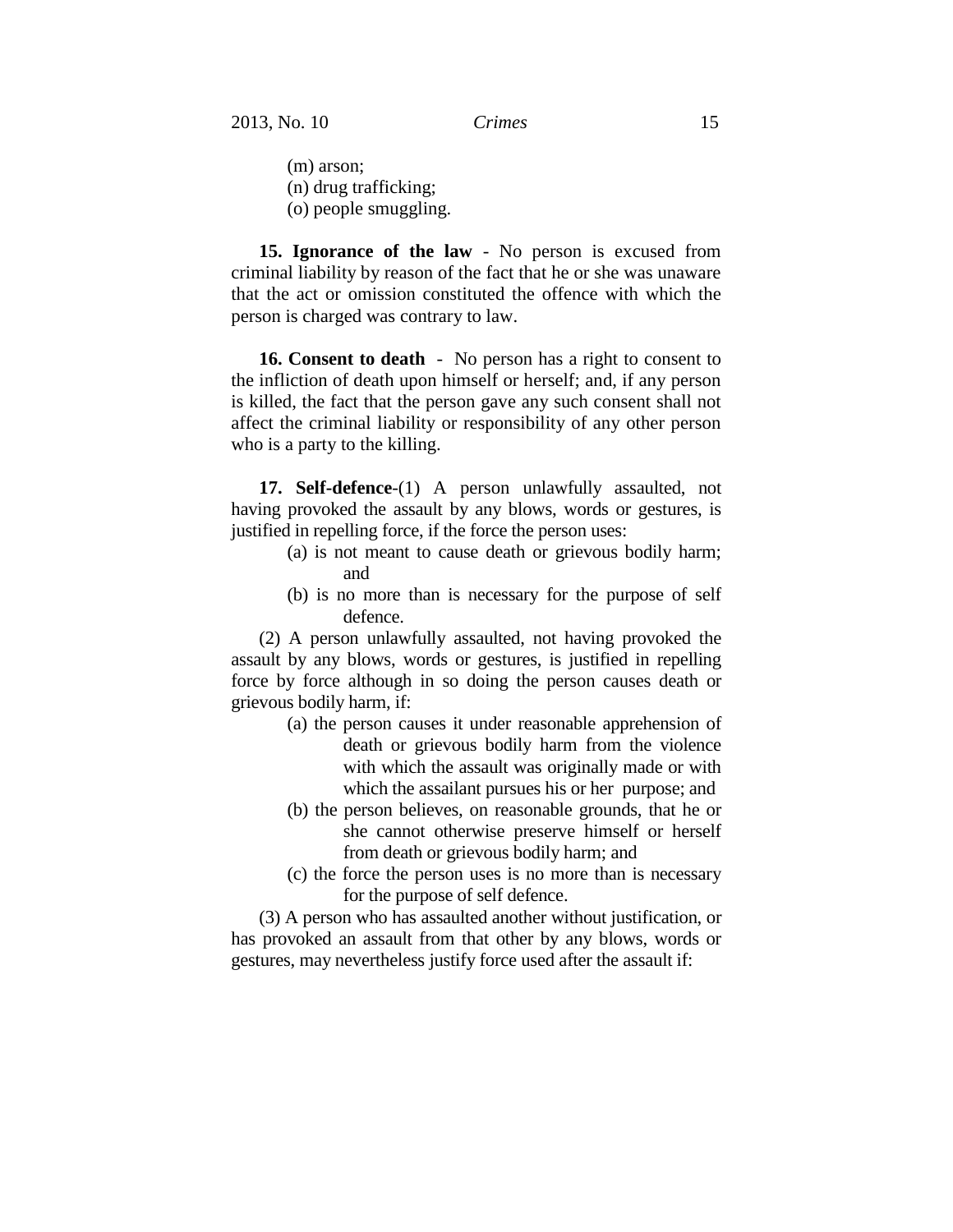- (a) the person used the force under reasonable apprehension of death or grievous bodily harm from the violence of the party first assaulted or provoked and in the belief, on reasonable grounds that it was necessary for his or her own preservation from death or grievous bodily harm; and
- (b) the person did not begin the assault with intent to kill or do grievous bodily harm and did not endeavour, at any time before the necessity for preserving himself or herself arose, to kill or do grievous bodily harm; and
- (c) before the force was used, he or she declined further conflict and quitted or retreated from it as far as was practicable; and
- (d) the force he or she uses is no more than necessary for the purpose of self defence.

(4) A person is justified in using force, in defence of the person or anyone under that person's protection, against an assault, if the force he or she uses:

- (a) is not meant to cause death or grievous bodily harm; and
- (b) is no more than necessary to prevent the assault or the repetition of it.

(5) This section shall not justify the wilful infliction of any hurt or mischief disproportionate to the assault that it was intended to prevent.

(6) A person is justified in using force, in defence of the person or anyone under that person's protection, against an assault, although in so doing the person causes death or grievous bodily harm if:

> (a) the person causes it under reasonable apprehension that the violence with which the assault was originally

made or with which the assailant pursues his or her purpose will cause death or grievous bodily harm to the person under his or her protection; and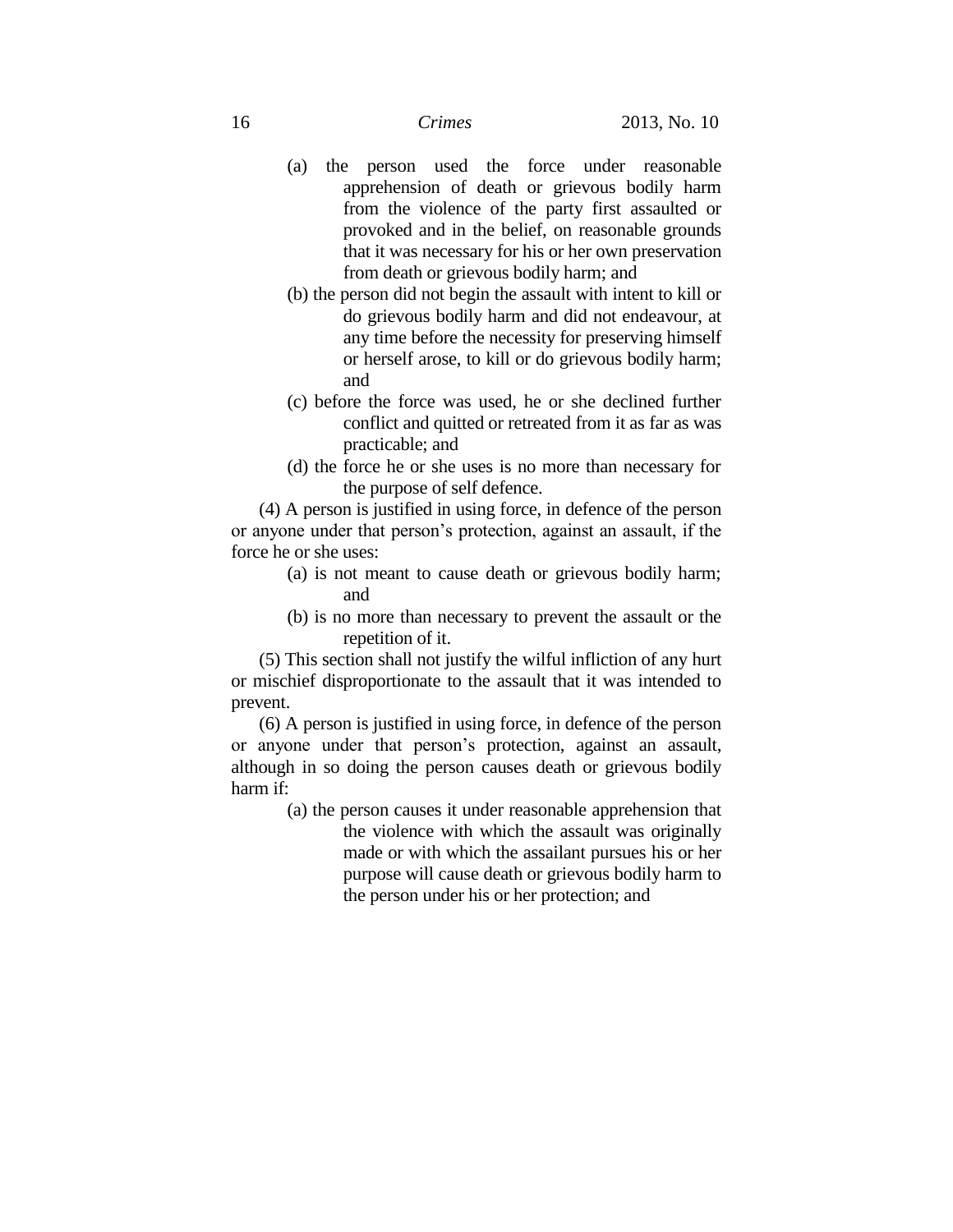- (b) the person believes on reasonable grounds that he or she cannot otherwise preserve the person under his or her protection from death or grievous bodily harm; and
- (c) the force the person uses is no more than is necessary to prevent the assault or repetition of it.

**18. Defence of dwellinghouse** - A person in a peaceable possession of a dwellinghouse, and everyone lawfully assisting that person or acting by his or her authority, is justified in using such reasonable force as is necessary to prevent the forcible breaking and entering of the dwellinghouse by any person if the person believes, on reasonable grounds, that there is no lawful justification for the breaking and entering.

**19. Defence of land or building** - A person in peaceable possession of any land or building, and any person lawfully assisting the person or acting by his or her authority, is justified in using reasonable force to prevent any other person from trespassing on the land or building or to remove the other person from the land or building, if he or she does not strike or do bodily harm to the other person.

**20. Defence of moveable property**-(1) A person in actual and unchallenged possession of any moveable property, or who has a claim of right to that property, and any person lawfully assisting that person, is justified in using reasonable force to resist the taking of that property by any other person, or to retake it.

(2) Despite subsection (1), no person is justified, or excused from criminal liability if in the defence of moveable property the person strikes or causes bodily harm to any person.

**21. Excessive force** - A person authorised by law to use force is criminally responsible for any excess, according to the nature and quality of the act that constitutes the excess, and any consequence of that force.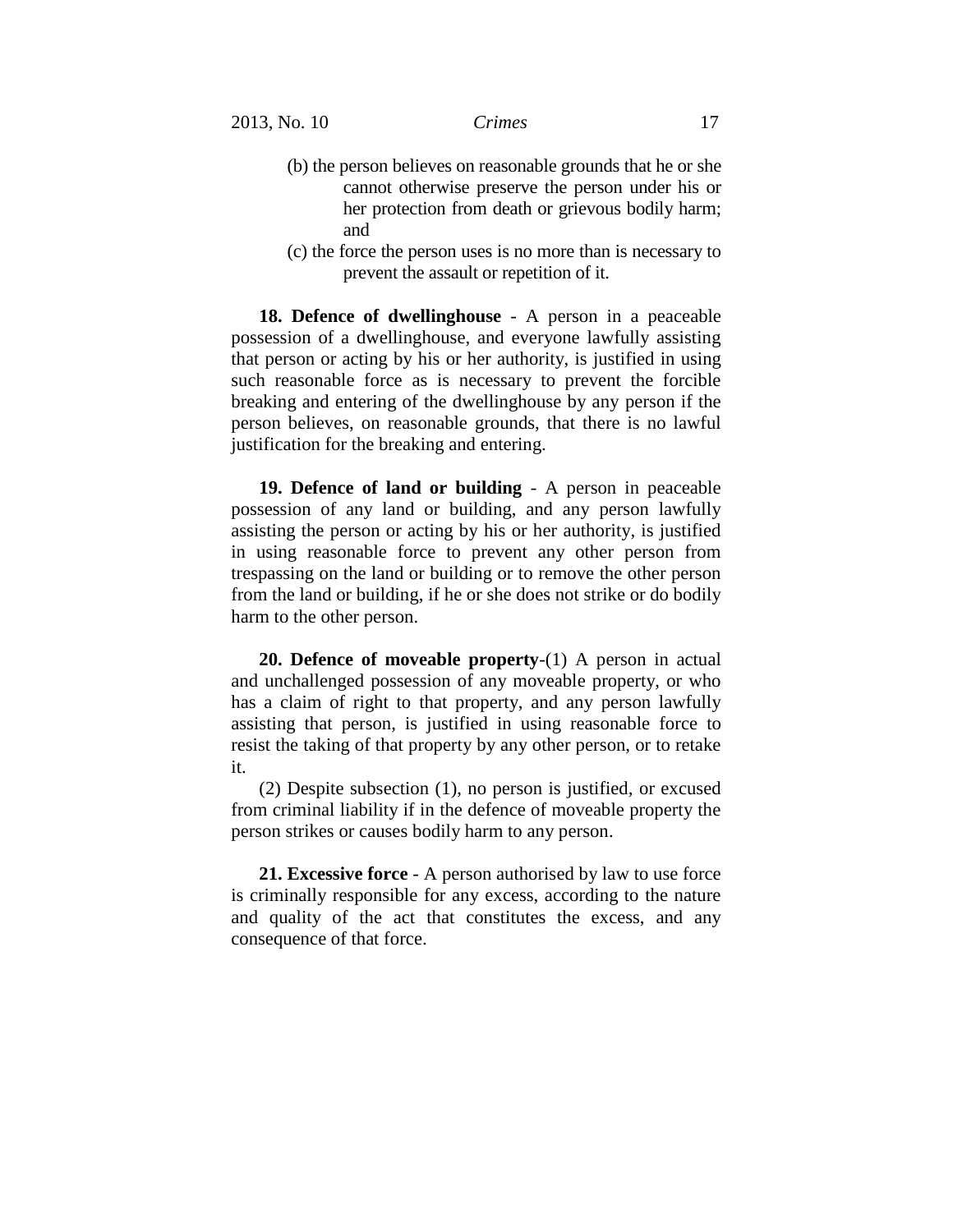# **PART IV JUSTIFICATION OR EXCUSE IN THE ARREST OF ANY PERSON**

**22. Execution of warrant**-(1) A person duly authorised to execute a warrant to arrest who in reliance on such a warrant, thereupon arrests a person, believing in good faith and on reasonable and probable grounds that he or she is the person named in the warrant, shall be protected from criminal responsibility to the same extent and subject to the same provisions as if the person arrested had been the person named in the warrant.

(2) A person called on to assist the person making such arrest, and believing that the person in whose arrest he or she is called on to assist is the person for whose arrest the warrant is issued, and every person who is required to receive and detain the person arrested, shall be protected from criminal responsibility to the same extent and subject to the same provisions as if the person arrested had been the person named in the warrant.

**23. Arrest by a constable pursuant to statutory powers** - A constable is justified in arresting any person without warrant in accordance with the provisions of this Act or in accordance with any other enactment conferring on him or her a power so to arrest.

**24. Arrest by a constable of person believed to have committed an offence** - Where under any enactment any constable has power to arrest without warrant any person who has committed an offence, the constable is justified in arresting without warrant any person whom he or she believes, on reasonable grounds, to have committed that offence, whether or not the offence has in fact been committed, and whether or not the arrested person committed it.

**25. Arrest by other officers or persons pursuant to statutory powers -** An officer or other persons, not being a constable, who is authorised by any enactment to arrest any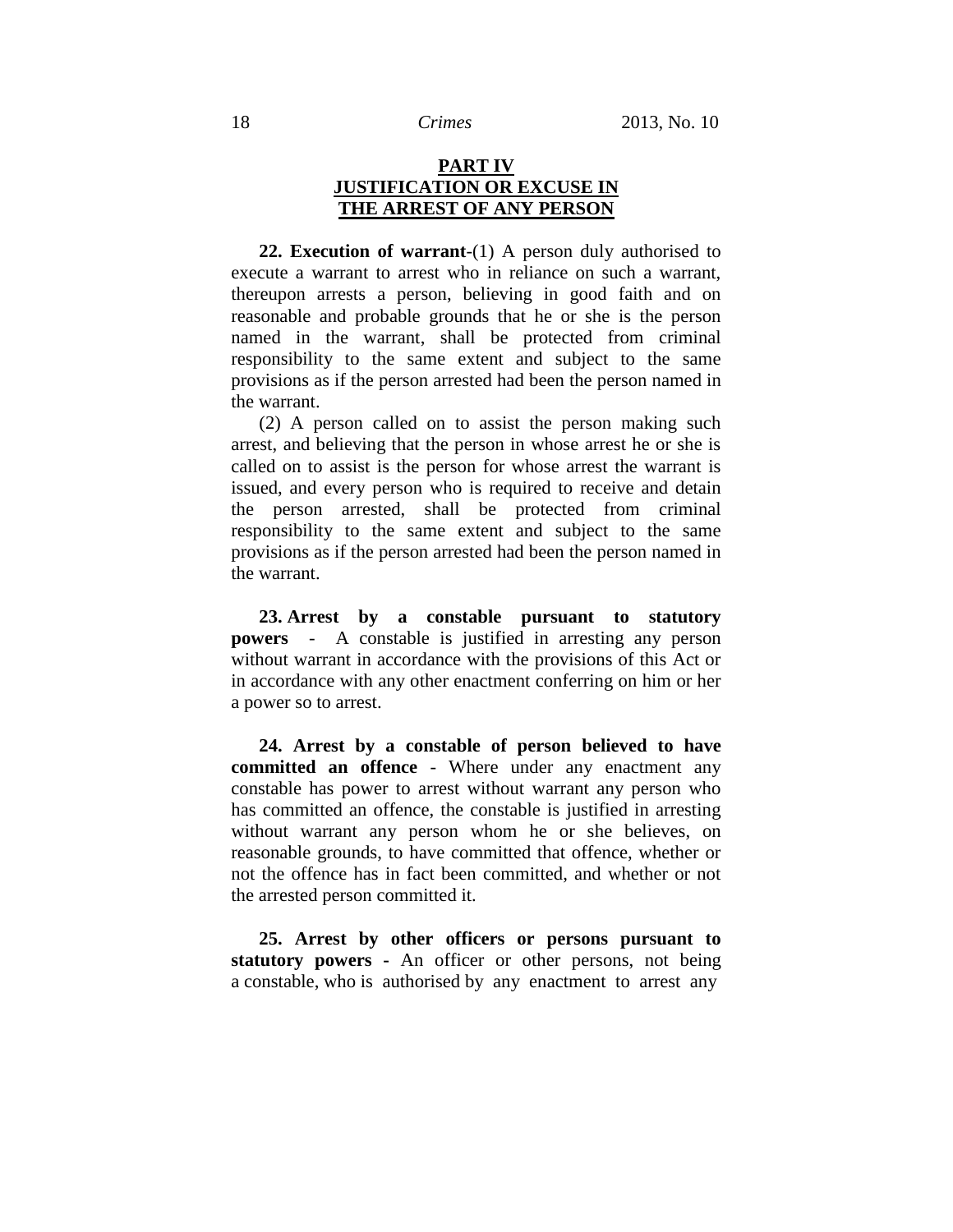person without warrant is justified in so arresting any person in accordance with the provisions of that enactment.

**26. Persons assisting constable or officer in arrest**-(1) A person called upon by a constable to assist him or her in the arrest of any person believed or suspected to have committed any offence is justified in assisting unless the person knows that there is no reasonable ground for the belief or suspicion.

(2) Where in any enactment it is provided that any officer or person, not being a constable, may call upon any other person to assist him or her in arresting without warrant anyone who has committed or is found committing any offence, a person so called upon is justified in assisting unless the person knows that there is no reasonable ground for believing that the person to be arrested has committed the offence.

**27. Arrest of persons found committing certain crimes** - A person is justified in arresting without warrant:

- (a) any person whom the person finds committing any offence against this Act for which the offence is punishable by imprisonment; or
- (b) any person whom the person finds by night committing any offence against this Act.

**28. Arrest of person believed to be committing crime by night** - A person is protected from criminal responsibility for arresting without warrant any person whom he or she finds by night in circumstances affording reasonable grounds for believing that that person is committing an offence against this Act.

**29. Arrest after commission of certain crimes** - Where any offence against this Act has been committed, a Constable who believes, on reasonable grounds, that any person has committed that offence is protected from criminal responsibility for arresting that person without warrant, whether or not that person committed the offence.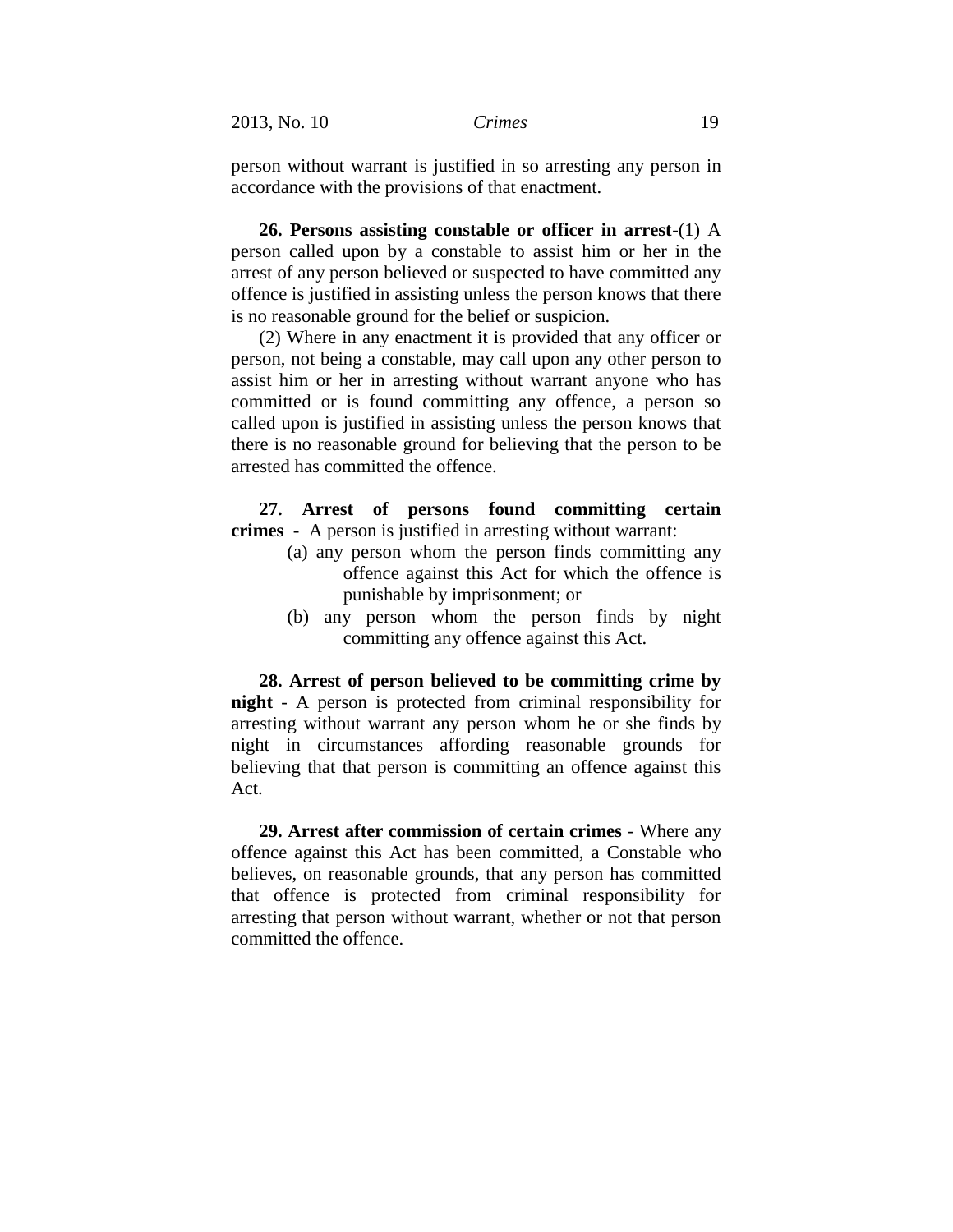**30. Arrest during flight**-(1) A person is protected from criminal responsibility for arresting without warrant any person whom he or she believes, on reasonable grounds, to have committed an offence against this Act, and to be escaping from and to be freshly pursued by any one whom he or she believes, on reasonable grounds, to have lawful authority to arrest that person for the offence.

(2) This section shall apply whether or not the offence has in fact been committed, and whether or not the arrested person committed it.

**31. Force used in executing process** - Where any person is justified, or protected from criminal responsibility, in executing or assisting to execute any sentence, warrant, or process, or in making or assisting to make any arrest, that justification or protection shall extend and apply to the use by him or her of such force as may be necessary to overcome any force used in resisting such execution or arrest, unless the sentence, warrant, or process can be executed or the arrest made by reasonable means in a less violent manner:

**PROVIDED** that, except in the case of a constable or a person called upon by a constable to assist him or her, this section shall not apply where the force used is intended or likely to cause death or grievous bodily harm.

**32. Preventing escape or rescue**-(1) Where any person is lawfully authorised to arrest or to assist in arresting any other person, or is justified in or protected from criminal responsibility for arresting or assisting to arrest any other person, that authority, justification, or protection, as the case may be, shall extend and apply to the use of such force as may be necessary:

- (a) to prevent the escape of that other person if he or she attempts to avoid arrest; or
- (b) to prevent the escape or rescue of that other person after his or her arrest,

unless in any such case the escape or rescue can be prevented by reasonable means in a less violent manner: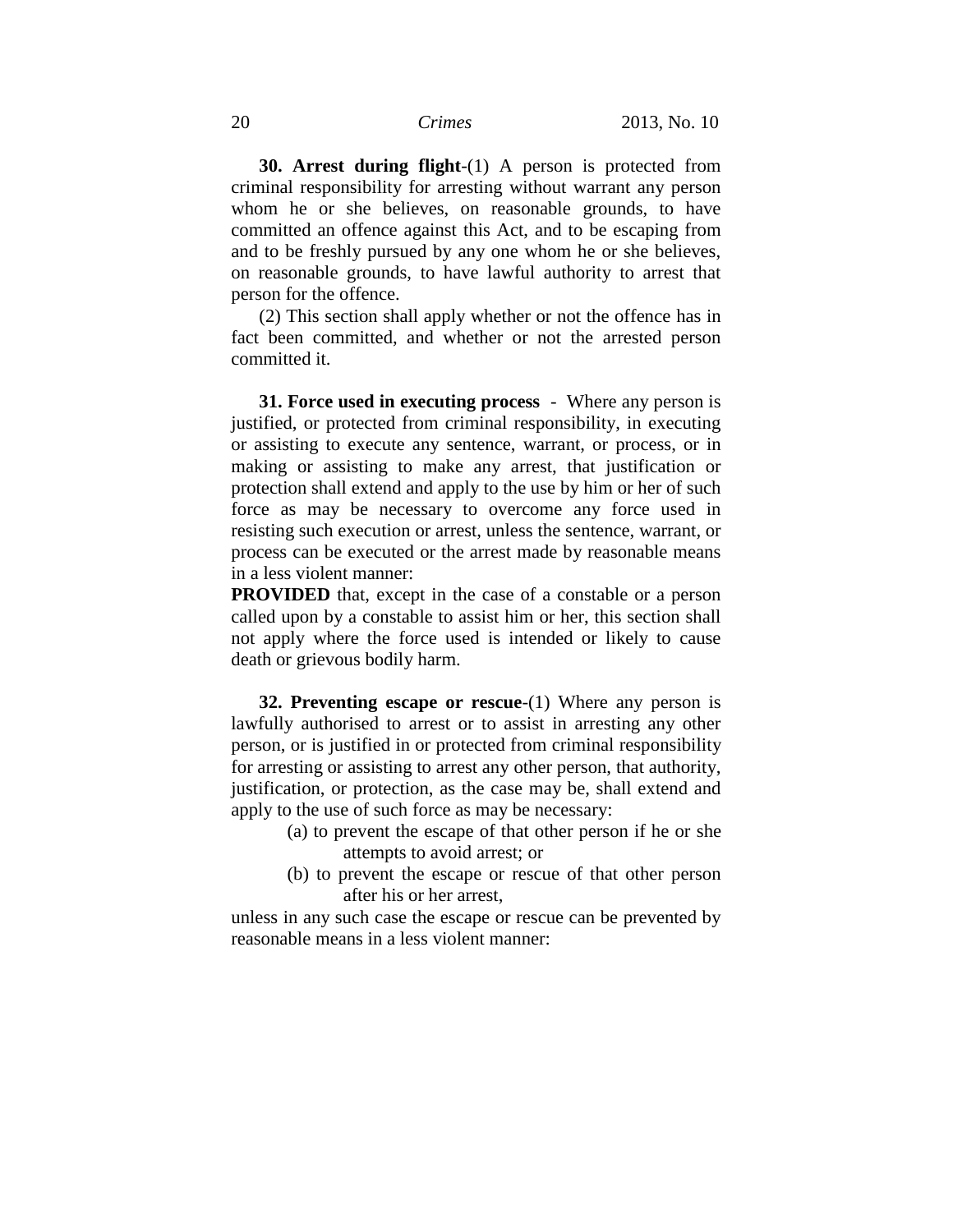**PROVIDED** that, except in the case of a constable or a person called upon by a constable to assist him or her, this subsection shall not apply where the force used is intended or likely to cause death or grievous bodily harm.

(2) Where any prisoner of a prison is attempting to escape from lawful custody, or is fleeing after having escaped therefrom, every constable, and every person called upon by a constable to assist him or her, is justified in using such force as may be necessary to prevent the escape of or to recapture the prisoner, unless in any case the escape can be prevented or the recapture effected by reasonable means in a less violent manner.

## **PART V**

# **PARTIES TO THE COMMISSION OF OFFENCES**

**33. Parties to offences**-(1) A person is a party to and guilty of an offence who:

- (a) actually commits the offence; or
- (b) does or omits an act for the purpose of aiding any person to commit the offence; or
- (c) abets any person in the commission of the offence; or
- (d) incites, counsels, or procures any person to commit the offence.

(2) Where two (2) or more persons form a common intention to carry into effect any unlawful purpose and to assist each other in that object, each of them is a party to every offence committed by any one of them in carrying into effect that unlawful purpose if the commission of that offence was or ought to have been known to be a probable consequence of carrying into effect that common purpose.

(3) Nothing in this section prevents the charging of a person as a party to any offence under both subsection (1) and (2) or in the alternative.

**34. Party to crime outside Samoa-**(1) A person who, in Samoa, aids, incites, counsels or procures the doing or omission outside Samoa of any act which, if done in Samoa would be a crime is liable to imprisonment for a term not exceeding that prescribed for the crime, or seven (7) years, whichever is the less.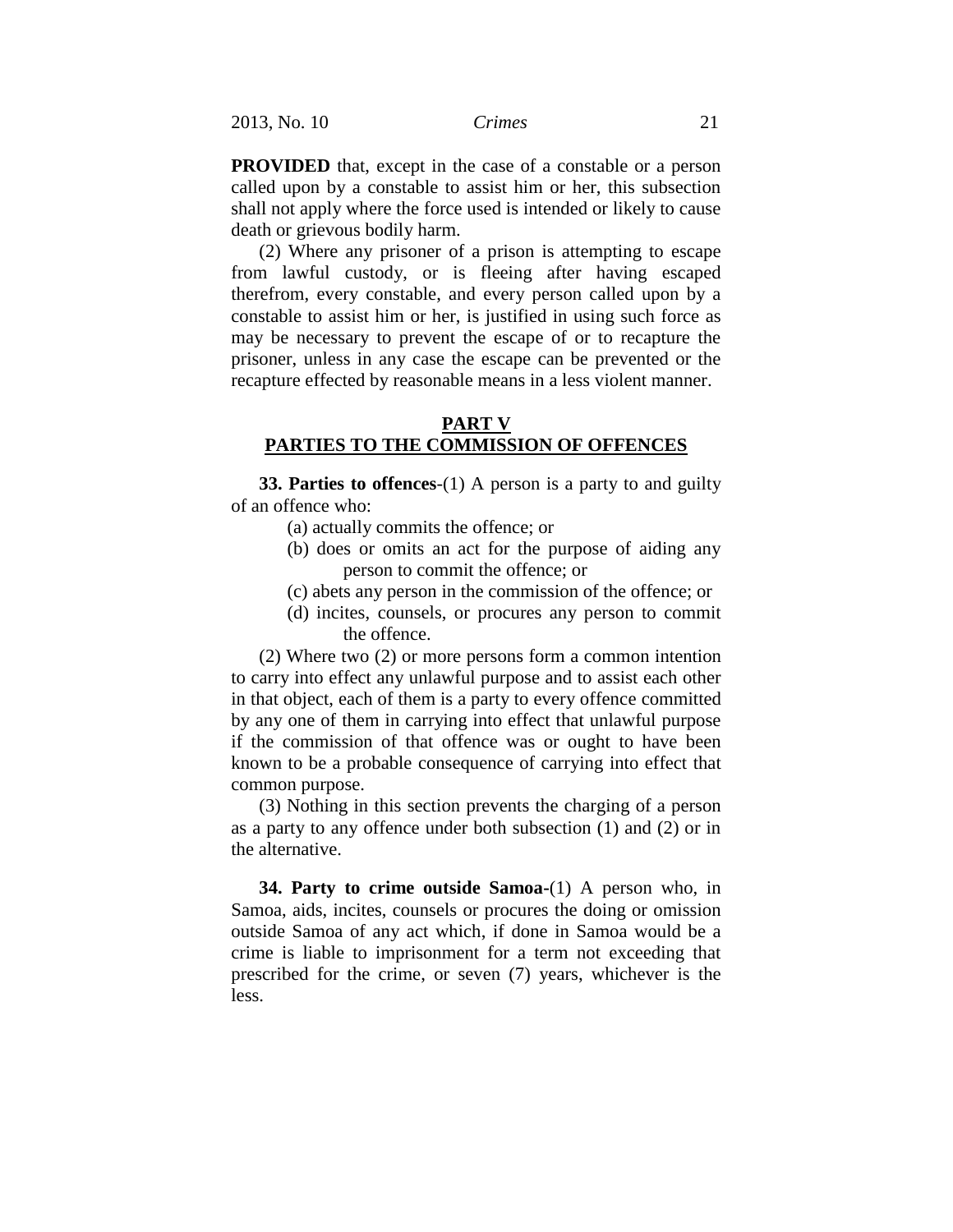(2) Despite subsection (1), where the crime alleged in relation to subsection (1) is murder, the term of imprisonment shall be life.

(3) A person charged under this section is not liable to be convicted in any case where it is proved that the act or omission to which the charge relates was not an offence in the place where it was, or was to be, done or omitted.

**35. Party to offences other than that intended** - A person who incites, counsels or procures another to be party to an offence is a party to every offence which that other commits in carrying into effect that which was incited, counselled or procured and which the person charged as a party pursuant to this section knew or ought to have known to be a likely consequence of that incitement counselling or procuring.

**36. Accessory before the fact**-(1) A person is an accessory before the fact who, without becoming a party to any offence, knowingly helps any person to commit an offence.

(2) A person is an accessory before the fact in terms of subsection (1) despite the fact that the offence was committed in a manner different from that understood by that person.

(3) A person who is an accessory before the fact commits an offence of accessory before the fact and is liable to imprisonment for a term not exceeding 10 years, if the maximum penalty for that offence is imprisonment for life, or in any other case is liable to not more than half the maximum punishment to which he or she would have been liable if he or she had committed that offence.

**37. Accessory after the fact** - An accessory after the fact to an offence is a person who, knowing or believing any person to have been a party to an offence:

(a) harbours or otherwise assists that person; or

(b) tampers or otherwise interferes directly or indirectly with any evidence against him or her,

for the purpose of enabling that person to avoid arrest or conviction or escape from arrest.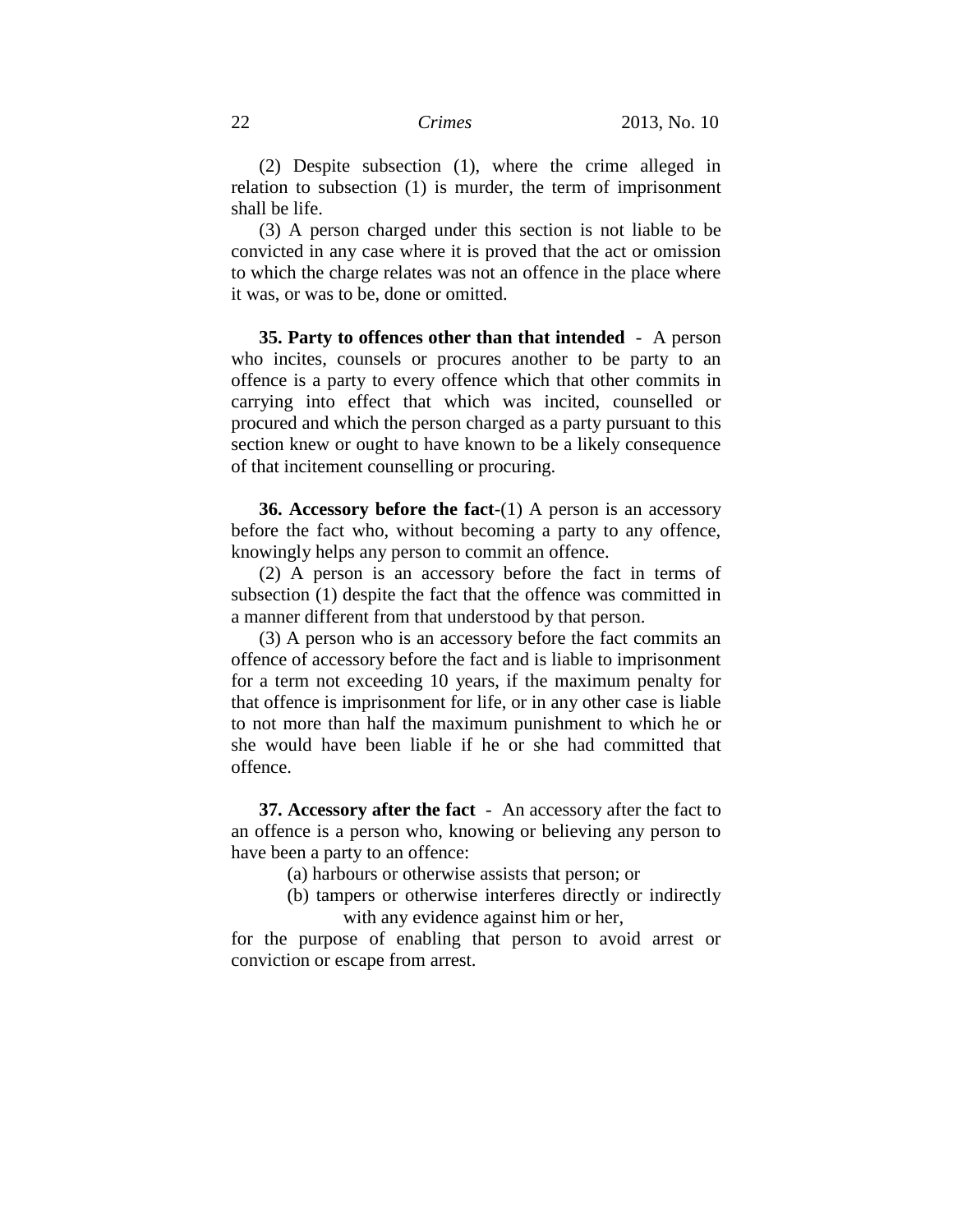**38. Conspiracy to commit an offence**-(1) A person who conspires with any person to commit any offence, or to do or omit, in any part of the world, anything of which the doing or omitting in Samoa would be an offence, commits the crime of conspiracy to commit that offence and is liable to imprisonment for a term not exceeding seven (7) years, if the maximum penalty for that offence exceeds seven (7) years, or in any other case is liable to the punishment as if he or she had committed that offence.

(2) The provisions of subsection (1) as to the penalty for conspiring to commit an offence do not apply where the punishment for the conspiracy is prescribed in any other enactment.

(3) Where under this section any one is charged with conspiring to do or omit anything anywhere outside Samoa, it is a defence to prove that the doing or omission of the act to which the conspiracy relates was not an offence under the law of the place where it was, or was to be, done or omitted.

**39. Attempt to commit or procure commission of offence**- (1) A person who attempts to commit any offence in respect of which no punishment for the attempt is expressly prescribed by this Act or by some other enactment is liable to imprisonment for a term not exceeding 10 years if the maximum penalty for that offence is imprisonment for life, and in any other case is liable to not more than half the maximum penalty to which he or she would have been liable if he or she had committed that offence.

(2) Everyone who is accessory after the fact to any crime punishable by imprisonment, being a crime in respect of which no express provision is made by this Act or by some other enactment for the punishment of an accessory after the fact, is liable to imprisonment for a term not exceeding five (5) years if such maximum penalty is imprisonment for 10 years or more; and in any other case is liable to not more than half the maximum punishment to which he or she would have been liable if he or she had committed the crime.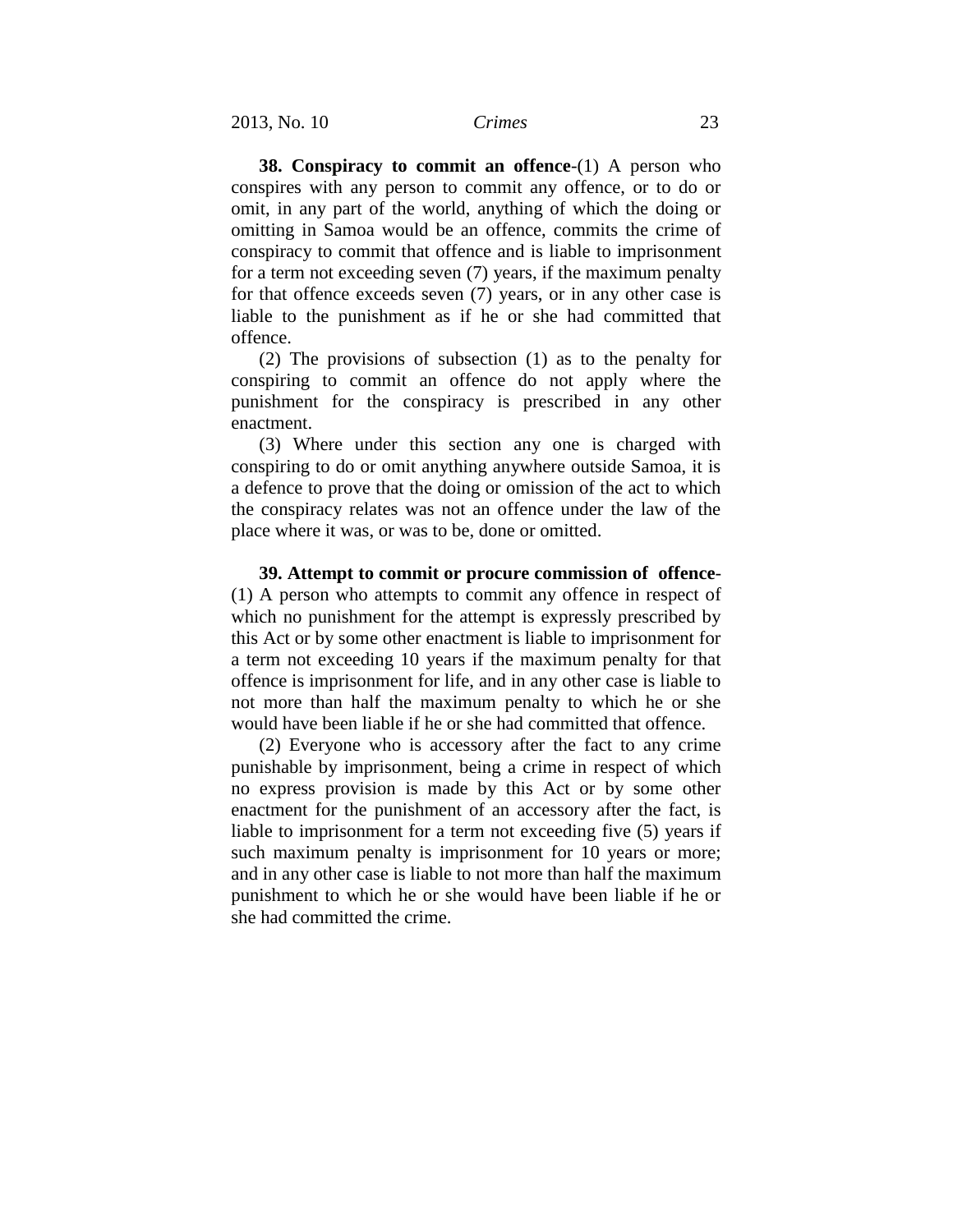# **PART VI CRIMES AGAINST PUBLIC ORDER**

**40. Treason** - Every citizen of Samoa is guilty of treason, and shall upon conviction be imprisoned for life, who:

- (a) kills, wounds, imprisons, or causes grievous bodily harm to the Head of State; or
- (b) levies war or conspires to levy war against State of Samoa; or
- (c) uses force for the purpose of overthrowing the Government of Samoa; or
- (d) assists by any means whatever any public enemy at war with the State of Samoa.

**41. Inciting to hostility** - A person is liable to imprisonment for a term not exceeding two (2) years who with the intention of undermining the authority of the Government of Samoa, or to incite violence or hostility against the Government of Samoa, or between different classes of inhabitants of Samoa, or to change any matter affecting the laws, government, or Constitution of or any religious observance of Samoa:

- (a) uses or speaks any words; or
- (b) publishes anything,

in circumstances where there is a present risk of lawlessness, violence or disorder in Samoa.

**42. Unlawful assembly**-(1) Every member of an unlawful assembly is liable to imprisonment for one (1) year.

(2) An unlawful assembly is an assembly of three (3) or more persons who, with intent to carry out any common purpose, assemble in such a manner, or so conduct themselves when assembled as to cause persons in the neighbourhood of such an assembly to fear, on reasonable grounds, that the persons so assembled will disturb the peace tumultuously, or will, by such assembly, needlessly and without any reasonable occasion provoke other persons to disturb the peace tumultuously.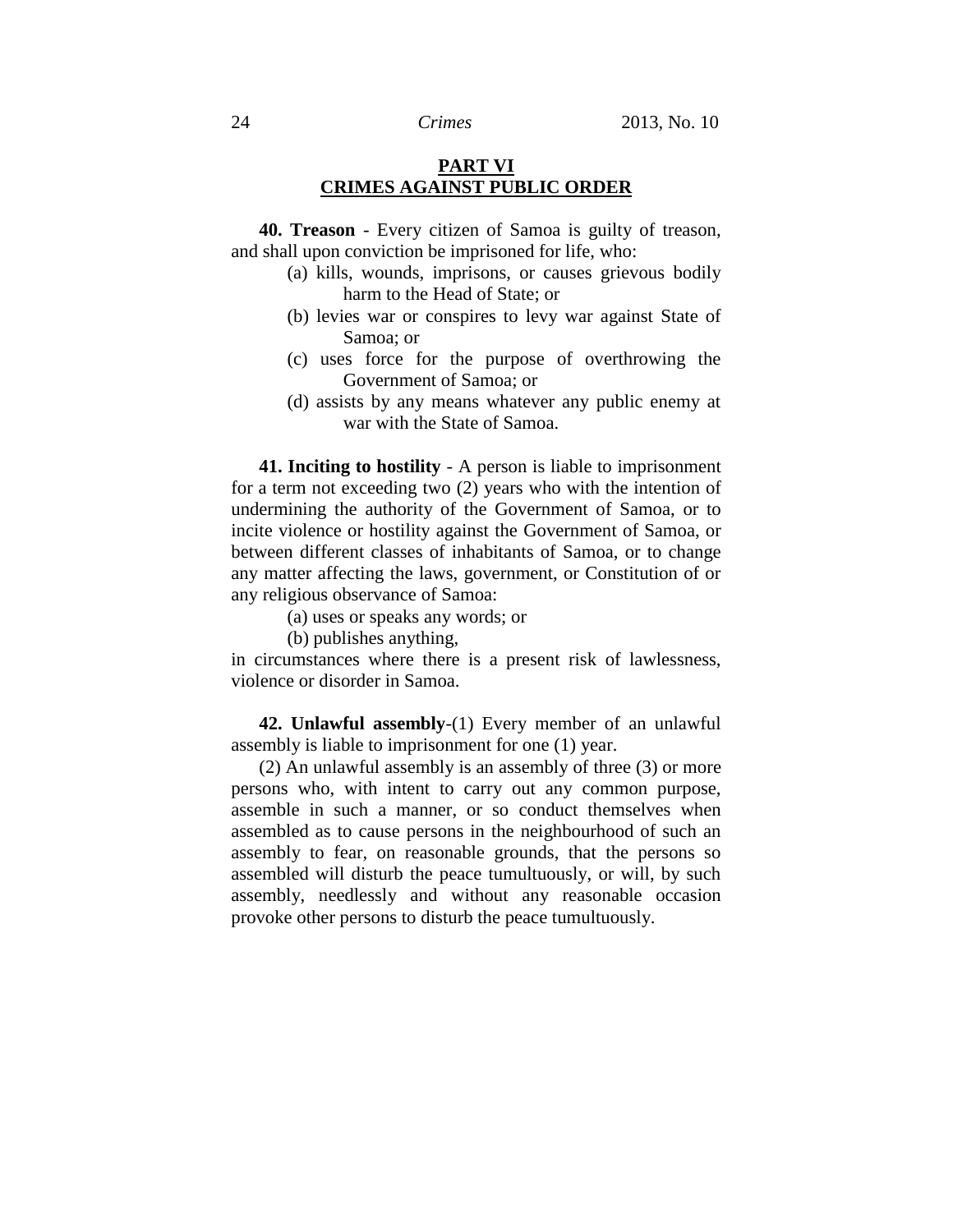(3) Persons lawfully assembled may become an unlawful assembly if they, with a common purpose, conduct themselves in such a manner that their assembling would have been unlawful if they had assembled in that manner for that purpose.

(4) An assembly of three (3) or more persons for the purpose of protecting the house of any one of their numbers against persons threatening to break and enter such house in order to commit any offence therein is not unlawful.

**43. Disorderly Assembly** - A person is liable to imprisonment for a term not exceeding one (1) year who is one of three (3) or more persons who for any common purpose, or behave when assembled, in such a manner as to cause an ordinary person reasonably to fear that the persons so assembled will use or cause violence or engage in or cause serious disorder in the vicinity of the assembly.

**44. Riot**-(1) A person who takes part in a riot is liable to imprisonment for a term not exceeding two (2) years.

(2) A riot is an unlawful assembly or disorderly assembly that has begun to disturb the peace tumultuously or has begun to incite or cause serious violence, or are engaging in or causing serious disorder in the vicinity of the assembly.

**45. Forcible entry** - A person is liable to imprisonment for a term not exceeding six (6) months who, by force or threats of force, enters on land then in the actual and peaceful possession of another for the purpose of taking possession thereof, whether the person who so enters is entitled to the possession thereof or not.

**46. Unlawful intimidation** - A person commits an offence and is liable to imprisonment for a term not exceeding one (1) year or to a fine of 2 penalty units who:

> (a) imposes or attempts to impose or authorises or directs the imposition or attempted imposition upon any other person (whether in respect of a particular person or generally) of any punishment, fine, or penalty or payment in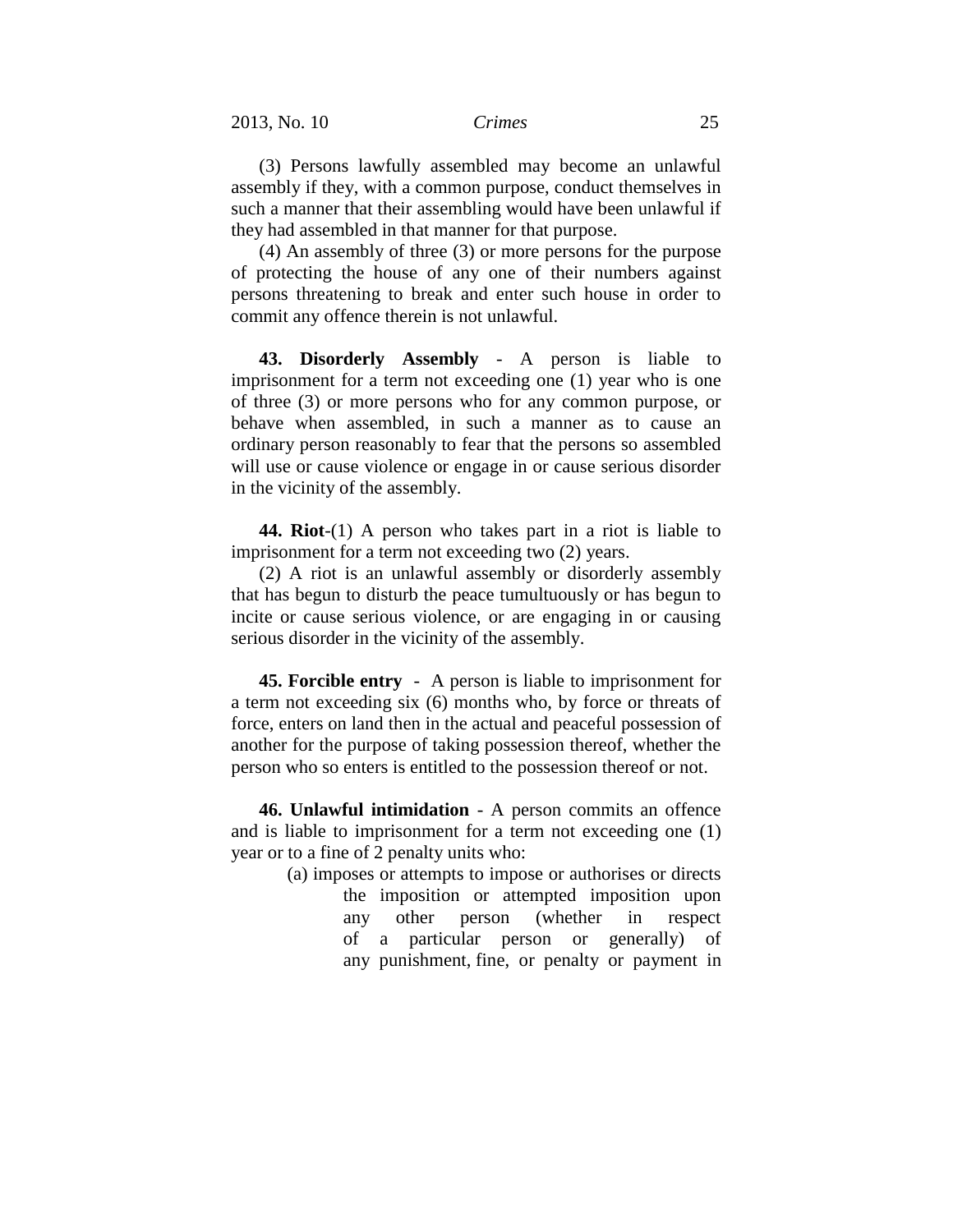money or goods for having disobeyed any prohibition imposed by any person or body of persons against the doing or abstaining from doing any act which such other person has a legal right to do or abstain from doing; or

(b) with a view to compel any other person to do or to abstain from doing any act which that person has a legal right to do or abstain from doing -

> (i) uses violence to or by words or acts intimidates such other person or damages or threatens to damage his or her property; or

> (ii) follows such other person about from place to place or in or along any public place; or

> (iii) watches or besets any house, shop, or other place or the approach thereto where such other person or any person whosoever resides or works or carries on business or happens to be.

**47. General dishonesty against the Government** - A person is guilty of an offence and is liable to imprisonment to a term not exceeding five (5) years if the person does anything with the intention of dishonestly causing a loss to the Government of Samoa.

# **PART VII SEXUAL CRIMES**

**48. "Sexual intercourse" defined -** For the purposes of this Part, sexual intercourse is complete upon penetration of the female's genitalia by male penis and there shall be no presumption of law that any person is by reason of his or her age incapable of such intercourse.

- **49. "Sexual violation" defined**-(1) Sexual violation is:
	- (a) the act of a male who rapes a female; or
	- (b) the act of a person having unlawful sexual connection with another person.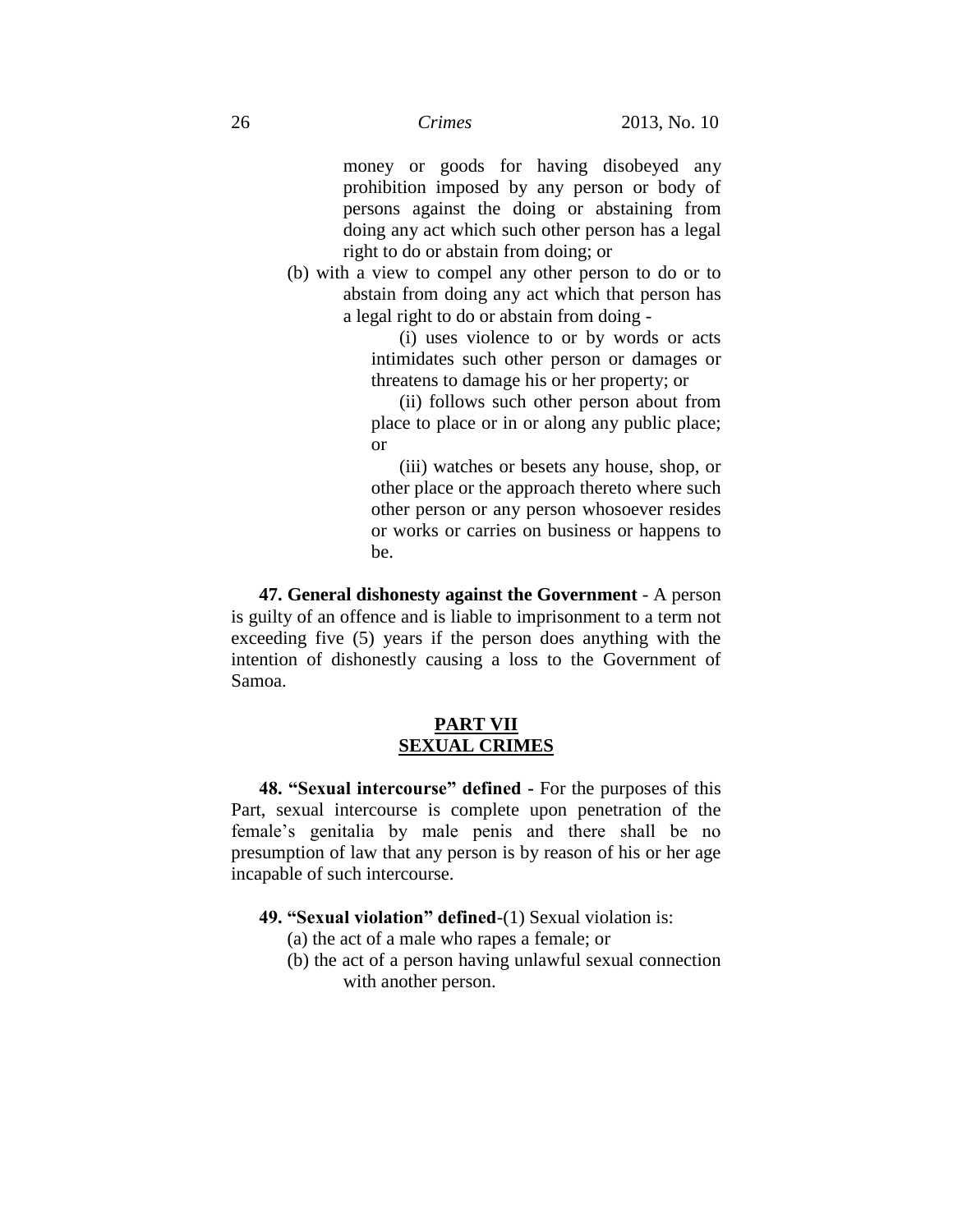(2) A male rapes a female if he has sexual intercourse with that female without her consent freely and voluntarily given.

(3) A person has unlawful sexual connection with another person if that person has sexual connection with the other person without the consent of that other person freely and voluntarily given.

(4) A person may be convicted of sexual violation in respect of sexual connection with another person notwithstanding that those persons were married to each other at the time of that sexual connection.

**50. "Sexual connection" defined** - Sexual connection means:

- (a) connection occasioned by the penetration of the genitalia or the anus of any person by -
	- (i) any part of the body of any other person; or

(ii) any object held or manipulated by any other person; or

- (b) connection between the mouth or tongue or any part of the body of any person and any part of the genitalia or anus of any other person;
- (c) the continuation of sexual connection as described in either subsections  $(1)(a)$  or  $(b)$

**51. Circumstances which do not in themselves amount to consent**-(1) For the purposes of this Part, it is not consent:

- (a) merely because the person does not protest or physically resist the sexual connection or other sexual activity, or where;
- (b) consent is extorted by fear or bodily harm or by threats; or
- (c) consent obtained by personating the person's spouse or partner; or
- (d) consent obtained by a false representation as to the nature and quality of the act; or
- (e) the person is asleep or unconscious; or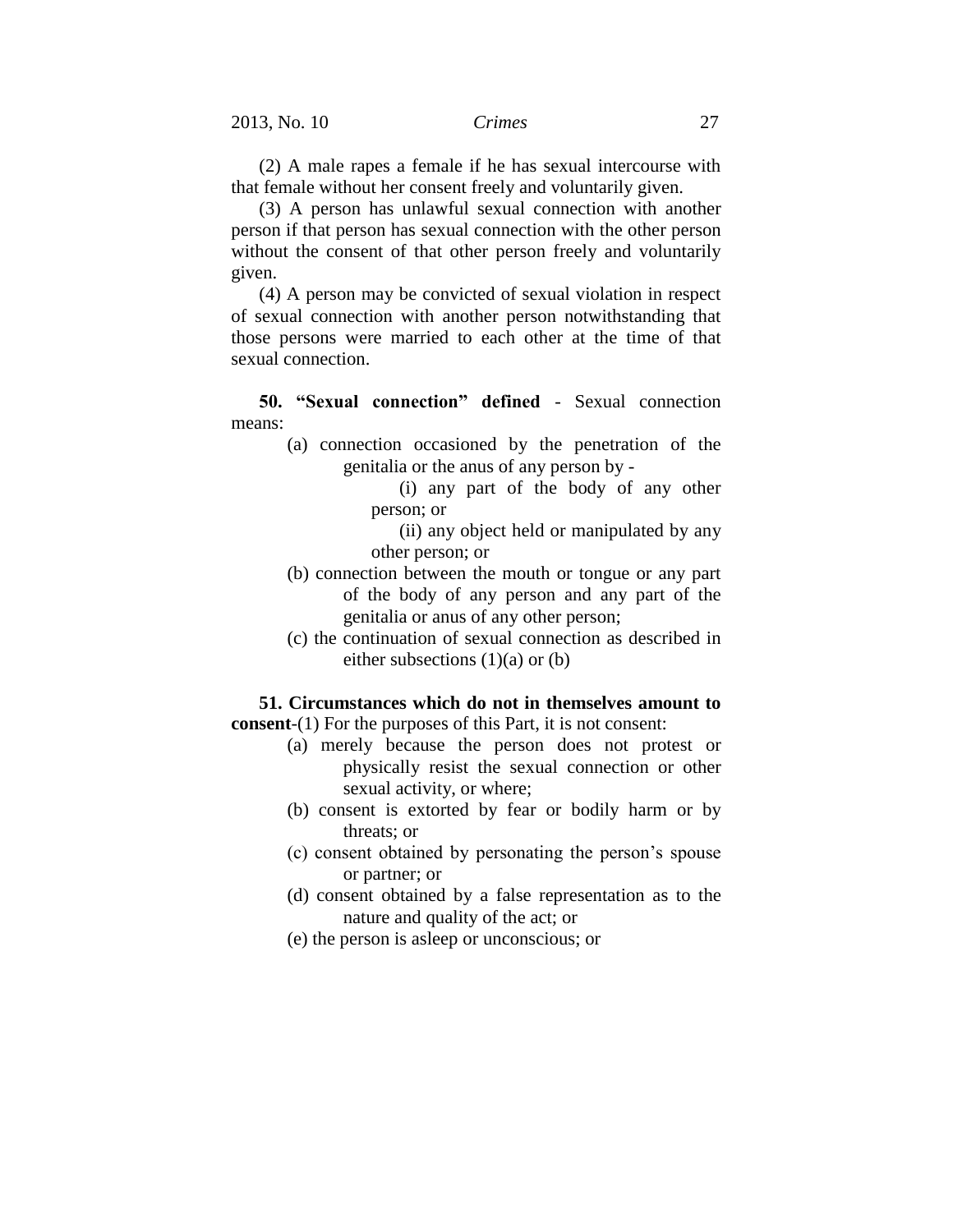- (f) the person is affected by alcohol or other drug to the extent that he or she cannot choose to consent or not to consent to the sexual connection or other sexual activity; or
- (g) the person is affected by an intellectual, mental or physical condition or impairment, or physical condition of such a nature or degree that he or she cannot consent to the sexual connection or other sexual activity.

(2) The matters in subsection  $(1)(a)$  to  $(g)$  do not limit the instances in which the circumstances of sexual connection or other activity cannot give rise to evidence of consent, or reasonable belief that there is consent.

(3) It is a defence for the offence of rape that the accused honestly and reasonably believed that the consent was given.

**52. Penalty for sexual violation**-(1) A person who commits rape is liable to imprisonment for life.

(2) A person who commits unlawful sexual connection is liable to imprisonment for a term not exceeding 14 years.

**53. Attempted sexual violation and assault with intent to commit sexual violation-(1)** A person who attempts to commit sexual violation is liable to imprisonment for a term not exceeding 14 years.

(2) A person who assaults another person with intent to commit sexual violation of the other person is liable to imprisonment for a term not exceeding 14 years.

**54. Sexual conduct with consent induced by threats**-(1) A person who has sexual connection with another person knowing that the other person has been induced to consent to the connection by threat is liable to imprisonment for a term not exceeding 14 years.

(2) A person who does an indecent act on another person knowing that the other person has been induced to consent to the act by threat is liable to imprisonment for a term not exceeding seven (7) years.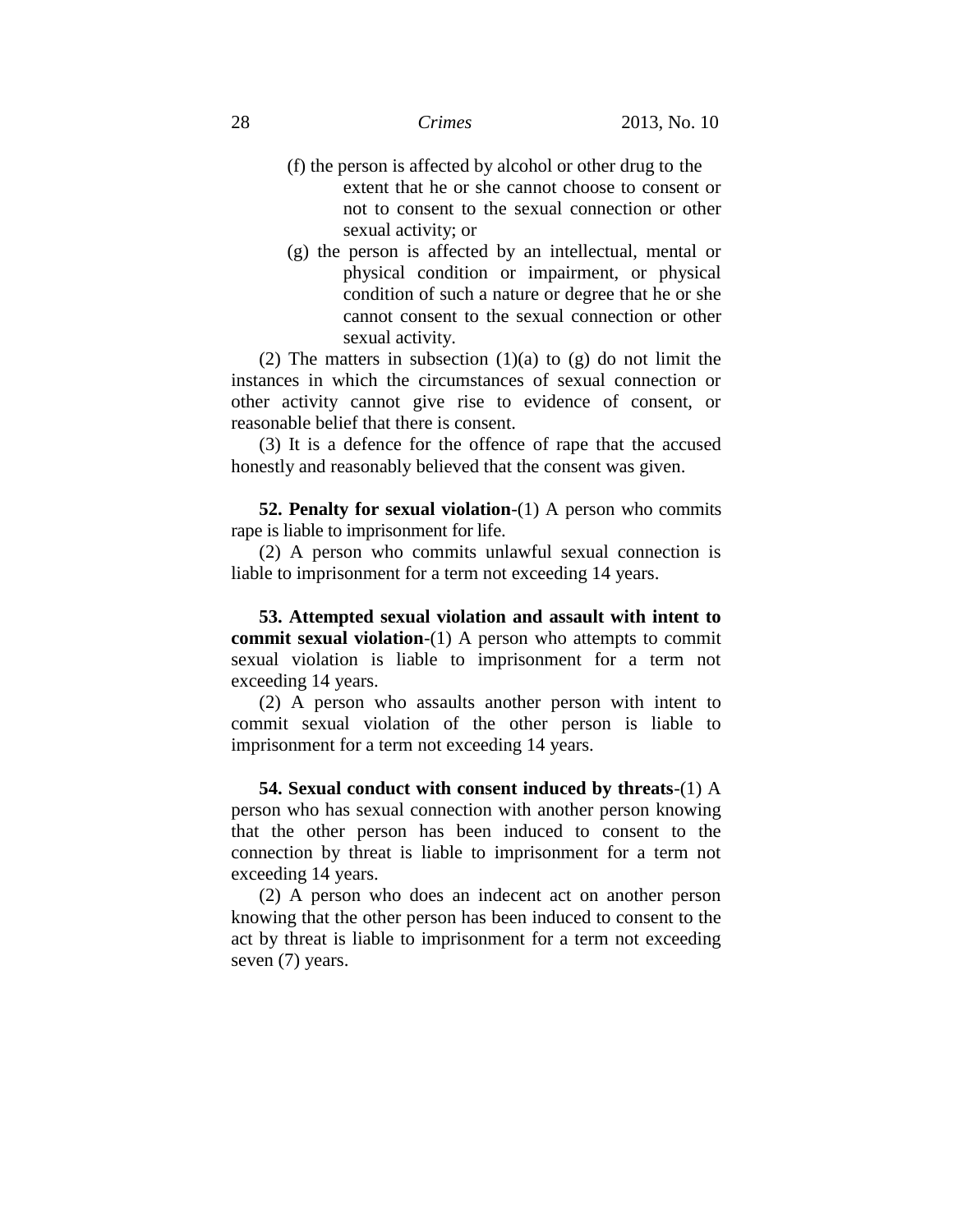(3) For the purposes of subsection (1), a person who has sexual connection with another person knows that the other person has been induced to consent to the sexual connection by threat if (and only if) the person knows that the other person has been induced to consent to the sexual connection by an express or implied threat of a kind described in subsection [\(5\).](http://www.brookersonline.co.nz/databases/modus/lawpart/statutes/link?id=ACT-NZL-PUB-Y.1961-43%7eBDY%7ePT.7%7eSG.!201%7eS.129A%7eSS.5&si=57359&sid=6c31dt3vuqhrb2gic0cs4gaqkeouo35o&hli=3&sp=statutes)

(4) For the purposes of subsection (2):

- (a) a person who does an indecent act on another person knows that the other person has been induced to consent to the act by threat if (and only if) the person knows that the other person has been induced to consent to the act by an express or implied threat of a kind described in subsection (5); and
- (b) a person is induced to consent to an indecent act whether -

(i) the person is induced to consent to the doing of an indecent act with or on him or her; or

(ii) the person is induced to consent to do an indecent act on himself or herself.

(5) The kinds of threat referred to in subsections (3) and  $(4)(a)$  are:

(a) a threat that the person making the threat or some other person will commit an offence that -

(i) is punishable by imprisonment; but

(ii) does not involve the actual or threatened application of force to any person; and

(b) a threat that the person making the threat or some other person will make an accusation or disclosure (whether true or false) about misconduct by any person (whether living or dead) that is likely to damage seriously the reputation of the person against or about whom the accusation or disclosure is made; and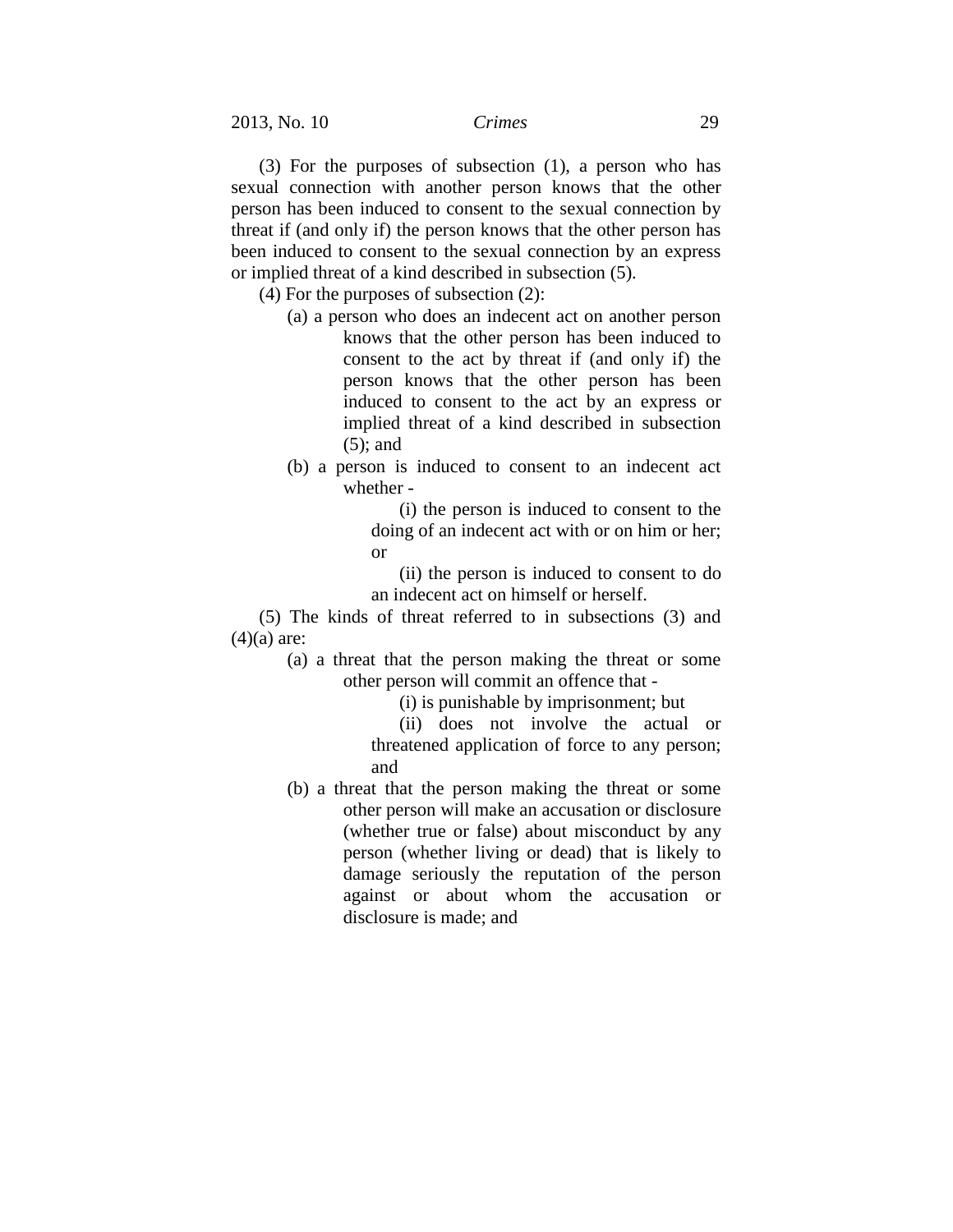(c) a threat that the person making the threat will make improper use, to the detriment of the person consenting, of a power or authority arising out  $of -$ 

> (i) an occupational or vocational position held by the person making the threat; or

> (ii) a commercial relationship existing between the person making the threat and the person consenting.

**55. Incest**-(1) Sexual connection is incest if:

- (a) it is between two (2) persons whose relationship is that of parent and child, siblings, half-siblings, or grandparent and grandchild; and
- (b) the person charged knows of the relationship.

(2) In this section the term "child" includes an illegitimate child and an adopted child; and "grandchild" has a corresponding meaning.

(3) A person who is or over the age of 16 years who commits incest is liable to imprisonment for a term not exceeding 20 years.

**56. Sexual conduct with a family member**-(1) A person is liable to imprisonment for a term not exceeding 14 years who has sexual connection with a dependent family member under the age of 21 years.

(2) A person is liable to imprisonment for a term not exceeding 14 years who attempts to have sexual connection with a dependent family member under the age of 21 years.

(3) A person is liable to imprisonment for a term not exceeding 14 years who does an indecent act with or on a dependent family member under the age of 21 years.

(4) The dependent family member cannot be charged as a party to the offence.

(5) It is not a defence to a charge under this section that the dependent family member consented.

(6) Indecent act with or on a dependant family member includes indecently assaulting the dependant family member.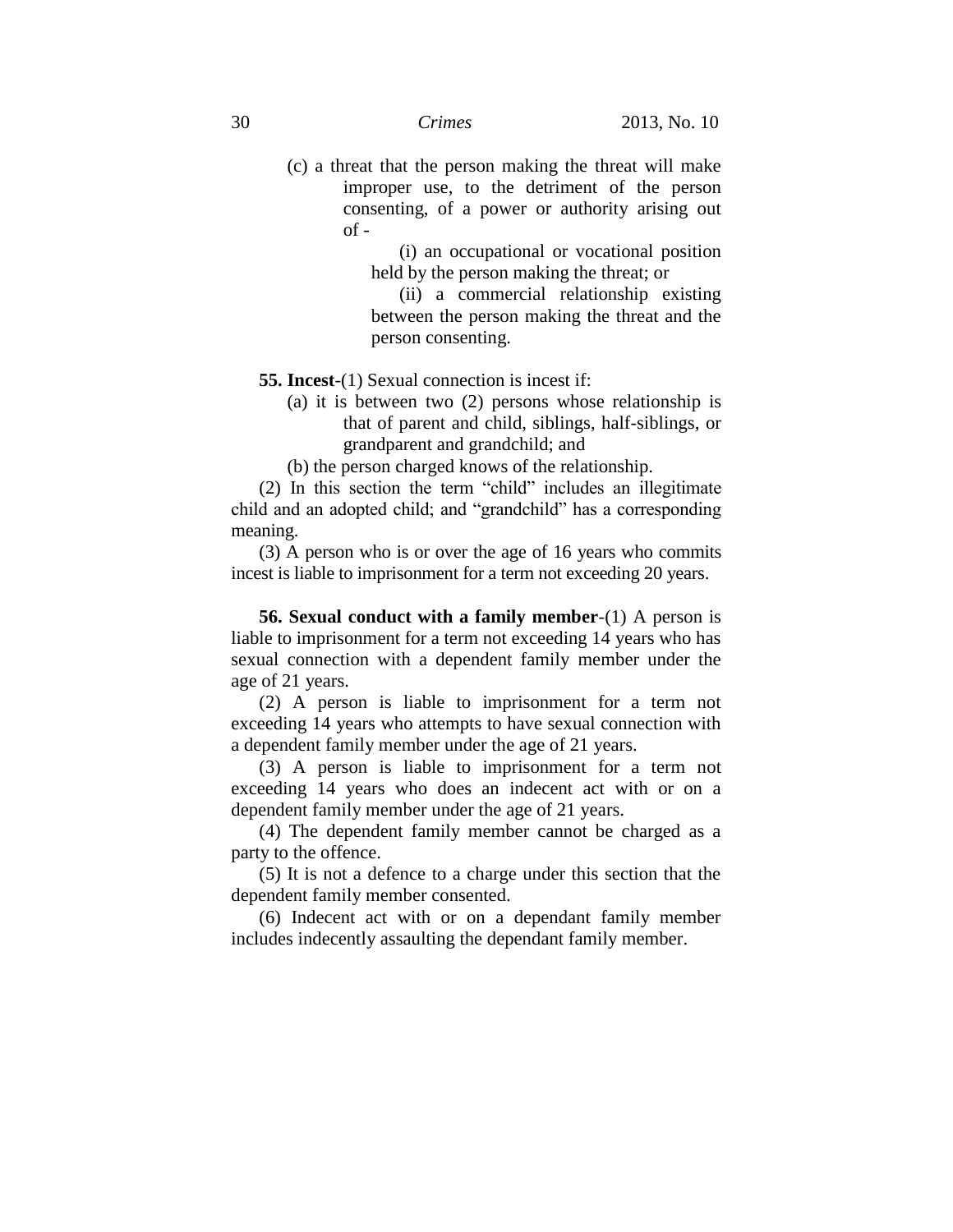**57. "Dependent family member" defined**-(1) For the purposes of section 56, one (1) person is a dependent family member of another person:

(a) if the other person has power or authority over him or her, and is -

> (i) his or her parent, step-parent, foster parent, guardian, uncle, or aunt; or

> (ii) a parent, step-parent, or foster parent of a person described in subsection  $(1)(a)$  (i);

> (iii) a child of his or her parent or stepparent; or

> (iv) the spouse or de facto partner of a person described in subsection  $(1)(a)(i)$ ,  $(ii)$  or (iii); or

- (b) if they are members of the same family or other culturally recognised family group, and the other person -
	- (i) is not a person referred to in subsection  $(1)(a)$ ; but
	- (ii) has a responsibility for, or significant role in, his or her care or upbringing; or
- (c) if he or she is living with the other person as a member of the other person's family, and the other person is not a person referred to in subsection  $(1)(a)$ , but has -

(i) power or authority over him or her; and

- (ii) a responsibility for, or significant role
- in, his or her care or upbringing.

(2) In subsection (1):

"aunt", in relation to a person, includes a half-sister of one of the person's parents;

"foster parent" includes a former foster parent;

"guardian" includes -

(i) a court appointed guardian; or

(ii) a former guardian; or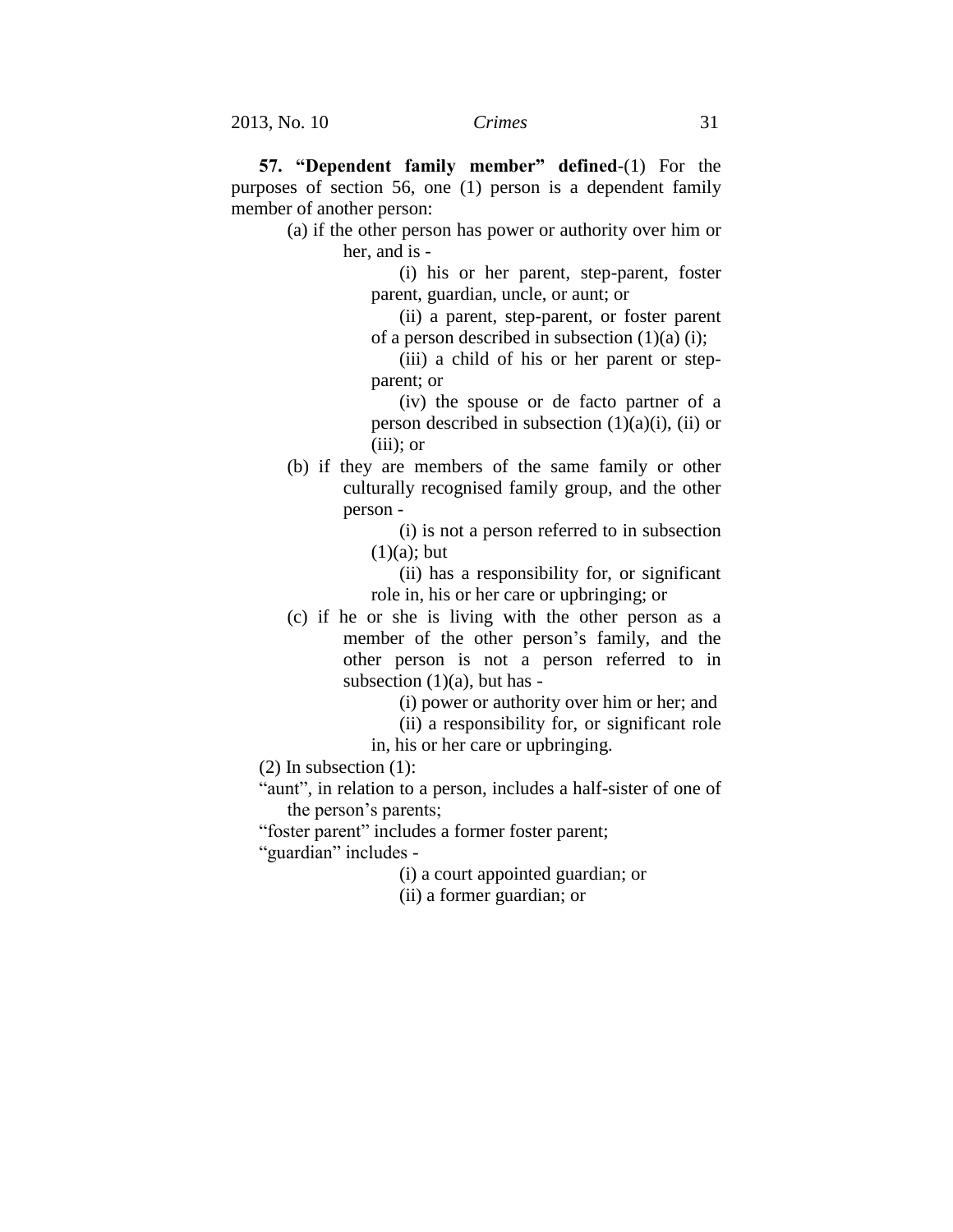(iii) a person who has by law or custom all the duties, powers, rights and responsibilities that a parent of the child has in relation to the upbringing of the child.

"step-parent" includes a former step-parent;

"uncle", in relation to a person, includes a half-brother of one of the person's parents.

**58. Sexual conduct with child under 12**-(1) A person who has sexual connection with a child is liable to imprisonment for life.

(2) A person who attempts to have sexual connection with a child is liable to imprisonment for 14 years.

(3) A person who does an indecent act with or on a child is liable to imprisonment for a term not exceeding 14 years.

(4) It is not a defence to a charge under this section that the person charged, believed that the child was of or over the age of 12 years.

(5) It is not a defence to a charge under this section that the child consented.

(6) In this section:

"child" means a person under the age of 12 years;

"doing an indecent act with or on a child" includes indecently assaulting the child.

**59. Sexual conduct with young person under 16**-(1) A person who has sexual connection with a young person is liable to imprisonment for a term not exceeding 10 years.

(2) A person who attempts to have sexual connection with a young person is liable to imprisonment for a term not exceeding 10 years.

(3) A person who does an indecent act with or on a young person is liable to imprisonment for a term not exceeding seven (7) years.

(4) No person can be convicted of a charge under this section if the person was married to the young person concerned at the time of the sexual connection or indecent act concerned.

(5) In this section:

"young person" means a person who is 12 years or over and under the age of 16 years; and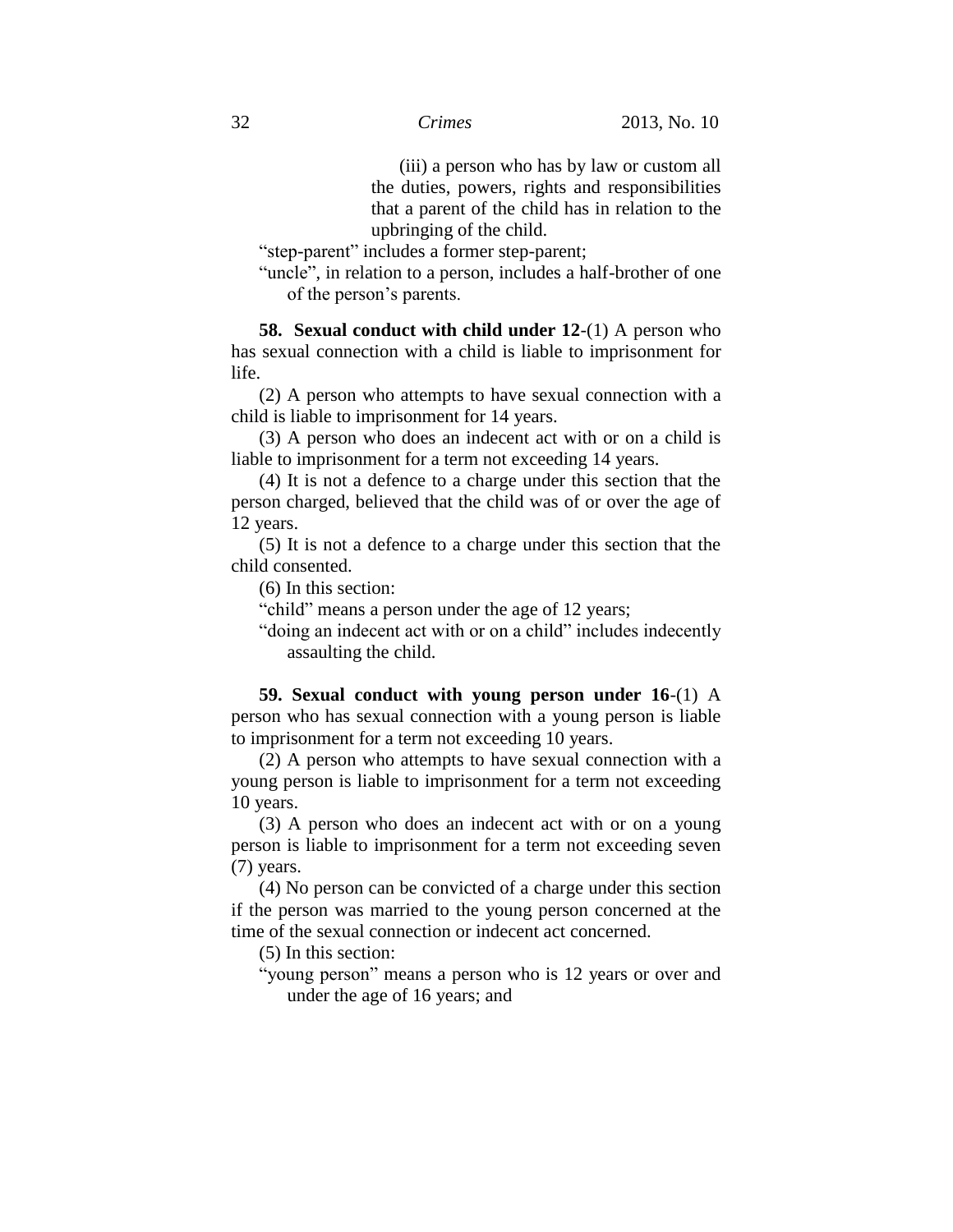"doing an indecent act with or on a young person" includes indecently assaulting the young person.

**60. Indecent assault** - A person is liable to a term of imprisonment not exceeding five (5) years who indecently assaults another person.

**61. Defence to charge under section 59**-(1) It is a defence to a charge under section 59 if the person charged proves on the balance of probabilities that:

- (a) the person charged was under the age of 21 years at the time of the commission of the act; and
- (b) before the time of the act concerned, person charged had taken reasonable steps to find out whether the young person concerned was of or over the age of 16 years; and
- (c) at the time of the act concerned, person charged believed on reasonable grounds that the young person was of or over the age of 16 years; and
- (d) the young person consented.
- (2) Except to the extent provided in subsection (1):
	- (a) it is not a defence to a charge under section 59 that the young person concerned consented; and
	- (b) it is not a defence to a charge under section 59 that the person charged believed that the young person concerned was of or over the age of 16 years.

**62. Using threats of intimidation for the purpose of sexual conduct**-(1) A person commits an offence punishable by imprisonment for a term not exceeding five (5) years who, by the use of threats or intimidation, compels another to do or omit any act preparatory to and for the purpose of doing any indecent act with or involving that person, or any other person, or upon himself or herself.

(2) It is a defence to a charge under subsection (1) if the person compelled is 18 years or more, and despite the compulsion consents to any subsequent sexual conduct to which the compulsion related.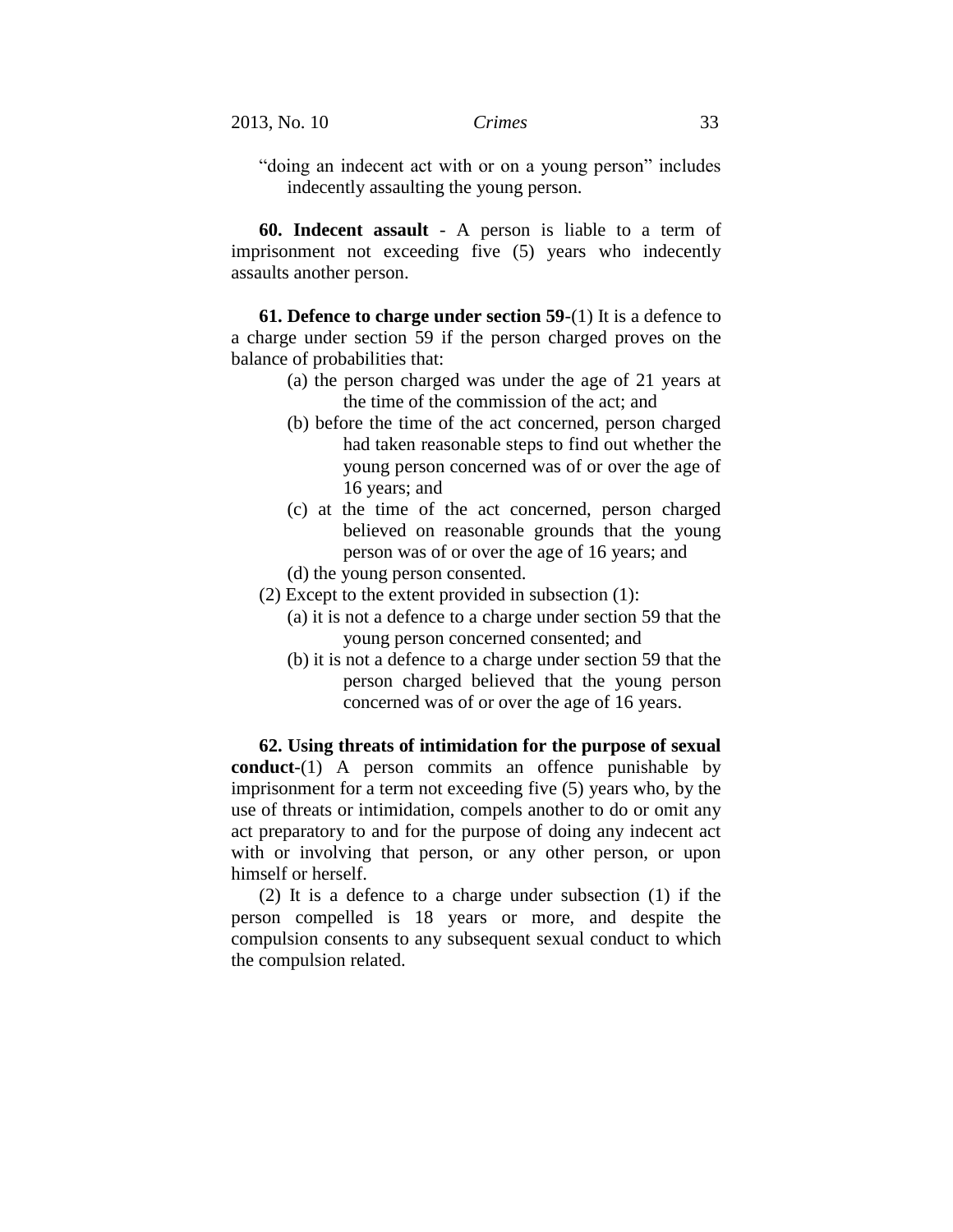**63. Sexual conduct with severely intellectually disabled person**-(1) A person is liable to imprisonment for a term not exceeding seven (7) years who has or attempts to have sexual connection with any person who is severely intellectually disabled.

(2) A person is liable to imprisonment for a term not exceeding seven (7) years who indecently assaults or attempts to indecently assault any person who is severally intellectually disabled.

(3) A person is severely intellectually disabled if the person is by reason of that condition incapable of living an independent life or of guarding himself or herself against serious exploitation or common physical dangers.

**64. Voyeurism**-(1) A person is liable to imprisonment for a term not exceeding five (5) years or to a fine not exceeding 500 penalty units or to both, who knowingly observes a person engaged in a private act, without the consent of the person being observed for that purpose and knowing that the person being observed does not consent to being observed for that purpose.

(2) A person is liable to imprisonment for a term not exceeding five (5) years or to a fine not exceeding 500 penalty units or to both, who knowingly films another person who is engaged in a private act, without the consent of the person being filmed to being filmed for that purpose.

(3) A person is liable to imprisonment for a term not exceeding five (5) years or to a fine not exceeding 500 penalty units or to both, who knowingly films another person's private parts, without the consent of the person being filmed to being filmed for that purpose.

(4) A person is liable to imprisonment for a term not exceeding five (5) years or to a fine not exceeding 500 penalty units or to both, who knowingly installs a device, or constructs or adapts the fabric of any building, for the purpose of facilitating the observation or filming of another person with the intention of enabling that person or any other person to commit the offences in subsections  $(1)$ ,  $(2)$  or  $(3)$ .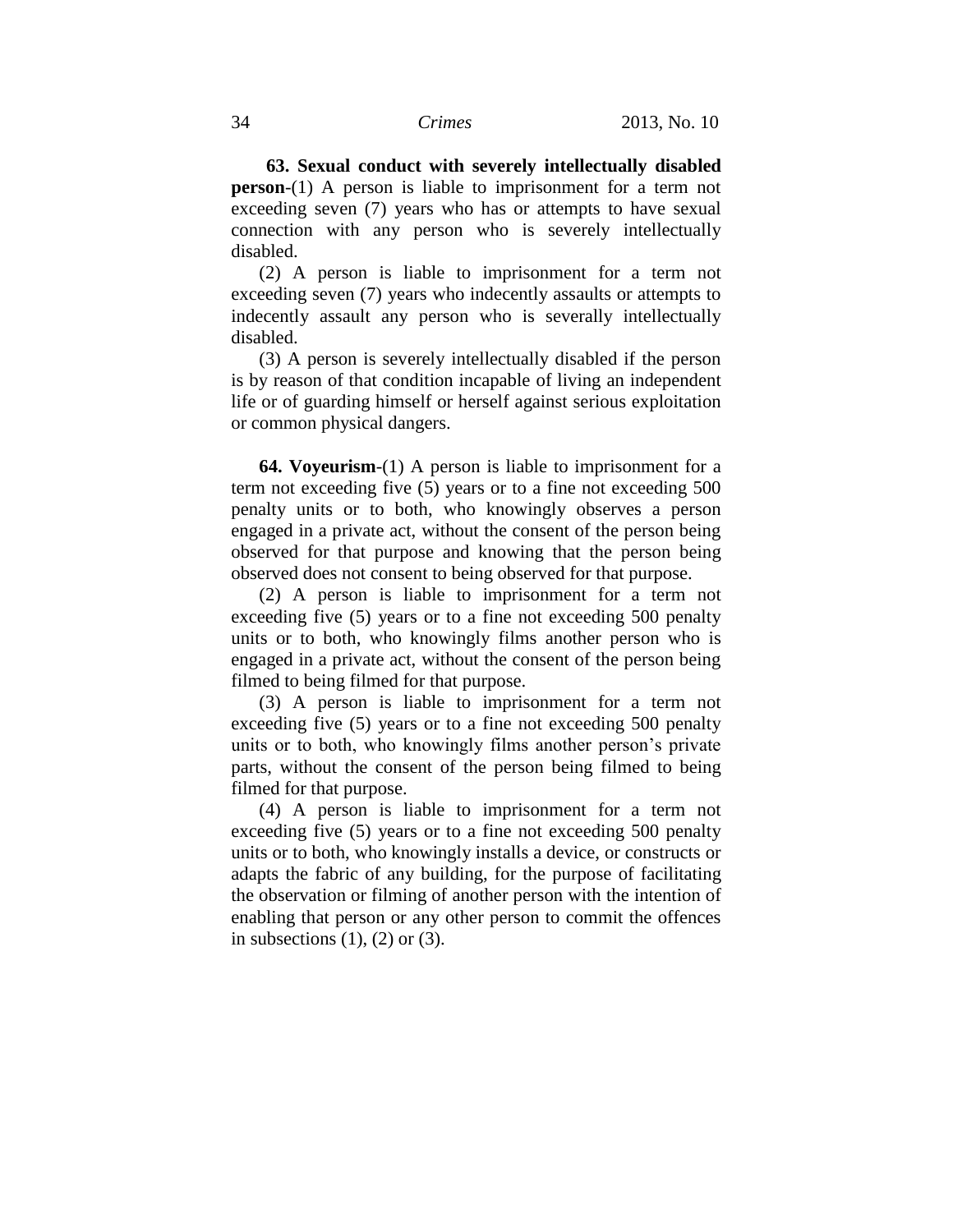(5) In this section:

- "private parts" means a person's genital area or anal area, whether bear or covered by underwear; and
- "engaged in a private act" means circumstances where the person is in a state of undress, using toilet, showering or bathing, engaged in a sexual act of a kind not ordinarily done in public, or engaged in any other like activity; and
- "filming" means where the person causes one (1) or more image to be recorded or to be transmitted for the purpose of enabling the person or another person to observe those images.

**65. Adultery by married persons** - A married person who commits adultery is liable to a fine not exceeding 1 penalty unit.

**66. Adultery with married person** - A person who commits adultery with a person he or she knows to be married is liable to a fine not exceeding 1 penalty unit.

- **67. Sodomy-**(1) A person who commits sodomy is liable:
	- (a) where the act of sodomy is committed on a female, to imprisonment for a term not exceeding seven (7) years; or
	- (b) where the act of sodomy is committed on a male, and at the time of the act that male is under the age of 16 years and the offender is of or over the age of 21 years, to imprisonment for a term not exceeding seven (7) years; or
	- (c) in any other case, to imprisonment for a term not exceeding five (5) years.
- (2) Sodomy is complete upon penetration.

(3) It is no defence to a charge under this section that the other party consented.

**68. Attempts to commit sodomy** - A person is liable to imprisonment for a term not exceeding five (5) years who:

(a) attempts to commit sodomy; or

(b) assaults any person with intent to commit sodomy.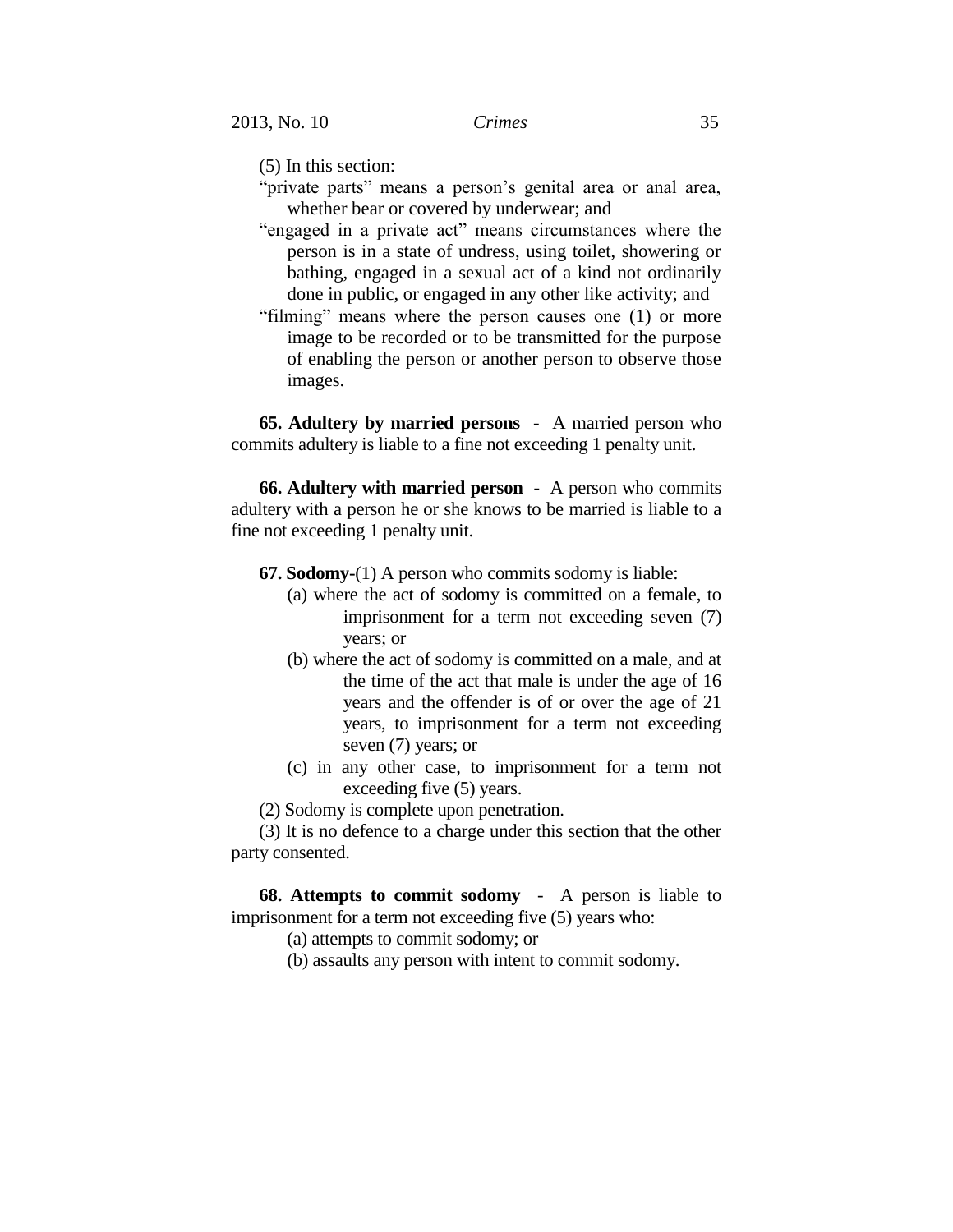# **PART VIII CRIME AGAINST PUBLIC WELFARE**

**69. Criminal Nuisance**-(1) A person commits criminal nuisance who does any unlawful act or omits to discharge any legal duty, such act or omission being one which the person knew would endanger the lives, safety, or health of the public, or the life, safety or health of another person.

(2) Everyone who commits criminal nuisance is liable to imprisonment for a term not exceeding one (1) year.

**70. Brothel keeping**-(1) In this section, the term "brothel" means any house, room, set of rooms, or place of any kind whatever used for the purposes of prostitution, whether by one (1) woman or more.

(2) A person is liable to imprisonment for a term not exceeding 10 years who:

- (a) keeps or manages, or knowingly acts or assists in the management of, any brothel; or
- (b) being the tenant, lessee or occupier of any premises, knowingly permits the premises or any part of the premises to be used as a brothel; or
- (c) being the lessor or landlord of any premises, or the agent of the lessor or landlord, lets the premises or any part of the premises with the knowledge that the premises are to be used as a brothel, or that some part of the premises is to be so used, or is wilfully a party to the continued use of the premises or any part thereof as a brothel.

**71. Keeping place of resort for homosexual acts** - A person is liable to imprisonment for a term not exceeding seven (7) years who:

> (a) keeps or manages, or knowingly acts or assists in the management of, any premises used as a place of resort for the commission of indecent acts between males; or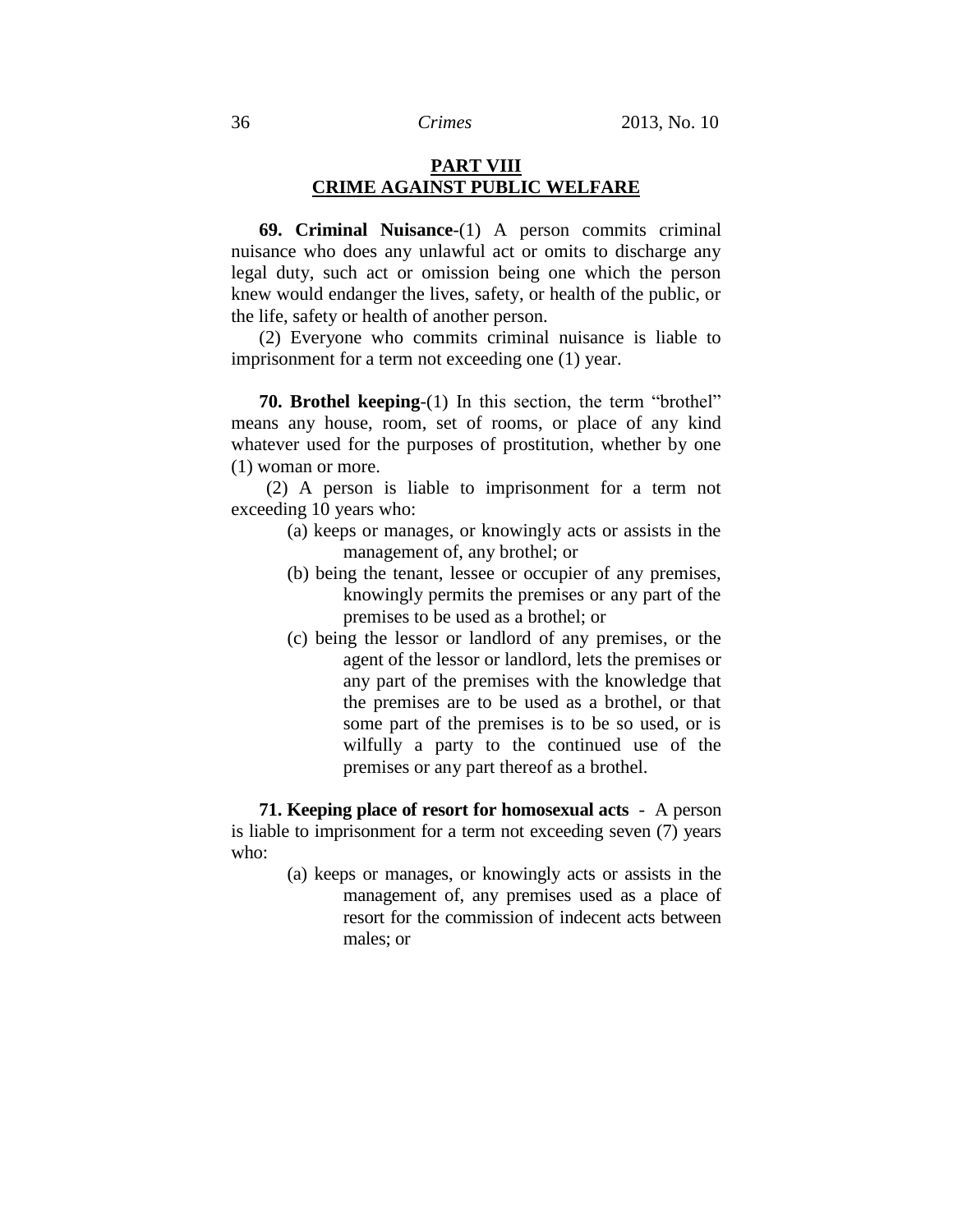- (b) being the tenant, lessee or occupier of any premises, knowingly permits the premises or any part thereof to be used as a place of resort for the commission of indecent acts between males; or
- (c) being the lessor or landlord of any premises, or the agent of the lessor or landlord, lets the premises or any part of the premises with the knowledge that the premises are to be used as a place of resort for the commission of indecent acts between males, or that some part of the premises is to be so used, or is wilfully a party to the continued use of the premises or any part thereof as a place of resort for the commission of the indecent acts.

**72. Prostitution**-(1) A person is liable to imprisonment for a term not exceeding three (3) years who has sexual intercourse or sexual connection, or agrees, or offers to have sexual intercourse or sexual connection with another person for gain or reward.

(2) Despite anything in subsection (1), no woman or girl shall be convicted under this section in respect of any sexual intercourse or sexual connection with her husband.

**73. Solicitation**-(1) A person is liable to imprisonment for a term not exceeding five (5) years who offers or agrees to pay or reward monies to another person for sexual intercourse or sexual connection.

(2) Despite anything in subsection (1), no male shall be convicted under this section in respect of any sexual intercourse or sexual connection with his wife.

**74. Living on earnings of prostitution** - A person is liable to imprisonment for a term not exceeding 10 years who knowingly:

- (a) lives wholly or in part on the earnings of the prostitution of another person; or
- (b) solicits for any prostitute, whether or not the person receives any payment, reward or valuable consideration for so doing.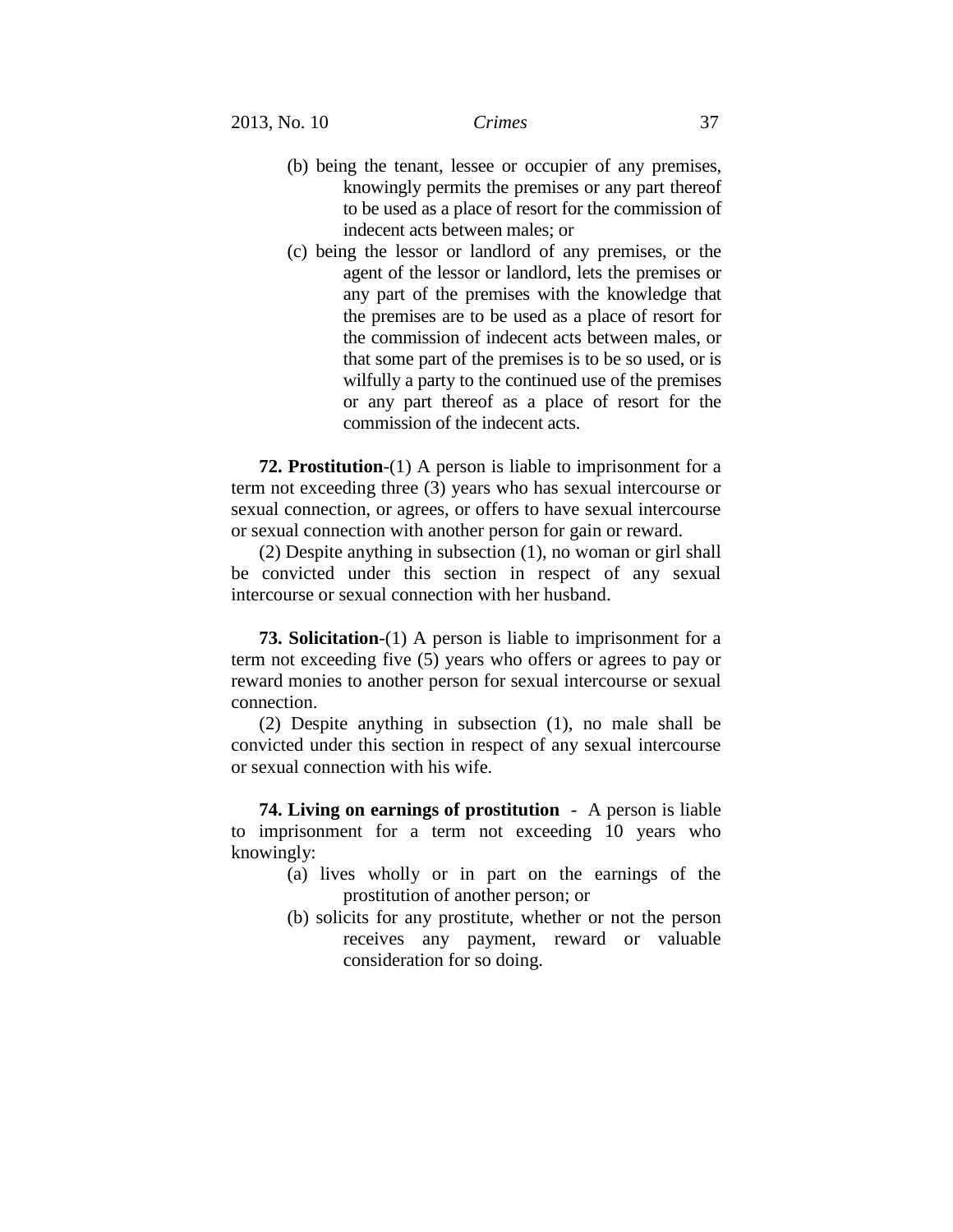**75. Procuring sexual intercourse** - Everyone is liable to imprisonment for a term not exceeding seven (7) years who, for gain or reward, procures or agrees or offers to procure any woman or girl to have sexual intercourse with any male who is not her husband.

**76. Indecent act in a public place**-(1) A person is liable to imprisonment for a term not exceeding two (2) years who wilfully does any indecent act in any public place, or within view of any such place.

(2) It is a defence to a charge under this section if the person charged proves that he or she had reasonable grounds for believing that he or she would not be observed.

**77. Indecent act with intent to insult or offend** - A person is liable to imprisonment for a term not exceeding two (2) years who, with intent to insult or offend any person, does any indecent act in any place.

**78. Bigamy**-(1) A person who commits bigamy is liable to imprisonment for a term not exceeding 10 years.

(2) Bigamy is:

- (a) the act of a person who, being married goes through a form of marriage in Samoa with a third person; or
- (b) the act of a person who goes through a form of marriage in Samoa with any other person whom the person knows to be married; or
- (c) the act of a Samoan citizen, or a person ordinarily resident in Samoa, who, being married, goes through a form of marriage with a third person anywhere outside Samoa; or
- (d) the act of a Samoan citizen, or a person ordinarily resident in Samoa, who goes through a form of marriage anywhere outside Samoa with any other person whom the person knows to be married.

(3) It shall not be a defence to a charge of bigamy to prove that the form of marriage was invalid by reason of any act or omission of the person charged with bigamy.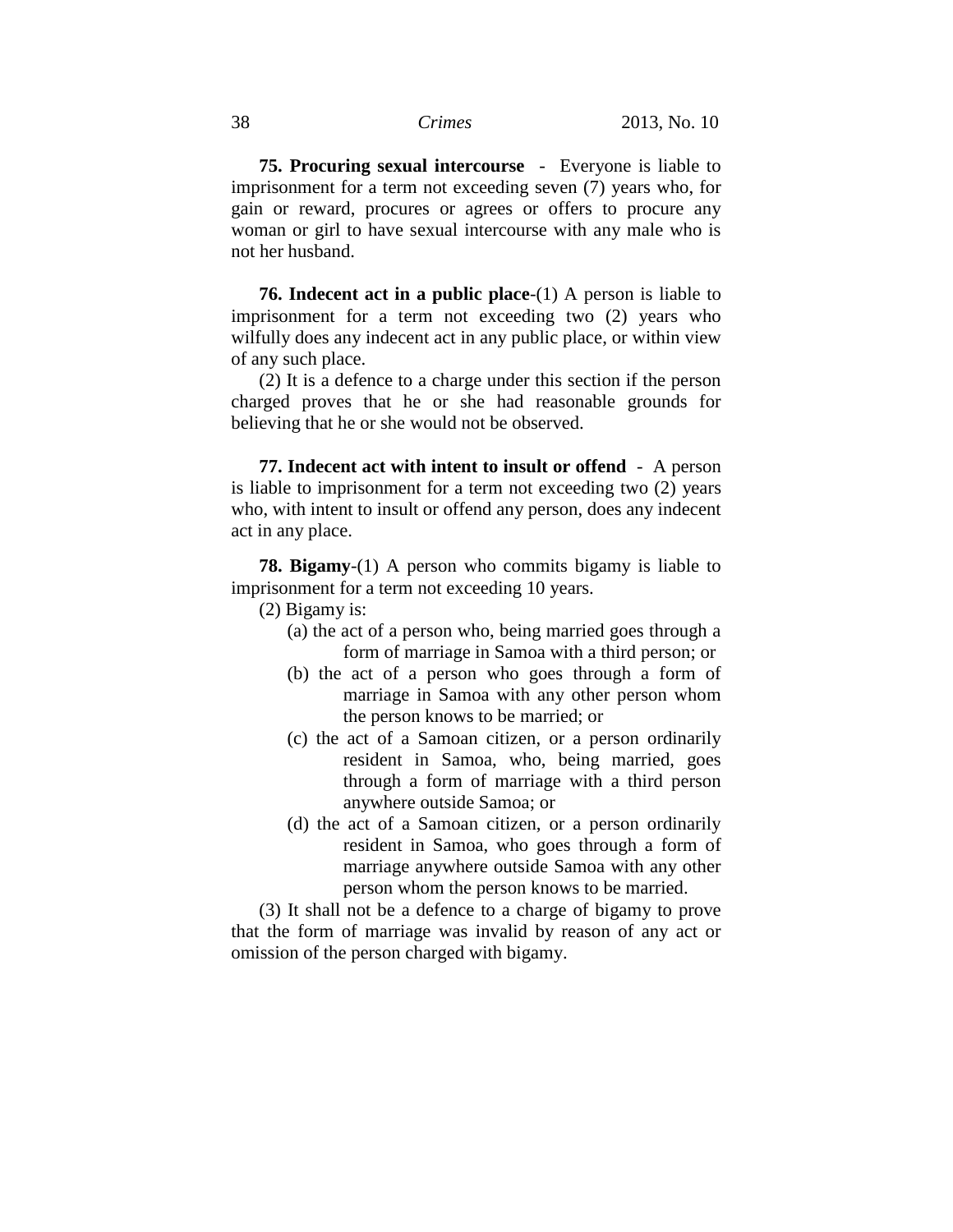**79. Feigned marriage**-(1) A person is liable to imprisonment for a term not exceeding five (5) years who goes through a form of marriage with any other person, knowing that the marriage will be void for any reason other than that one of the parties is already married.

(2) However, if the Judge is satisfied that the other person knew, at the time when the offence was committed, that the marriage would be void, the offender is liable to imprisonment for a term not exceeding two (2) years.

**80. Misconduct in respect of human remains** -A person is liable to imprisonment for a term not exceeding two (2) years who:

- (a) neglects to perform any duty imposed on the person by law or undertaken by the person with reference to the burial or cremation of any dead human body or human remains; or
- (b) improperly or indecently interferes with or offers any indignity to any dead human body or human remains, whether buried or not.

**81. Distribution or exhibition of indecent matter**-(1) A person is liable to imprisonment for a term not exceeding two (2) years who, without lawful justification or excuse:

- (a) sells, expose for sale, or otherwise distributes to the public any indecent model or object; or
- (b) exhibits or presents in or within view of any place to which the public have or are permitted to have access any indecent model or object or indecent show or performance; or
- (c) exhibits or presents in the presence of any person in consideration or expectation of any payment, or otherwise for gain, any indecent show or performance.

(2) It is a defence to a charge under this section to prove that the public good was served by the acts alleged to have been done.

(3) It is a question of law whether the sale, exposure for sale, distribution, exhibition or presentation might in the circumstances serve the public good, and whether there is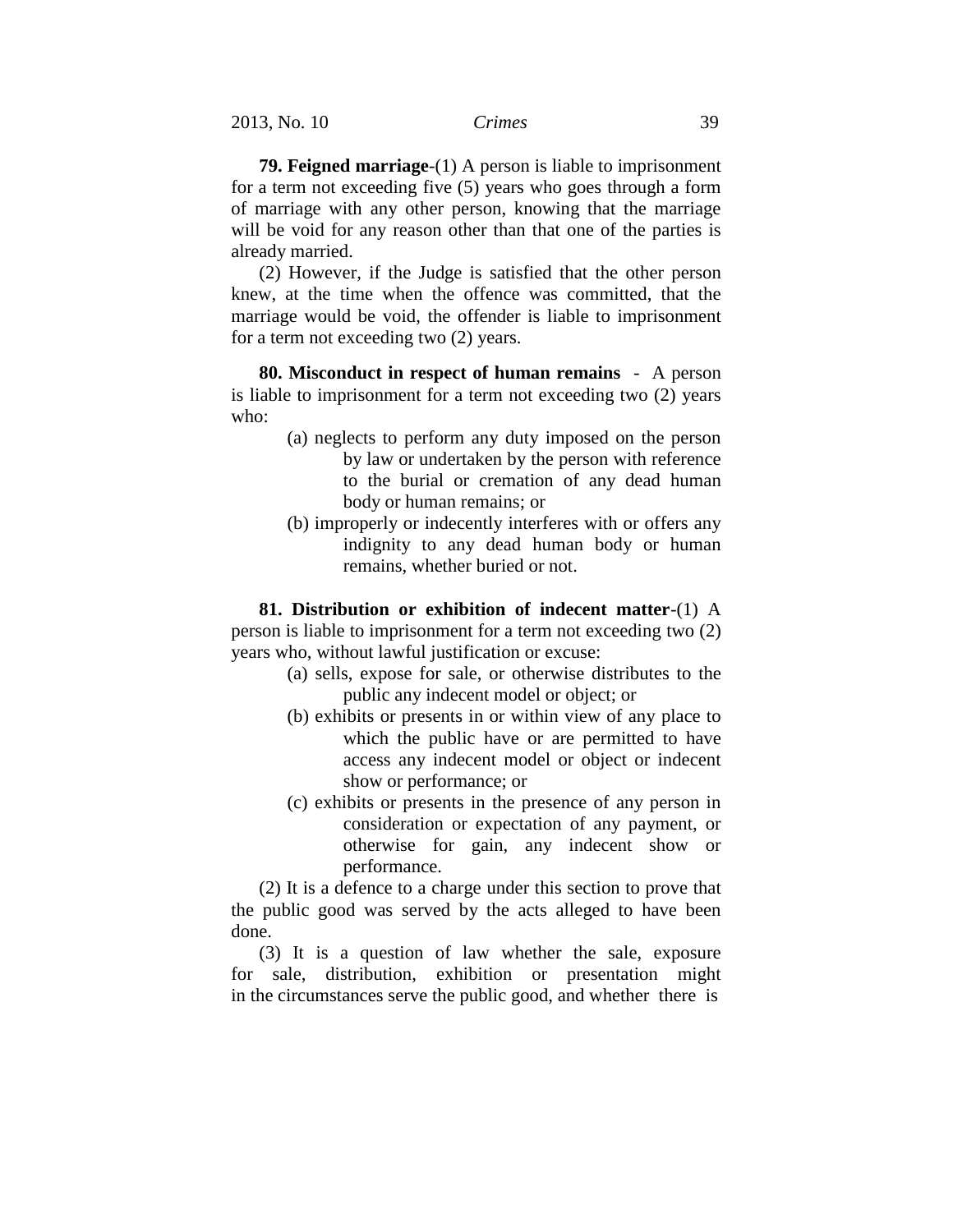evidence of excess beyond what the public good requires; but it is a question of fact whether or not the acts complained of did so serve the public good and whether or not there was such excess.

(4) It is no defence that the person charged did not know that the model, object, show or performance to which the charge relates was indecent, unless that person also satisfies the Court:

- (a) that the person had no reasonable opportunity of knowing it; and
- (b) that in the circumstances the person's ignorance was excusable.

(5) No person shall be prosecuted for an offence against this section without the leave in writing of the Attorney-General, who before giving leave may make such inquiries as the Attorney-General thinks fit.

(6) This section does not apply to any document or matter to which the Indecent Publications Ordinance 1960 relates, whether the document or matter is indecent within the meaning of that Ordinance or not.

**82. Publication, distribution or exhibition of indecent material on child**-(1) A person is liable to imprisonment for a term not exceeding seven (7) years who without lawful justification who does any of the following:

- (a) sells, or delivers by way of hire, or has in his or her possession for sale or hire, or otherwise distributes in public any indecent material on a child;
- (b) exhibits or presents in or within view of any place to which the public have or are permitted to have access any indecent material on a child;
- (c) exhibits or presents in the presence of any person in consideration or expectation of any payment, or otherwise for gain, any indecent material on a child;
- (d) prints or causes to be printed any indecent material on a child;
- (e) knowingly has in possession or publishes any indecent material on a child;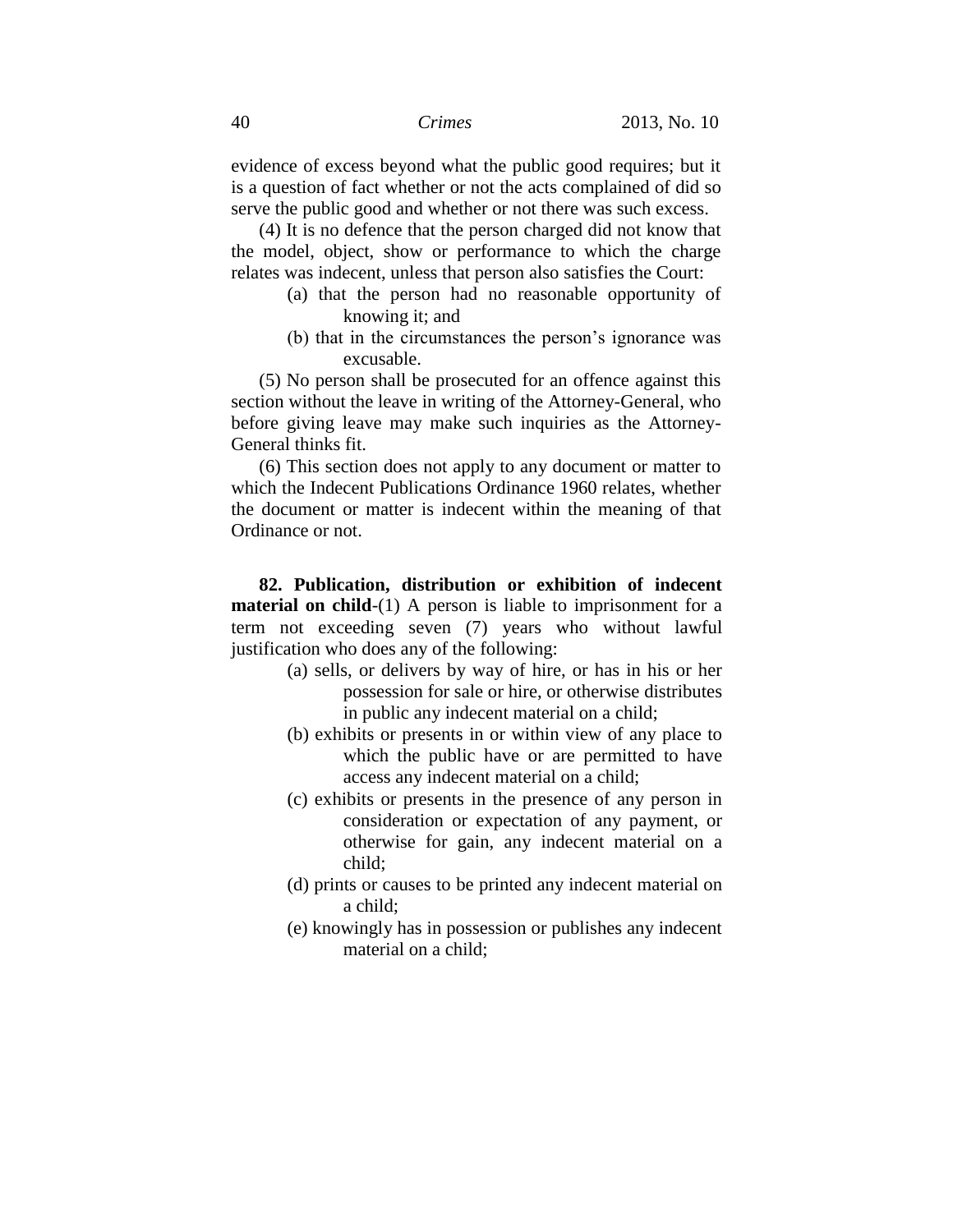- (f) creates, draws, affixes, impresses, or exhibits, or causes to be created, drawn, affixed, impressed or exhibited, any indecent material on a child;
- (g) communicate, exhibit, send, supply or transmit any indecent material on a child to another person, whether to a particular person or not;
- (h) make an indecent material on a child available to access to any other person, whether by a particular person or not;
- (i) produces indecent material for the purpose of its distribution through an electronic system;
- (j) offers or makes available indecent material through an electronic system;
- (k) distributes or transmits indecent material through an electronic system;
- (l) procures or obtains indecent material through an electronic system for oneself or for another person; or
- (m) possesses indecent material in an electronic system or on a data storage medium;
- (n) knowingly obtains access, through information and communication technologies, to indecent material.

(2) For the purpose of this section:

"child" means a person 16 years and under;

"child pornography":

(a) means pornographic material that depicts, presents or represents -

> (i) a child engaged in sexually explicit conduct; or

- (ii) a person appearing to be a child engaged in sexually explicit conduct; or
- (iii) images representing a child engaged in sexually explicit conduct; and
- (b) includes any audio, visual or text pornographic material.

"electronic system" has the meaning under section 205;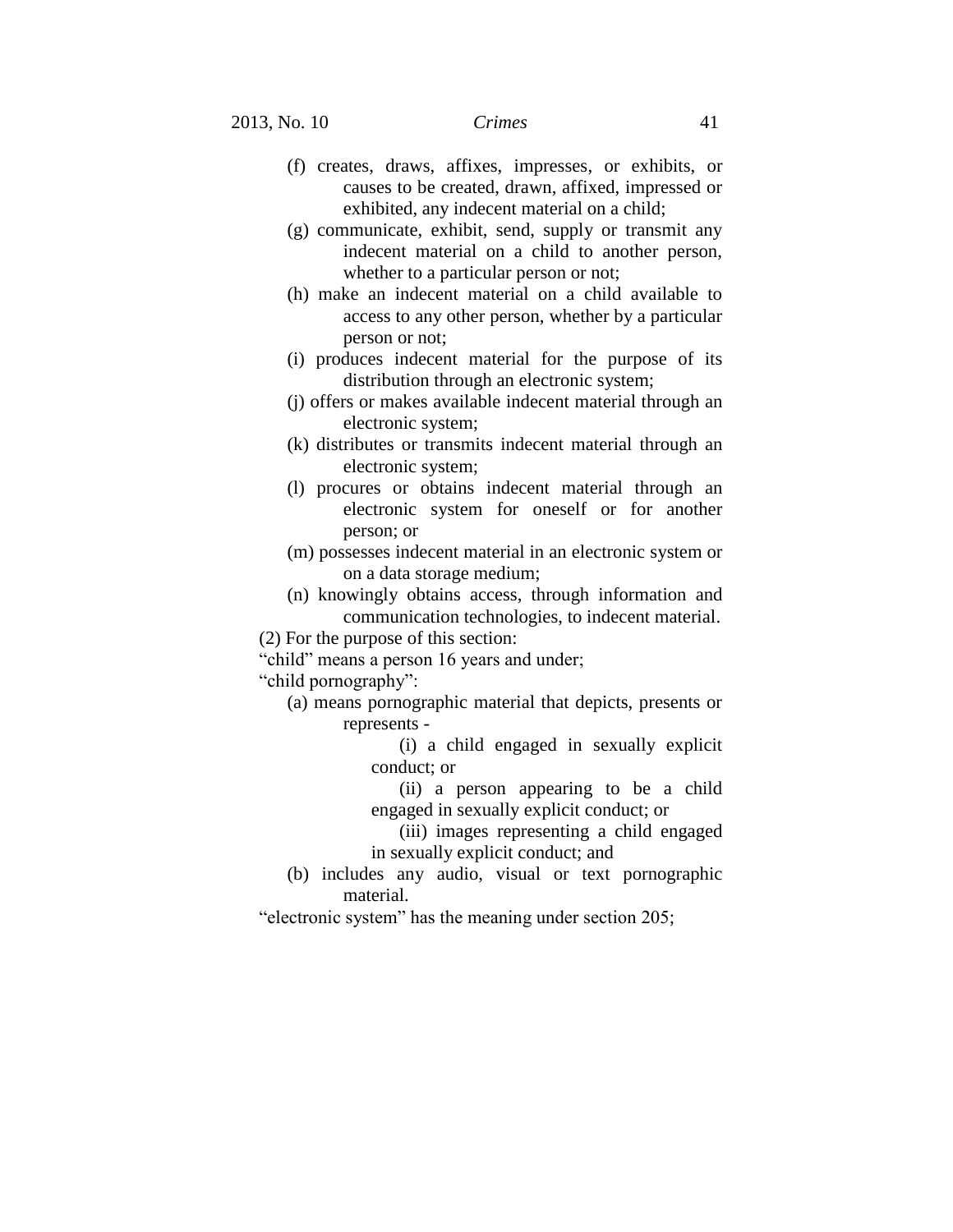"indecent material" means any book, newspaper, picture, film, photograph, child pornography, print, or writing, and any paper or other thing of any description whatsoever, which has printed or impressed upon it, or otherwise attached thereto, or appearing, shown, or exhibited in any manner whatsoever thereon, any indecent picture, illustration, or representation, or which unduly emphasises matters of sex, horror, crime, cruelty, or violence;

"film" film means a photographic film, and includes:

- (a) a cinematograph film; and
- (b) a videotape; and
- (c) any other material record or visual images that is capable of being used for the subsequent display of those images, - but does not include a videotape or cinematograph film in respect of which a certificate of approval is in force under the Indecent Publications Ordinance 1960 or under the Film Control Act 1978.

(3) It is a defence to a charge of an offence under subsection (1)(i) to (n) if the person establishes that the indecent material was stored for a bona fide law enforcement purpose and if so, the indecent material must be deleted as soon as it is not legally required anymore.

(4) No one shall be prosecuted for an offence against this section without the leave in writing of the Attorney-General, who before giving leave may make such inquiries as the Attorney-General thinks fit.

(5) It is no defence that the person charged under this section did not know that the document to which the charge relates was indecent, unless that person satisfies the Court:

- (a) that the person had no reasonable opportunity of knowing it; and
- (b) that in the circumstances the person's ignorance was excusable.

(6) This section shall not apply to any document or matter to which the Indecent Publications Ordinance 1960 relates, whether the document or matter is indecent within the meaning of that Ordinance or not.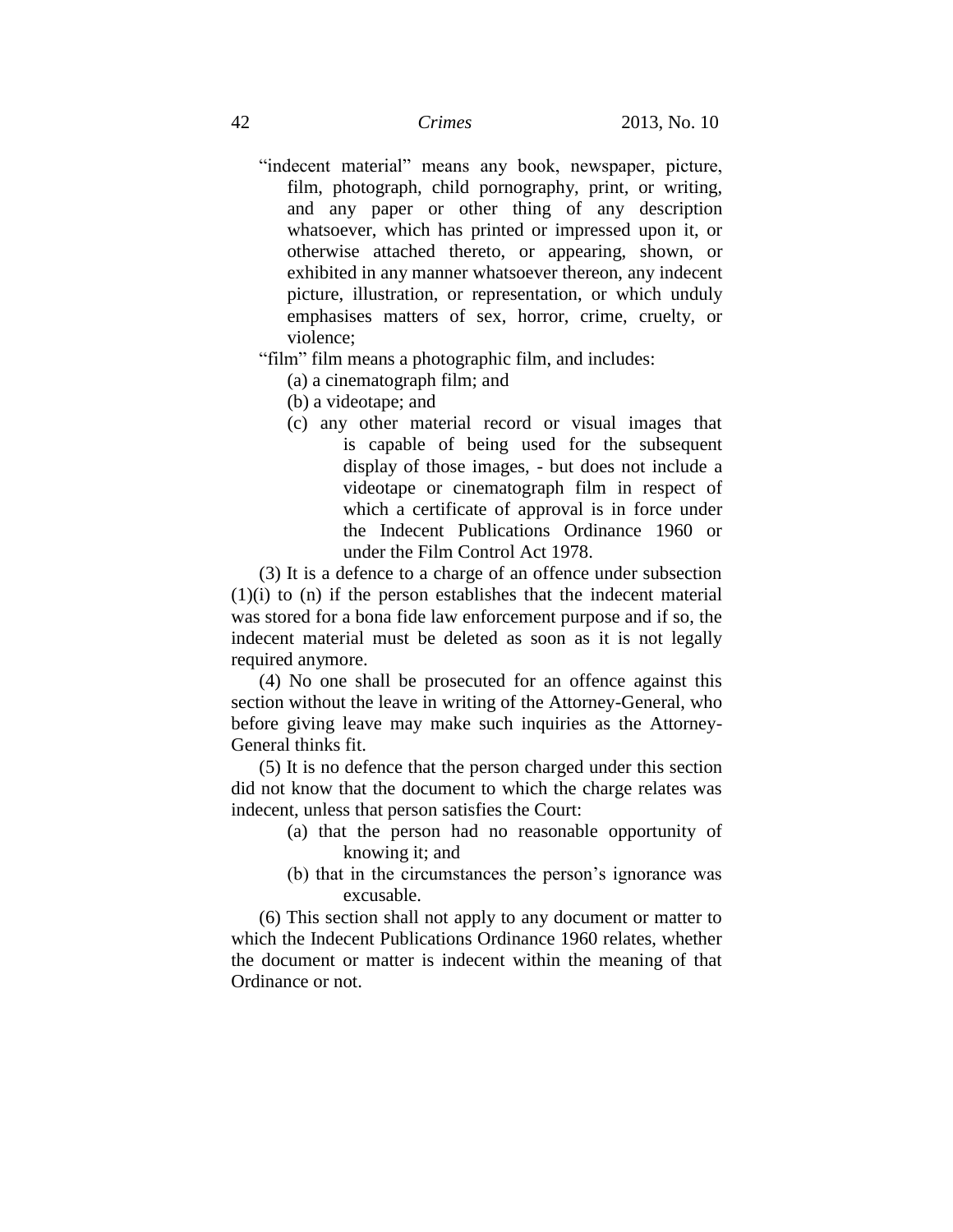## **PART IX CRIMES AGAINST THE PERSON**

## **Division 1 Homicide**

**83. Standard of care required of persons under legal duties**-(1) This section applies in respect of the legal duties specified in any of sections 84 to 89.

(2) For the purposes of this Part, a person is criminally responsible for:

> (a) omitting to discharge or perform a legal duty to which this section applies; or

(b) neglecting a legal duty to which this section applies,

only if, in the circumstances of the particular case, the omission or neglect is a major departure from the standard of care expected of a reasonable person to whom that legal duty applies in those circumstances.

**84. Duty to provide the necessaries of life**-(1) A person who has charge of any other person unable, by reason of detention, age, sickness, insanity, or any other cause, to withdraw himself or herself from such charge, and unable to provide himself or herself with the necessaries of life, is (whether such charge is undertaken by him or her under any contract or is imposed upon him or her by law or by reason of his or her unlawful act or otherwise howsoever) under a legal duty to supply that person with the necessaries of life, and is criminally responsible for omitting without lawful excuse to perform such duty if the death of that person is caused, or if his or her life is endangered or his or her health permanently injured, by such omission.

(2) A person is liable to imprisonment for a term not exceeding seven (7) years who, without lawful excuse, neglects the duty specified in this section so that the life of the person under his or her charge is endangered or his or her health permanently injured by such neglect.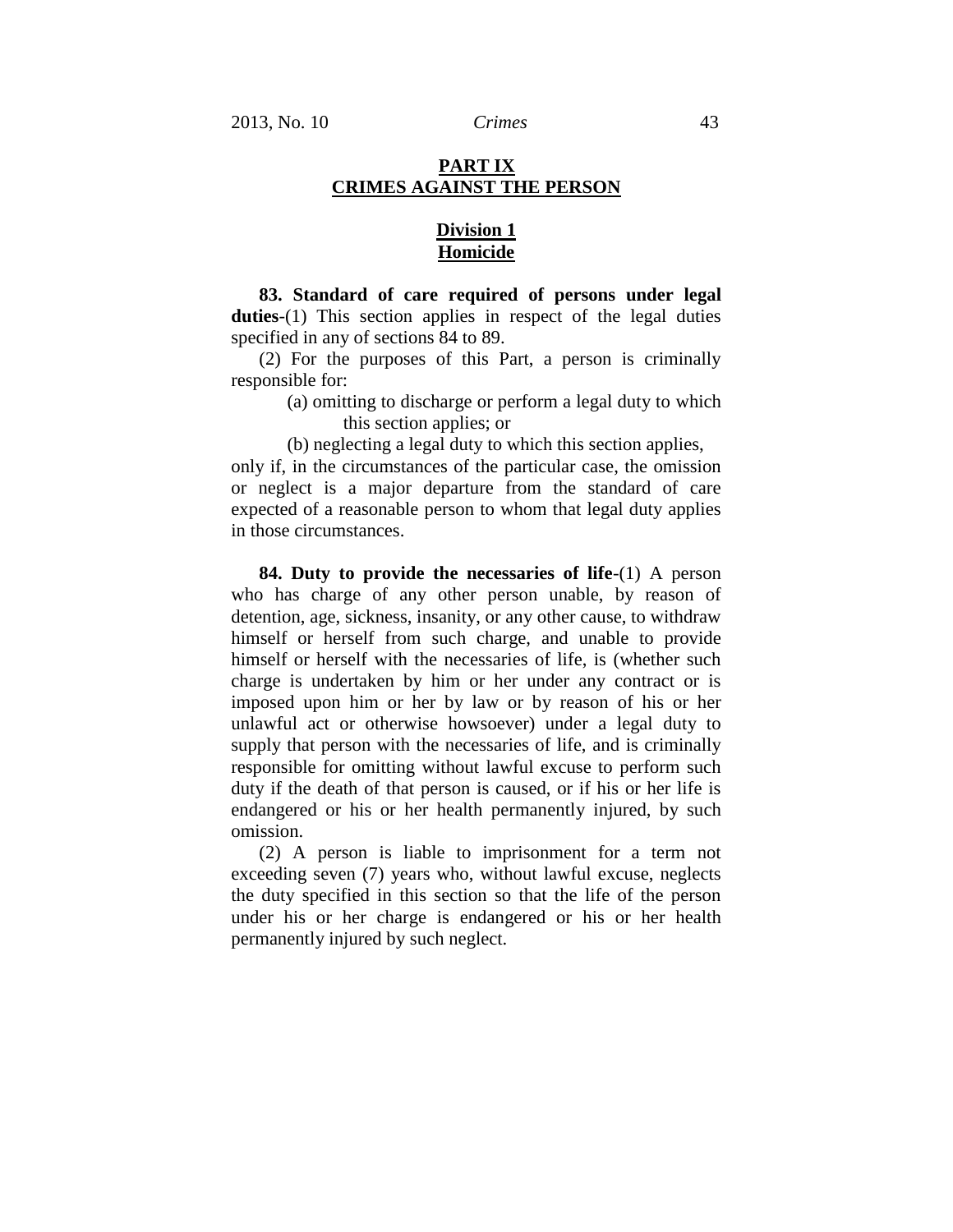**85. Duty of parent or guardian to provide necessaries**-(1) A person who as a parent or person in place of a parent is under a legal duty to provide necessaries for any child under the age of 18 years, being a child in his or her actual custody, is criminally responsible for omitting without lawful excuse to do so, whether the child is helpless or not, if the death of the child is caused, or if his or her life is endangered or his or her health permanently injured, by such omission.

(2) A person is liable to imprisonment for a term not exceeding seven (7) years who, without lawful excuse, neglects the duty specified in this section so that the life of the child is endangered or his or her health permanently injured by such neglect.

**86. Abandoning child under six (6) years** - A person is liable to imprisonment for a term not exceeding seven (7) years who unlawfully abandons or exposes any child under the age of six (6) years.

**87. Duty of persons doing dangerous acts** - A person who undertakes to administer surgical or medical treatment, or to do any other lawful act the doing of which is or may be dangerous to life, is under a legal duty to have and to use reasonable knowledge, skill, and care in doing any such act, and is criminally responsible for the consequences of omitting without lawful excuse to discharge that duty.

**88. Duty of persons in charge of dangerous things** - A person who has in his charge or under his control anything whatever, whether animate or inanimate, or who erects, makes, operates, or maintains anything whatever, which, in the absence of precaution or care, may endanger human life is under a legal duty to take reasonable precautions against and to use reasonable care to avoid such danger, and is criminally responsible for the consequences of omitting without lawful excuse to discharge that duty.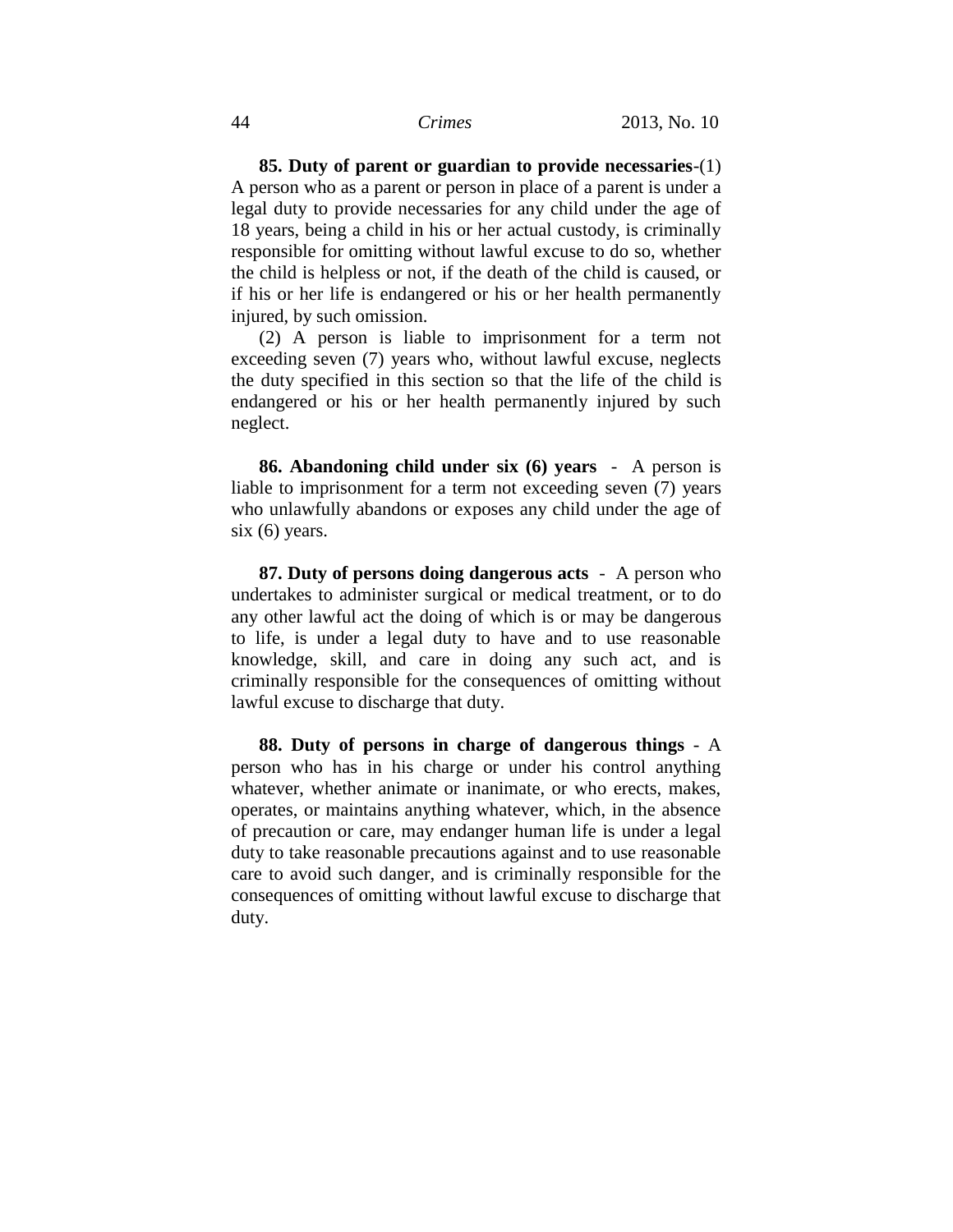**89. Duty to avoid omissions dangerous to life** - A person who undertakes to do any act the omission to do which is or may be dangerous to life is under a legal duty to do that act, and is criminally responsible for the consequences of omitting without lawful excuse to discharge that duty.

**90. Homicide defined** - Homicide is the killing of a human being by another, directly or indirectly, by any means whatsoever.

**91. Killing of a child**-(1) A child becomes a human being within the meaning of this Act when it has completely proceeded in a living state from the body of its mother, whether it has breathed or not, whether it has an independent circulation or not, and whether the umbilical cord is severed or not.

(2) The killing of such child is homicide if it dies in consequence of injuries received before, during, or after birth.

**92. Culpable homicide**-(1) Homicide may be either culpable or not culpable.

(2) Homicide is culpable when it consists in the killing of any person:

(a) by an unlawful act; or

- (b) by an omission without lawful excuse to perform or observe any legal duty; or
- (c) by both (a) and (b) combined; or
- (d) by causing that person by threats or fear of violence, or by deception, to do an act which causes that person's death; or
- (e) by wilfully frightening a child under the age of 16 years or a sick person.

(3) Except as provided in section 110, culpable homicide is either murder or manslaughter.

(4) Homicide that is not culpable is not an offence.

(5) Where an act or omission constitutes an offence under the Road Traffic Ordinance 1960 or any other Act other than this Act, nothing in the Road Traffic Ordinance 1960 or any other Act prevents the prosecution and punishment of an offender under this Act for murder or manslaughter.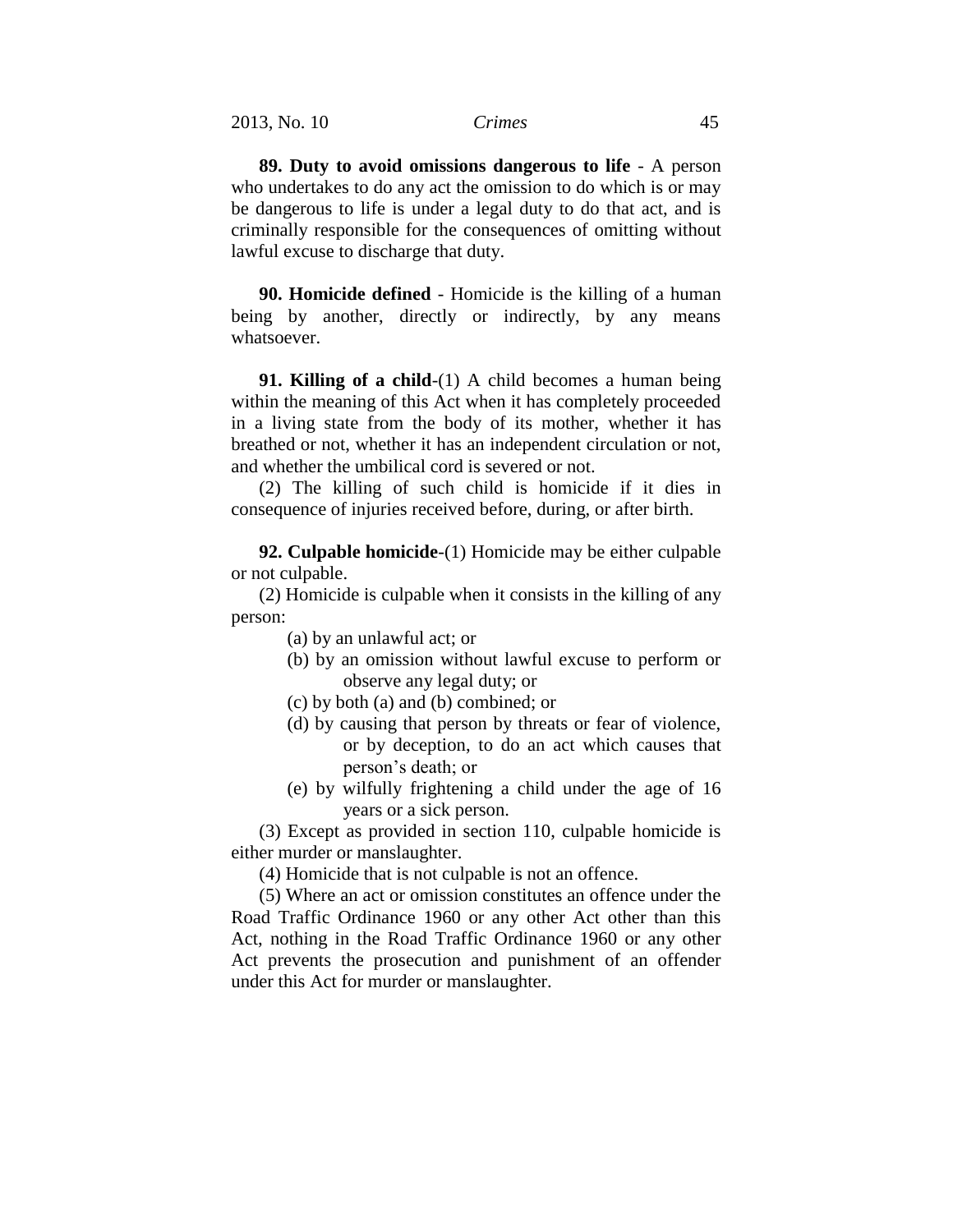**93. Death must occur within a year and a day**-(1) No person is criminally responsible for the killing of another person unless the death takes place within a year and a day after the cause of death.

(2) The period of a year and a day shall be reckoned inclusive of the day on which the last unlawful act contributing to the cause of death took place.

(3) Where the cause of death is an omission to fulfil a legal duty, the period shall be reckoned inclusive of the day on which such omission ceased.

(4) Where death is in part caused by an unlawful act and in part by an omission, the period shall be reckoned inclusive of the day on which the last unlawful act took place or the omission ceased, whichever happened last.

**94. Killing by influence on the mind** - Except by wilfully frightening a child aged under 16 years or a sick person, no person is criminally responsible:

- (a) for the killing of another person by any influence on the mind alone; or
- (b) for the killing of another person by any disorder or disease arising from such influence.

**95. Acceleration of death** - A person who by any act or omission causes the death of another person kills that person, although the effect to that person was merely to hasten his or her death while labouring under some disorder or disease arising from some other cause.

**96. Causing death that might have been prevented** - A person who by any act or omission causes the death of another person kills that person, although death from that cause might have been prevented by resorting to proper means.

**97. Causing injury the treatment of which causes death** - A person who causes to another person any bodily injury, in itself of a dangerous nature, from which death results,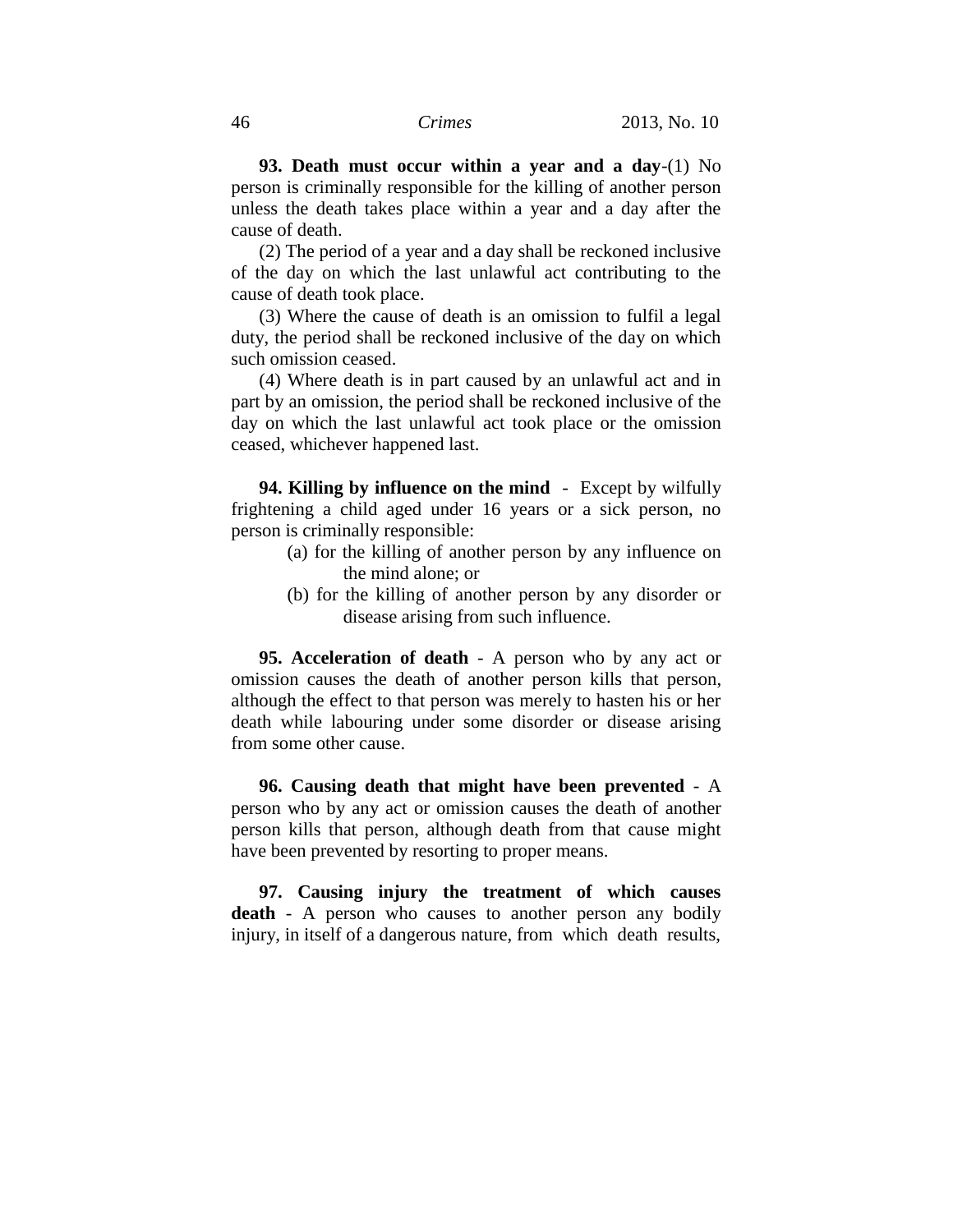2013, No. 10 *Crimes* 47

kills that person, although the immediate cause of death is the act or omission of some other person or some other independent intervening event.

**98. Indirect cause of death** - A person whose act or omission results in the death of another person shall be deemed to have caused the death of that other person, although the immediate cause of death is the act or omission of some other person or some other independent intervening event.

**99. Murder defined** - Culpable homicide is murder in each of the following cases:

- (a) if the offender means to cause the death of the person killed;
- (b) if the offender means to cause to the person killed any bodily injury that is known to the offender to be likely to cause death, and is reckless whether death ensues or not;
- (c) if the offender
	- (i) means to cause death; or
	- (ii) means to cause bodily injury known to
	- the offender to be likely to cause death, and is reckless whether death ensues or not,

to one person, and by accident, mistake or otherwise kills another person, though he or she does not mean to hurt the person killed; or

> (d) if the offender for any unlawful object does an act that he or she knows to be likely to cause death, and thereby kills any person, though he or she may have desired that his or her object should be effected without hurting any person.

**100. Further definition of "murder"**-(1) Culpable homicide is also murder in each of the following cases, whether the offender means or does not mean death to ensue, or knows or does not know that death is likely to ensue:

> (a) if the offender means to cause grievous bodily injury for the purpose of facilitating the commission of any of the offences mentioned in subsection (2),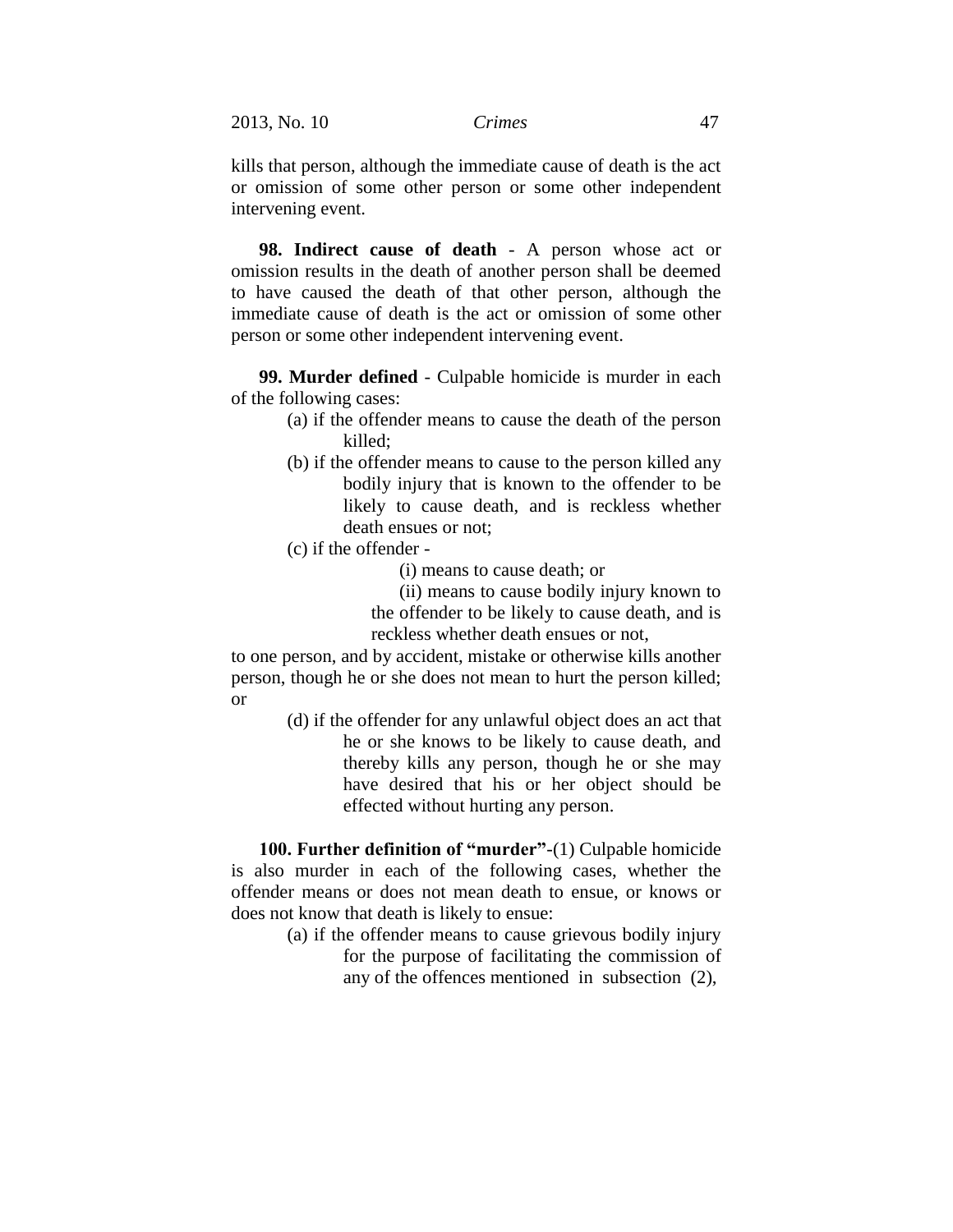or facilitating the flight or avoiding the detection of the offender upon the commission or attempted commission of the offences, or for the purpose of resisting lawful apprehension in respect of any offence whatsoever, and death ensues from grievous bodily injury; or

- (b) if the offender administers any stupefying or overpowering thing for any of the purposes in paragraph (a), and death ensues from the effects thereof;
- (c) if he or she by any means wilfully stops the breath of any person for any of the purposes in paragraph (a), and death ensues from such stopping of breath.

(2) The offences referred to in subsection (1) are those specified in the following provisions of this Act, namely:

- (a) treason or communicating secrets;
- (b) sabotage;
- (c) piracy;
- (d) piratical acts;
- (e) escape or rescue from prison or lawful custody or detention;
- (f) sexual violation;
- (g) murder;
- (h) abduction;
- (i) kidnapping;
- (j) burglary;
- (k) robbery;
- (l) arson.

**101. Provocation**-(1) Culpable homicide that would otherwise be murder may be reduced to manslaughter if the person who caused the death did so under provocation.

(2) Anything done by the deceased to the person who caused death may be provocation:

> (a) if the act was sufficient to cause a person having the power of self-control of a reasonable person to be deprived of the power of self-control; and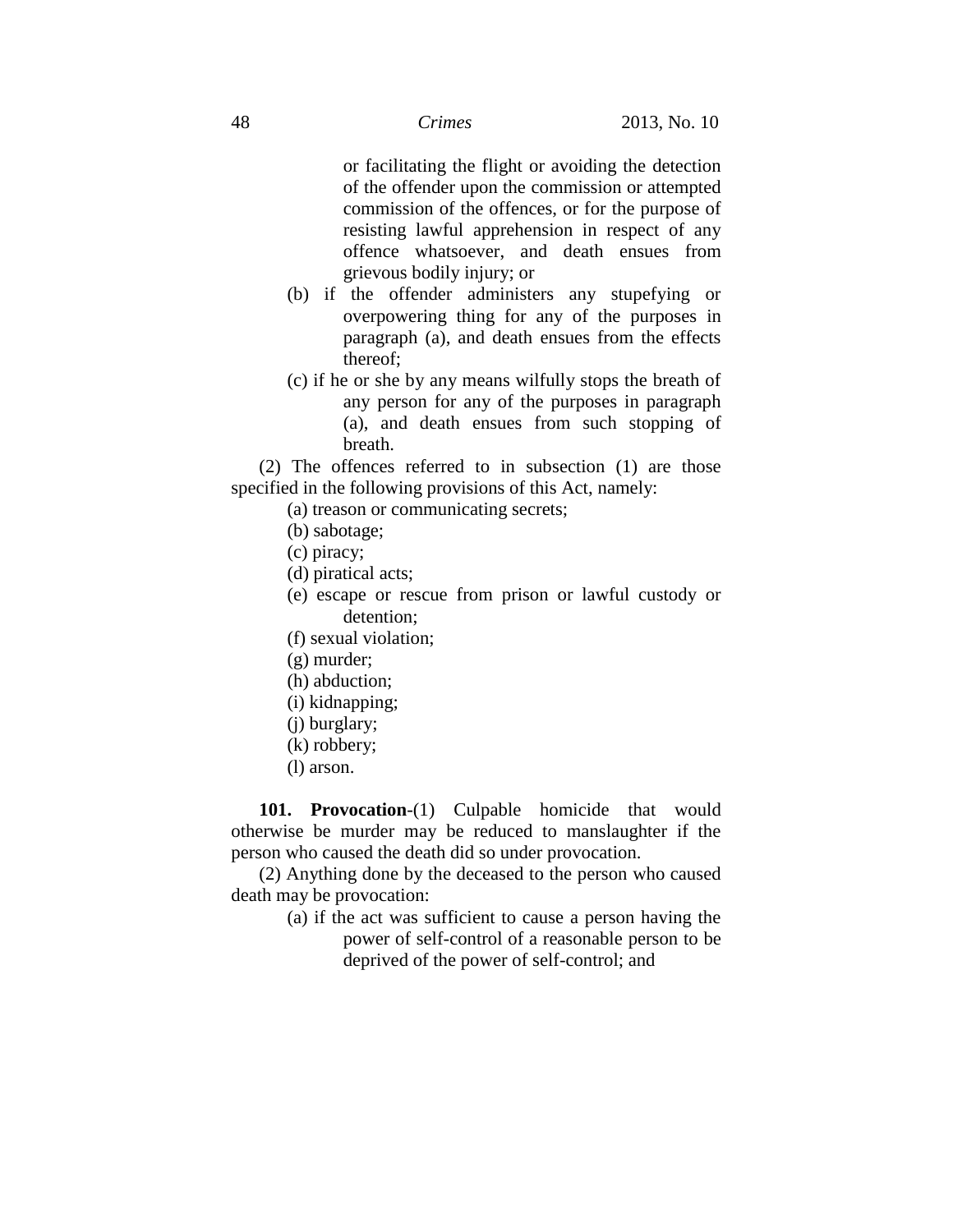- (b) it did in fact deprive the defendant of the power of self-control and cause him or her to kill the deceased; and
- (c) the retaliation was reasonably proportionate to the act of provocation.

(3) Despite subsection (2)(a) nothing done will be provocation unless the defendant:

- (a) feared serious violence from the person killed against the defendant or another identifiable person; or
- (b) the thing done constituted circumstances of a grave nature.

(4) The fact alone of a statement from any person as to the sexual infidelity of the person killed despite the provisions of subsection  $(2)(a)$  is not to be evidence of provocation, but otherwise whether there is any evidence of provocation is a matter of law.

(5) Any statement or word alone is not provocation that can reduce murder to manslaughter.

**102. Manslaughter** - Except as provided in section 110, culpable homicide not amounting to murder is manslaughter.

**103. Punishment of murder** - A person who commits murder shall upon conviction be sentenced to imprisonment for life.

**104. Attempt to murder** - A person who attempts to commit murder is liable to imprisonment for life.

**105. Counselling or attempting to procure murder** - A person is liable to imprisonment for life who incites, counsels, or attempts to procure any person to murder any other person in Samoa, when that murder is not in fact committed.

**106. Conspiracy to murder**-(1) A person is liable to imprisonment for life who conspires or agrees with any person to murder any other person, whether the murder is to take place in Samoa or another country.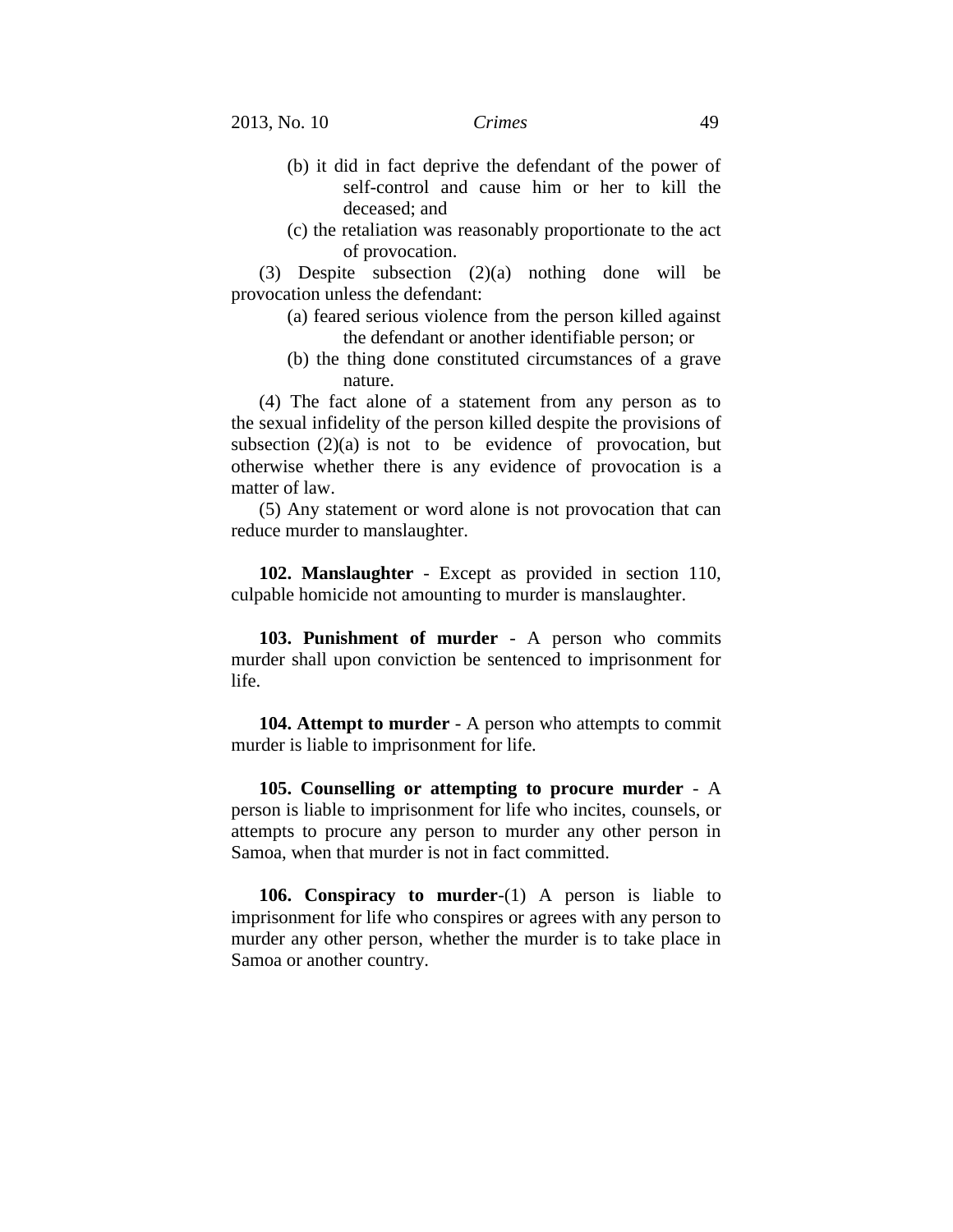(2) In this section, the expression "to murder" includes to cause the death of another person out of Samoa in circumstances that would amount to murder if the act were committed in Samoa.

(3) A person is liable to imprisonment for life:

- (a) who counsels or procures any other person to commit suicide, if that other person actually commits suicide in consequence thereof; or
- (b) or who aids or abets any person in the commission of suicide.

**107. Accessory after the fact to murder** - A person is liable to imprisonment for a term not exceeding seven (7) years who is an accessory after the fact to murder.

**108. Punishment of manslaughter** - A person who commits manslaughter is liable to imprisonment for life.

**109. Killing unborn child**-(1) A person is liable to imprisonment for a term not exceeding 14 years who causes the death of any child that has not become a human being in such a manner that the person would have been guilty of murder if the child had become a human being.

(2) A person is liable to imprisonment for a term not exceeding five (5) years who causes the death of any child that has not become a human being in such a manner that the person would have been guilty of manslaughter if the child had become a human being.

(3) No person commits any crime who before or during the birth of any child causes the child's death by means employed in good faith for the preservation of the life of the mother.

**110. Infanticide**-(1) A woman is guilty of infanticide, and not of murder or manslaughter, is liable to imprisonment for a term not exceeding five (5) years, if:

> (a) she causes the death of any child of hers within 12 months from the date of its birth in a manner that amounts to culpable homicide; and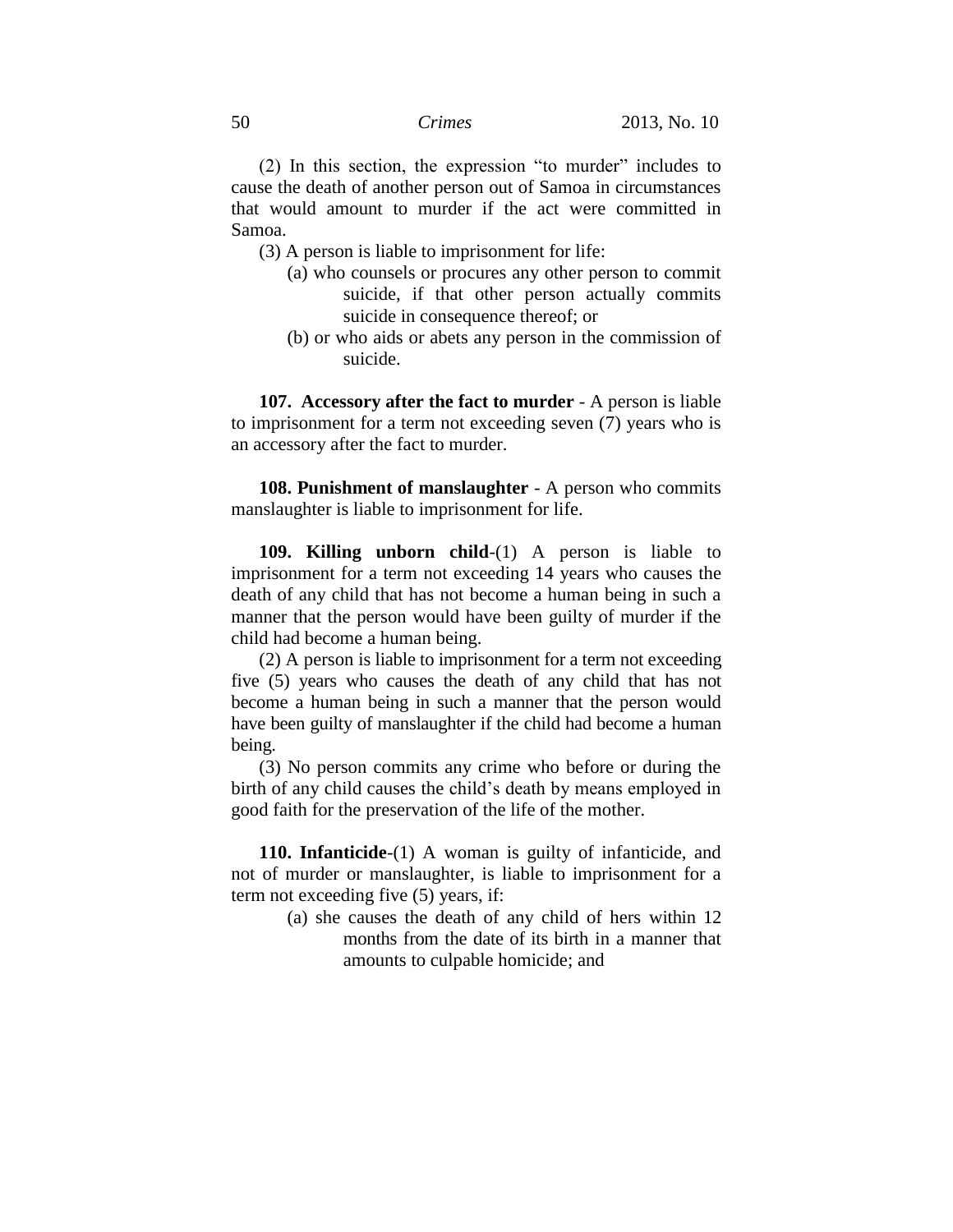(b) at the time of the offence the balance of her mind was disturbed, by reason of her not having fully recovered from the effect of giving birth to that child, or by reason of lactation, or by reason of any disorder consequent upon childbirth or lactation, to such an extent that she should not be held fully responsible.

(2) Where upon the trial of a woman for the murder or manslaughter of any child of hers under the age of 12 months there is evidence that would support a verdict of infanticide, the assessors may return a verdict of infanticide instead of a verdict of murder or manslaughter, and the accused shall be liable accordingly.

(3) Where the woman is guilty of infanticide, the Judge must order that the woman be examined by two (2) medical practitioners and the following provisions apply:

> (a) pending the receipt by the Judge of certificates from the medical practitioners, the woman must be detained in a place that the Judge thinks appropriate, and that place must be one of the following -

> > (i) a private or public hospital or a treatment centre within the meaning of the Mental Health Act 2007; or

> > (ii) a prison within the meaning of the Prisons Act 1967;

- (b) if each of the medical practitioners certifies that the balance of her mind is no longer disturbed and that she is in no need of care and treatment in a hospital, the Judge must order that the woman be discharged from custody immediately;
- (c) where no certificate may be given under paragraph (b), in considering all the circumstances of the case and the medical evidence of the two (2) medical practitioners, the Court may make one of or a combination of the following orders -

(i) detain the person as is an "Inpatient Treatment Order" had been made under section 15 of the Mental Health Act 2007; or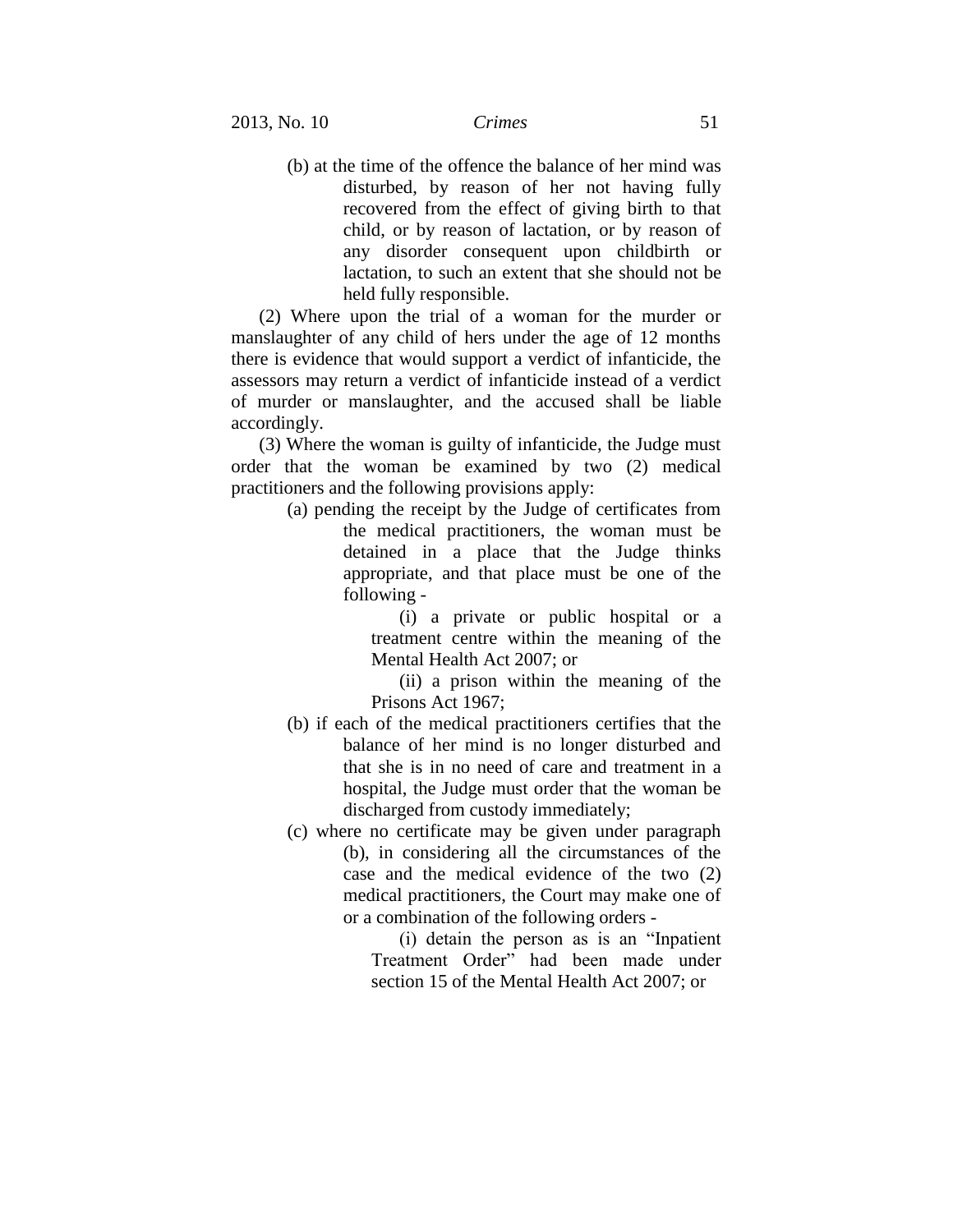(ii) release the person, as if a Community Treatment Order had been made under section 11 of the Mental Health Act 2007.

(4) Despite anything in the Mental Health Act 2007 no person subject to an order made under subsection (3) shall be released on leave or discharge from any institution without an order of the Court that made the order detaining that person.

(5) The fact that by virtue of this section any woman has not been or is not liable to be convicted of murder or manslaughter, whether or not she has been or is liable to be convicted of infanticide, shall not affect the question whether the homicide amounted to murder or manslaughter in the case of any other party to it.

### **Division 2 Abortion**

**111. "Miscarriage" defined** - In this Division **"miscarriage"** means:

- (a) the destruction or death of an embryo or foetus after implantation; or
- (b) the premature expulsion or removal of an embryo or foetus after implantation, otherwise than for the purpose of inducing the birth of a foetus believed to be viable or removing a foetus that has died.

**112. Procuring abortion by any means**-(1) A person is liable to imprisonment for a term not exceeding seven (7) years who, with intent to procure the miscarriage of any woman or girl, whether she is pregnant or not:

- (a) unlawfully administers to or causes to be taken by her any poison or any drug or any noxious thing; or
- (b) unlawfully uses on her any instrument; or
- (c) unlawfully uses on her any means other than any means referred to in paragraph (a) or (b).

(2) The woman or girl shall not be charged as a party to an offence against this section.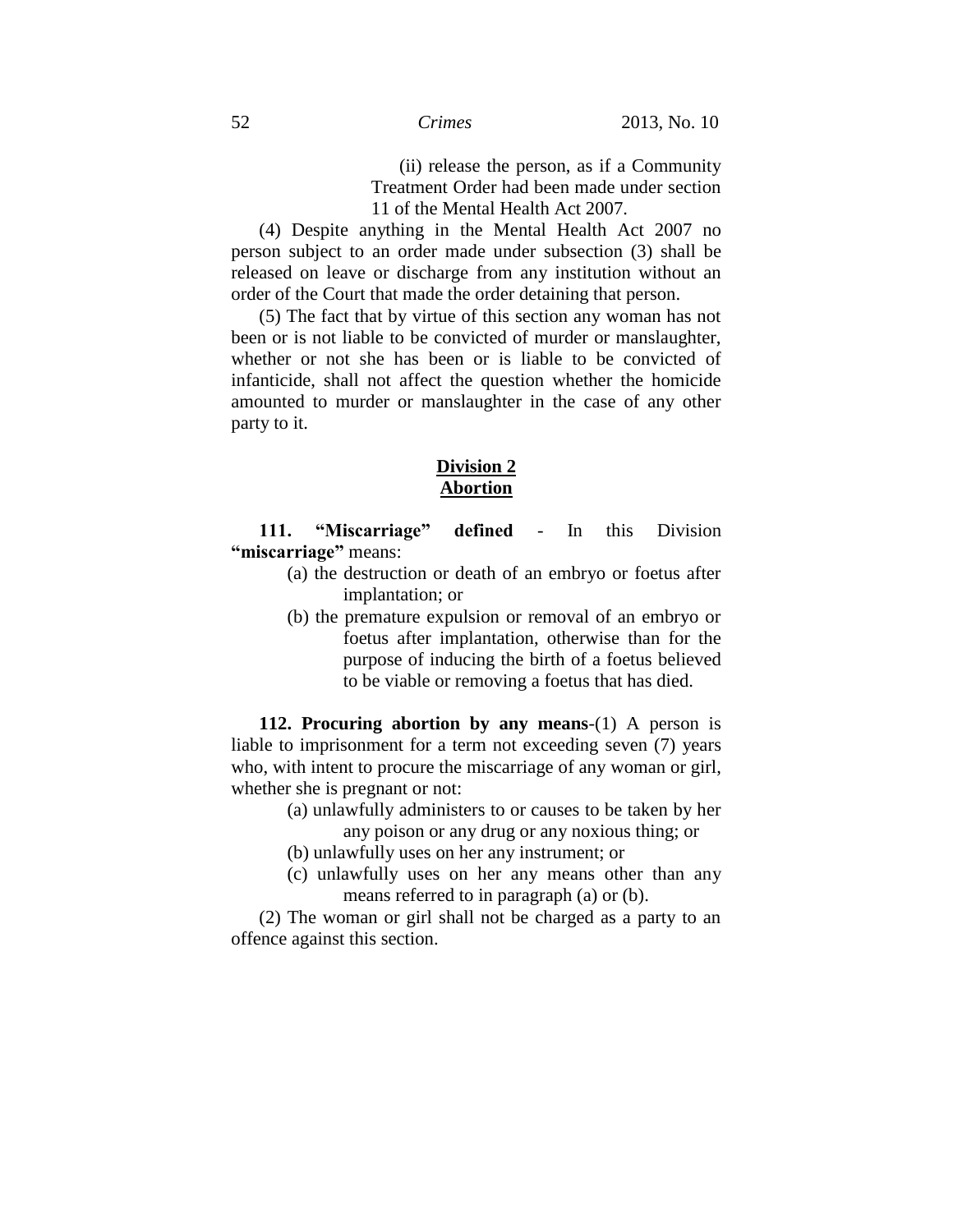**113. Female procuring her own miscarriage** - A woman or girl is liable to imprisonment for a term not exceeding seven (7) years who with intent to procure miscarriage, whether she is with child or not:

- (a) unlawfully administers to herself, or permits to be administered to her, any poison or any drug or any noxious thing; or
- (b) unlawfully uses on herself, or permits to be used on her, any instrument; or
- (c) unlawfully uses on herself, or permits to be used on her, any other means whatsoever.

**114. Supplying means of procuring abortion** - A person is liable to imprisonment for a term not exceeding seven (7) years who unlawfully supplies or procures any poison or any drug or any noxious thing, or any instrument or other thing, whether of a like nature or not, believing that it is intended to be unlawfully used to procure miscarriage.

**115. Effectiveness of means used immaterial** - Sections 112 to 114 shall apply whether or not the poison, drug, thing, instrument, or means administered, taken, used, supplied, or procured was in fact capable of procuring miscarriage.

**116. Meaning of "unlawfully"** - In sections 112 to 114, any act specified in either of those sections is done unlawfully unless, in the case of a pregnancy of not more than 20 weeks' gestation, the person doing the act:

- (a) is a registered medical practitioner; and
- (b) believes that the continuance of the pregnancy would result in serious danger (not being danger normally attendant upon childbirth) to the life, or to the physical or mental health, of the woman or girl.

**117. Concealing dead body of a child** - A person is liable to imprisonment for a term not exceeding two (2) years who disposes of the dead body of any child in any manner with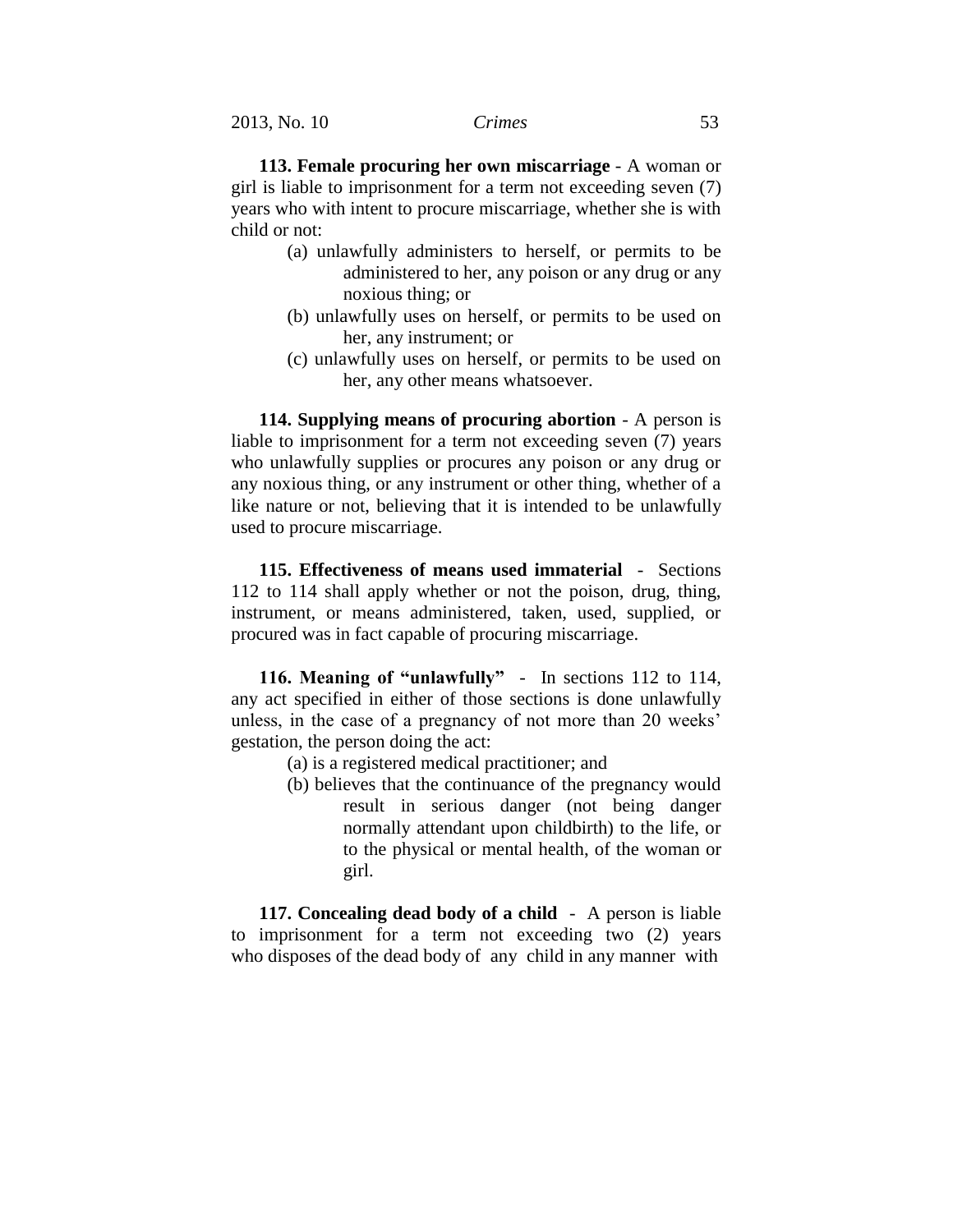intent to conceal the fact of its birth, whether the child died before, during, or after birth.

## **PART X ASSAULTS AND INJURIES TO THE PERSON**

**118. Causing serious bodily injury with intent**-(1) A person is liable to imprisonment for a term not exceeding 10 years who, with intent to cause grievous bodily harm to another person, wounds, maims, disfigures, or causes grievous bodily harm to that other person.

(2) A person is liable to imprisonment for a term not exceeding seven (7) years who is assaulting another person or acting with reckless disregard for the safety of any other person causes grievous bodily harm.

**119. Causing injury**-(1) A person is liable to imprisonment for a term not exceeding seven (7) years who, with intent to cause actual bodily harm causes actual bodily harm to another person.

(2) A person is liable to imprisonment for a term not exceeding five (5) years who causes actual bodily harm to another person by assaulting that other person, or acting with reckless disregard for the safety of any other person.

**120. Injuring by reckless endangerment** - A person is liable to imprisonment for a term not exceeding five (5) years who by any act, or by omitting to perform a legal duty in circumstances reasonably likely to cause injury to any person, injures another person.

**121. Injuring in the course of criminal conduct**-(1) A person is liable to imprisonment for a term not exceeding 10 years who with intent:

- (a) to commit or facilitate the commission of any crime; or
- (b) to avoid the detection of himself or herself or of any other person in the commission of any crime; or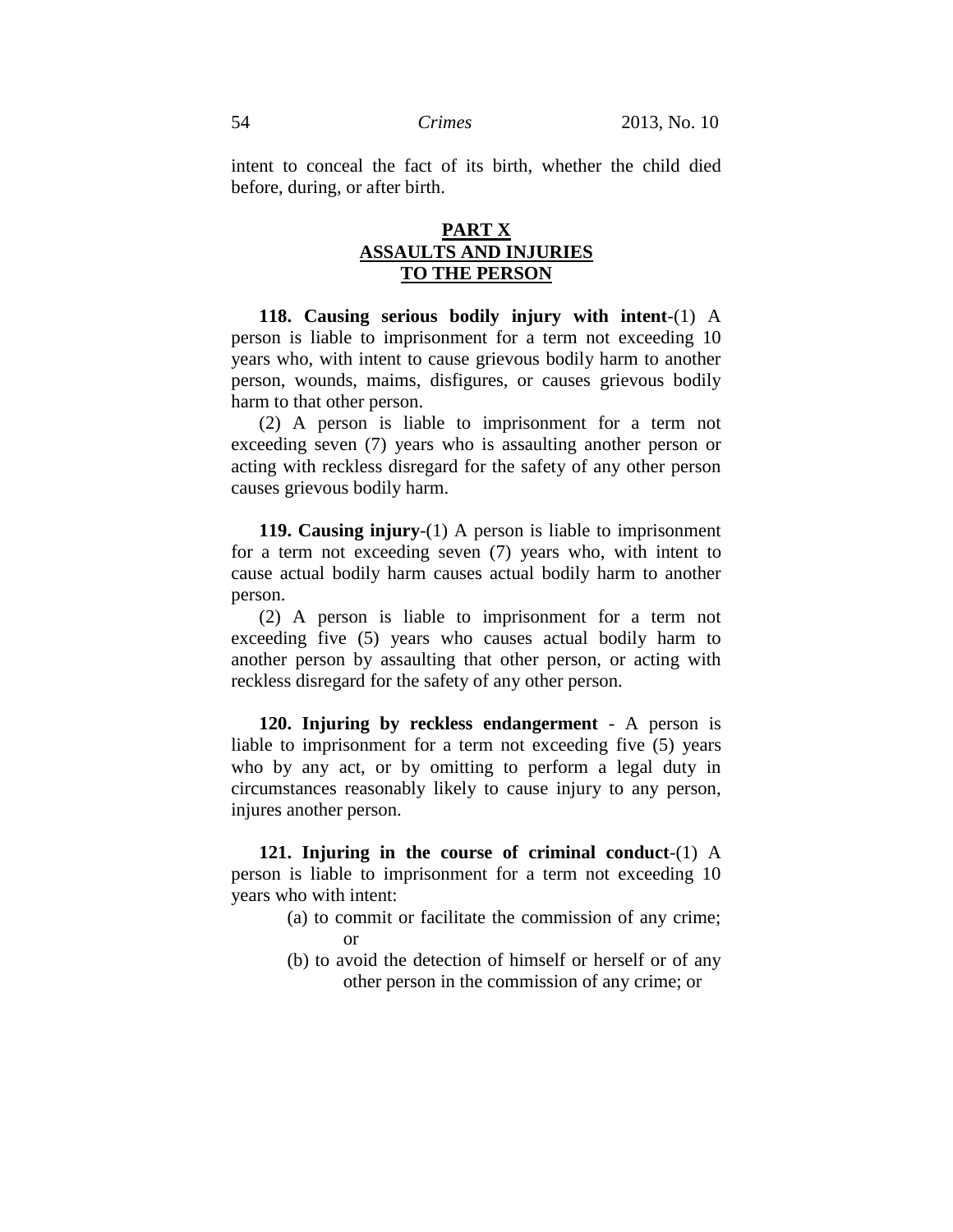(c) to avoid the arrest or facilitate the flight of himself or herself or of any other person upon the commission or attempted commission of any crime,

wounds, maims, disfigures, or causes grievous bodily harm to any person, or stupefies or renders unconscious any person, or by any violent means renders any person incapable of resistance.

(2) A person is liable to imprisonment for a term not exceeding seven (7) years who, with any such intent under subsection  $(1)$ , injures any person.

**122. Aggravated assault**-(1) A person is liable to imprisonment for a term not exceeding five (5) years who assaults any other person with intent:

- (a) to commit or facilitate the commission of any crime; or
- (b) to avoid the detection of himself or herself or of any other person in the commission of any crime; or
- (c) to avoid the arrest or facilitate the flight of himself or herself or of any other person upon the commission or attempted commission of any crime.

(2) A person is liable to imprisonment for a term not exceeding seven (7) years who assaults any constable or any person acting in aid of any constable, or any person in the lawful execution of any process, with intent to obstruct the person so assaulted in the execution of his duty.

**123. Common assault** - A person is liable to imprisonment for a term not exceeding one (1) year who assaults any other person.

**124. Disabling** - A person is liable to imprisonment for a term not exceeding one (1) year who, wilfully and without lawful justification or excuse, stupefies or renders unconscious any other person.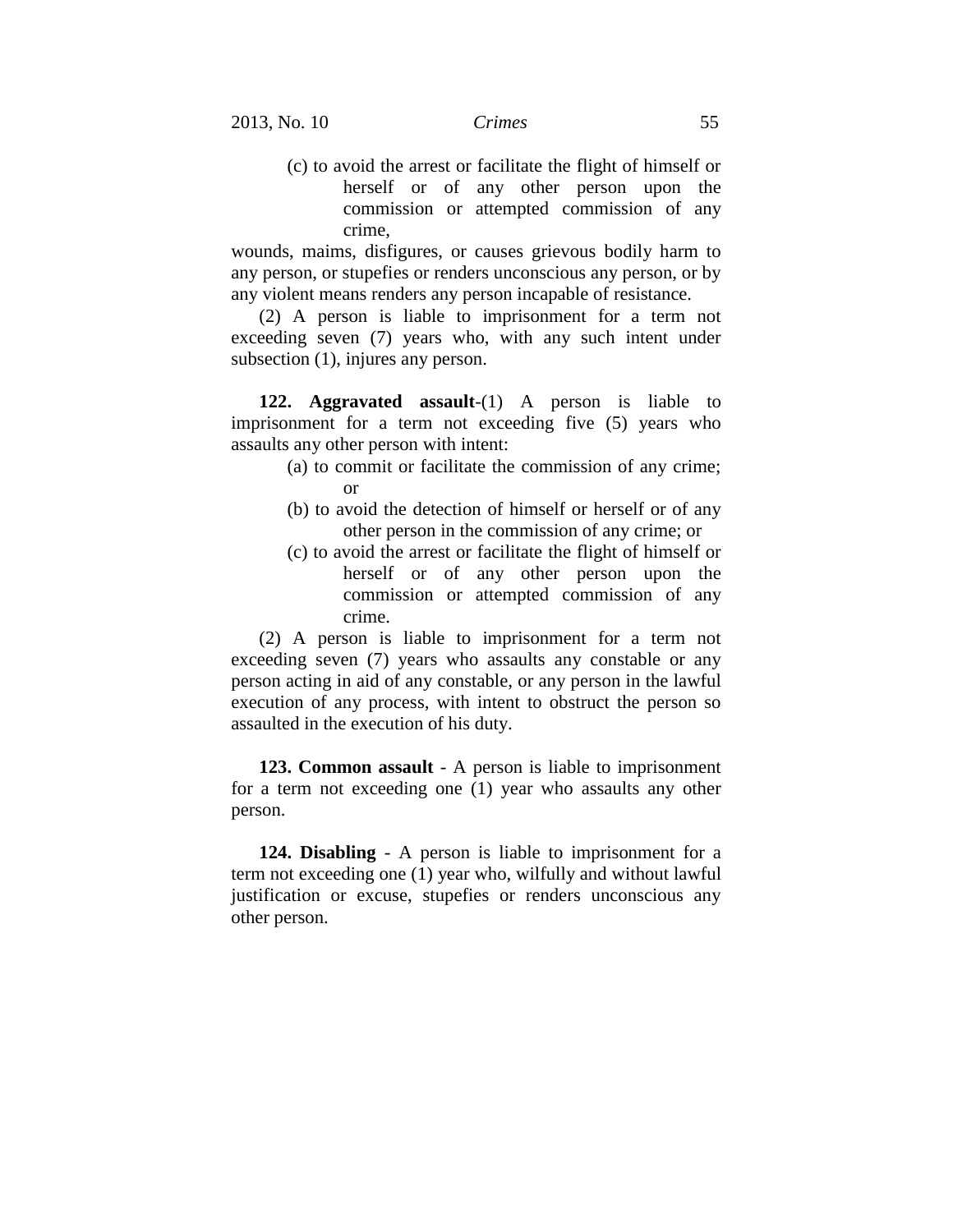**125. Setting traps**-(1) A person is liable to imprisonment for a term not exceeding five (5) years who, with intent to injure, or with reckless disregard for the safety of others, sets or places or causes to be set or placed any trap or device that is likely to injure any person.

(2) A person is liable to imprisonment for a term not exceeding three (3) years who, being in occupation or possession of any place where any such trap or device has been set or placed, knowingly and wilfully permits it to remain there in such a condition that any person is likely to be injured by it.

**126. Impeding rescue**-(1) A person is liable to imprisonment for a term not exceeding five (5) years who, without lawful justification or excuse, prevents or impedes or attempts to prevent or impede any person who is attempting to save his own life or the life of any other person.

(2) No one is guilty of an offence against subsection (1) who does any such act under that subsection in the course of saving his own life or the life of any other person.

**127. Using firearm against law enforcement officer**-(1) A person is liable to imprisonment for a term not exceeding seven (7) years who uses any firearm in any manner whatever against any police officer, or any traffic officer, or any prison officer, acting in the course of the police officer's duty knowing that, or being reckless whether or not, that person is a police or a traffic officer or a prison officer so acting.

(2) A person is liable to imprisonment for a term not exceeding seven (7) years who uses any firearm in any manner whatever with intent to resist the lawful arrest or detention of himself or herself or of any other person.

**128. Using firearm in commission of crime** - A person is liable to imprisonment for a term not exceeding five (5) years who:

- (a) in committing any crime, uses any firearm; or
- (b) while committing any crime, has any firearm with him or her in circumstances that prima facie show an intention to use it in connection with that crime.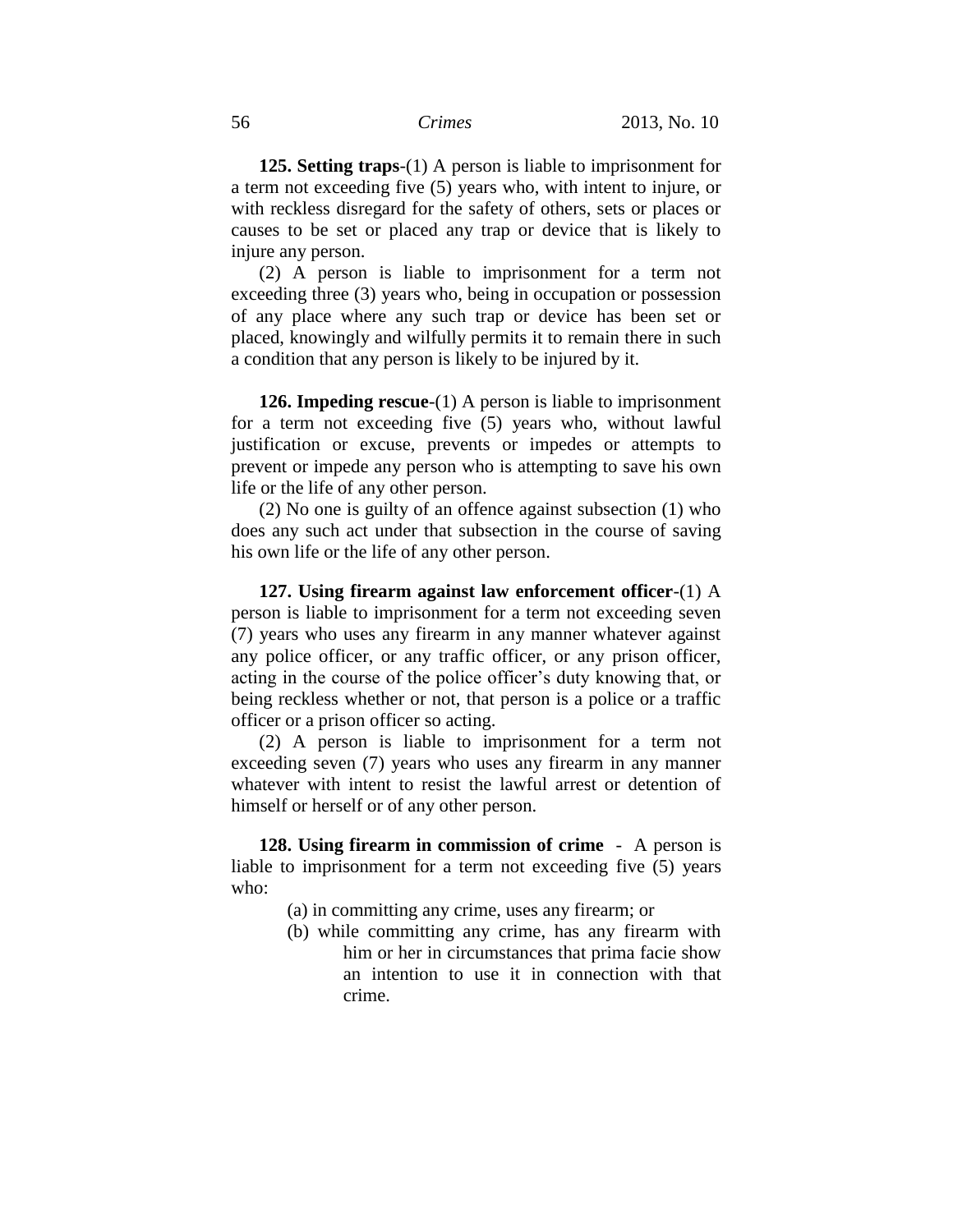**129. Threats to kill or do grievous bodily harm** - A person is liable to imprisonment for a term not exceeding three (3) years who sends or causes to be received, knowing the contents thereof, any letter or writing containing threats to kill or do bodily harm to any person, or who verbally makes a threat to kill or do bodily harm to any person.

**130. Kidnapping** - A person is liable to imprisonment for a term not exceeding 10 years who unlawfully carries off, takes or detains any other person without that other person's freely and voluntarily given consent, or with consent obtained by fraud or duress, with intent:

- (a) to cause that other person to be confined, or imprisoned; or
- (b) to hold that other person for ransom or to service.

**131. Abduction of a child under 16** - A person is liable to imprisonment for a term not exceeding 10 years who, with intent to deprive any parent or guardian or other person having the lawful care of charge of any child under the age of 16 years of the possession of the child, or with intent to have sexual connection with any child under the age of 16 years old, unlawfully:

- (a) takes or entices away or detains the child; or
- (b) receives the child, knowing that the child has been so taken or enticed away or detained.

(2) It is immaterial whether or not the child consents, or is taken or goes at the child's own suggestion, or whether or not the offender believed the child to be of or over the age of 16.

(3) No person shall be convicted of an offence against this section who gets possession of any child, claiming in good faith a right to the possession of the child.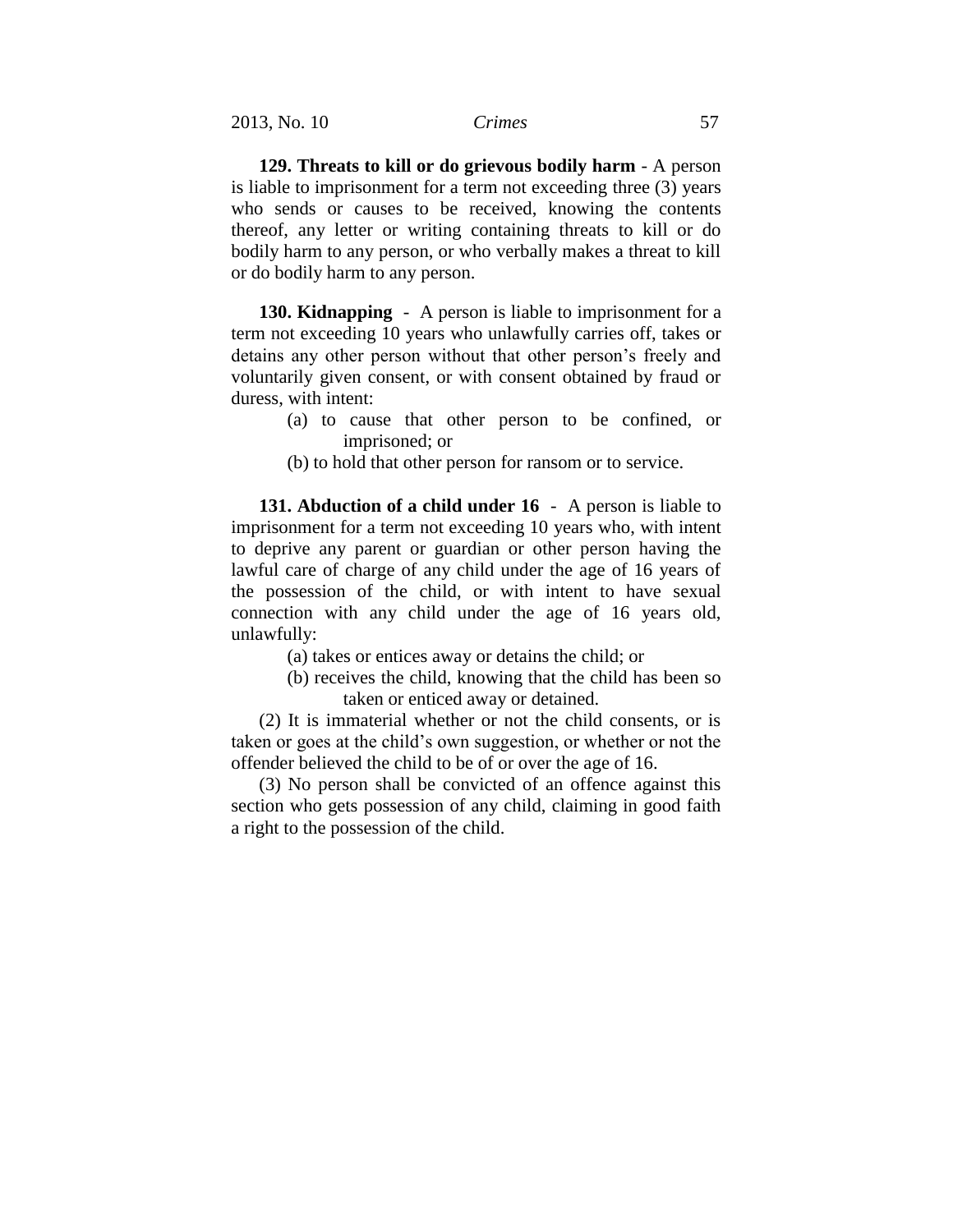## **PART XI CRIMES AGAINST THE ADMINISTRATION OF JUSTICE**

**132. Interpretation** - In this Part, unless the context otherwise requires:

- **"bribe"** means any money, valuable consideration, office, or employment, or any benefit, whether direct or indirect;
- **"corruptly"** means a person acts corruptly in relation to any bribe where he or she knows or is reckless to the fact that the bribe is intended to influence the person bribed to act or omit to act in breach of any oath of office, or otherwise than in accordance with his or her legal obligations or duties in relation to any public office;
- **"judicial officer"** means a Judge of any court, or a District Court Judge, Coroner, Faamasino Fesosoani, or any other person holding any judicial office, or any person who is a member of any tribunal authorised by law to take evidence on oath;
- **"law enforcement officer"** means any constable, or any person employed in the detection or prosecution or punishment of offenders;
- **"official"** means any person in the service of the Government of Samoa (whether that service is honorary or not, and whether it is within or outside Samoa), or any member or employee of any local authority or public body.

**133. Judicial corruption**-(1) A judicial officer is liable to imprisonment for a term not exceeding 14 years who corruptly accepts or obtains, or agrees or offers to accept or attempts to obtain, any bribe for himself or herself or any other person in respect of any act done or omitted, or to be done or omitted, by the judicial officer in his or her judicial capacity.

(2) A judicial officer, and every Registrar or Deputy Registrar of any court, is liable to imprisonment for a term not exceeding seven (7) years who corruptly accepts or obtains, or agrees or offers to accept or attempts to obtain, any bribe for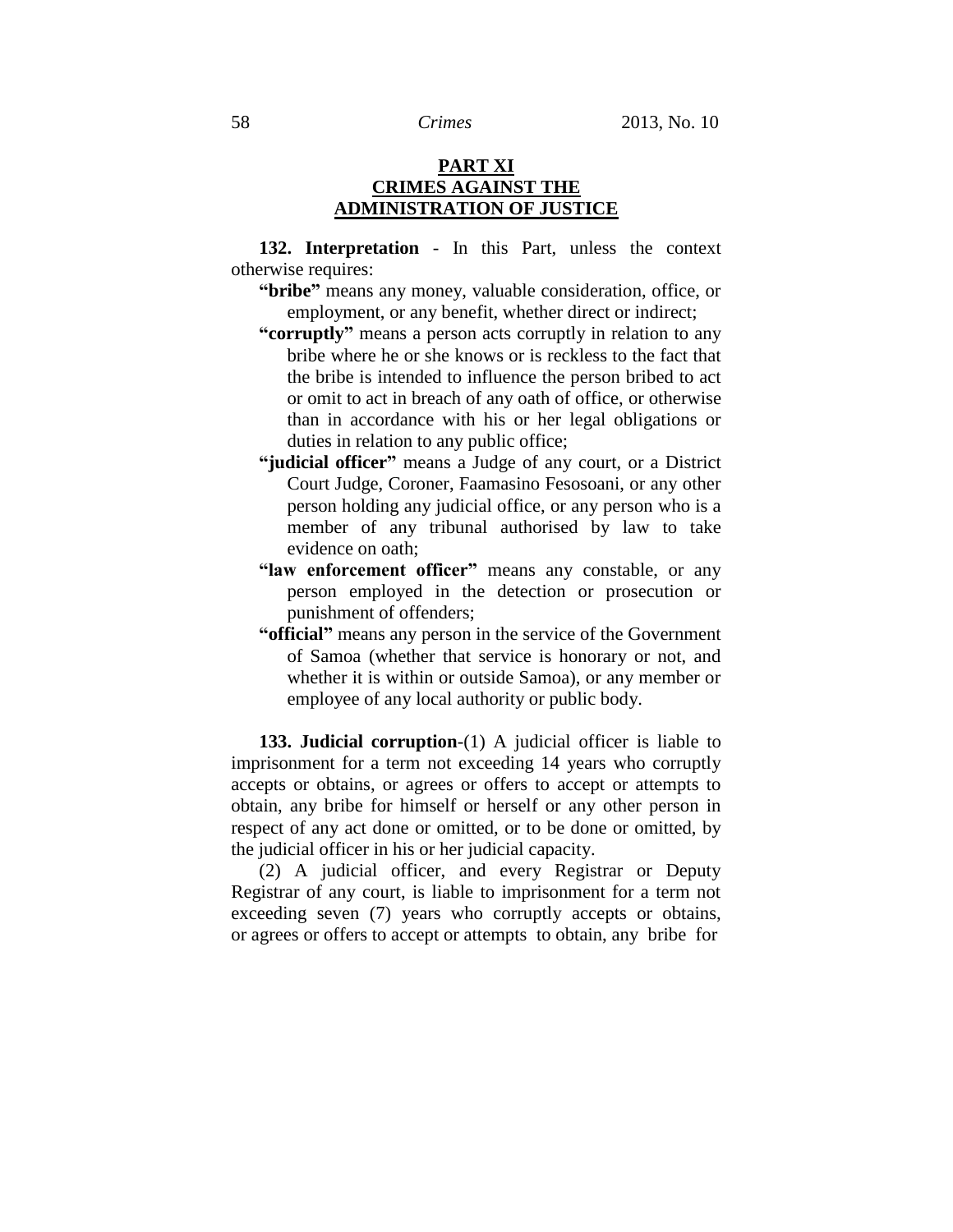himself or herself or any other person in respect of any act done or omitted, or to be done or omitted, by him or her in his official capacity, not being an act or omission to which subsection (1) applies.

**134. Bribery of judicial officer, etc**-(1) A person is liable to imprisonment for a term not exceeding seven (7) years who corruptly gives or offers or agrees to give any bribe to any person with intent to influence any judicial officer in respect of any act or omission by a judicial officer in his or her judicial capacity.

(2) Anyone is liable to imprisonment for a term not exceeding seven (7) years who corruptly gives or offers or agrees to give any bribe to any person with intent to influence any judicial officer or any Registrar or Deputy Registrar of any court in respect of any act or omission by him or her in his official capacity, not being an act, or omission to which subsection (1) applies.

**135. Corruption and bribery of a Minister of the Government of Samoa**-(1) A Minister, Associate Minister or Chief Executive Officer of the Government of Samoa is liable to imprisonment for a term not exceeding 14 years who corruptly accepts or obtains, or agrees or offers to accept or attempts to obtain, any bribe for himself or any other person in respect of any act done or omitted, or to be done or omitted, by him or her in his or her capacity as a Minister, Associate Minister or Chief Executive Officer.

(2) A person is liable to imprisonment for a term not exceeding seven (7) years who corruptly gives or offers or agrees to give any bribe to any person with intent to influence any Minister, Associate Minister or Chief Executive Officer of the Government of Samoa in respect of any act or omission by him or her in his or her capacity as a Minister, Associate Minister or Chief Executive Officer.

(3) No person shall be prosecuted for an offence against this section without the consent of the Attorney-General of Samoa. Notice of the intention to apply for such consent shall be given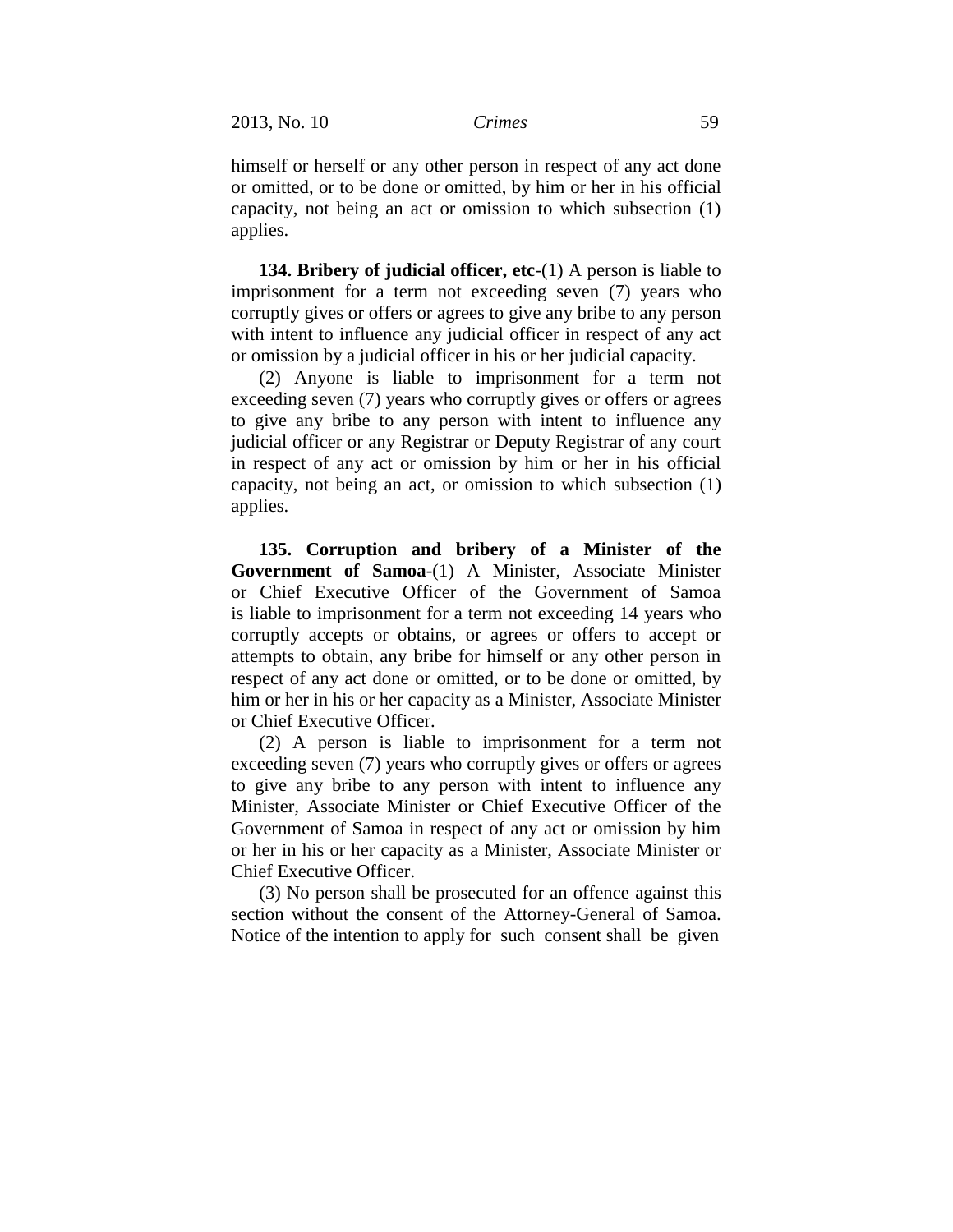to the person whom it is intended to prosecute, and he or she shall have an opportunity of being heard against the application.

**136. Corruption and bribery of member of Parliament**-(1) A Member of Parliament is liable to imprisonment for a term not exceeding seven (7) years who corruptly accepts or obtains, or agrees or offers to accept or attempts to obtain, any bribe for himself or herself or any other person in respect of any act done or omitted, or to be done or omitted, by him or her in his or her capacity as a member of Parliament.

(2) A person is liable to imprisonment for a term not exceeding seven (7) years who corruptly gives or offers or agrees to give any bribe to any person with intent to influence any Member of Parliament in respect of any act or omission by him or her in his or her capacity as a Member of Parliament.

(3) No person shall be prosecuted for an offence against this section without the consent of the Attorney-General of Samoa. Notice of the intention to apply for such consent shall be given to the person whom it is intended to prosecute, and the person shall have an opportunity of being heard against the application.

**137. Corruption and bribery of law enforcement officer**-(1) A law enforcement officer is liable to imprisonment for a term not exceeding seven (7) years who corruptly accepts or obtains, or agrees or offers to accept or attempts to obtain, any bribe for himself or herself or any other person in respect of any act done or omitted, or to be done or omitted, by him or her in his official capacity.

(2) A person is liable to imprisonment for a term not exceeding seven (7) years who corruptly gives or offers or agrees to give any bribe to any person with intent to influence any law enforcement officer in respect of any act or omission by the law enforcement officer in his or her official capacity.

**138. Corruption and bribery of official**-(1) An official is liable to imprisonment for a term not exceeding seven (7) years who, whether within Samoa or another country, corruptly accepts or obtains, or agrees or offers to accept or attempts to obtain, any bribe for himself or herself or any other person in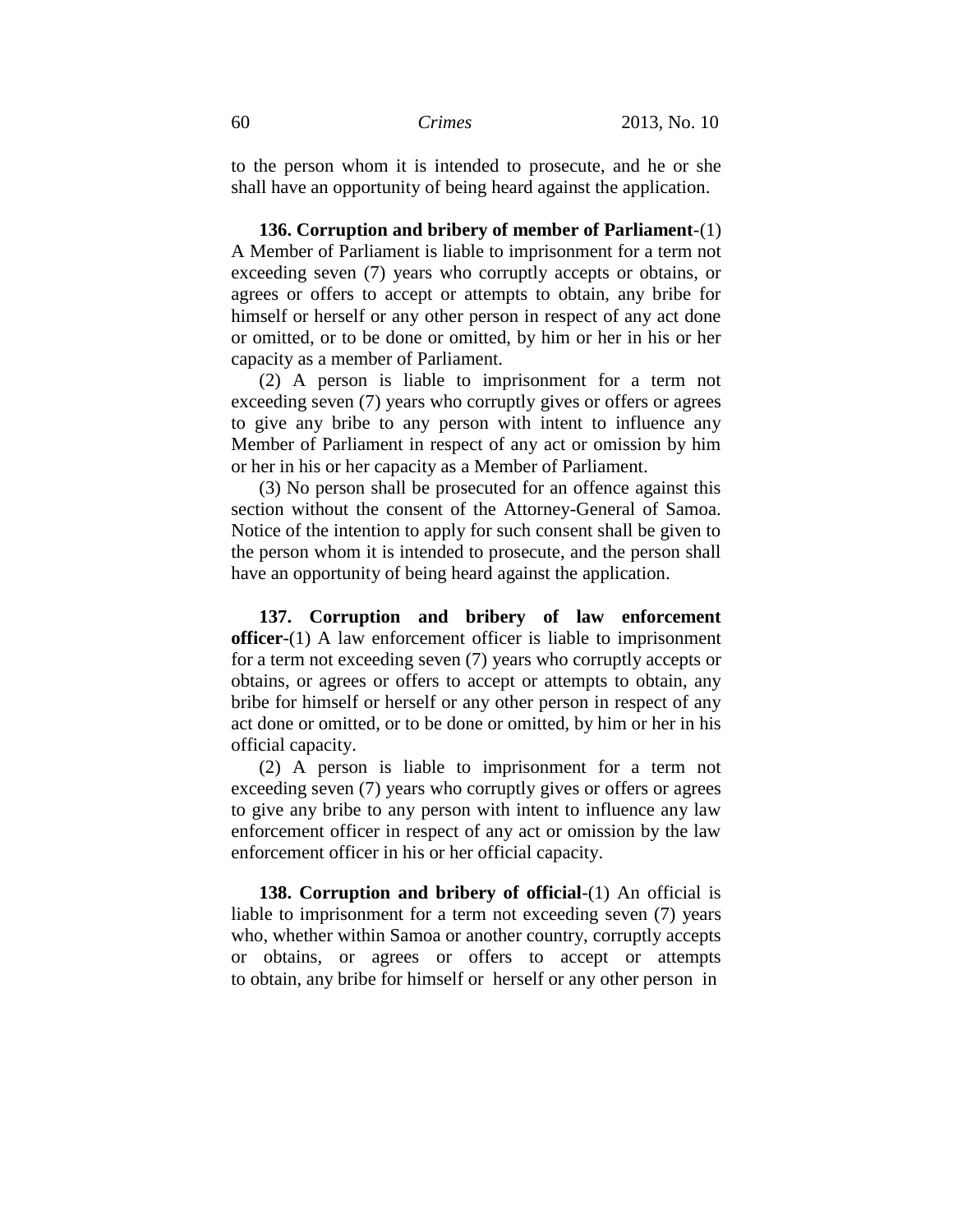respect of any act done or omitted, or to be done or omitted, by the official in his or her official capacity.

(2) A person is liable to imprisonment for a term not exceeding seven (7) years who corruptly gives or offers or agrees to give any bribe to any person with intent to influence any official in respect of any act or omission by the official in his or her official capacity.

**139. Perjury**-(1) Perjury is an assertion as to a matter of fact, opinion, belief, or knowledge made by a witness in a judicial proceeding as part of witness's evidence upon oath or affirmation, whether such evidence is given in open court or by affidavit or otherwise, such assertion being known to the witness to be false.

(2) A proceeding is judicial within the meaning of this section which is held before any Court, or before any judicial officer or other person having power to take evidence on oath or affirmation.

(3) A person who commits perjury is liable to imprisonment for a term not exceeding five (5) years.

**140. Fabricating evidence** - A person is liable to imprisonment for a term not exceeding three (3) years who, with intent to mislead any Court of Justice or any judicial officer in the exercise of his or her functions as such, fabricates evidence by any means other than perjury.

**141. Conspiring to defeat justice** - A person is liable to imprisonment for a term not exceeding three (3) years who conspires or attempts to obstruct, prevent, pervert, or defeat the course of justice in any cause or matter, civil or criminal.

**142. Breaking prison** - A person is liable to imprisonment for a term not exceeding five (5) years who by force or violence breaks any prison with intent to set at liberty himself, herself or any other person detained therein.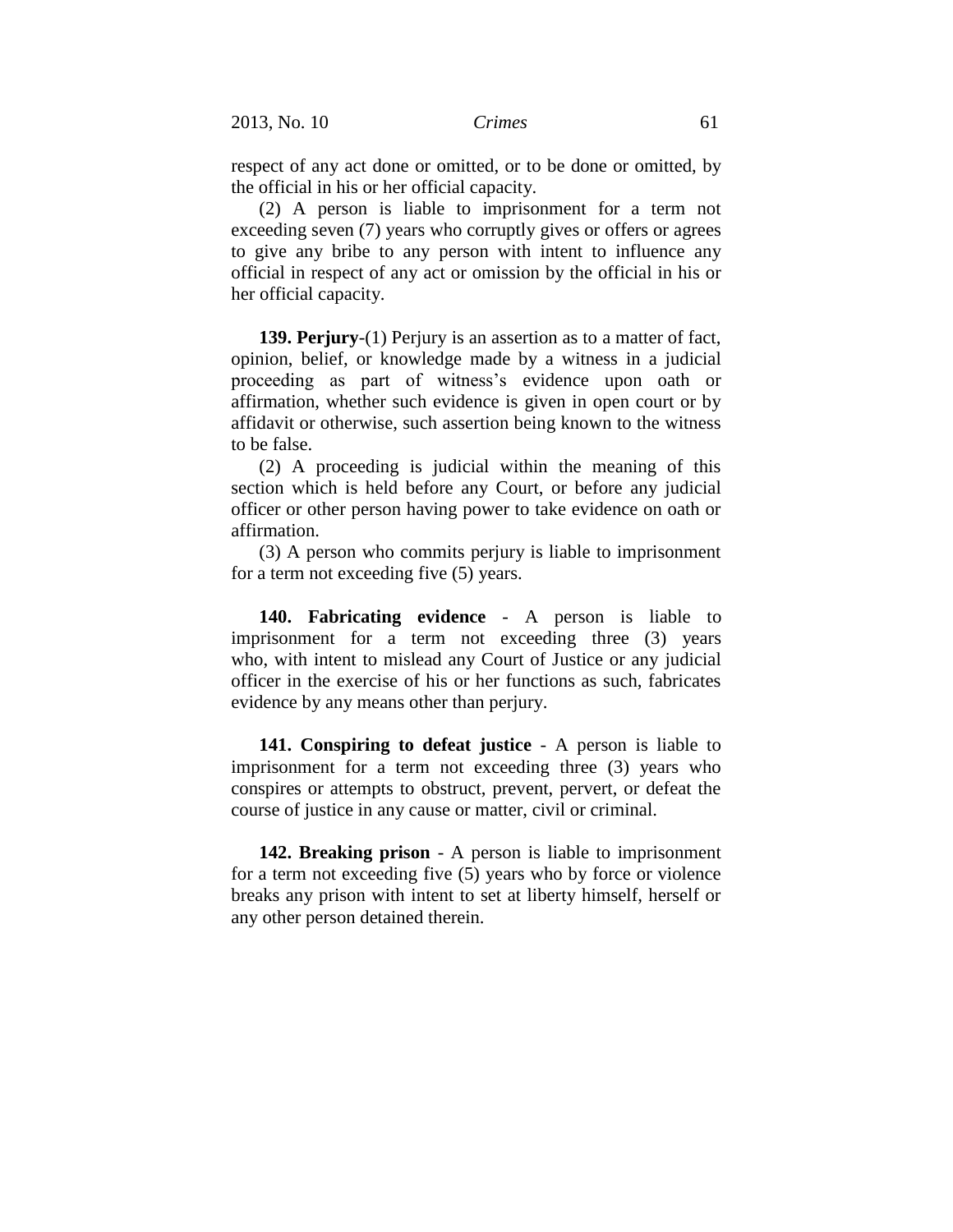**143. Escape**-(1) Anyone is liable to imprisonment for a term not exceeding two (2) years who, being in lawful custody, whether in a prison or another place escapes from it.

(2) In this section and section 144 "lawful custody" means the detention of a person by due process of law, whether the person be under arrest, police or gaol escort, serving a term of imprisonment or otherwise; custody under an irregular warrant or other irregular process shall be deemed to be lawful.

**144. Rescue** - A person is liable to imprisonment for a term not exceeding two (2) years who rescues any person from lawful custody, whether in a prison or another place, or who assists any person to escape from such custody, or who aids, harbours, conceals, or shelters any person who has escaped from such custody, knowing that person to have so escaped.

**145. Threatening words or behaviour to member of parliament or officer** - A person is liable to imprisonment for a term not exceeding six (6) months or to a fine not exceeding 500 penalty units who uses any threatening, abusive or insulting words or behaviour towards or in respect of any member of parliament or any officer or employee of the Government, while he or she is performing any official duty or exercising any official power.

## **PART XII ORGANISED CRIME, CORRUPTION AND TRANSNATIONAL OFFENDING**

**146. Participation in organised criminal group**-(1) A person commits an offence and is liable to imprisonment for a term not exceeding 10 years who participates in an organised criminal group:

> (a) knowing that three (3) or more people share any one (1) or more of the objectives (the particular objective or particular objectives) described in subsection  $(2)(a) - (d)$  (whether or not the person himself or herself shares the particular objective or particular objectives); and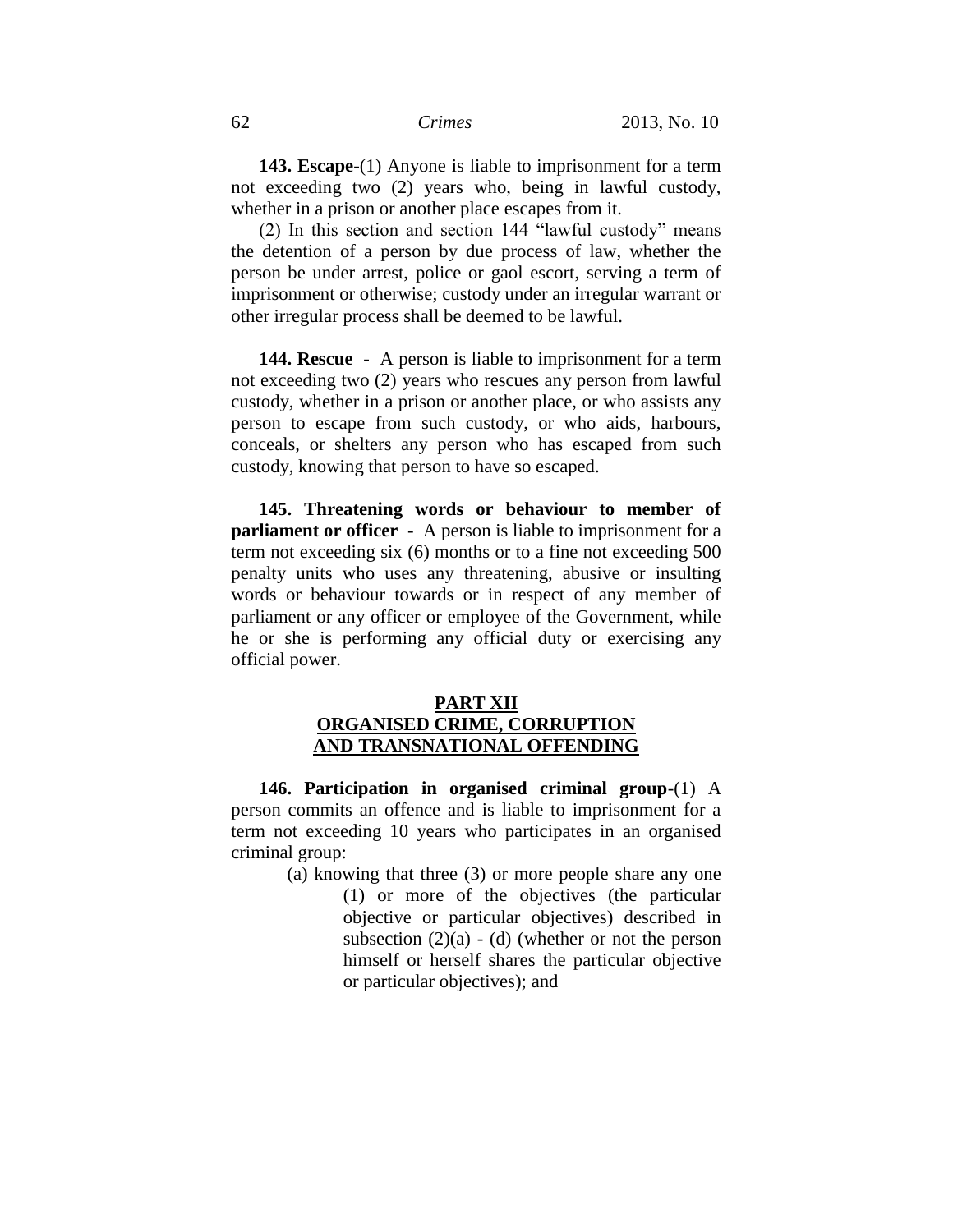- (b) either knowing that his or her conduct contributes, or being reckless as to whether his or her conduct may contribute, to the occurrence of any criminal activity; and
- (c) either knowing that the criminal activity contributes, or being reckless as to whether the criminal activity may contribute, to achieving the particular objective or particular objectives of the organised criminal group.

(2) For the purposes of this Act, a group is an organised criminal group if it is a group of three (3) or more people who have as their objective or one of their objectives:

- (a) obtaining material benefits from the commission of offences that are punishable by imprisonment; or
- (b) obtaining material benefits from conduct outside Samoa that, if it occurred in Samoa, would constitute the commission of offences that are punishable by imprisonment; or
- (c) the commission of offences punishable by imprisonment of a term of five (5) years or more; or
- (d) conduct outside Samoa that, if it occurred in Samoa, would constitute the commission of offences that are punishable by imprisonment of a term of five (5) years or more.

(3) A group of people is capable of being an organised criminal group for the purposes of this Act whether or not:

- (a) some of them are subordinates or employees of others; or
- (b) only some of the people involved in it at a particular time are involved in the planning, arrangement, or execution at that time of any particular action, activity, or transaction; or
- (c) its membership changes from time to time.

**147. Corrupt use of official information** - An official is liable to imprisonment for a term not exceeding seven (7) years who, whether within Samoa or elsewhere, corruptly uses or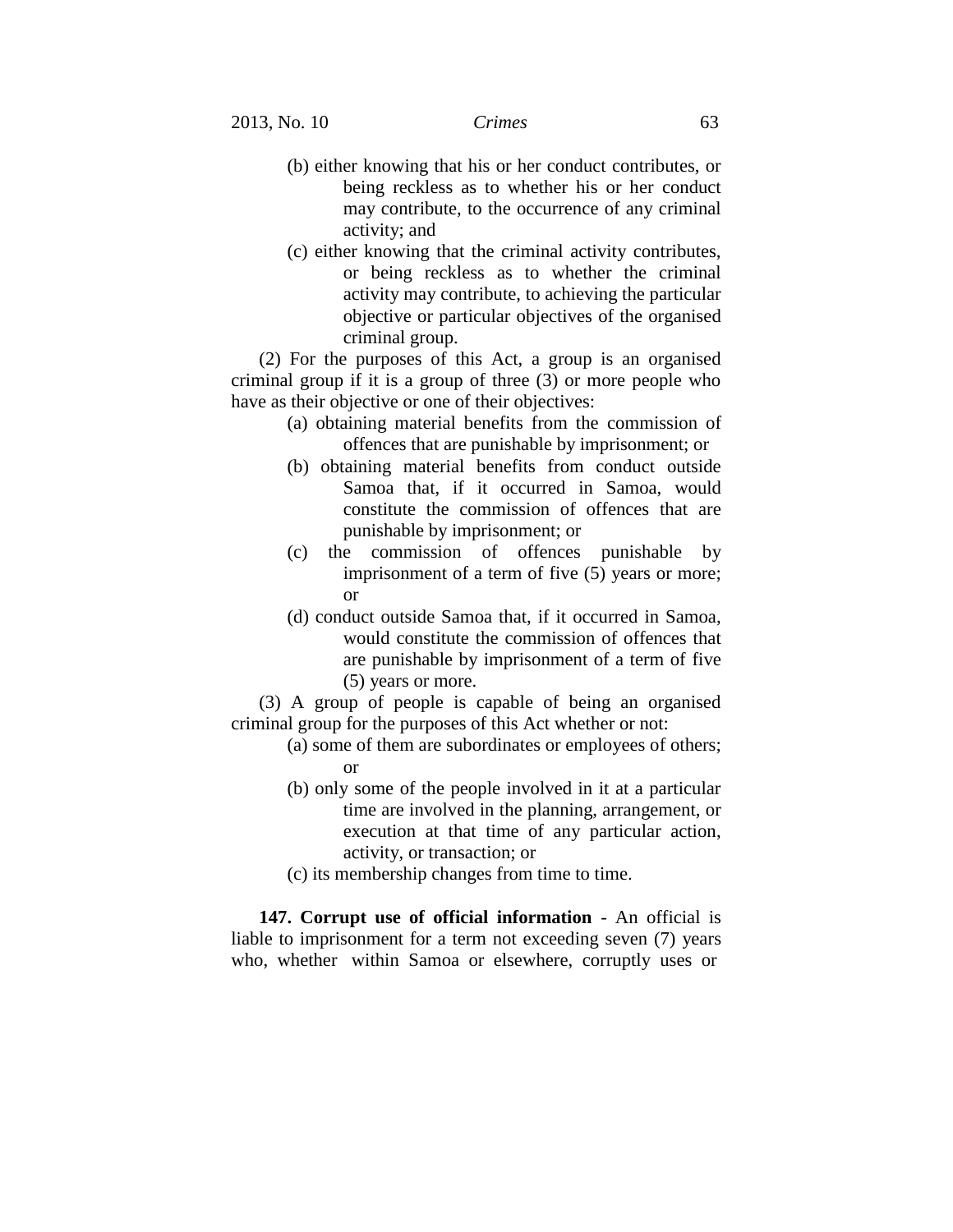discloses any information, acquired by him or her in his official capacity, to obtain, directly or indirectly, an advantage or a pecuniary gain for himself or herself or any other person.

**148. Use or disclosure of personal information**-(1) A person is liable to imprisonment for a term not exceeding seven (7) years who:

- (a) having received personal information, being information that comes into that person's possession as a result of the commission of an offence against this Act; and
- (b) knowing that the information has been disclosed in contravention of this Act,

uses or discloses that information to obtain, directly or indirectly, an advantage or pecuniary gain for that person or any other person.

(2) It is a defence to a charge under this section if the person charged proves that the person was legally authorised to use or disclose the information.

(3) In this section, the term "personal information" means any information about an identifiable natural person, including a deceased natural person.

**149. Bribery of foreign public official: definitions** - For the purposes of this part of the Act:

"benefit" means any money, valuable consideration, office, or employment, or any benefit, whether direct or indirect; "foreign country" includes:

- (a) a territory for whose international relations the government of a foreign country is responsible; and
- (b) an organised foreign area or entity including an autonomous territory or a separate customs territory.
- "foreign government" includes all levels and subdivisions of government, such as local, regional, and national government;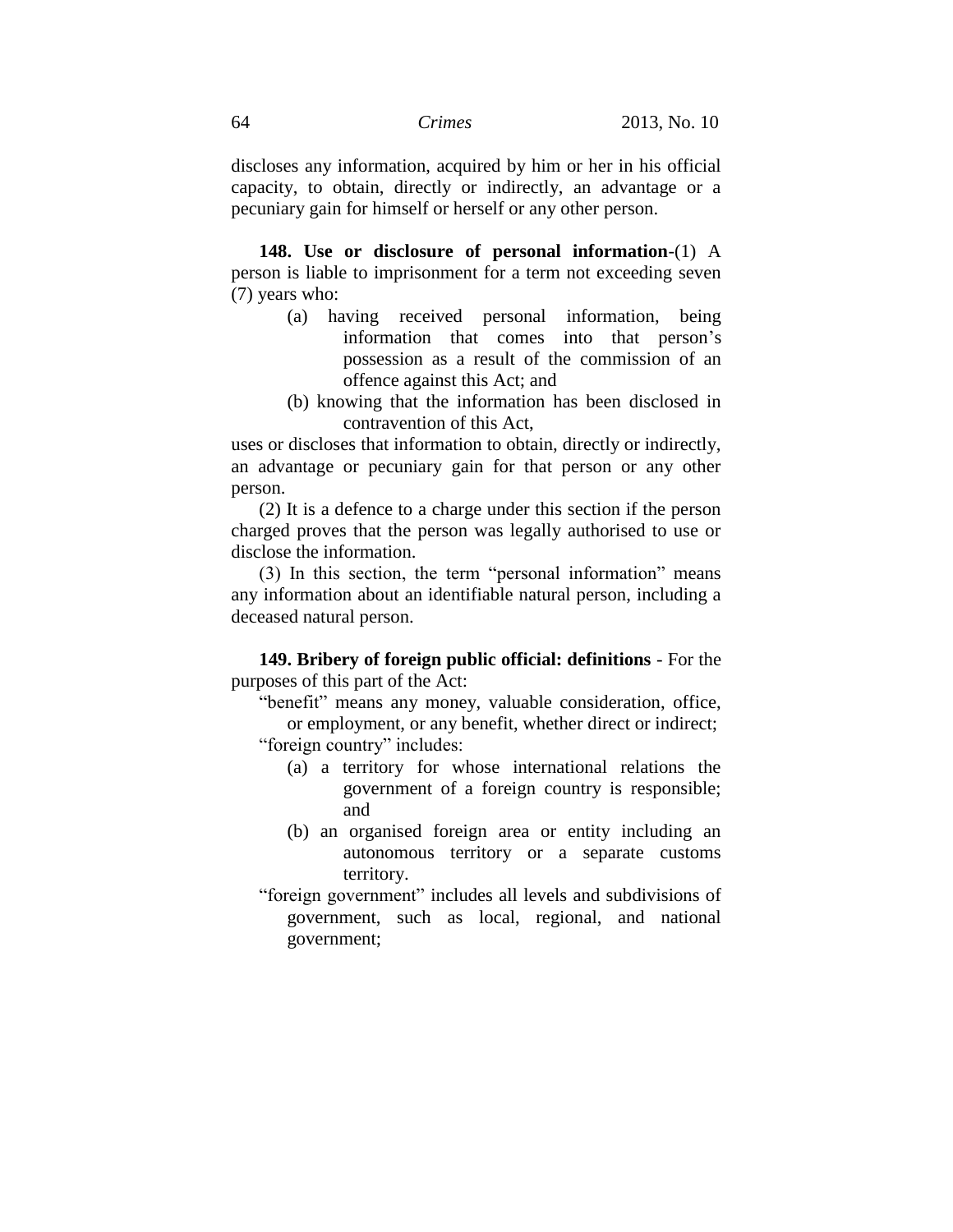"foreign public agency" means any person or body, wherever situated, that carries out a public function under the laws of a foreign country;

"foreign public enterprise" means:

(a) a company, wherever incorporated, that -

(i) a foreign government is able to control or dominate (whether by reason of its ownership of shares in the company, its voting powers in the company, or its ability to appoint one (1) or more directors (however described), or by reason that the directors (however described) are accustomed or under an obligation to act in accordance with the directions of that government, or otherwise); and

(ii) enjoys subsidies or other privileges that are enjoyed only by companies, persons, or bodies to which subparagraph (i) or paragraph (b)(i) apply; or

(b) a person or body (other than a company), wherever situated, that -

> (i) a foreign government is able to control or dominate (whether by reason of its ability to appoint the person or one (1) or more members of the body, or by reason that the person or members of the body are accustomed or under an obligation to act in accordance with the directions of that government, or otherwise); and

> (ii) enjoys subsidies or other privileges that are enjoyed only by companies, persons, or bodies to which subparagraph (i) or paragraph (a)(i) applies.

"foreign public official" includes any of the following:

- (a) a member or officer of the executive, judiciary, or legislature of a foreign country;
- (b) a person who is employed by a foreign government, foreign public agency, foreign public enterprise, or public international organisation;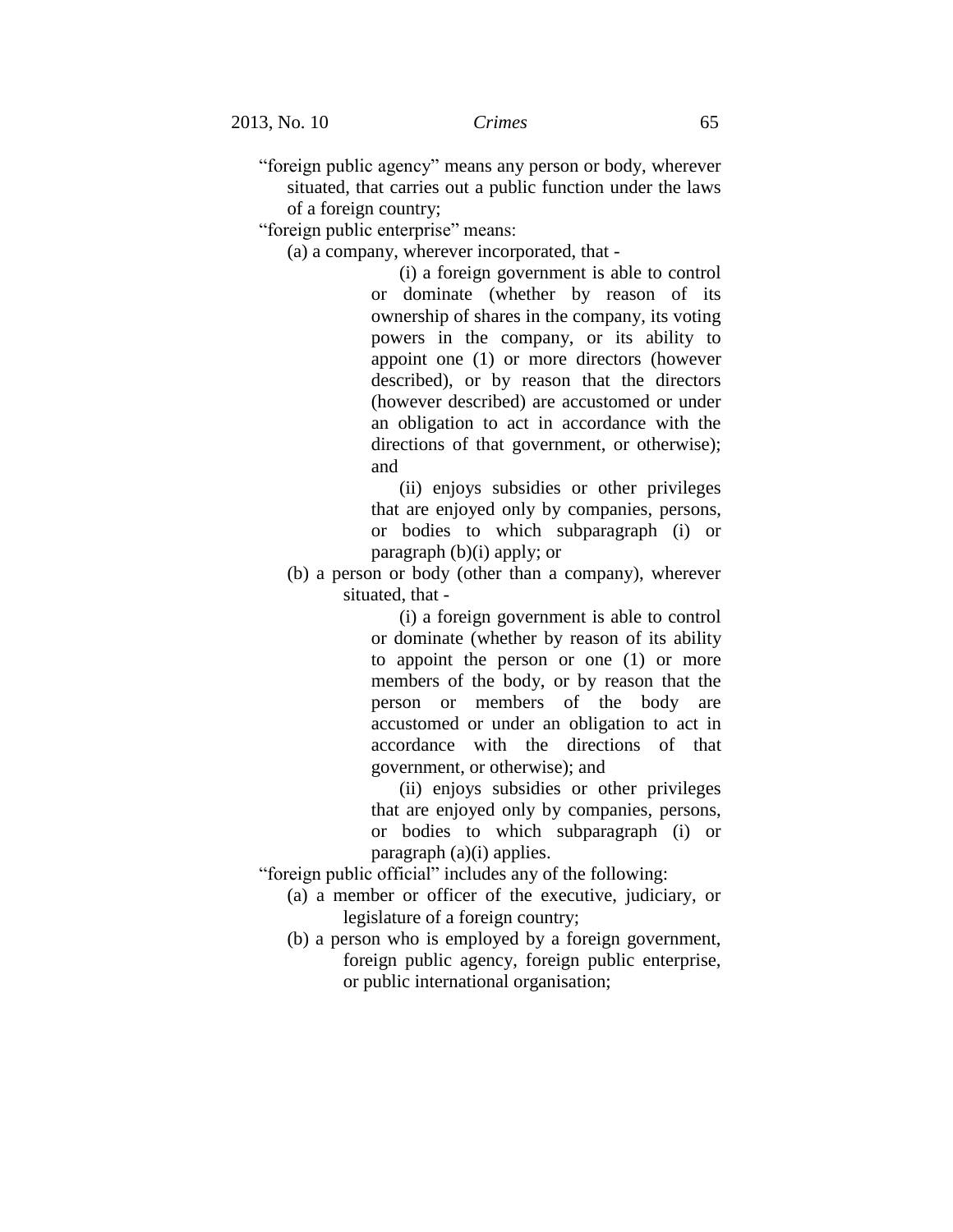- (c) a person, while acting in the service of or purporting to act in the service of a foreign government, foreign public agency, foreign public enterprise, or public international organisation.
- "public international organisation" means any of the following organisations, wherever situated:
	- (a) an organisation of which two (2) or more countries or two (2) or more governments are members, or represented on the organisation;
	- (b) an organisation constituted by an organisation to which paragraph (a) applies or by persons representing two (2) or more such organisations;
	- (c) an organisation constituted by persons representing two (2) or more countries or two (2) or more governments;
	- (d) an organisation that is part of an organisation referred to in any of paragraphs (a) to (c).
- "routine government action", in relation to the performance of any action by a foreign public official, does not include:
	- (a) any decision about
		- (i) whether to award new business; or
		- (ii) whether to continue existing business with any particular person or body; or
		- (iii) the terms of new business or existing business; or
	- (b) any action that is outside the scope of the ordinary duties of that official.

**150. Bribery in Samoa of foreign public official**-(1) A person is liable to imprisonment for a term not exceeding seven (7) years who corruptly gives or offers or agrees to give a bribe to a person with intent to influence a foreign public official in respect of any act or omission by that official in his or her official capacity, whether or not the act or omission is within the scope of the official's authority, in order to:

- (a) obtain or retain business; or
- (b) obtain any improper advantage in the conduct of business.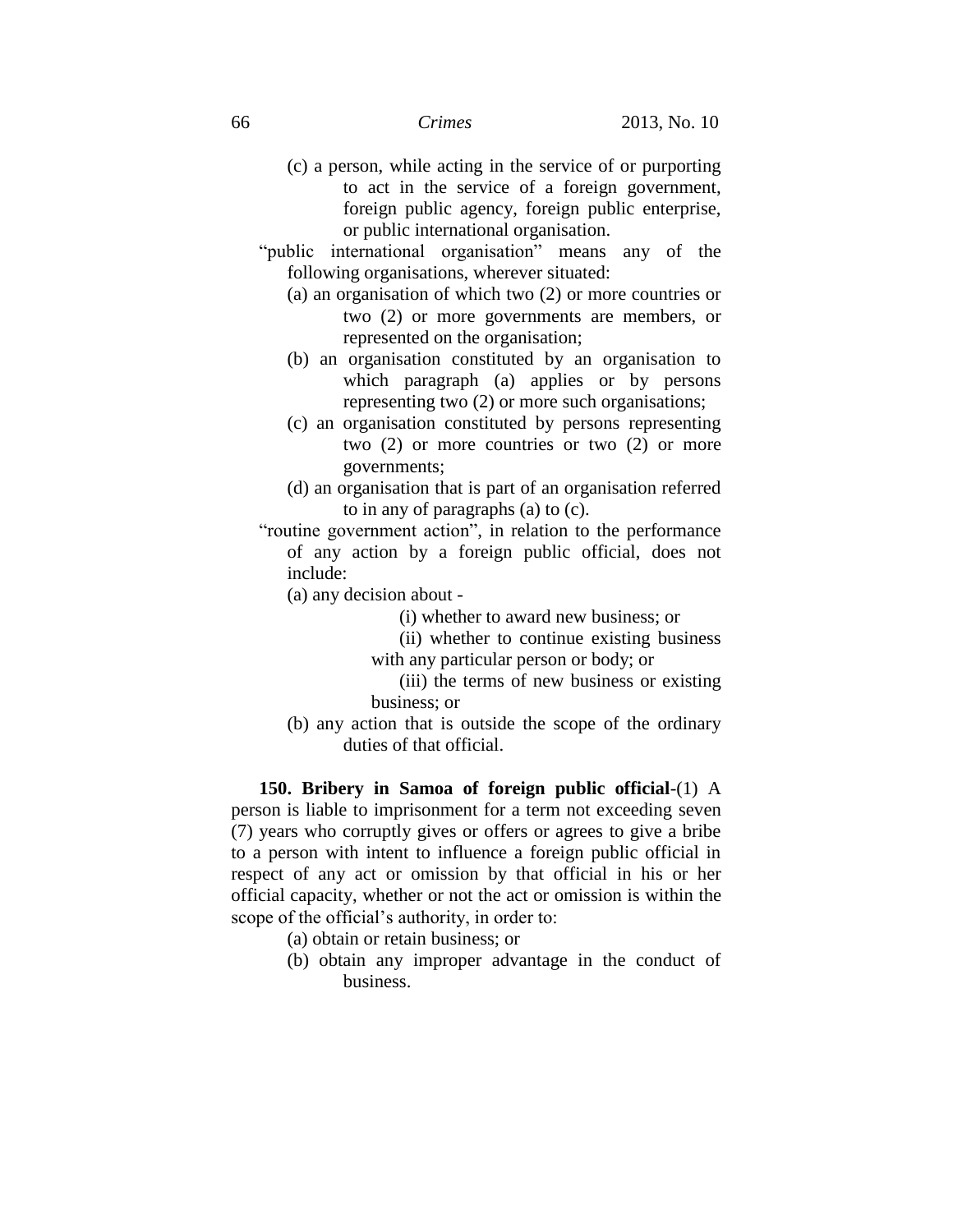- (2) This section does not apply if:
	- (a) the act that is alleged to constitute the offence was committed for the sole or primary purpose of ensuring or expediting the performance by a foreign public official of a routine government action; and
	- (b) the value of the benefit is small.
- (3) This section is subject to section 146.

**151. Bribery outside Samoa of foreign public official**-(1) A person commits an offence who, being a person described in subsection (2), does, outside Samoa, any act that would, if done in Samoa, constitute an offence against section 150.

(2) Subsection (1) applies to a person who is:

(a) a citizen of Samoa; or

(b) ordinarily resident in Samoa; or

(c) a body corporate incorporated in Samoa; or

(d) a corporation sole incorporated in Samoa.

(3) A person who is convicted of an offence against this section is liable to the same penalty to which the person would have been liable if the person had been convicted of an offence against section 150.

(4) This section is subject to section 152.

**152. Exception for lawful acts in country of foreign public official**-(1) Sections 150 and 151 do not apply if the act that is alleged to constitute an offence under either of those sections:

- (a) was done outside Samoa; and
- (b) was not, at the time of its commission, an offence under the laws of the foreign country in which the principal office of the person, organisation, or other body for whom the foreign public official is employed or otherwise provides services, is situated.

(2) If a person is charged with an offence under sections 150 or section 151, it is to be presumed, unless the person charged puts the matter at issue, that the act was an offence under the laws of the foreign country referred to in subsection (1)(b).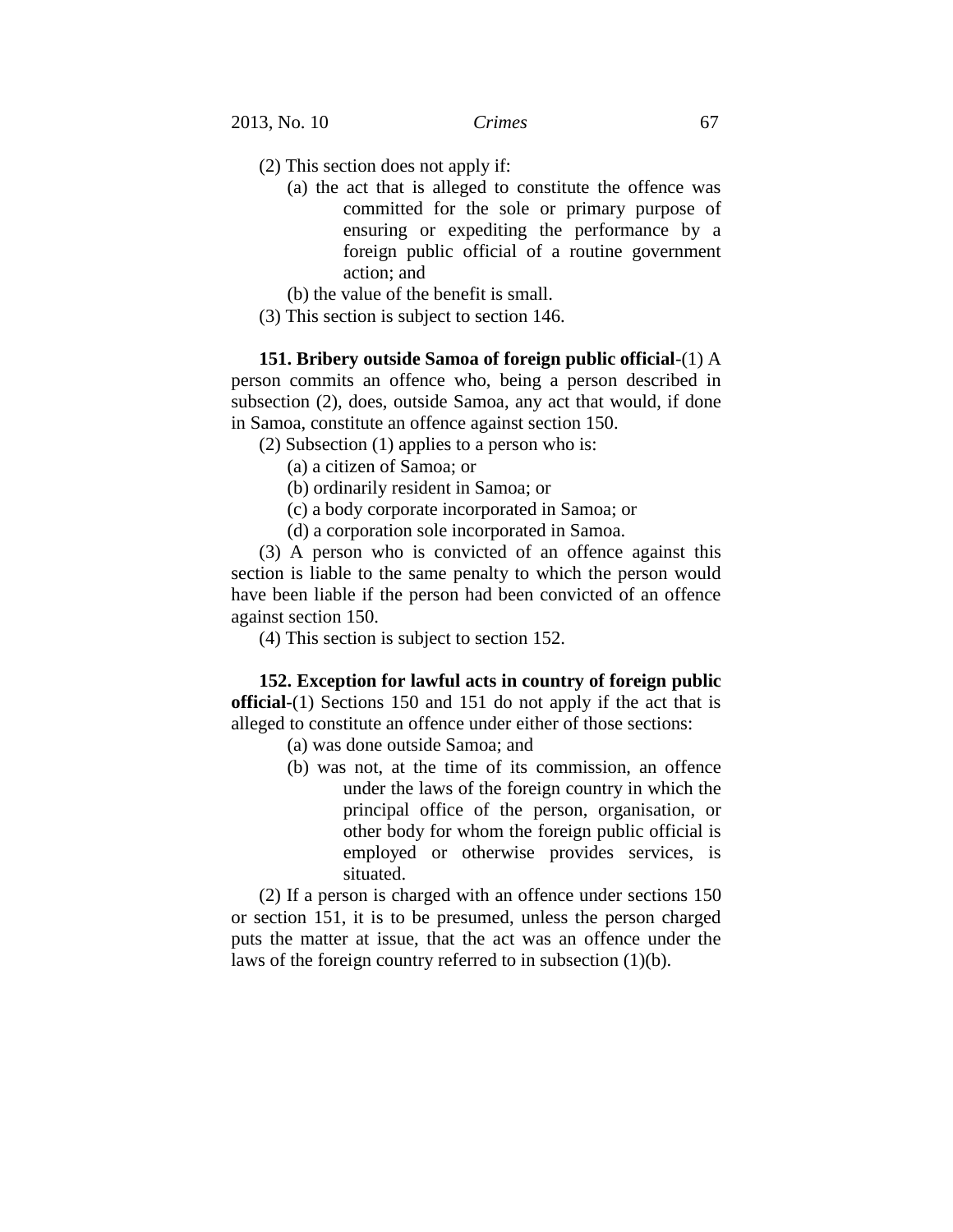# **PART XIII SMUGGLING AND TRAFFICKING IN PEOPLE**

**153. Terms used in this Part of the Act** - In this part, unless the context otherwise requires:

"act of coercion against the person" includes:

- (a) abducting the person;
- (b) using force in respect of the person;
- (c) harming the person; or
- (d) threatening the person (expressly or by implication) with the use of force in respect of, or the harming of, the person or some other person.

"act of deception" includes fraudulent action;

- "arranges for an unauthorised migrant to be brought to another country" includes:
	- (a) organises or procures the bringing to a another country;
	- (b) recruits for bringing to that or other country; or
	- (c) carries to that or other country.
- "arranges for an unauthorised migrant to enter another country" includes:
	- (a) organises or procures the entry into another country;
	- (b) recruits for entry into that or other country;
	- (c) carries into that or other country.

"document" includes a thing that is or is intended to be:

- (a) attached to a document; or
- (b) stamped or otherwise signified on a document.
- "harming of a person" means causing harm of any kind to the person; and (in particular) includes:
	- (a) causing physical, psychological, or financial harm to the person;
	- (b) sexually mistreating the person;
	- (c) causing harm to the person's reputation, status, or prospects.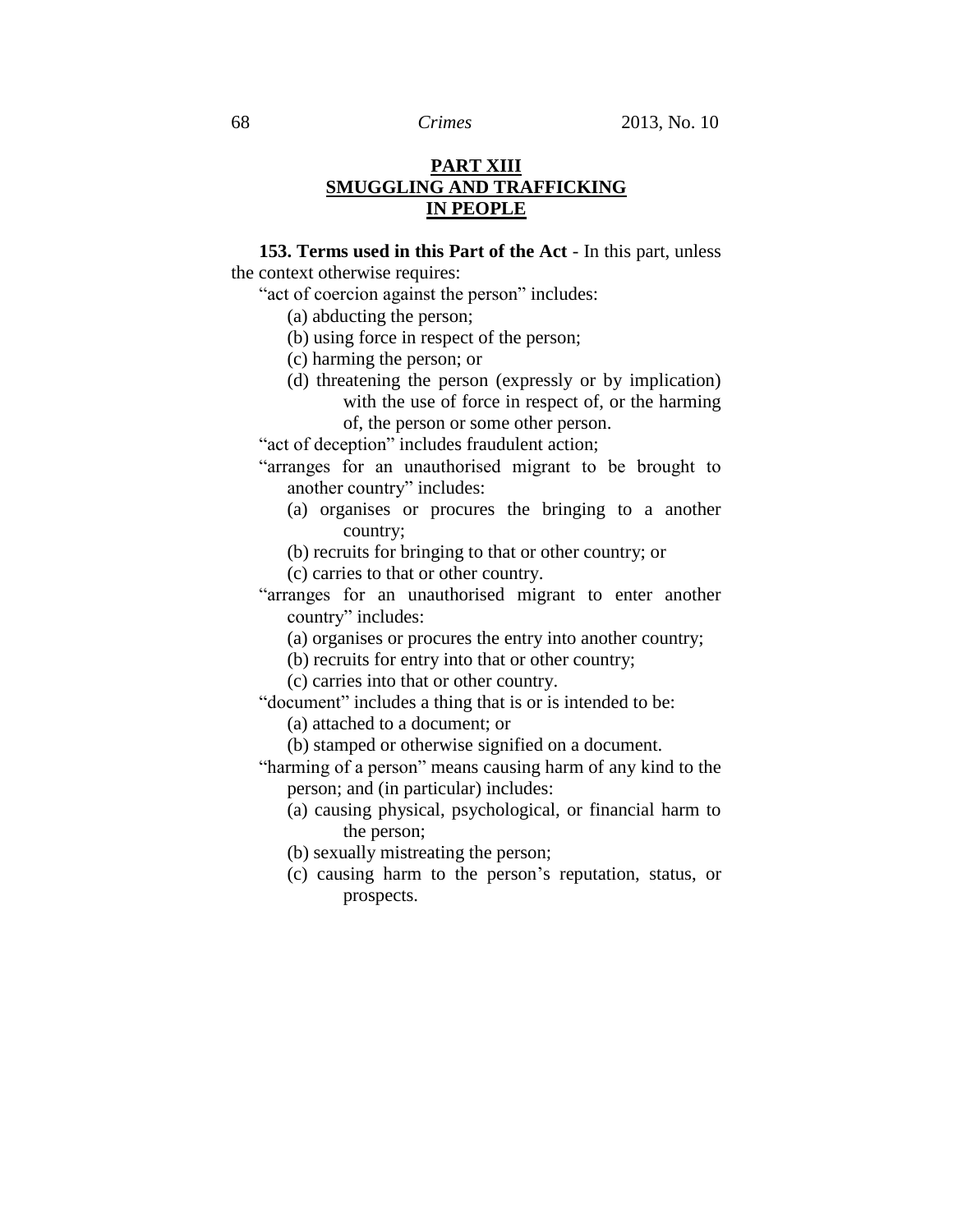"unauthorised migrant", in relation to another country, means a person who is neither a citizen of the other country nor in possession of all the documents required by or under the law of that or other country for the person's lawful entry into that or other country.

**154. Smuggling migrants**-(1) A person is liable to imprisonment for a term not exceeding 10 years who arranges for an unauthorised migrant to enter Samoa or any other country, if the person:

- (a) does so for a material benefit; and
- (b) either knows that the person is, or is reckless as to whether the person is, an unauthorised migrant.

(2) A person is liable to imprisonment for a term not exceeding 10 years who arranges for an unauthorised migrant to be brought to Samoa or any other country, if the person:

- (a) does so for a material benefit; and
- (b) either knows that the person is, or is reckless as to whether the person is, an unauthorised migrant; and

(c) either -

(i) knows that the person intends to try to enter that other country; or

(ii) is reckless as to whether the person intends to try to enter that other country.

(3) Proceedings may be brought under subsection (1) or subsection (2) even if the unauthorised migrant did not in fact enter or was not brought to the country concerned.

(4) A person is liable to imprisonment for a term not exceeding 10 years or to a fine not exceeding 100 penalty units or to both, who knowingly facilitates the continued presence or an unauthorised person in a receiving country in order to obtain a material benefit.

**155. Trafficking in people by means of coercion or deception**-(1) A person is liable to imprisonment for a term not exceeding 14 years who: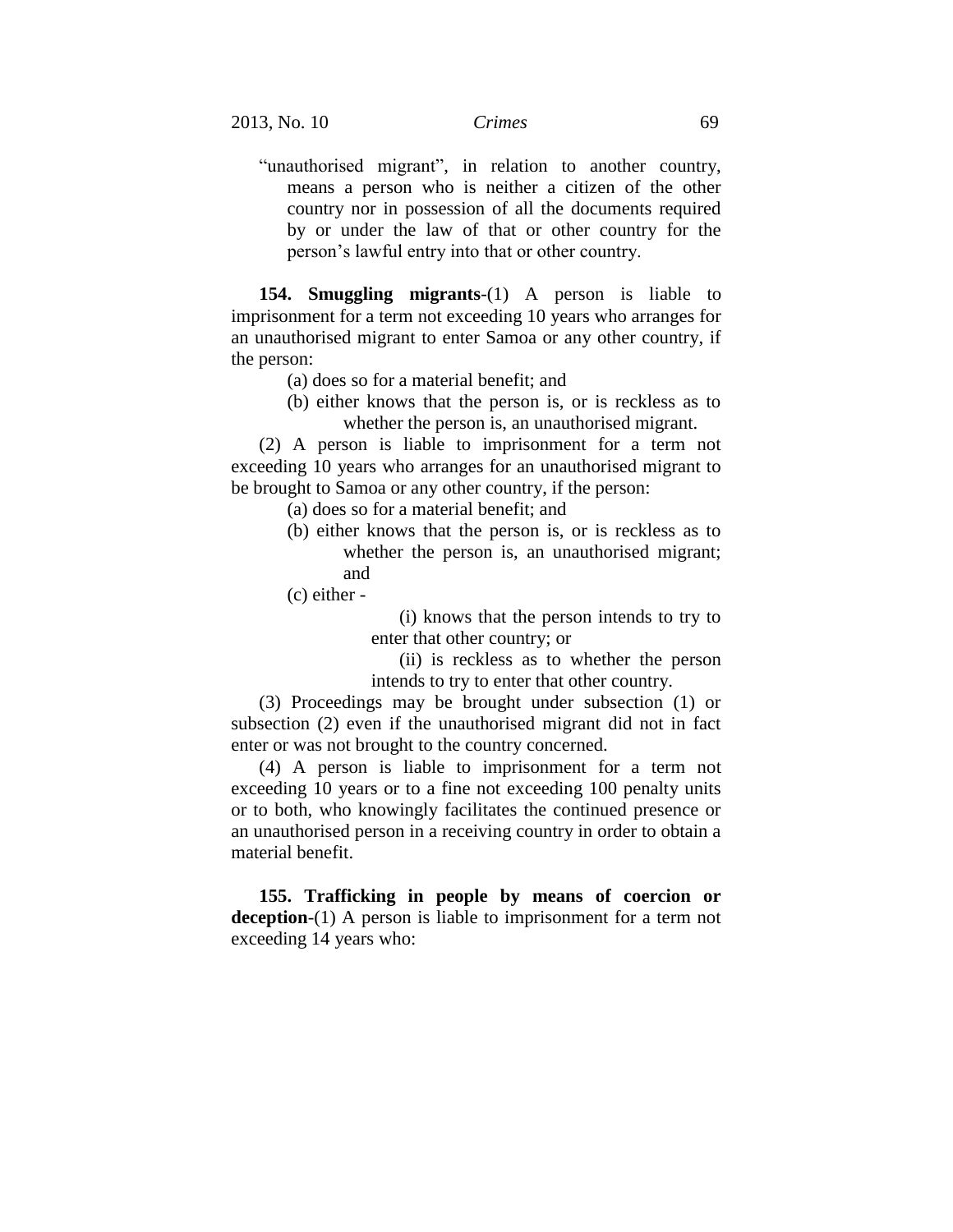- (a) arranges the entry of a person into Samoa or any other country by one (1) or more acts of coercion against the person, one (1) or more acts of deception of the person, or both; or
- (b) arranges, organises, or procures the reception, concealment, or harbouring in Samoa or any other country of a person, knowing that the person's entry into Samoa or that other country was arranged by one (1) or more acts of coercion against the person, one (1) or more acts of deception of the person, or both.

(2) Proceedings may be brought under this section even if the person coerced or deceived:

- (a) did not in fact enter the state concerned; or (as the case may be);
- (b) was not in fact received, concealed, or harboured in the state concerned.

(3) Proceedings may be brought under this section even if parts of the process by which the person coerced or deceived was brought or came to or towards the state concerned were accomplished without an act of coercion or deception.

**156. Aggravating factors**-(1) When determining the sentence to be imposed on, or other way of dealing with, a person convicted of an offence against section 154 or 155, a court must take into account:

- (a) whether bodily harm or death (whether to or of a person in respect of whom the offence was committed or to or of any other person) occurred during the commission of the offence; or
- (b) whether the offence was committed for the benefit of, at the direction of, or in association with, an organised criminal group (within the meaning of section 146); or
- (c) whether a person in respect of whom the offence was committed was subjected to inhuman or degrading treatment as a result of the commission of the offence; or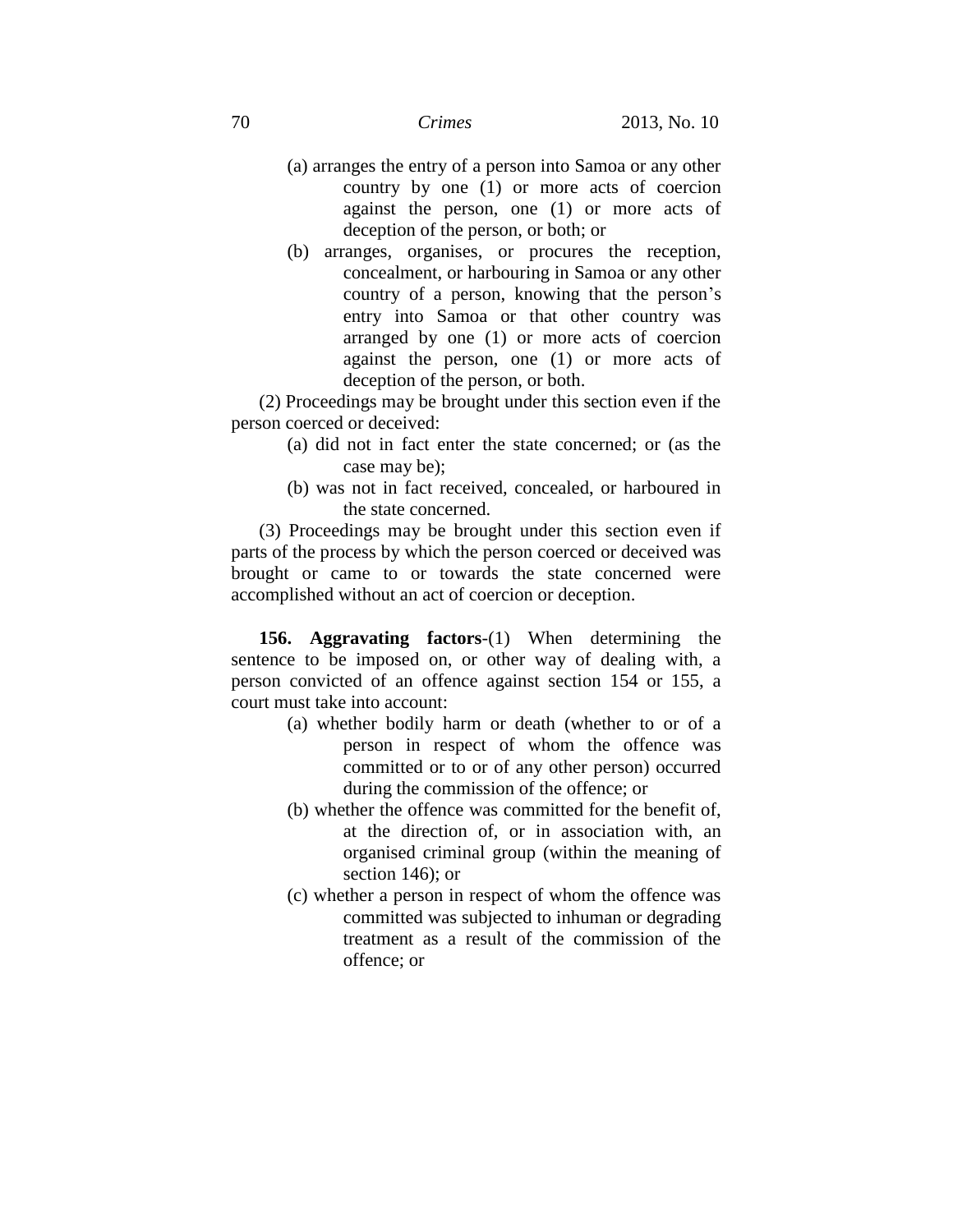(d) if during the proceedings concerned the person was convicted of the same offence in respect of two (2) or more people, the number of people in respect of whom the offence was committed.

(2) When determining the sentence to be imposed on, or other way of dealing with, a person convicted of an offence against section 155, a court must also take into account:

- (a) whether a person in respect of whom the offence was committed was subjected to exploitation (for example, sexual exploitation, a requirement to undertake forced labour, or the removal of organs) as a result of the commission of the offence;
- (b) the age of the person in respect of whom the offence was committed and, in particular, whether the person was under the age of 18 years;
- (c) whether the person convicted committed the offence, or took actions that were part of it, for a material benefit.

(3) The examples in paragraph (a) of subsection (2) do not limit the generality of that paragraph.

(4) This section does not limit the matters that a court may take into account when determining the sentence to be imposed on, or other way of dealing with, a person convicted of an offence against section 154 or section 155.

**157. Dealing in people under 18 for sexual exploitation, removal of body parts, or engagement in forced labour**-(1) A person is liable to imprisonment for a term not exceeding 14 years who:

- (a) sells, buys, transfers, barters, rents, hires, or in any other way enters into a dealing involving a person under the age of 18 years for the purpose of -
	- (i) the sexual exploitation of the person; or

(ii) the removal of body parts from the person; or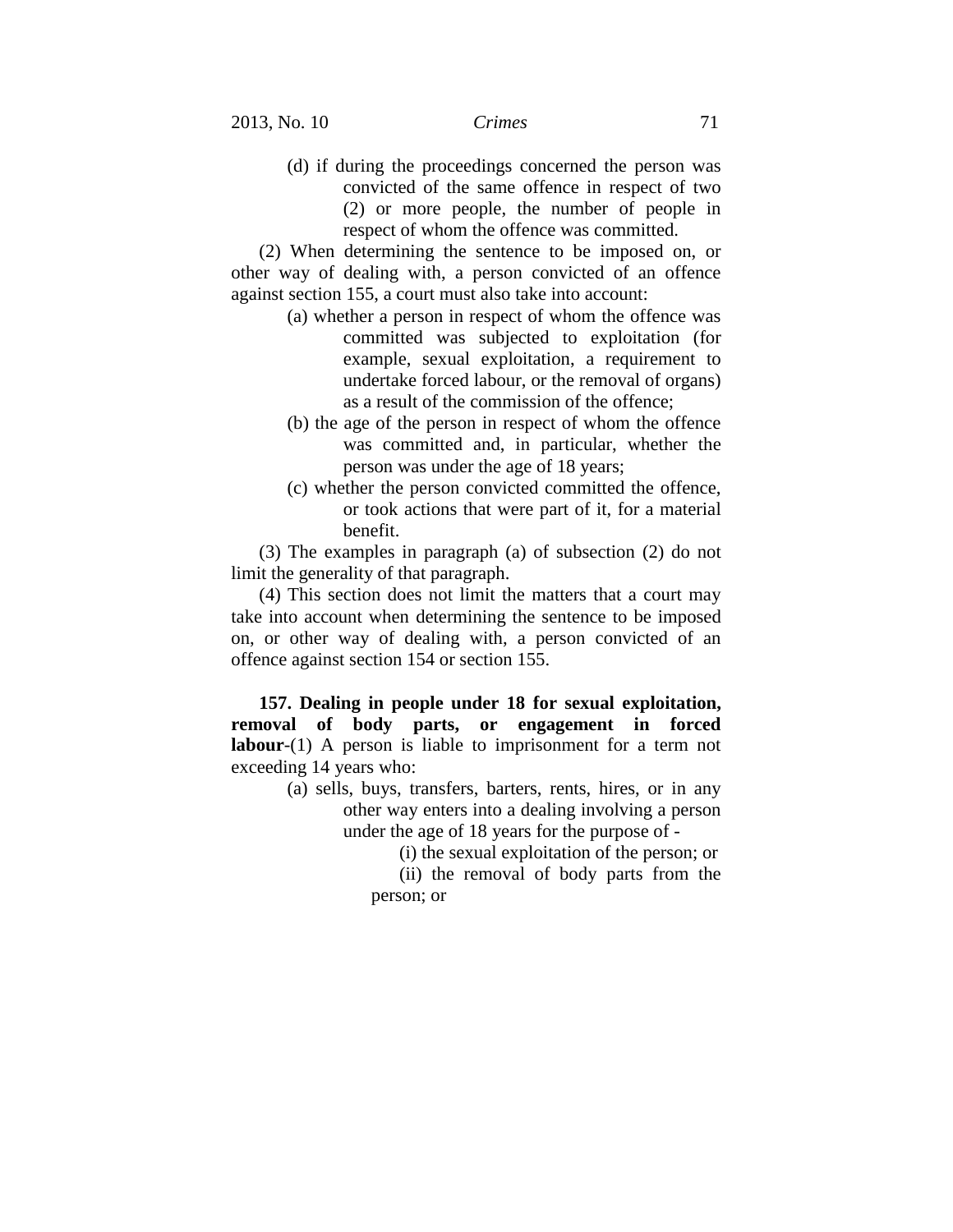(iii) the engagement of the person in forced labour; or

- (b) engages a person under the age of 18 years in forced labour; or
- (c) permits a person under the age of 18 years to be engaged in forced labour; or
- (d) detains, confines, imprisons, or carries away a person under the age of 18 years for the purpose of -

(i) the sexual exploitation of the person; or

(ii) the removal of body parts from the person; or

(iii) the engagement of the person in forced labour; or

(e) removes, receives, transports, imports, or brings into any place a person under the age of 18 years for the purpose of -

(i) the sexual exploitation of the person; or

(ii) the removal of body parts from the person for a material benefit; or

(iii) the engagement of the person in forced labour; or

(f) induces a person under the age of 18 years to sell, rent, or give himself or herself for the purpose  $of -$ 

(i) the sexual exploitation of the person; or

(ii) the removal of body parts from the person for a material benefit; or

(iii) the engagement of the person in forced labour; or

(g) induces a person to sell, rent, or give another person (being a person who is under the age of 18 years and who is dependent on him or her or in his or her charge) for the purpose of -

> (i) the sexual exploitation of the other person; or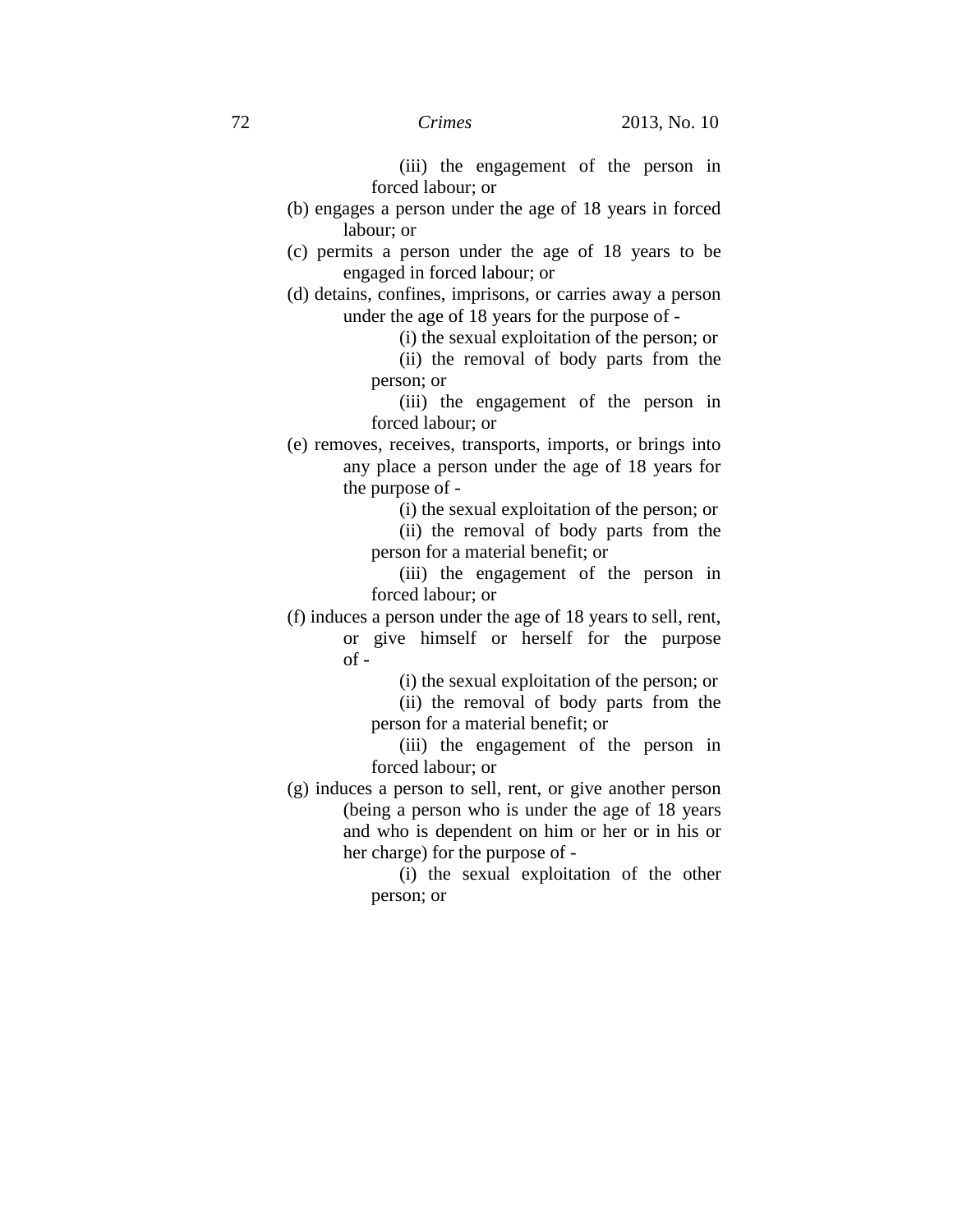(ii) the removal of body parts from the other person; or

(iii) the engagement of the other person in forced labour; or

- (h) builds, fits out, sells, buys, transfers, rents, hires, uses, provides with personnel, navigates, or serves on board a ship, aircraft, or other vehicle for the purpose of doing an act stated in any of paragraphs (a) to (g); or
- (i) agrees or offers to do an act stated in any of paragraphs (a) to (h).

(2) It is a defence to a charge under this section if the person charged proves that he or she believed on reasonable grounds that the person under the age of 18 years concerned was of or over the age of 18 years.

(3) For the purposes of subsection (1), sexual exploitation, in relation to a person, includes the following acts:

- (a) the taking by any means, or transmission by any means, of still or moving images of the person engaged in explicit sexual activities (whether real or simulated);
- (b) the taking by any means or transmission by any means, for a material benefit, of still or moving images of the person's genitalia, anus, or breasts (not being an act described in subsection (4) or subsection  $(5)$ ;
- (c) the person's participation in a performance or display (not being an act described in subsection (4)) that -
	- (i) is undertaken for a material benefit; and

(ii) involves the exposure of the person's

genitalia, anus, or breasts;

(d) the person's undertaking of an activity (such as, employment in a restaurant) that -

(i) is undertaken for a material benefit; and

(ii) involves the exposure of the person's genitalia, anus, or breasts.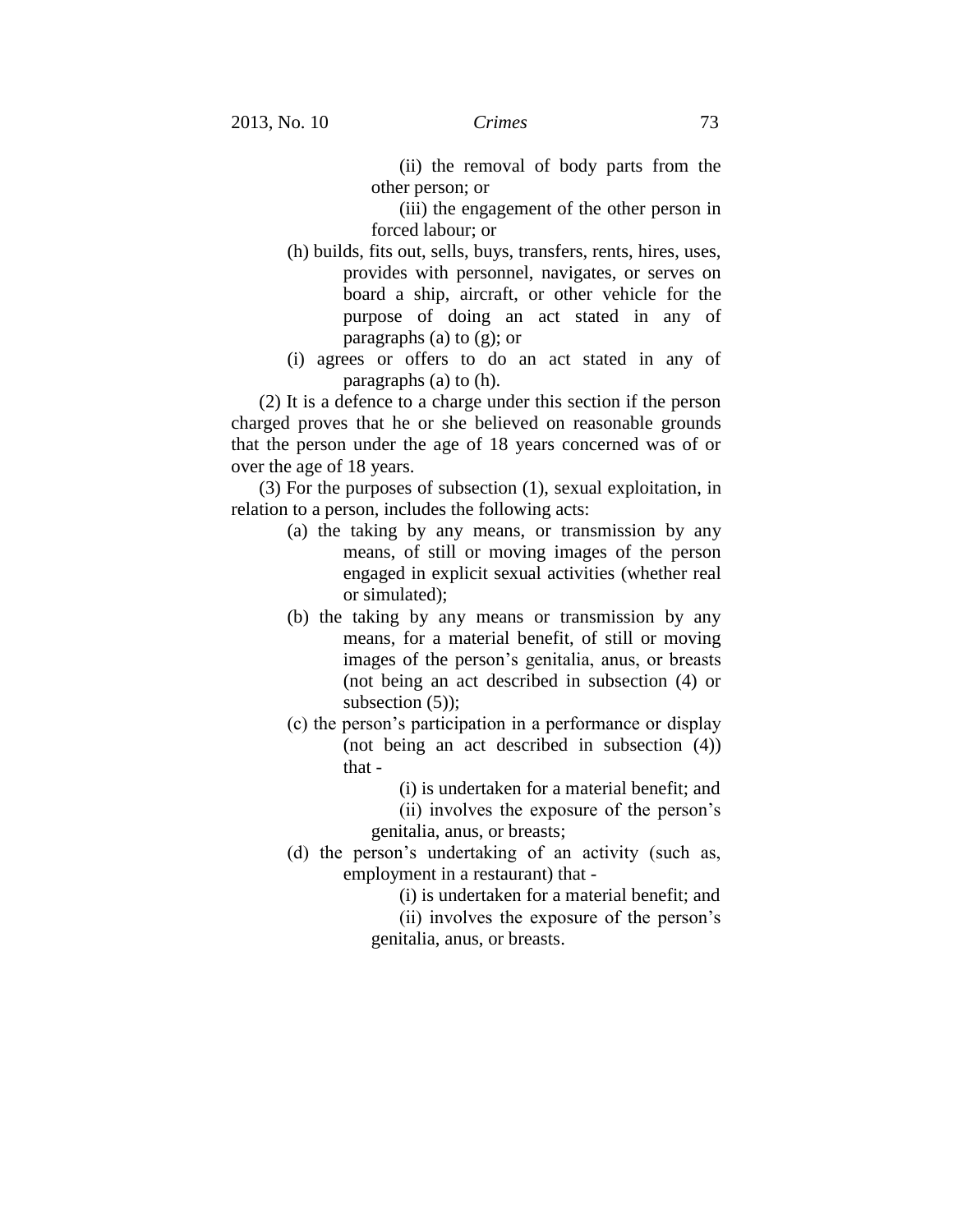(4) For the purposes of paragraphs (b) and (c) of subsection (3), sexual exploitation, in relation to a person, does not include the recording or transmission of an artistic or cultural performance or display honestly undertaken primarily for purposes other than the exposure of body parts for the sexual gratification of viewers.

(5) For the purposes of subsection (3)(b), "sexual exploitation", in relation to a person, does not include the taking or transmission of images of the person's genitalia, anus, or breasts for the purpose of depicting a medical condition, or a surgical or medical technique, for the instruction or information of health professionals.

(6) For the purposes of subsection  $(3)(b)$ , "sexual exploitation", in relation to a person, does not include the taking or transmission of images of the person's genitalia, anus, or breasts if the images are honestly intended:

- (a) to provide medical or health education; or
- (b) to provide information relating to medical or health matters; or
- (c) to advertise a product, instrument, or service intended to be used for medical or health purposes.

(7) The person under the age of 18 years in respect of whom an offence against this section was committed cannot be charged as a party to the offence.

(8) This section does not limit or affect the generality of section 154 and 155.

**158. Attorney General's consent to prosecutions required**- (1) Proceedings for an offence against this Part of the Act cannot be brought in a court in Samoa without the Attorney-General's consent.

(2) A person alleged to have committed an offence against section 154, 155 or section 157 may be arrested, or a warrant for the person's arrest may be issued and executed, and the person be remanded in custody or on bail, even though the Attorney-General's consent to the bringing of proceedings against the person has not been obtained.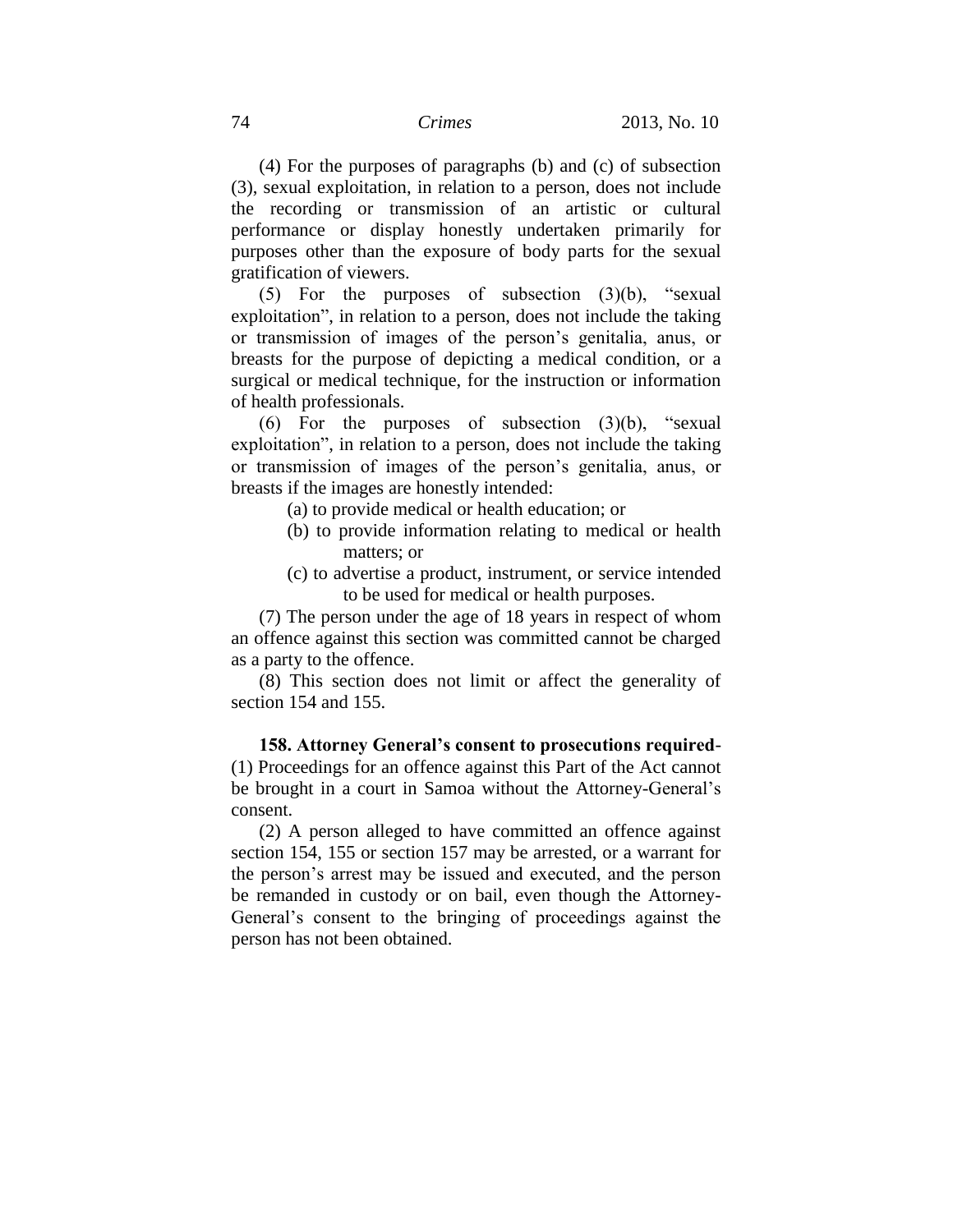# **PART XIV CRIMES AGAINST THE RIGHTS OF PROPERTY**

**159. Interpretation** - In this Part, unless the context otherwise requires:

- **"dishonestly"**, in relation to an act or omission, means done or omitted without a belief that there was express or implied consent to, or authority for, the act or omission from a person entitled to give such consent or authority;
- **"document"** means a document, or part of a document, in any form; and includes, without limitation:
	- (a) any paper or other material used for writing or printing that is marked with matter capable of being read; or
	- (b) any photograph, or any photographic negative, plate, slide, film, or microfilm, or any photostatic negative; or
	- (c) any disc, tape, wire, sound track, card, or other material or device in or on which information, sounds, or other data are recorded, stored (whether temporarily or permanently), or embodied so as to be capable, with or without the aid of some other equipment, of being reproduced; or
	- (d) any material by means of which information is supplied, whether directly or by means of any equipment, to any device used for recording or storing or processing information; or
	- (e) any material derived, whether directly or by means of any equipment, from information recorded or stored or processed by any device used for recording or storing or processing information.
- **"obtain"**, in relation to any person, means obtain or retain for the person or for any other person.

**160. Matters of ownership**-(1) For the purposes of this Part, a person is to be regarded as the owner of any property that is stolen if, at the time of the theft, that person has: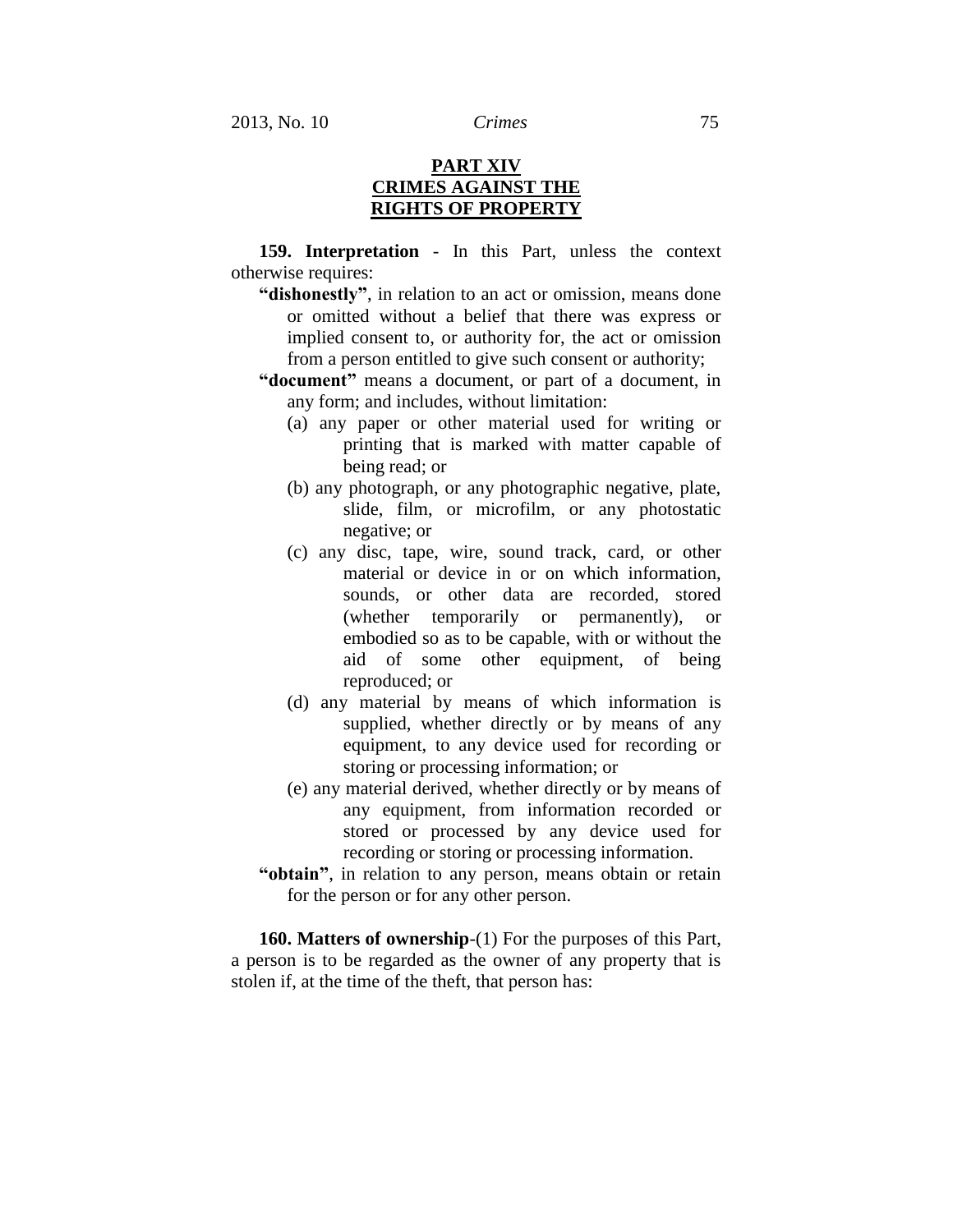(a) possession or control of the property; or

(b) any interest in the property; or

(c) the right to take possession or control of the property.

(2) An owner of any property may be guilty of theft against another owner of that property.

(3) Shellfish of all types are capable of being stolen when in oyster beds, marine farms, layings, and fisheries that are the property of any person and that are sufficiently marked out or shown as such property.

(4) Electricity is property capable of being stolen; and a person commits theft who dishonestly takes, consumes or uses any electricity.

**161. Theft or stealing**-(1) Theft or stealing is the act of:

- (a) dishonestly taking any property with intent to deprive any owner permanently of that property or of any interest in that property; or
- (b) dishonestly, using or dealing with any property with intent to deprive any owner permanently of that property or of any interest in that property after obtaining possession of, or control over, the property in whatever manner.

(2) An intent to deprive any owner permanently of property includes an intent to deal with property in such a manner that:

- (a) the property cannot be returned to any owner in the same condition; or
- (b) any owner is likely to be permanently deprived of the property or of any interest in the property.

(3) For tangible property, theft is committed by a taking when the offender moves the property or causes it to be moved.

**162. Theft by person in special relationship**-(1) This section applies to any person who has received or is in possession of, or has control over, any property on terms or in circumstances that require the person:

> (a) to account to any other person for the property, or for any proceeds arising from the property; or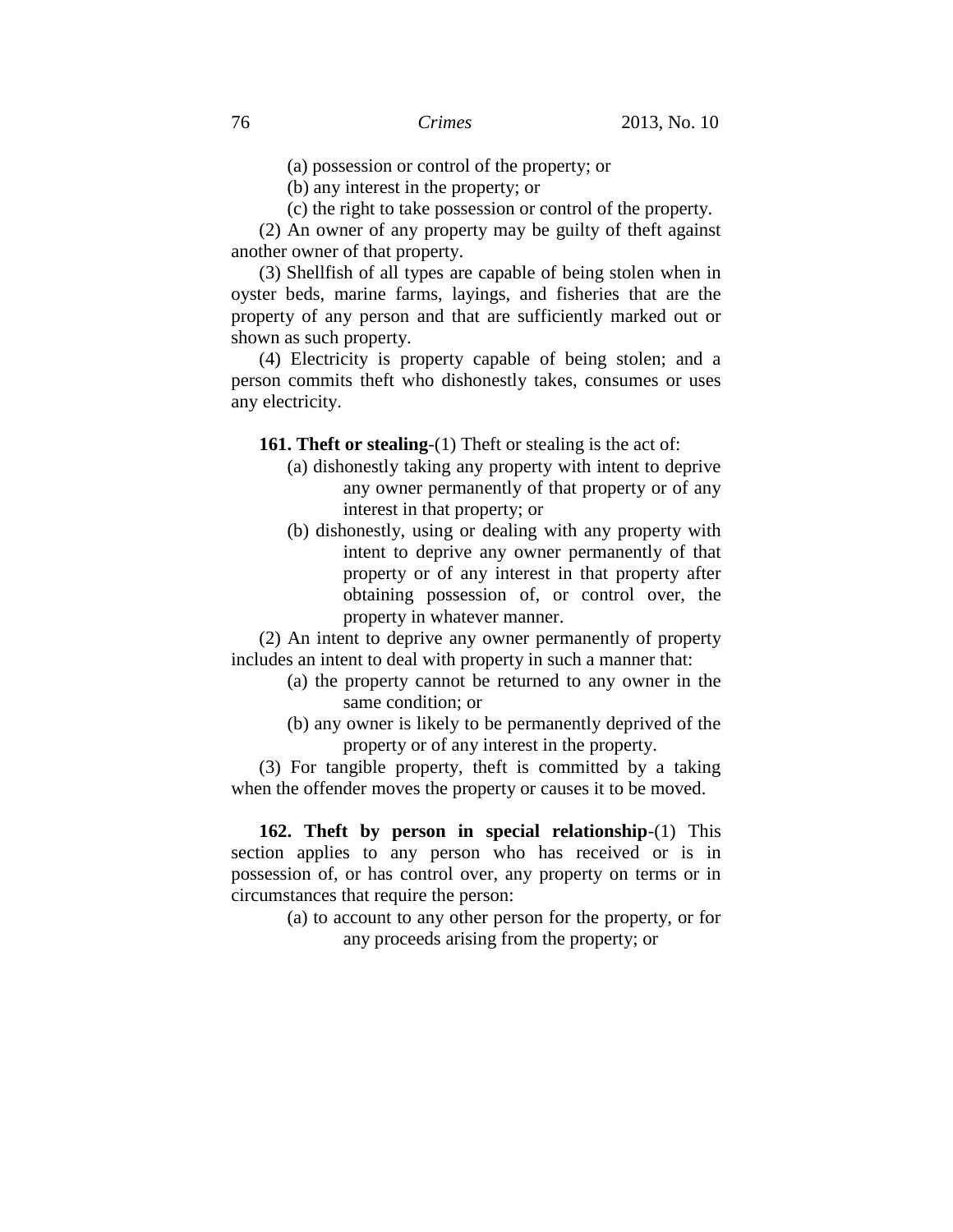(b) to deal with the property, or any proceeds arising from the property, in accordance with the requirements of any other person.

(2) A person to whom subsection (1) applies commits theft who fails to account to the other person as so required or deals with the property, or any proceeds of the property, otherwise than in accordance with those requirements.

(3) This section applies whether or not the person was required to deliver over the identical property received or in the person's possession or control.

(4) For the purposes of subsection (1), it is a question of law whether the circumstances required any person to account or to act in accordance with any requirements.

**163. Theft of animals** - A person commits theft if he or she kills any animal that is the property of any other person with intent to steal the carcass, skin, or plumage, or any other part, of the animal.

**164. Theft by spouse or partner** - A person may be convicted of theft of another person's property even though those persons were married to each other at the time of the theft.

**165. Punishment of theft** - A person who is convicted of theft is liable as follows:

- (a) in the case of a theft by person in special relationship under section 162, to imprisonment for a term not exceeding 10 years; or
- (b) if the value of the property stolen exceeds \$1,000, to imprisonment for a term not exceeding seven (7) years; or
- (c) if the value of the property stolen exceeds \$500 but does not exceed \$1,000, to imprisonment for a term not exceeding two (2) years; or
- (d) if the value of the property stolen does not exceed \$500, to imprisonment for a term not exceeding one (1) year; or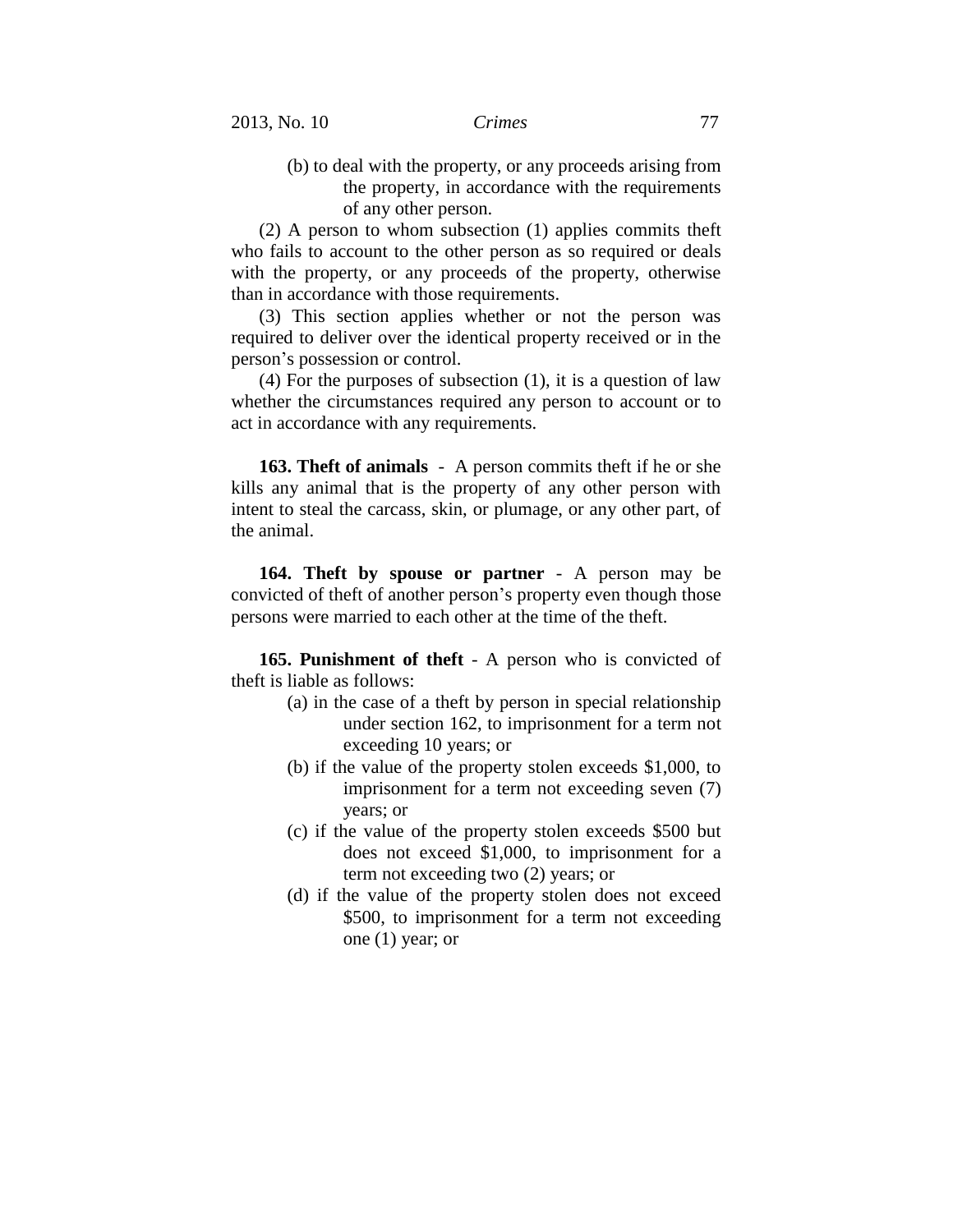- (e) if the property stolen is property stolen by a clerk or servant which is owned by his or her employer or is in the possession of his or her employer, to imprisonment for a term not exceeding 10 years; or
- (f) if the property stolen is property in the possession of the offender as a clerk or servant, or as an officer or employee of the Government of Samoa or of any local authority or public body, or as a constable, to imprisonment for a term not exceeding 10 years.

**166. Ineffectual defences to charge of theft** - Without in any way limiting the generality of the foregoing definition of theft, a person is deemed guilty of theft despite the fact:

- (a) that at the time of the theft he or she was in lawful possession of the property stolen; or
- (b) that he or she had himself or herself a lawful interest in the property stolen, whether as a partner, coowner, bailee, bailor, mortgagee, mortgagor, or otherwise; or
- (c) that he or she was a trustee of the property stolen; or
- (d) that the property stolen was vested in him or her as an executor or administrator.

**167. Receiving**-(1) A person commits the offence of receiving who receives any property stolen or obtained by any other crime, knowing that property to have been stolen or so obtained, or being reckless as to whether or not the property had been stolen or so obtained.

(2) For the purposes of this section, property that was obtained by any act committed outside Samoa that, if it had been committed in Samoa, would have constituted a crime is, subject to subsection (5), to be regarded as having been obtained by a crime.

(3) The act of receiving any property stolen or obtained by any other crime is complete as soon as the offender has, either exclusively or jointly with the thief or any other person,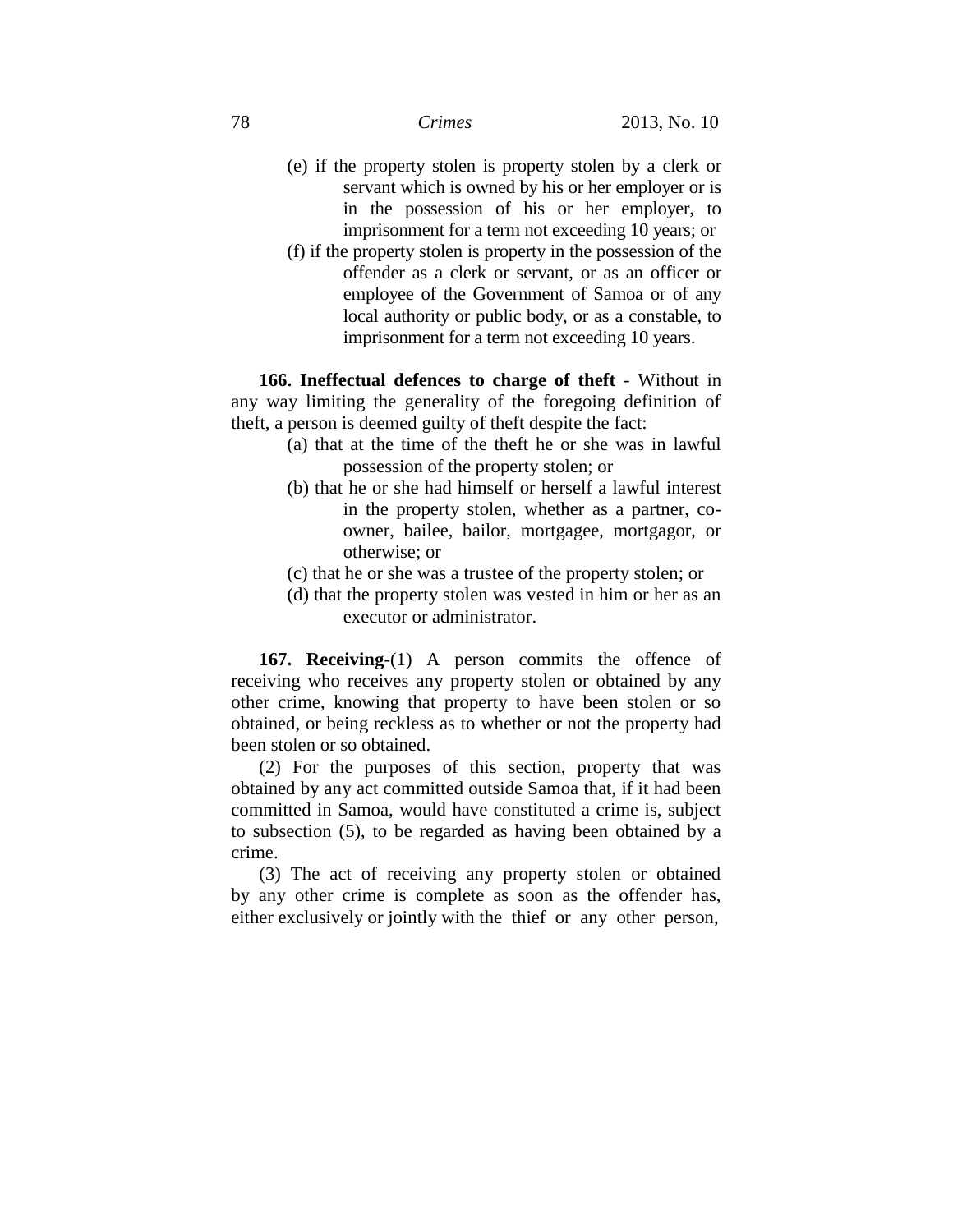possession of, or control over, the property or helps in concealing or disposing of the property.

(4) If:

- (a) any property stolen or obtained by any other crime has been returned to the owner; or
- (b) legal title to any such property has been acquired by any person,

a subsequent receiving of it is not an offence, even though the receiver may know that the property had previously been stolen or obtained by any other crime.

(5) If a person is charged with an offence under this section and the property was obtained by an act committed outside Samoa, it is to be presumed, unless the person charged puts the matter at issue, that the doing of the act by which the property was obtained was an offence under the law of the place where the act was done.

**168. Punishment of Receiving** - A person who is guilty of receiving is liable as follows:

- (a) if the value of the property exceeds \$1,000, to imprisonment for a term not exceeding seven (7) years; or
- (b) if the value of the property stolen exceeds \$500 but does not exceed \$1,000, to imprisonment for a term not exceeding two (2) years; or
- (c) if the value of the property stolen does not exceed \$500, to imprisonment for a term not exceeding one (1) year; or
- (d) if the property received is property owned by the Government of Samoa or was in the possession of the Government of Samoa when it was stolen, to imprisonment for a term not exceeding 10 years.

**169. Dishonestly taking or using document** - A person is liable to imprisonment for a term not exceeding seven (7) years who, with intent to obtain any property, service, pecuniary advantage, or valuable consideration:

- (a) dishonestly takes or obtains any document; or
- (b) dishonestly uses or attempts to use any document.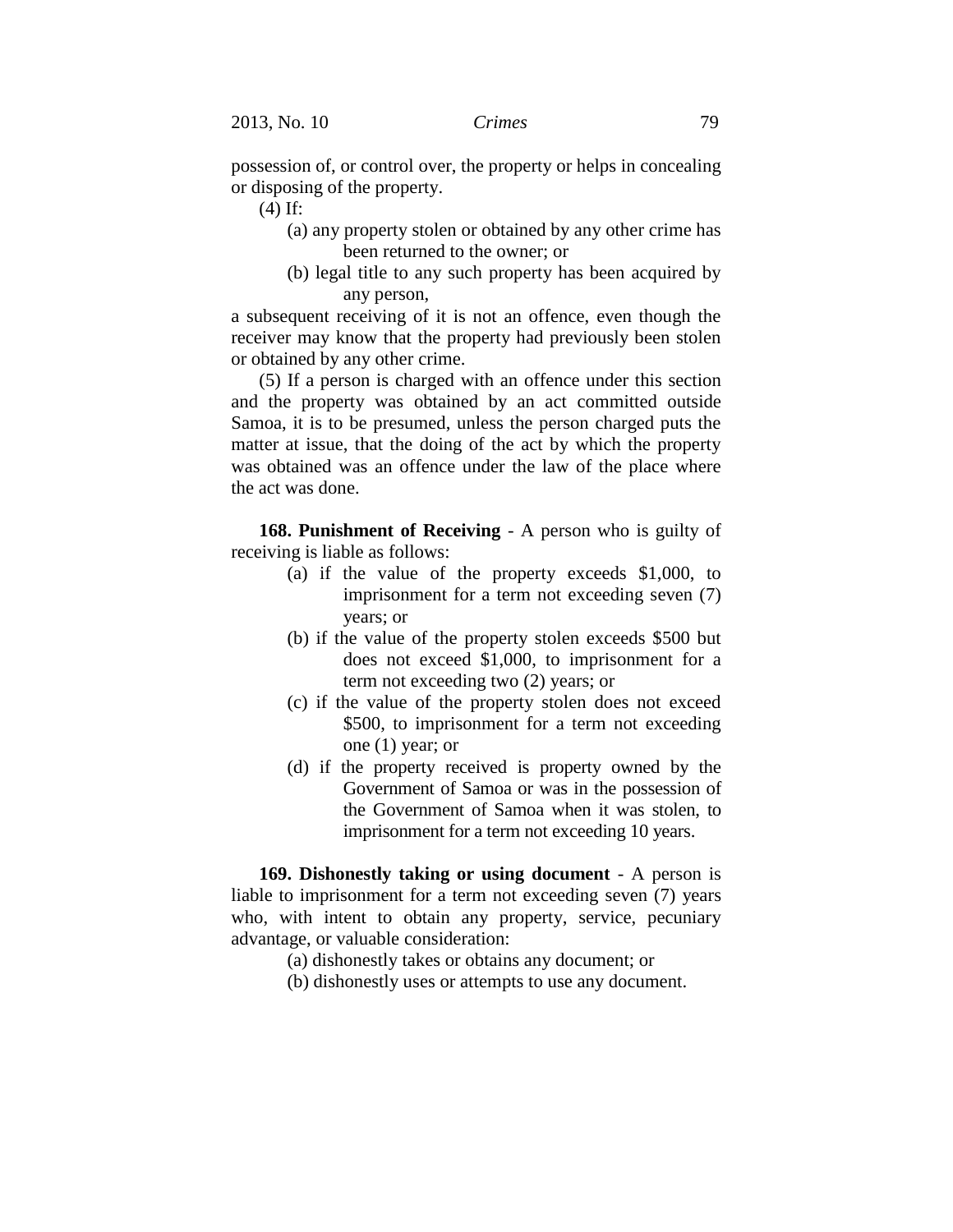**170. Criminal breach of trust**-(1) A person commits a criminal breach of trust who, as a trustee of any trust, dishonestly and contrary to the terms of that trust, converts anything to any use not authorised by the trust.

(2) A trustee who commits a criminal breach of trust is liable to imprisonment for a term not exceeding seven (7) years.

**171. Taking, obtaining, or copying trade secrets**-(1) A person is liable to imprisonment for a term not exceeding seven (7) years who, with intent to obtain any pecuniary advantage or to cause loss to any other person:

- (a) dishonestly takes, obtains, or copies any document or any model or other depiction of anything or process containing or embodying any trade secret, knowing that it contains or embodies a trade secret; or
- (b) dishonestly takes or obtains any copy of any document or any model or other depiction of anything or process containing or embodying any trade secret, knowing that it contains or embodies a trade secret.
- (2) In this section, "trade secret" means any information that:
	- (a) is, or has the potential to be, used industrially or commercially; and
	- (b) is not generally available in industrial or commercial use; and
	- (c) has economic value or potential economic value to the possessor of the information; and
	- (d) is the subject of all reasonable efforts to preserve its secrecy.

#### **172. Obtaining by deception or causing loss by deception**-

(1) A person commits the offence of obtaining by deception or causing loss by deception who, by any deception:

> (a) obtains ownership or possession of, or control over, any property, or any privilege, service, pecuniary advantage, benefit, or valuable consideration, directly or indirectly; or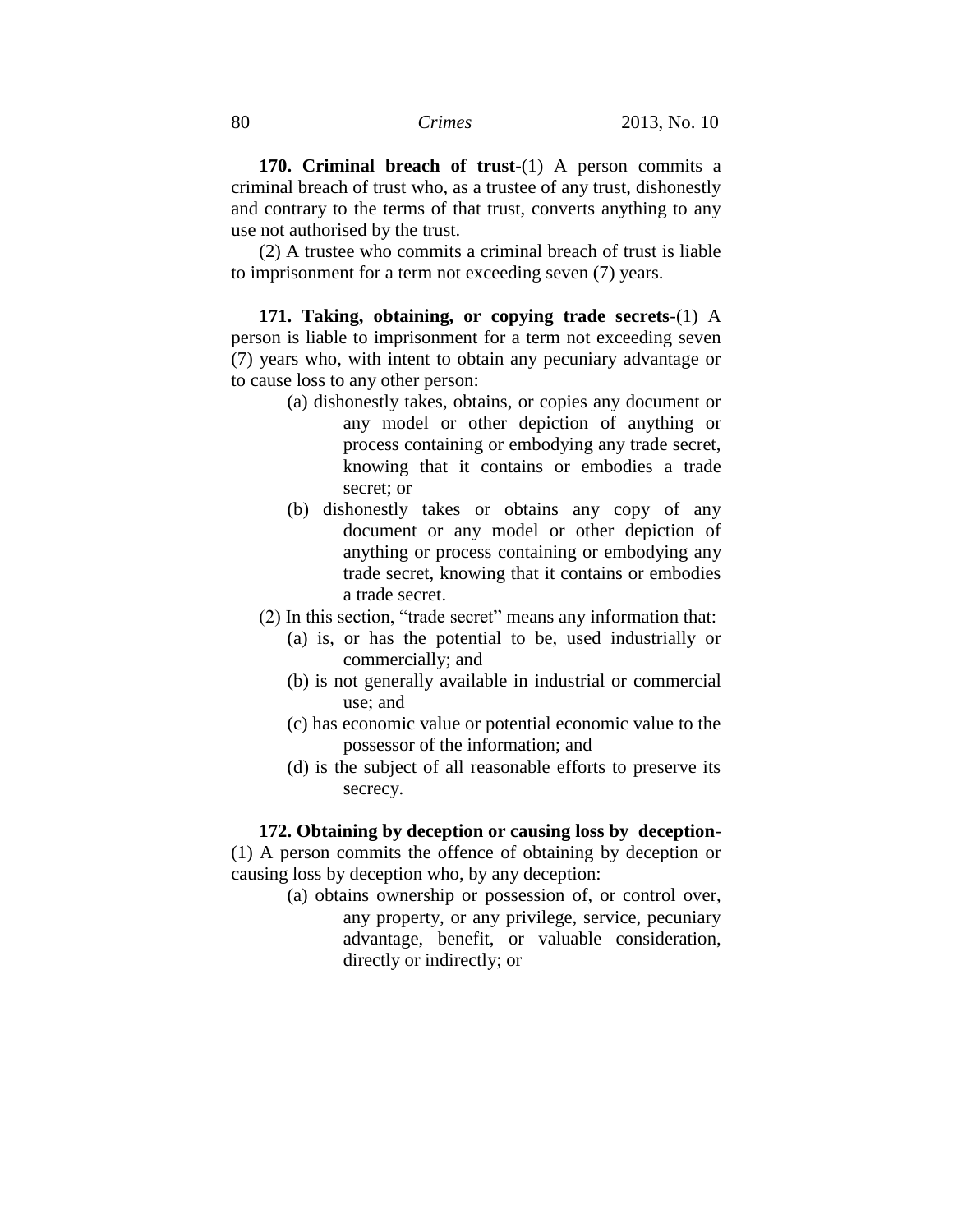- (b) in incurring any debt or liability, obtains credit; or
- (c) induces or causes any other person to deliver over, execute, make, accept, endorse, destroy, or alter any document or thing capable of being used to derive a pecuniary advantage; or
- (d) causes loss to any other person.
- (2) In this section, "deception" means:
	- (a) a false representation, whether oral, documentary, or by conduct, where the person making the representation intends to deceive any other person and -
		- (i) knows that it is false in a material particular; or
			- (ii) is reckless as to whether it is false in a material particular; or
	- (b) an omission to disclose a material particular, with intent to deceive any person, in circumstances where there is a duty to disclose it; or
	- (c) a fraudulent device, trick, or stratagem used with intent to deceive any person.

**173. Punishment of obtaining by deception or causing loss by deception** - A person who is convicted of obtaining by deception or causing loss by deception is liable as follows:

- (a) if the loss caused or the value of what is obtained or sought to be obtained exceeds \$1,000, to imprisonment for a term not exceeding seven (7) years;
- (b) if the loss caused or the value of what is obtained or sought to be obtained exceeds \$500 but does not exceed \$1,000, to imprisonment for a term not exceeding two (2) years;
- (c) if the loss caused or the value of what is obtained or sought to be obtained does not exceed \$500, to imprisonment for a term not exceeding one (1) year.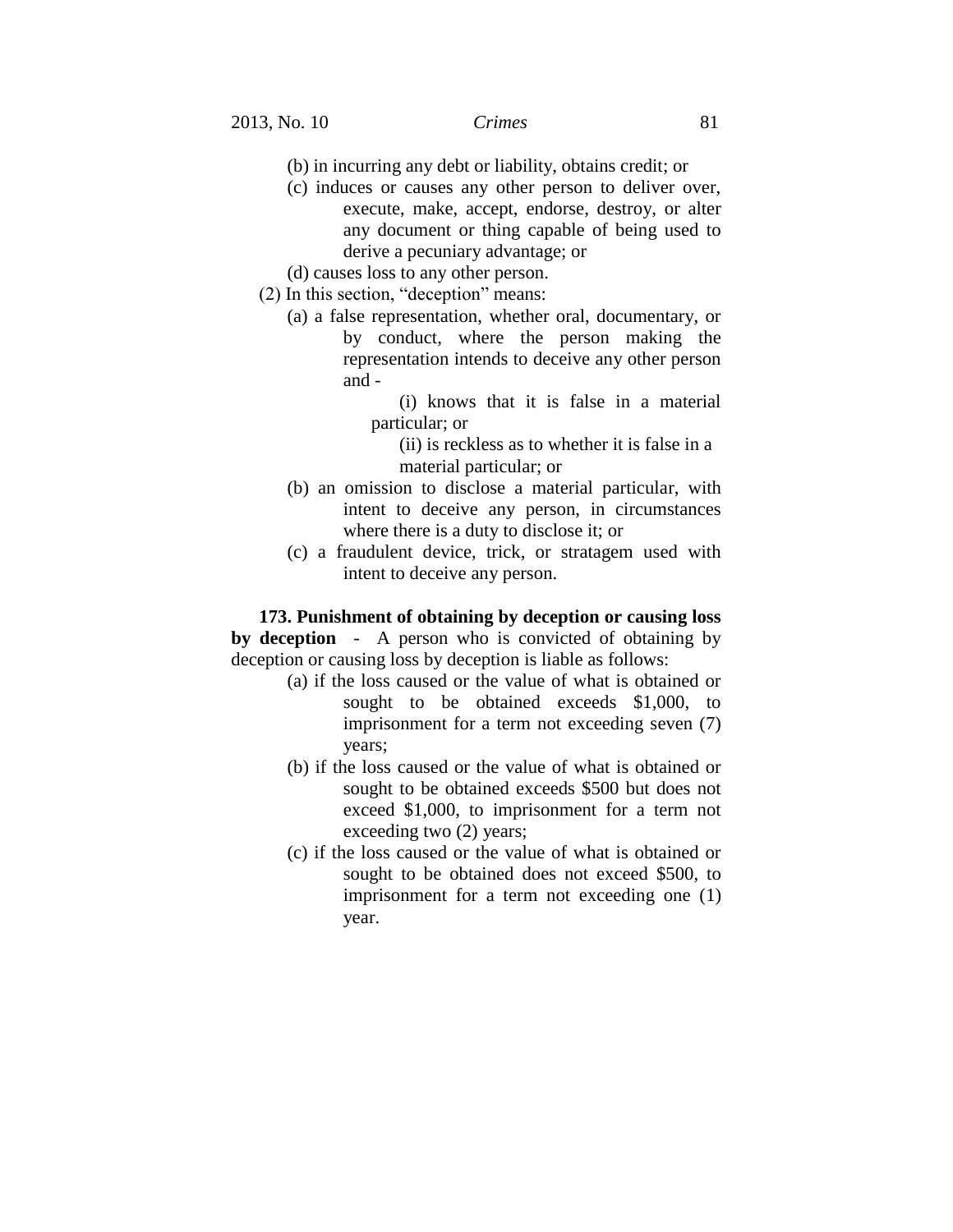**174. Burglary**-(1) A person commits burglary and is liable to imprisonment for a term not exceeding 10 years who:

- (a) enters any building or ship, or part of a building or ship, without authority and with intent to commit a crime in the building or ship; or
- (b) having entered any building or ship, remains in it without authority and with intent to commit a crime in the building or ship.

(2) In this section and in section 175, "building" means any building or structure of any description, whether permanent or temporary; and includes a tent, caravan, or houseboat; and also includes any enclosed yard or any closed cave or closed tunnel.

(3) For the purposes of this section and section 175,:

- (a) entrance into a building or ship is made as soon as any part of the body of the person making the entrance, or any part of any instrument used by that person, is within the building or ship; and
- (b) a person who gains entrance to a building or ship by any threat or artifice used for that purpose is to be treated as having entered without authority.

**175. Aggravated burglary**-(1) A person is liable to imprisonment for a term not exceeding 14 years who:

- (a) while committing burglary, has a weapon with him or her or uses anything as a weapon; or
- (b) having committed burglary, has a weapon with him or her, or uses anything as a weapon, while still in the building or ship.

(2) A person is liable to imprisonment for a term not exceeding seven (7) years who is armed with a weapon with intent to commit burglary.

**176. Robbery**-(1) Robbery is theft accompanied by violence or threats of violence, to any person or property, used to extort the property stolen or to prevent or overcome resistance to its being stolen.

(2) A person who commits robbery is liable to imprisonment for a term not exceeding 10 years.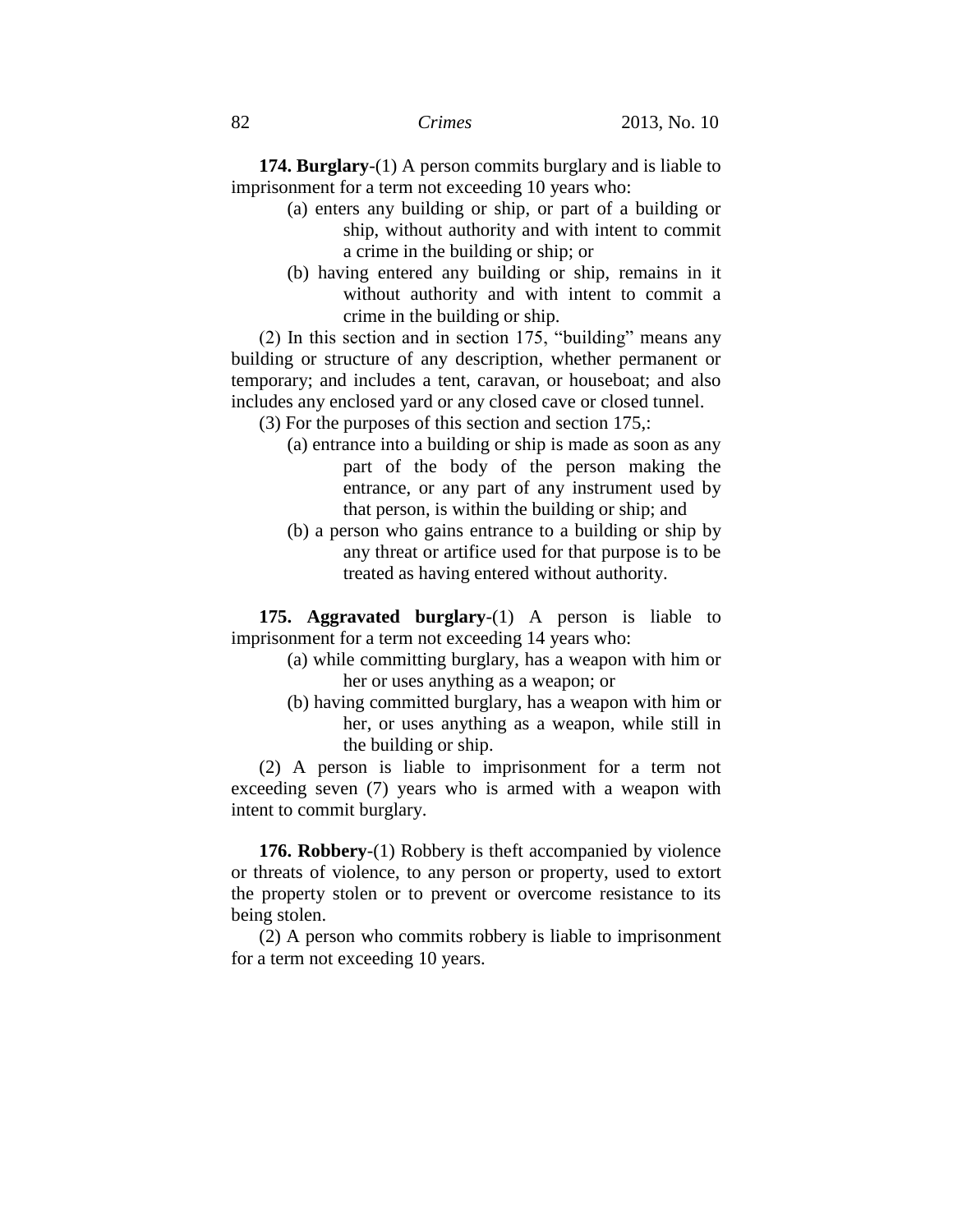**177. Aggravated robbery** - A person is liable to imprisonment for a term not exceeding 14 years who:

- (a) robs any person and, at the time of, or immediately before or immediately after, the robbery, causes grievous bodily harm to any person; or
- (b) being together with any other person or persons, robs any person; or
- (c) being armed with any offensive weapon or instrument, or anything appearing to be such a weapon or instrument, robs any other person.

**178. Unlawful entry of building by night** - A person is liable to imprisonment for a term not exceeding five (5) years who unlawfully enters or is in any building by night with intent to commit a criminal offence in it, or who is found by night in any building without lawful justification for the person's presence there.

**179. Assault with intent to rob**-(1) A person is liable to imprisonment for a term not exceeding 14 years who, with intent to rob any person,:

- (a) causes grievous bodily harm to that person or any other person; or
- (b) being armed with any offensive weapon or instrument, or anything appearing to be such a weapon or instrument, assaults that person or any other person; or
- (c) being together with any other person or persons, assaults that person or any other person.

(2) A person who assaults any other person with intent to rob that other person or any other person is liable to imprisonment for a term not exceeding 10 years.

**180. Demanding with intent to steal, etc**-(1) A person is liable to imprisonment for a term not exceeding 10 years who, by force or with any threat, compels any other person to execute, make, accept, endorse, alter, or destroy any document capable of conferring a pecuniary advantage with intent to obtain any benefit.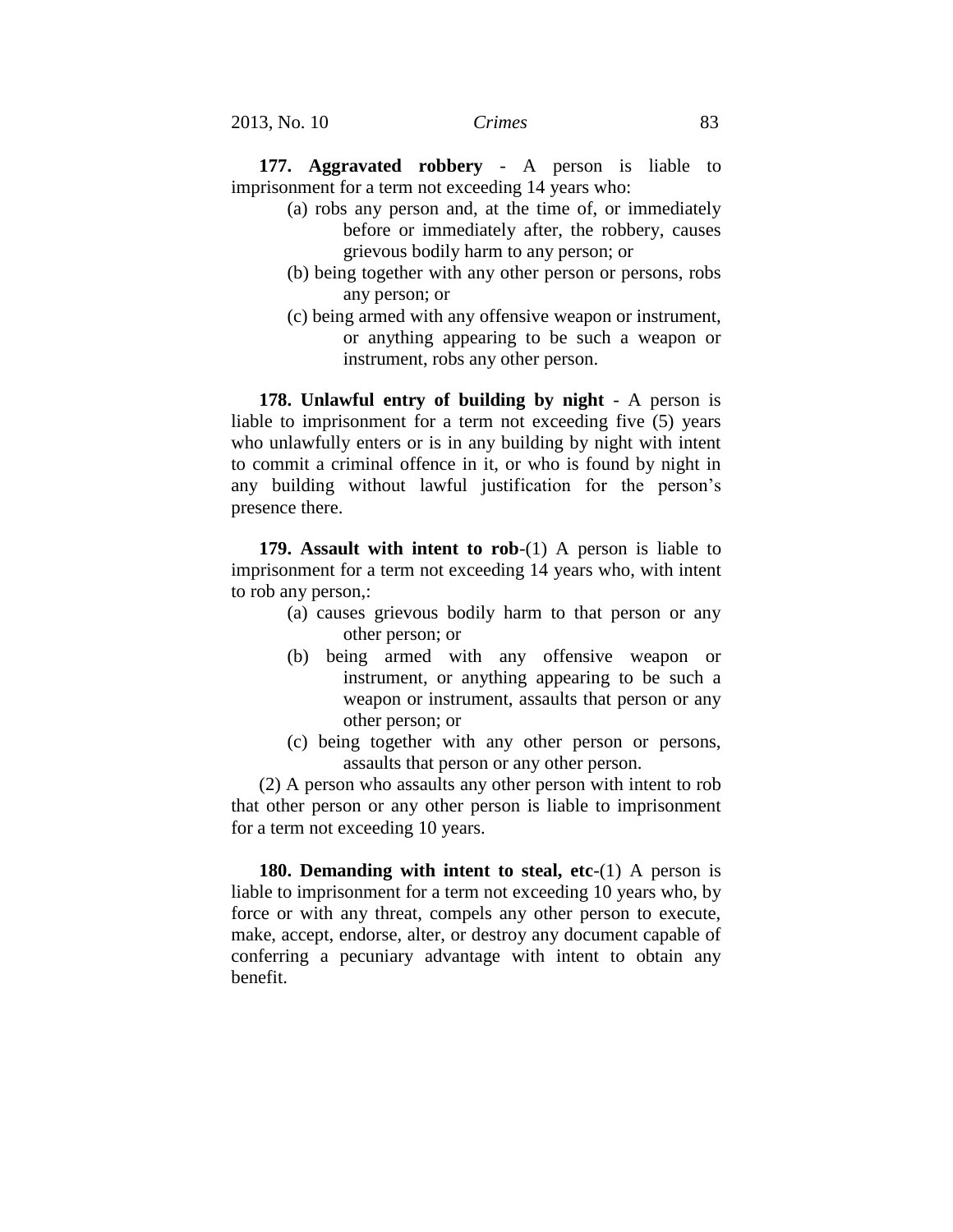(2) Anyone is liable to imprisonment for a term not exceeding five (5) years who, with menaces or by any threat, demands any property from any persons with intent to steal it.

**181. Blackmail**-(1) A person commits blackmail who threatens, expressly or by implication, to make any accusation against any other person (whether living or dead), to disclose something about another person (whether living or dead), or to cause serious damage to property or endanger the safety of another person with intent:

- (a) to cause the person to whom the threat is made to act in accordance with the will of the person making the threat; and
- (b) to obtain any benefit or to cause loss to any other person.

(2) Anyone who acts in the manner described in subsection (1) is guilty of blackmail, even though that person believes that he or she is entitled to the benefit or to cause the loss, unless the making of the threat is, in the circumstances, a reasonable and proper means for effecting his or her purpose.

(3) In this section and in section 180, "benefit" means any benefit, pecuniary advantage, privilege, property, service, or valuable consideration.

(4) A person who commits blackmail is liable to imprisonment for a term not exceeding seven (7) years.

## **PART XV CRIMES INVOLVING DAMAGE OR DANGER TO PROPERTY OR TRANSPORT**

**182. Arson**-(1) A person commits arson and is liable to imprisonment for a term not exceeding 14 years who:

- (a) intentionally or recklessly damages by fire or by means of any explosive any property if the person knows or ought to know that danger to life is likely to ensue; or
- (b) intentionally or recklessly, damages by fire or by means of any explosive any immovable property, or any vehicle, ship, or aircraft; or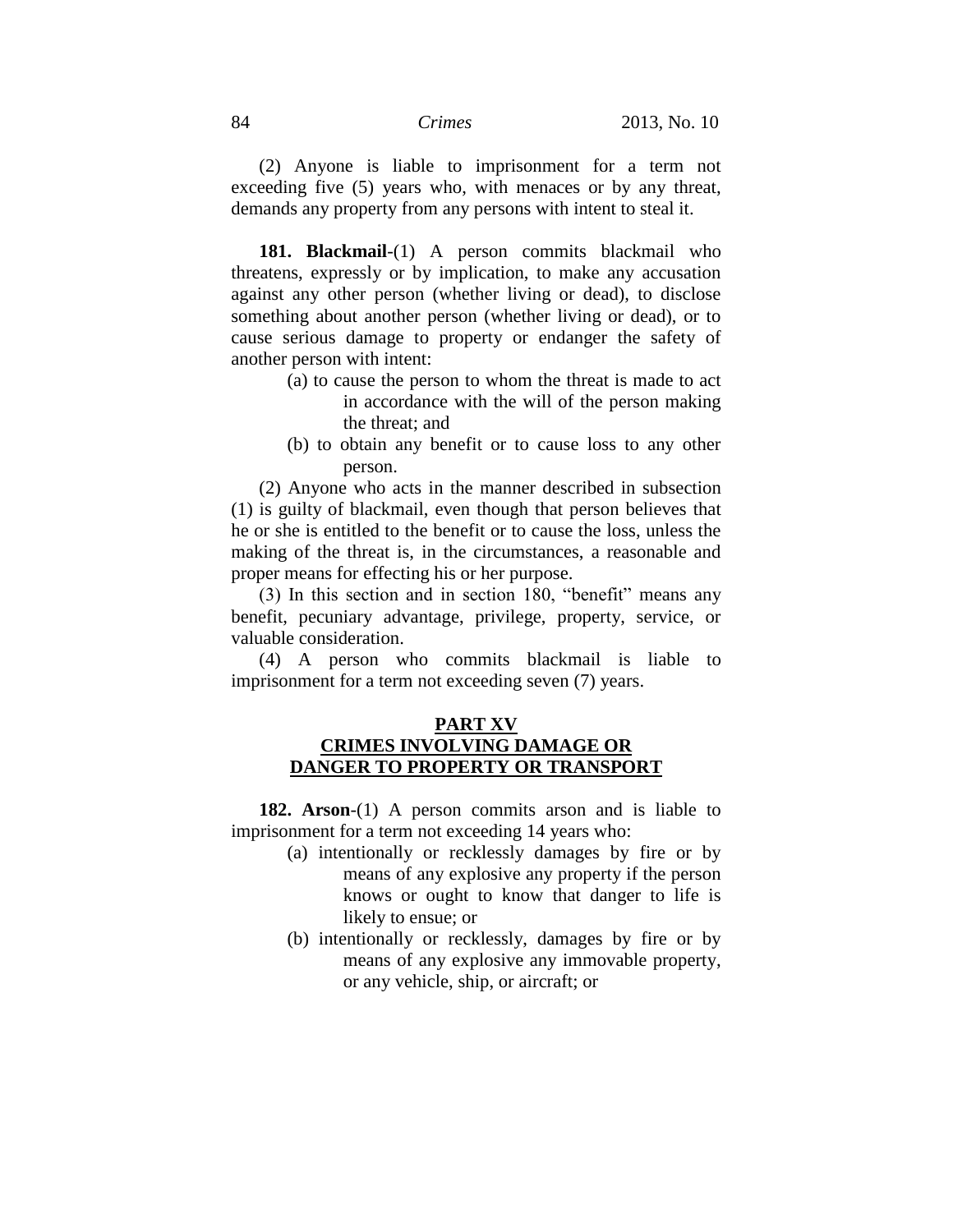(c) intentionally damages by fire or by means of any explosive any immovable property, or any vehicle, ship or aircraft, with intent to obtain any benefit, or to cause loss to any other person.

(2) A person commits arson and is liable to imprisonment for a term not exceeding seven (7) years who:

- (a) intentionally or recklessly, damages by fire or by means of any explosive any property (other than property referred to in subsection (1)); or
- (b) intentionally or recklessly damages by fire or by means of any explosive any property (other than property referred to in subsection (1)) with intent to obtain any benefit, or with intent to cause loss to any other person.

(3) A person is liable to imprisonment for a term not exceeding 10 years who intentionally damages by fire or by means of any explosive any property with reckless disregard for the safety of any other property.

(4) In this section "benefit" means any benefit, pecuniary advantage, privilege, property, service, or valuable consideration.

**183. Attempted arson** - A person is liable to imprisonment for a term not exceeding 10 years who attempts to commit arson in respect of any immovable property or any vehicle, ship, or aircraft.

**184. Intentional damage**-(1) A person is liable to imprisonment for a term not exceeding 14 years who intentionally or recklessly destroys or damages any property if the person knows or ought to know that danger to life is likely to result.

(2) A person is liable to imprisonment for a term not exceeding seven (7) years who:

- (a) intentionally or recklessly, destroys or damages any property; or
- (b) intentionally or recklessly, destroys or damages any property with intent to obtain any benefit, or with intent to cause loss to any other person.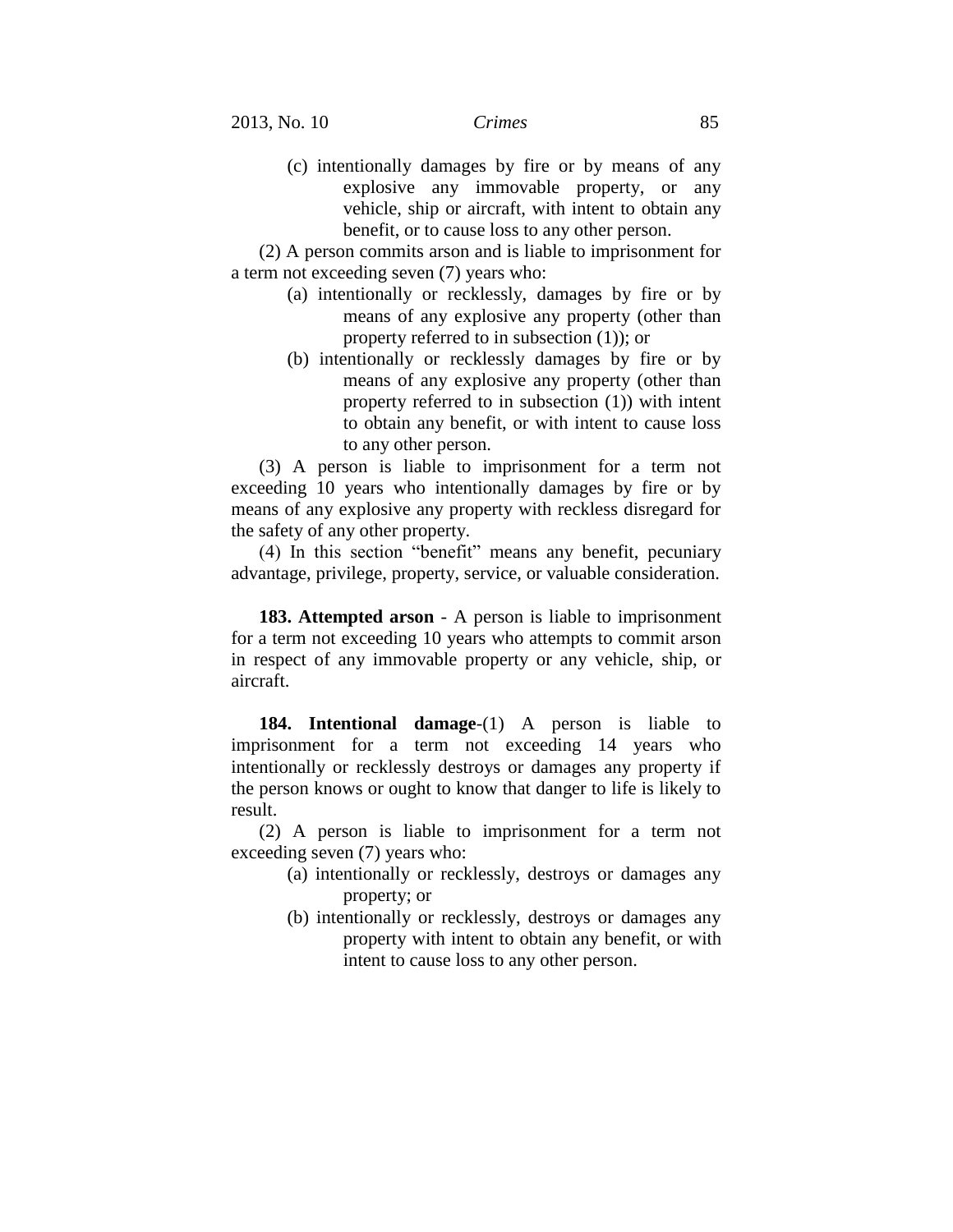(3) A person is liable to imprisonment for a term not exceeding seven (7) years who intentionally destroys or damages any property with reckless disregard for the safety of any other property.

**185. Endangering transport**-(1) A person is liable to imprisonment for a term not exceeding 14 years who, with intent to cause danger to persons or property or with reckless disregard for the safety of persons or property:

- (a) interferes with any transport facility; or
- (b) does anything to any transport facility that is likely to cause danger to persons or property.

(2) For the purposes of this section, "transport facility" means any vehicle, ship, or aircraft, and any property used in connection with the transportation of persons or goods; and includes equipment of any kind used in navigation or for the guidance of any vehicle, ship, or aircraft.

**186. Causing disease or sickness in animals**-(1) A person is liable to imprisonment for a term not exceeding seven (7) years who, without lawful justification or reasonable excuse, directly or indirectly causes or produces in an animal a disease or sickness that causes a situation of a kind described in subsection (2) to occur, either:

- (a) intending a situation of that kind to occur; or
- (b) being reckless as to whether a situation of that kind occurs.

(2) A situation of a kind referred to in subsection (1) is a situation that:

- (a) constitutes a serious risk to the health or safety of an animal population; and
- (b) is likely, directly or indirectly, to cause major damage to the national economy of Samoa.

# **187. Contaminating food, crops, water, or other products**

- A person is liable to imprisonment for a term not exceeding seven (7) years who contaminates food, crops, water, or any other products, without lawful justification or reasonable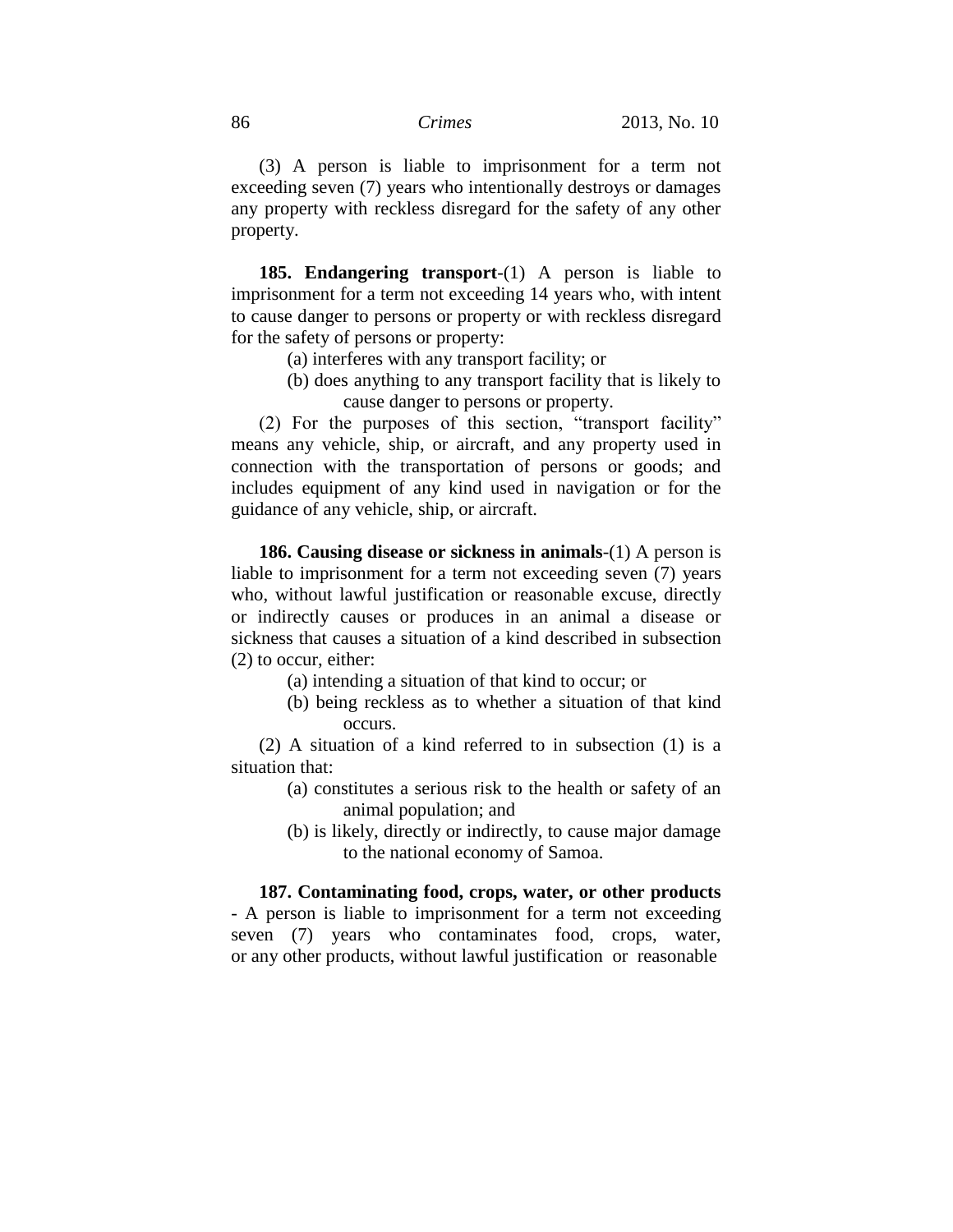excuse, and either knowing or being reckless as to whether the food, crops, water, or products are intended for human consumption, and:

- (a) intending to harm a person or reckless as to whether any person is harmed; or
- (b) intending to cause major economic loss to a person or reckless as to whether major economic loss is caused to any person; or
- (c) intending to cause major damage to the national economy of Samoa or reckless as to whether major damage is caused to the national economy of Samoa.

### **PART XVI THREATENING HARM TO PERSONS OR PROPERTY**

**188. Threatening to kill or do grievous bodily harm** - A person is liable to imprisonment for a term not exceeding five (5) years who:

- (a) threatens to kill or do grievous bodily harm to any person; or
- (b) sends or causes to be received, knowing the contents thereof, any letter or writing containing any threat to kill or do grievous bodily harm to any person.

**189. Threatening to destroy property**-(1) A person is liable to imprisonment for a term not exceeding three (3) years who sends or causes to be received, knowing the contents thereof, any letter or writing threatening to destroy or damage any property, or to destroy or injure any animal.

(2) Nothing shall be an offence against subsection (1) unless it is done without lawful justification or excuse, and without claim of right.

**190. Threats of harm to people or property**-(1) A person is liable to imprisonment for a term not exceeding five (5) years if, without lawful justification or reasonable excuse, and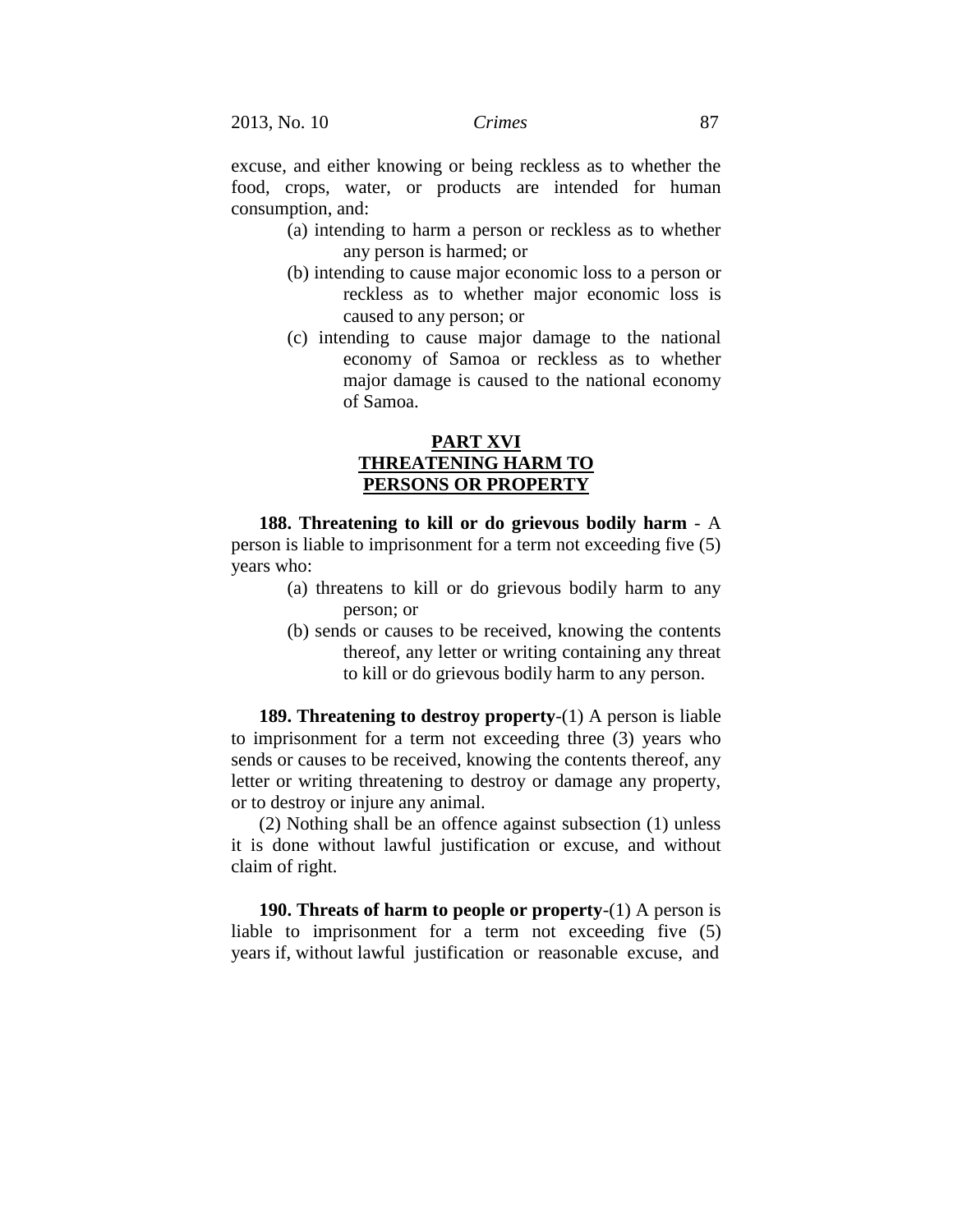intending to achieve the effect stated in subsection (2), the person:

> (a) threatens to do an act likely to have one (1) or more of the results described in subsection (3); or

(b) communicates information -

(i) that purports to be about an act likely to have one (1) or more of the results described in subsection (3); and

(ii) that the person believes to be false.

(2) The effect is causing a significant disruption of one (1) or more of the following things:

- (a) the activities of the civilian population of Samoa;
- (b) something that is or forms part of an infrastructure facility in Samoa;
- (c) civil administration in Samoa (whether administration undertaken by the Government of Samoa or by institutions such as local authorities); or
- (d) commercial activity in Samoa (whether commercial activity in general or commercial activity of a particular kind).
- (3) The results are:
	- (a) creating a risk to the health of one (1) or more people;
	- (b) causing major property damage;
	- (c) causing major economic loss to one (1) or more persons; or
	- (d) causing major damage to the national economy of Samoa.

(4) The fact that a person engages in any protest, advocacy, or dissent, or engages in any strike, lockout, or other industrial action, is not, by itself, a sufficient basis for inferring that a person has committed an offence against subsection (1).

**191. Threatening acts** - A person is liable to imprisonment for a term not exceeding three (3) years who, with intent to intimidate or annoy any other person,:

> (a) breaks or damages or threatens to break or damage any dwellinghouse; or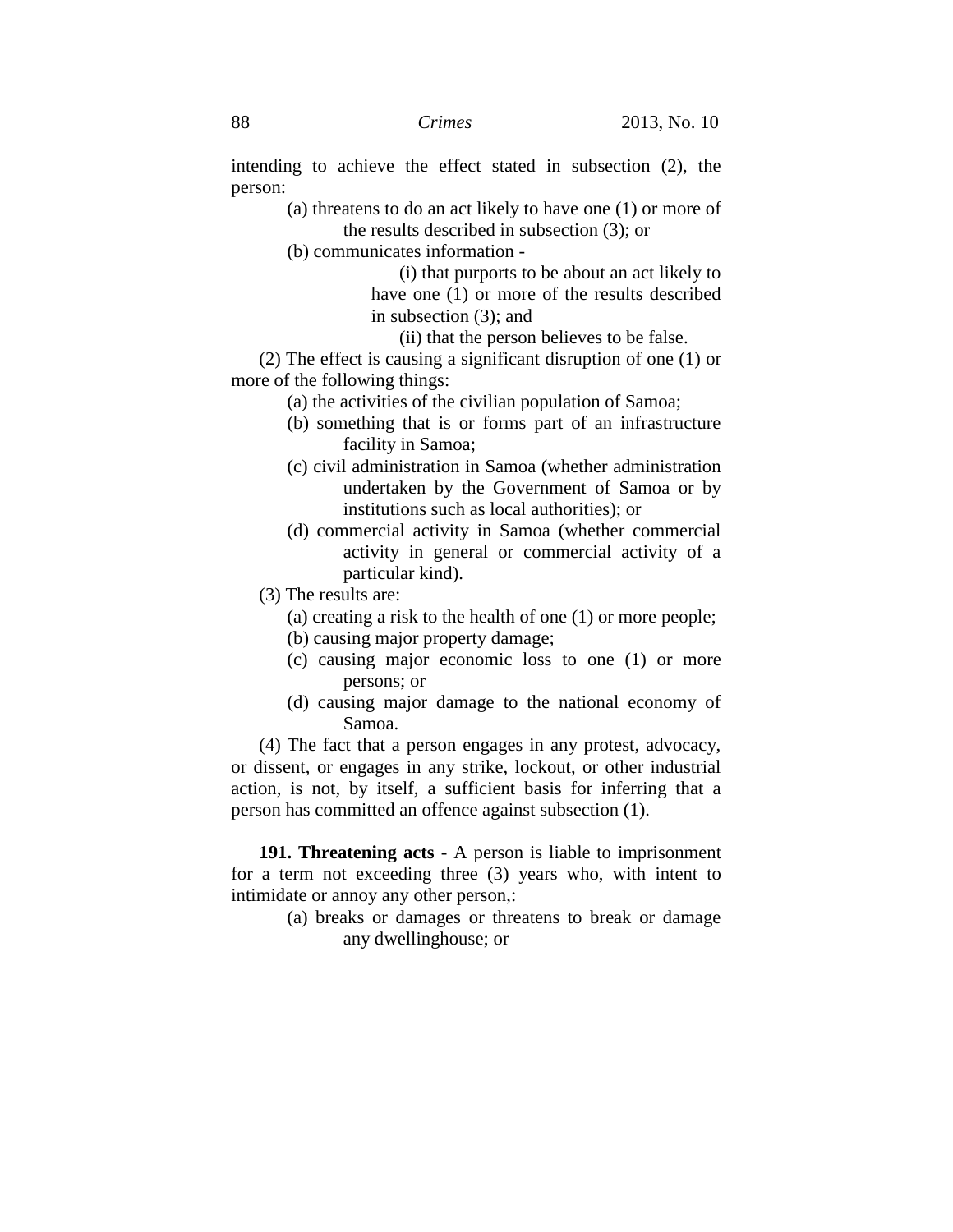(b) by the discharge of firearms, alarms or attempts to alarm any person in any dwellinghouse.

**192. Conspiring to prevent collection of rates or taxes** - Any person is liable to imprisonment for a term not exceeding two (2) years who conspires with any other person by force or intimidation to prevent the collection of any rates or taxes the levying and collection of which is authorised by law.

#### **PART XVII FORGERY AND FALSE DOCUMENTS**

**193. Interpretation** - For the purposes of this Part:

"bank note" means any negotiable instrument used or intended for use as currency and issued by the Central Bank of Samoa, or by any bank in any country other than Samoa, or by the government of any such country, or by any other authority in Samoa or another country authorised by law to issue notes;

"false document" means a document:

- (a) of which the whole or any material part purports to be made by any person who did not make it, or by a fictitious person; or
- (b) of which the whole or any material part purports to be made by or on behalf of any person who did not authorise its making, or on behalf of a fictitious person; or
- (c) of which the whole or any material part has been altered, whether by addition, insertion, deletion, obliteration, erasure, removal, or otherwise, and that purports to have been altered by or on behalf of a person who did not alter it or authorise its alteration, or by or on behalf of a fictitious person; or
- (d) that is, in whole or in part, a reproduction of any other document, and that purports to have been made by or on behalf of a person who did not make it or authorise its making, or by or on behalf of a fictitious person; or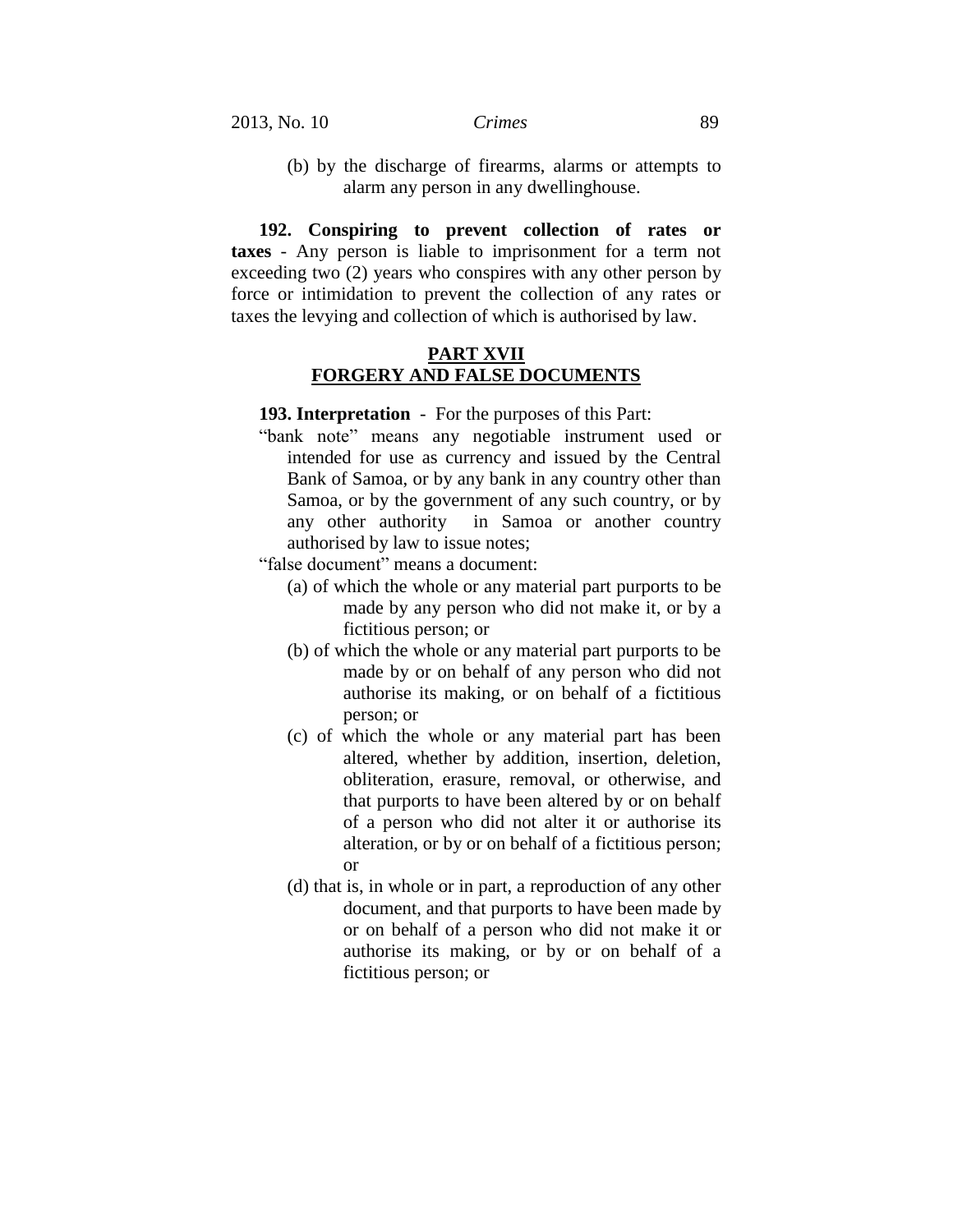(e) that is made in the name of a person, either by that person or by that person's authority, with the intention that it should pass as being made by some other person who did not make it, or by a fictitious person.

**194. Forgery**-(1) A person is liable to imprisonment for a term not exceeding 10 years who makes a false document with the intention of using it to obtain any property, privilege, service, pecuniary advantage, benefit, or valuable consideration.

(2) A person is liable to imprisonment for a term not exceeding 10 years who makes a false document, knowing it to be false, with the intent that it in any way be used or acted upon, whether in Samoa or another country, as genuine.

(3) Forgery is complete as soon as the document is made with the intent described in subsection (1) or with the knowledge and intent described in subsection (2).

(4) Forgery is complete even though the false document may be incomplete, or may not purport to be such a document as would be binding or sufficient in law, if it is so made and is such as to indicate that it was intended to be acted upon as genuine.

**195. Using forged documents**-(1) A person is liable to imprisonment for a term not exceeding seven (7) years who, knowing a document to be forged:

- (a) uses the document to obtain any property, privilege, service, pecuniary advantage, benefit, or valuable consideration; or
- (b) uses, deals with, or acts upon the document as if it were genuine; or
- (c) causes any other person to use, deal with, or act upon it as if it were genuine.

(2) For the purposes of this section, a document made or altered outside Samoa in a manner that would have amounted to forgery if the making or alteration had been done in Samoa is to be regarded as a forged document.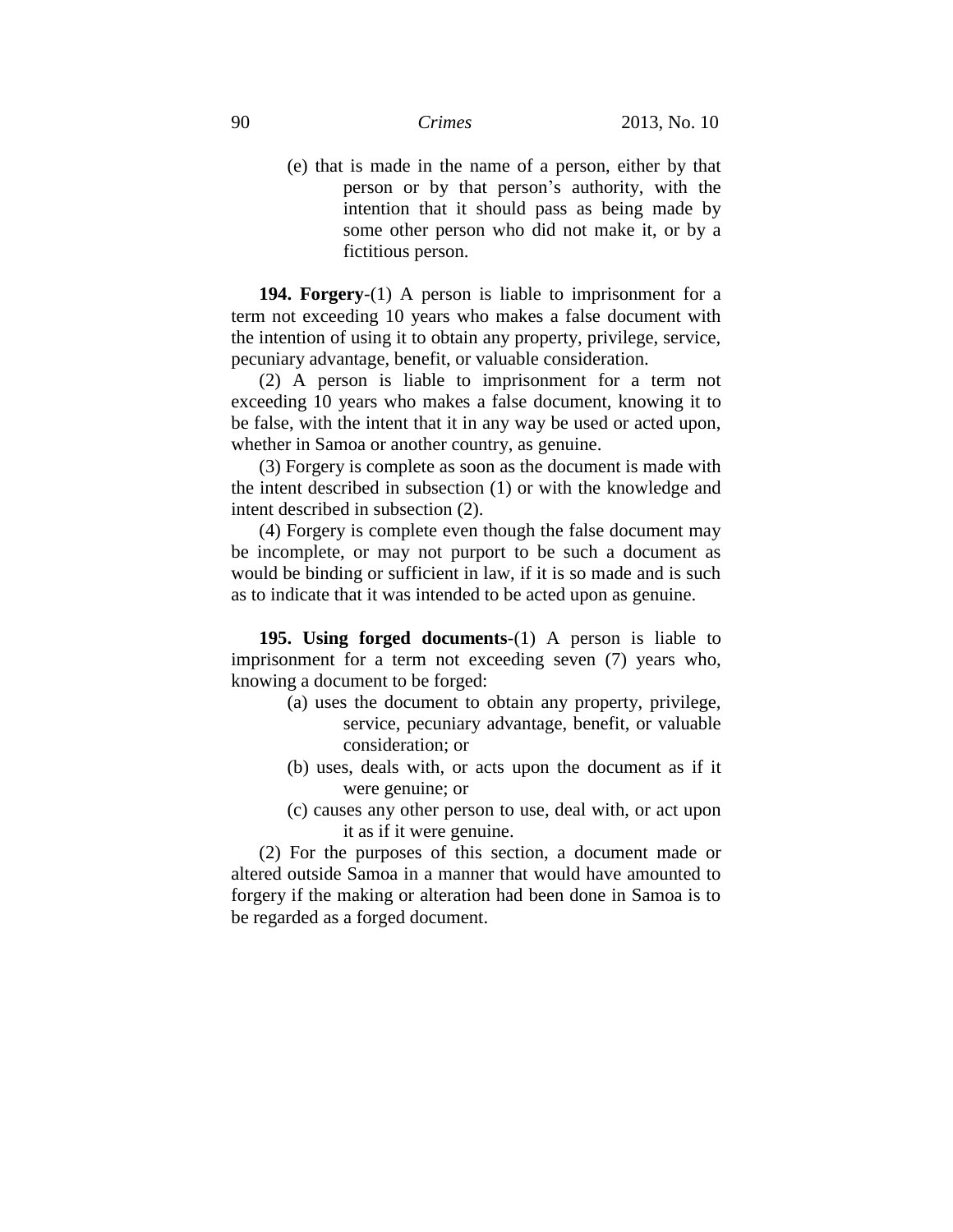**196. Altering, concealing, destroying, or reproducing documents with intent to deceive**-(1) A person is liable to imprisonment for a term not exceeding seven (7) years who, with intent to obtain by deception any property, privilege, service, pecuniary advantage, benefit, or valuable consideration, or to cause loss to any other person:

- (a) alters, conceals, or destroys any document, or causes any document to be altered, concealed, or destroyed; or
- (b) makes a document or causes a document to be made that is, in whole or in part, a reproduction of any other document.

(2) An offence against subsection (1) is complete as soon as the alteration or document is made with the intent referred to in that subsection, although the offender may not have intended that any particular person should:

- (a) use or act upon the document altered or made; or
- (b) act on the basis of the absence of the document concealed or destroyed; or
- (c) be induced to do or refrain from doing anything.

**197. Using altered or reproduced documents with intent to deceive**-(1) A person is liable to imprisonment for a term not exceeding seven (7) years who, knowing any document to have been made or altered in the manner and with the intent referred to in section 196, with intent to obtain by deception any property, privilege, service, pecuniary advantage, benefit, or valuable consideration, or to cause loss to any other person:

- (a) uses, or deals with, or acts upon, the document; or
- (b) causes any person to use or deal with, or act upon, the document.

(2) For the purposes of this section, it does not matter that the document was altered or made outside Samoa.

**198. False accounting** - A person is liable to imprisonment for a term not exceeding seven (7) years who, with intent to obtain by deception any property, privilege, service, pecuniary advantage, benefit, or valuable consideration, or to deceive or cause loss to any other person: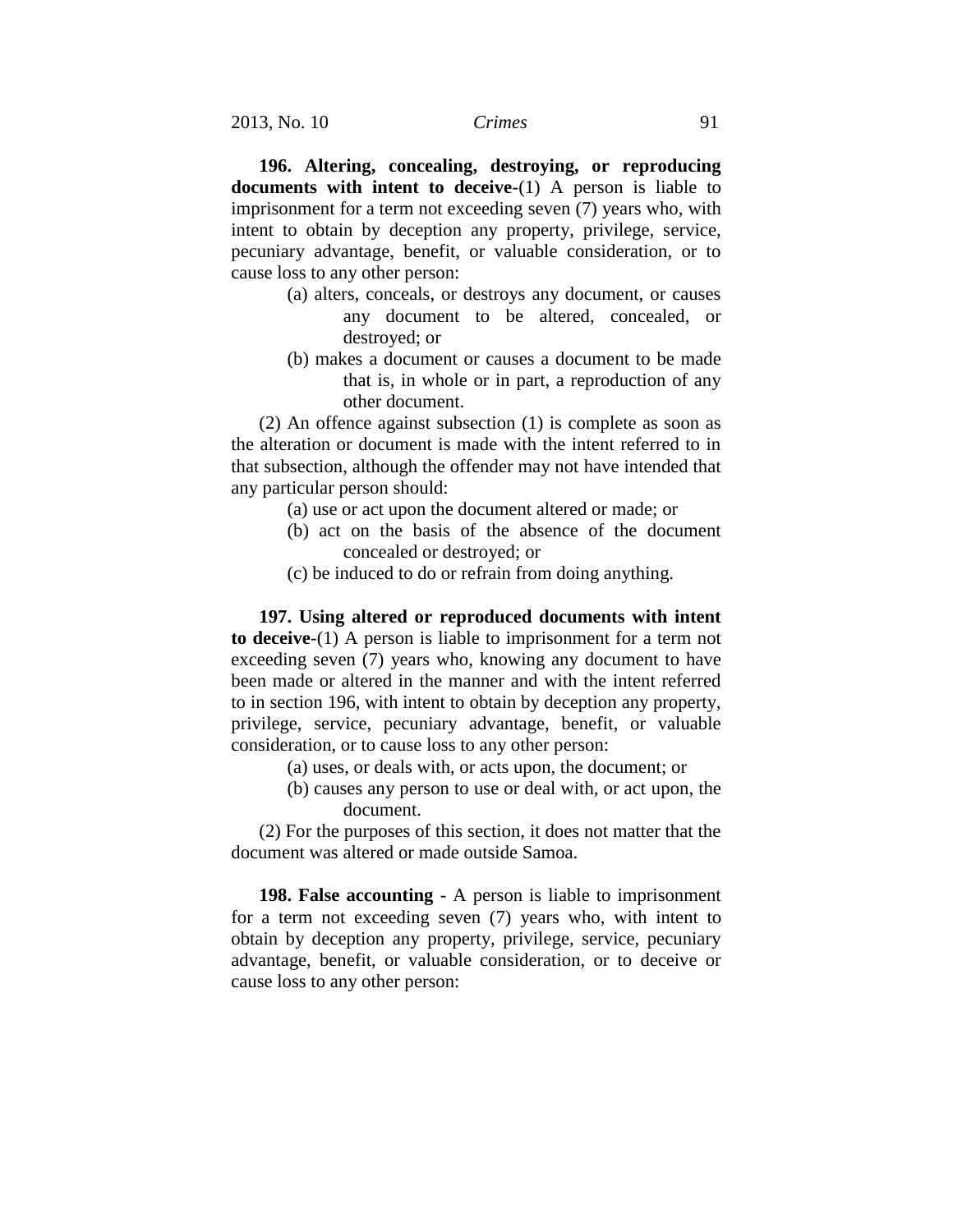- (a) makes or causes to be made, or concurs in the making of, any false entry in any book or account or other document required or used for accounting purposes; or
- (b) omits or causes to be on-fitted, or concurs in the omission of, any material particular from any such book or account or other document; or
- (c) makes any transfer of any interest in a stock, debenture, or debt in the name of any person other than the owner of that interest.

**199. Counterfeiting public seals** - A person is liable to imprisonment for a term not exceeding seven (7) years who:

(a) unlawfully makes or counterfeits -

(i) any public seal in use at any time in Samoa or any other country; or

(ii) any seal or stamp used in Samoa or any other country by any court, local authority, public body, or public officer; or

(iii) the impression of any such seal or stamp; or

(b) uses any such seal, stamp, or impression, knowing it to be counterfeit.

**200. Counterfeiting corporate seals** - A person is liable to imprisonment for a term not exceeding five (5) years who:

(a) unlawfully makes or counterfeits -

(i) any seal or stamp used in Samoa or any other country by any company or other corporate body (not being a body to which section 199 applies), or by any other person; or

(ii) the impression of the seal or stamp; or

(b) uses the seal, stamp, or impression, knowing it to be counterfeit.

**201. Possessing forged bank notes** - A person is liable to imprisonment for a term not exceeding five (5) years who, without lawful authority or excuse (the proof of the lawful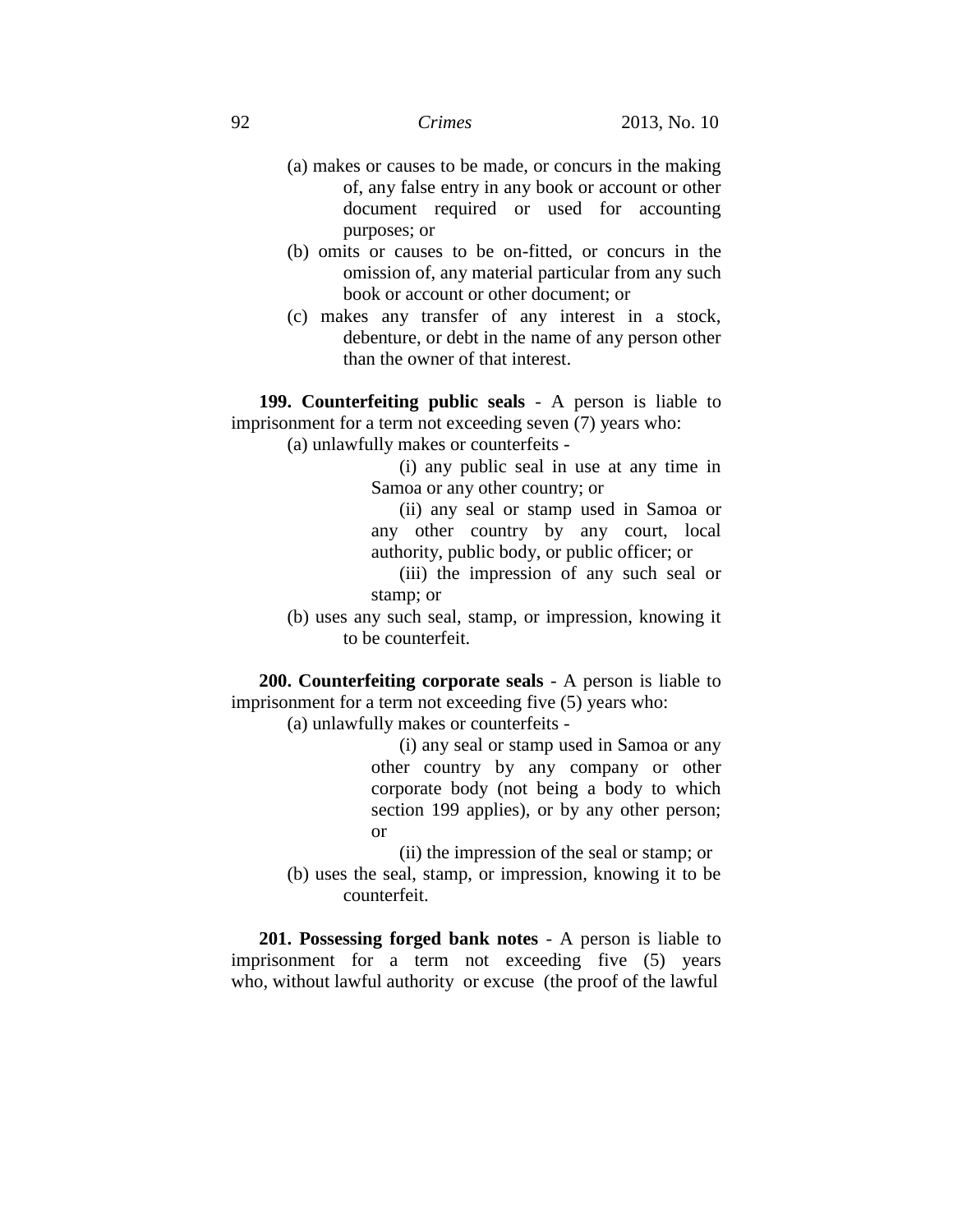authority or excuse lying on the person), purchases or receives from any other person, or has in his or her possession or under his or her control, any forged bank note, whether complete or not, knowing it to be forged.

**202. Paper or implements for forgery** - A person is liable to imprisonment for a term not exceeding five (5) years who, without lawful authority or excuse, has in his or her possession or under his or her control anything capable of being used to forge any document with intent to use it for such a purpose.

**203. Imitating authorised or customary marks**-(1) A person is liable to imprisonment for a term not exceeding five (5) years who dishonestly counterfeits or imitates any mark, word, or description that is:

- (a) impressed or otherwise made, or written upon, or affixed to, any chattel, or upon or to any thing containing or connected with any chattel; and
- (b) a mark, word, or description that is by recognised practice understood to denote that the thing upon or to which it is impressed, made, written, or affixed has been examined and certified to be of a particular quality by any particular officer or other person.

(2) Subsection (1) applies whether the officer or other person referred to in subsection (1)(b) is or is not expressly authorised by law to so certify.

**204. Offences involving coinage**-(1) In this section:

**"counterfeit coin"** includes any coin that has been altered in any manner so as to resemble any other coin;

- **"current coin"** means coin of any substance lawfully current in Samoa or in any other country.
- (2) In this section:
	- (a) a thing is treated as being in the possession of any person if that person has it in his or her personal custody or possession, or if that person knowingly has it in the actual custody or possession of any other person, or in some place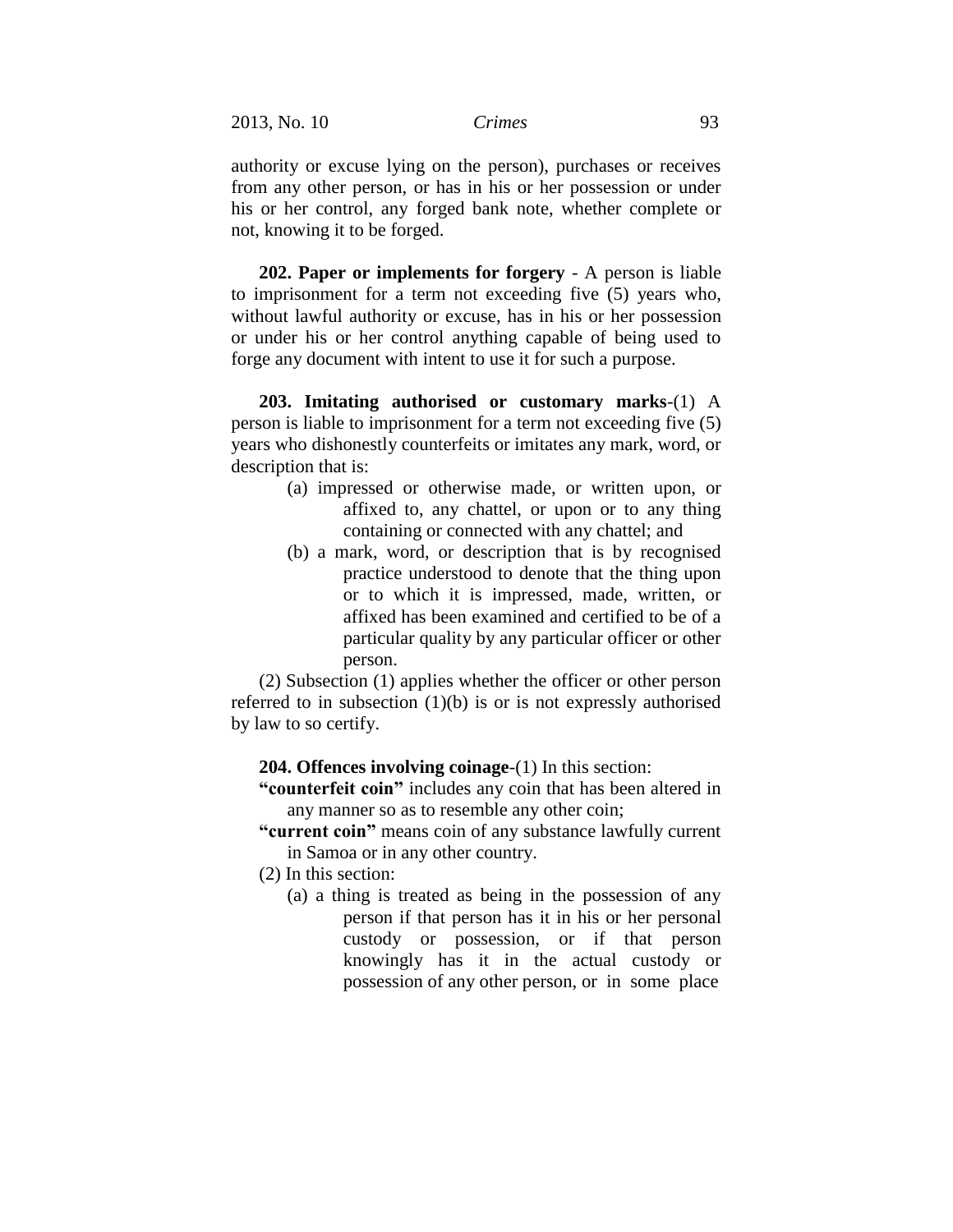(whether or not that person occupies the place), for the use or benefit of himself or herself or any other person;

(b) a coin is deemed to be made or counterfeited even though the making or counterfeiting has not been finished or perfected.

(3) A person is liable to imprisonment for a term not exceeding five (5) years who:

- (a) makes or counterfeits any coin resembling any current coin with the intention that it be acted upon as genuine; or
- (b) without lawful authority or excuse, has in his or her possession or under his or her control any thing intended to be used to make or counterfeit any coin resembling any current coin, with intent to use it for such a purpose.

(4) A person is liable to imprisonment for a term not exceeding five (5) years who, without lawful authority or excuse:

- (a) buys, sells, or receives, or offers to buy, sell, or receive, any counterfeit coin resembling any current coin at or for a lower rate or value than the counterfeit coin purports to be; or
- (b) imports or receives into Samoa any counterfeit coin resembling any current coin, knowing it to be counterfeit; or
- (c) exports from Samoa, or puts on board any ship or aircraft for the purpose of being exported, any counterfeit coin resembling any current coin, knowing it to be counterfeit.

(5) A person is liable to imprisonment for a term not exceeding five (5) years who:

- (a) passes or attempts to pass any counterfeit coin knowing it to be counterfeit; or
- (b) passes or attempts to pass as current coin any coin that is not current coin or any piece of metal or other substance, knowing that it is not current coin.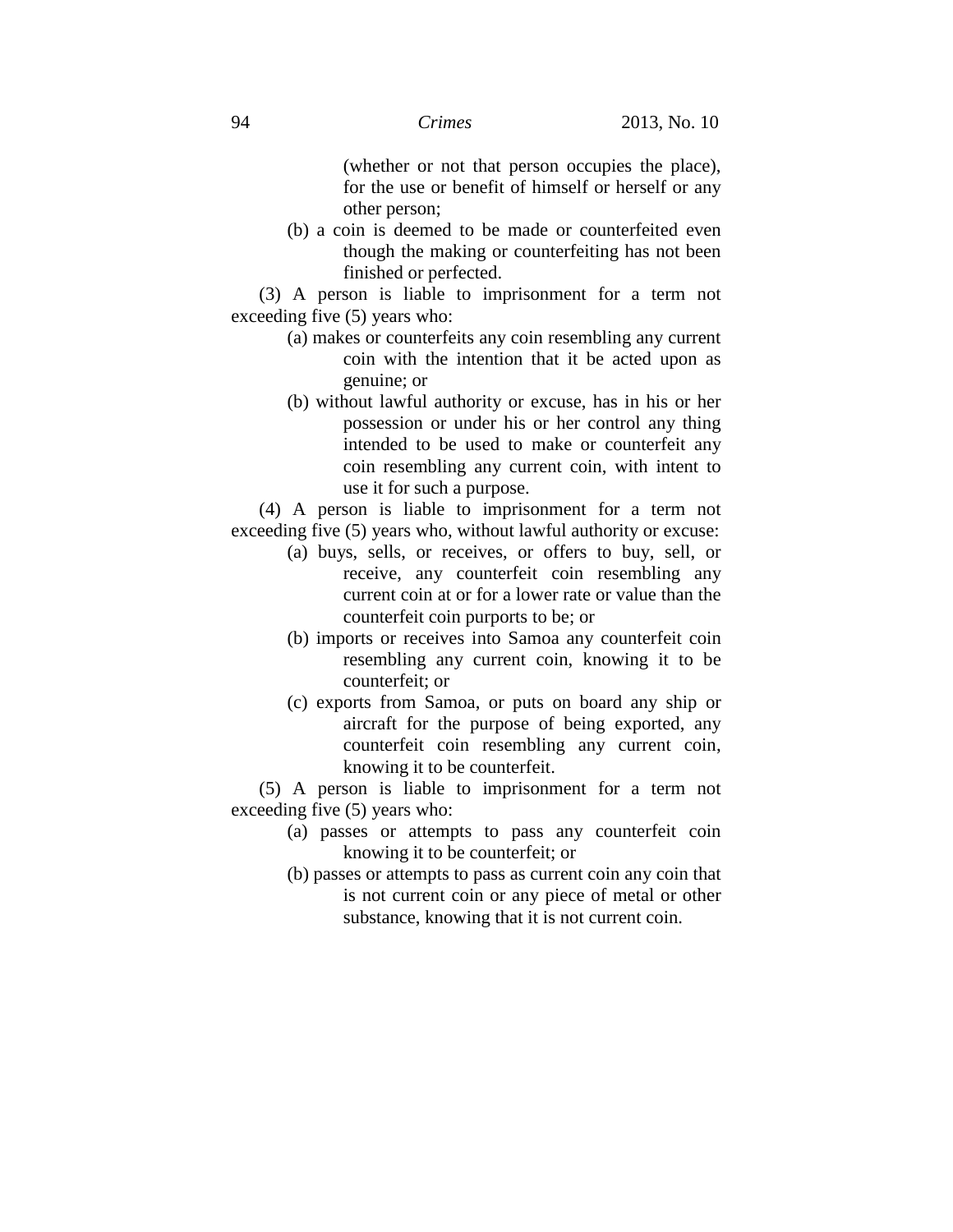(6) A person is liable to imprisonment for a term not exceeding five (5) years who has in his or her possession or under his or her control any counterfeit coin, knowing it to be counterfeit and intending to pass it as genuine.

## **PART XVIII CRIMES INVOLVING ELECTRONIC SYSTEMS**

**205. Interpretation** - Unless the context otherwise requires, for the purpose of this Part:

"access", in relation to an electronic system, means instruct, communicate with, store data in, receive data from, or otherwise make use of any of the resources of the electronic system;

"device" includes the following:

- (a) components of electronic systems such as computer, mobile phones, graphic cards, memory, chips;
- (b) storage components such as hard drives, memory cards, compact discs, tapes;
- (c) input devices such as keyboards, mouse, track pad, scanner, digital cameras;
- (d) output devices such as printer, screens.
- "electronic data" means any representation of facts, concepts, information (either texts, sounds or images), or machinereadable code or instructions, in a form suitable for processing in an electronic system, including a program suitable to cause an electronic system to perform a function;
- "electronic system" includes the following and any part of the following:
	- (a) a device or a group of inter-connected or related devices one (1) or more of which, pursuant to a program, performs automatic processing of data or any other function;
	- (b) a computer;
	- (c) two (2) or more interconnected electronic systems;
	- (d) any communication links between electronic systems or to remote terminals or another device;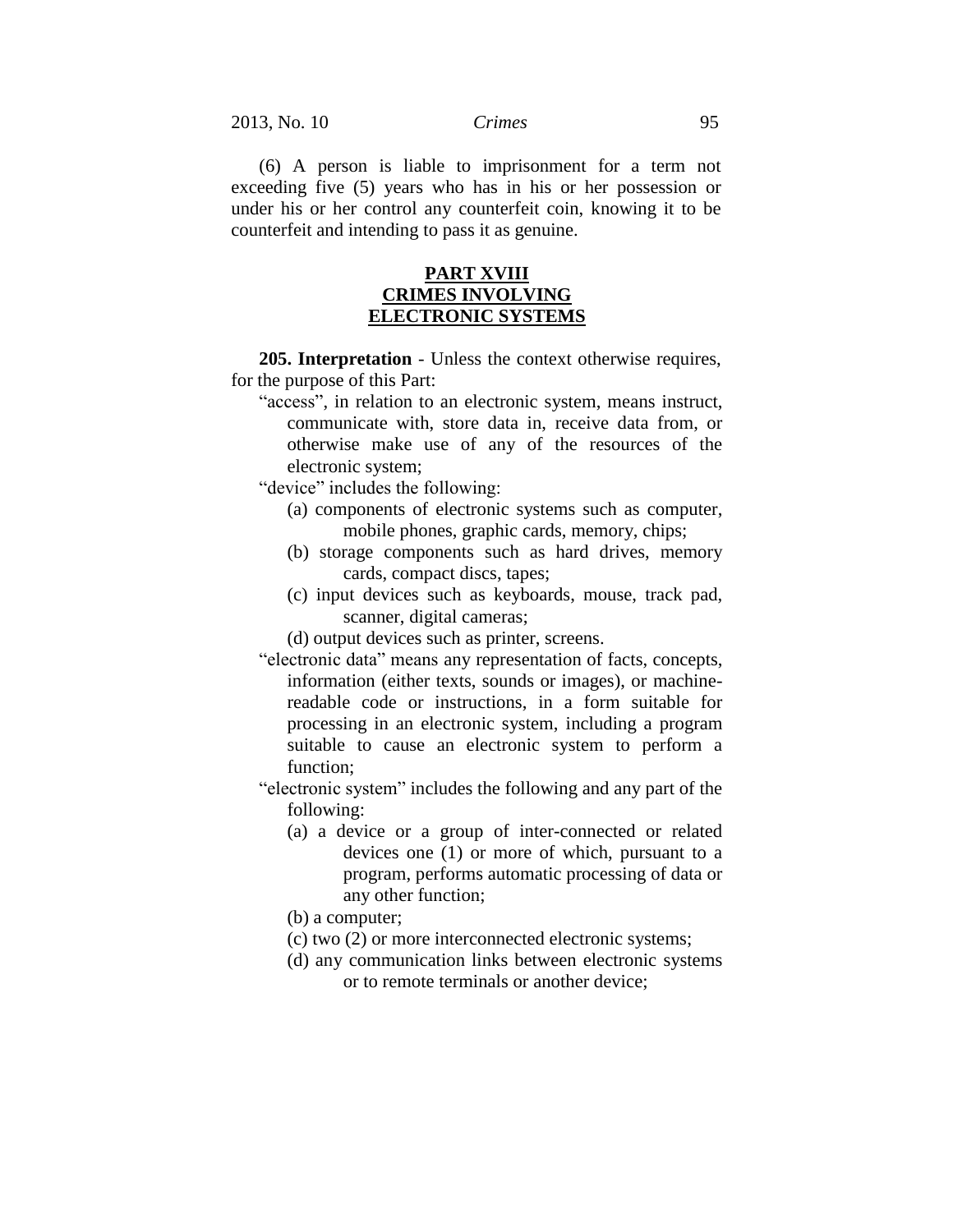- (e) two (2) or more interconnected electronic systems combined with any communication links between computers or to remote terminals or any other device.
- "hinder", in relation to an electronic system, includes the following:
	- (a) cutting the electricity supply to an electronic system;
	- (b) causing electromagnetic interference to an electronic system;
	- (c) corrupting an electronic system by any means; and
	- (d) inputting, transmitting, damaging, deleting, deteriorating, altering or suppressing electronic data.
- "intercept" includes to acquire, view and capture any electronic data or communication whether by wire, wireless, electronic, optical, magnetic, oral, or other means, during transmission through the use of any technical device.

**206. Accessing electronic system without authorisation**-(1) A person is liable to imprisonment for a term not exceeding seven (7) years who intentionally accesses, directly or indirectly, an electronic system without authorisation, or being reckless as to whether he or she is authorised to access the electronic system.

(2) This section does not apply if:

- (a) a person who is authorised to access an electronic system accesses the electronic system for a purpose other than the one for which that person was given access; and
- (b) access to an electronic system is gained by a law enforcement agency -

(i) under a warrant; or

(ii) under the authority of any Act or rule of the common law.

**207. Accessing electronic system for dishonest purpose**-(1) A person is liable to imprisonment for a term not exceeding seven (7) years who, directly or indirectly: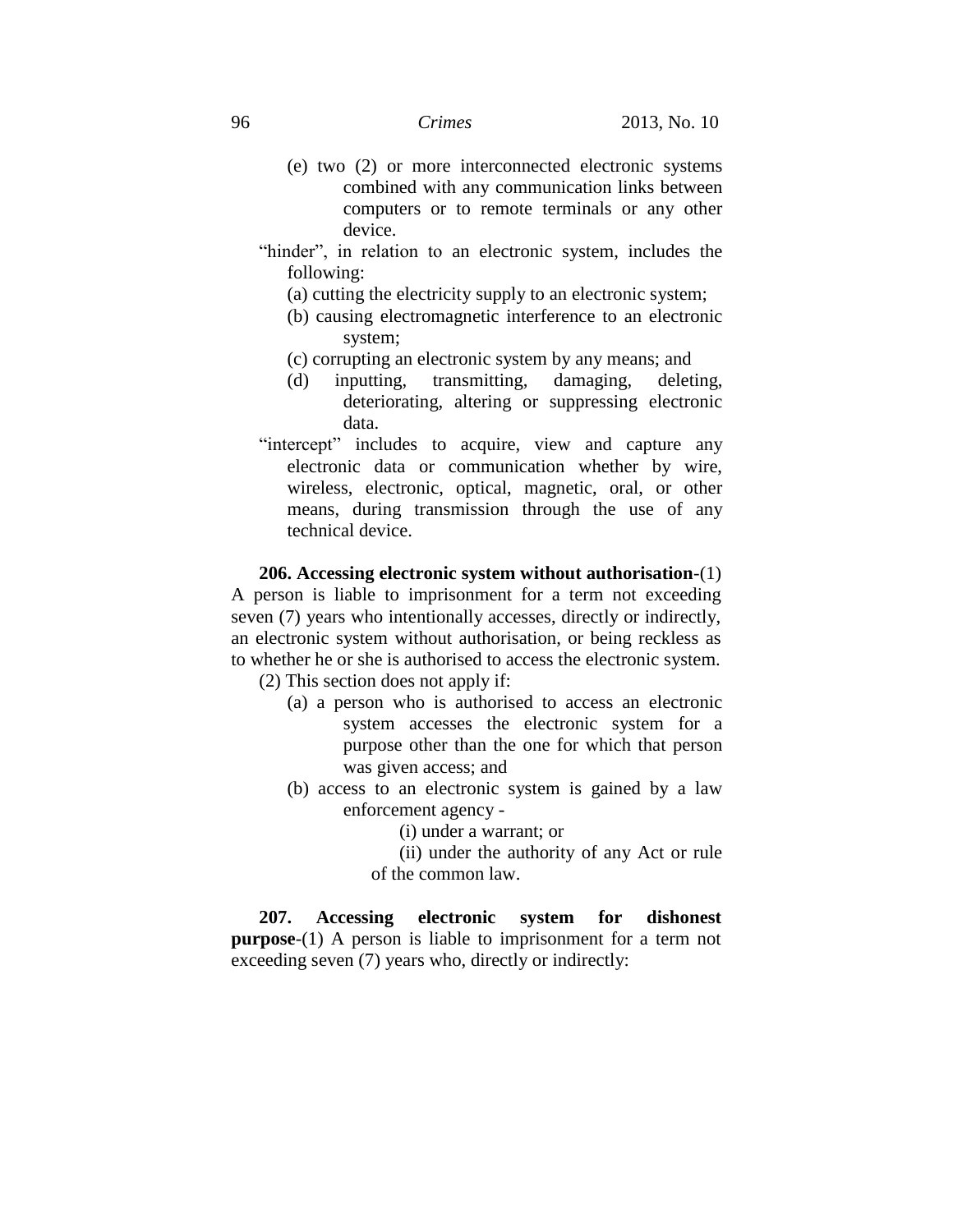(a) accesses an electronic system and in so doing, dishonestly or by deception -

> (i) obtains any property, privilege, service, pecuniary advantage, benefit, or valuable consideration; or

(ii) causes loss to any other person; or

(b) attempts to access an electronic system, dishonestly or by deception -

> (i) to obtain any property, privilege, service, pecuniary advantage, benefit, or valuable consideration; or

(ii) to cause loss to any other person.

(2) In this section, "deception" has the same meaning as in section 172(2).

- (3) This section does not apply if:
	- (a) a person who is authorised to access an electronic system accesses the electronic system for a purpose other than the one for which that person was given access; and
	- (b) access to an electronic system is gained by a law enforcement agency -
		- (i) under a warrant; or
		- (ii) under the authority of any Act or rule
		- of the common law.

**208. Illegal remaining in an electronic system**-(1) A person is liable to imprisonment for a period not exceeding seven (7) years who intentionally, without lawful excuse or justification or in excess of a lawful excuse or justification:

- (a) logs into and remains logged in an electronic system; or
- (b) accesses and continues to remain in access to an electronic system.
- (2) This section does not apply if:
	- (a) a person who is authorised to access an electronic system accesses the electronic system for a purpose other than the one for which that person was given access; and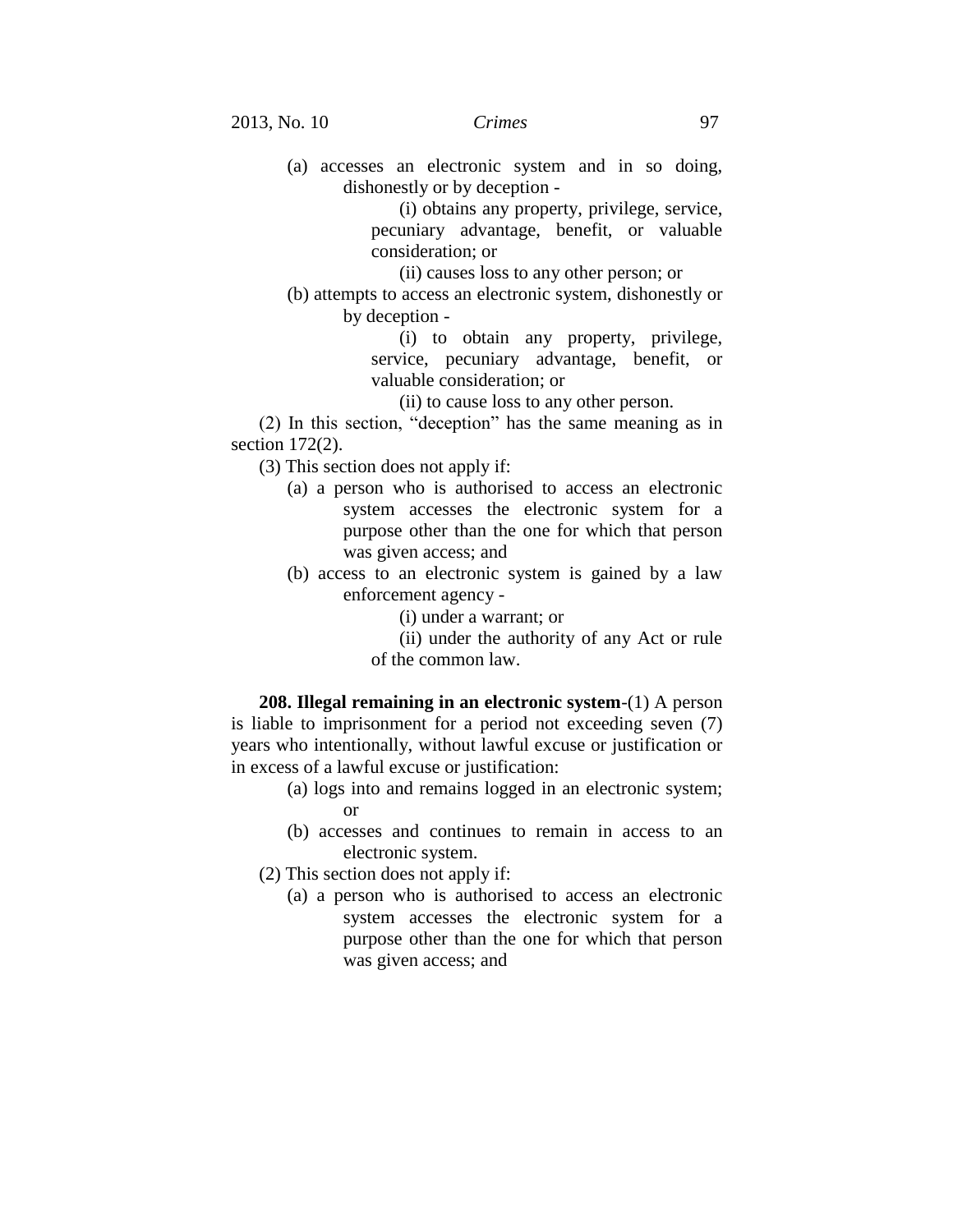- (b) access to an electronic system is gained by a law enforcement agency -
	- (i) under a warrant; or
	- (ii) under the authority of any Act or rule of the common law.

**209. Illegal interception** - A person is liable to imprisonment for a term not exceeding seven (7) years who intentionally, without right and with dishonest or otherwise unlawful intent, intercept or attempt to intercept:

- (a) a transmission not intended for public reception of electronic data to, from or within an electronic system; or
- (b) electromagnetic emissions from an electronic system.

**210. Damaging or interfering with electronic data** - A person is liable to imprisonment for a term not exceeding seven (7) years who intentionally or recklessly and without authorisation, or being reckless as to whether or not he or she is authorised:

- (a) damages or deteriorates electronic data; or
- (b) deletes electronic data; or
- (c) alters electronic data; or
- (d) renders electronic data meaningless, useless or ineffective; or
- (e) obstructs, interrupts or interferes with the lawful use of electronic data; or
- (f) obstructs, interrupts or interferes with any person in the lawful use of electronic data; or
- (g) denies access to electronic data to any person authorised to access it.

**211. Illegal acquisition of electronic data** - A person is liable to imprisonment for a term not exceeding seven (7) years who intentionally and without authorisation, obtains for himself, herself or for another, electronic data which are not meant for him or her and which are specially protected against unauthorised access.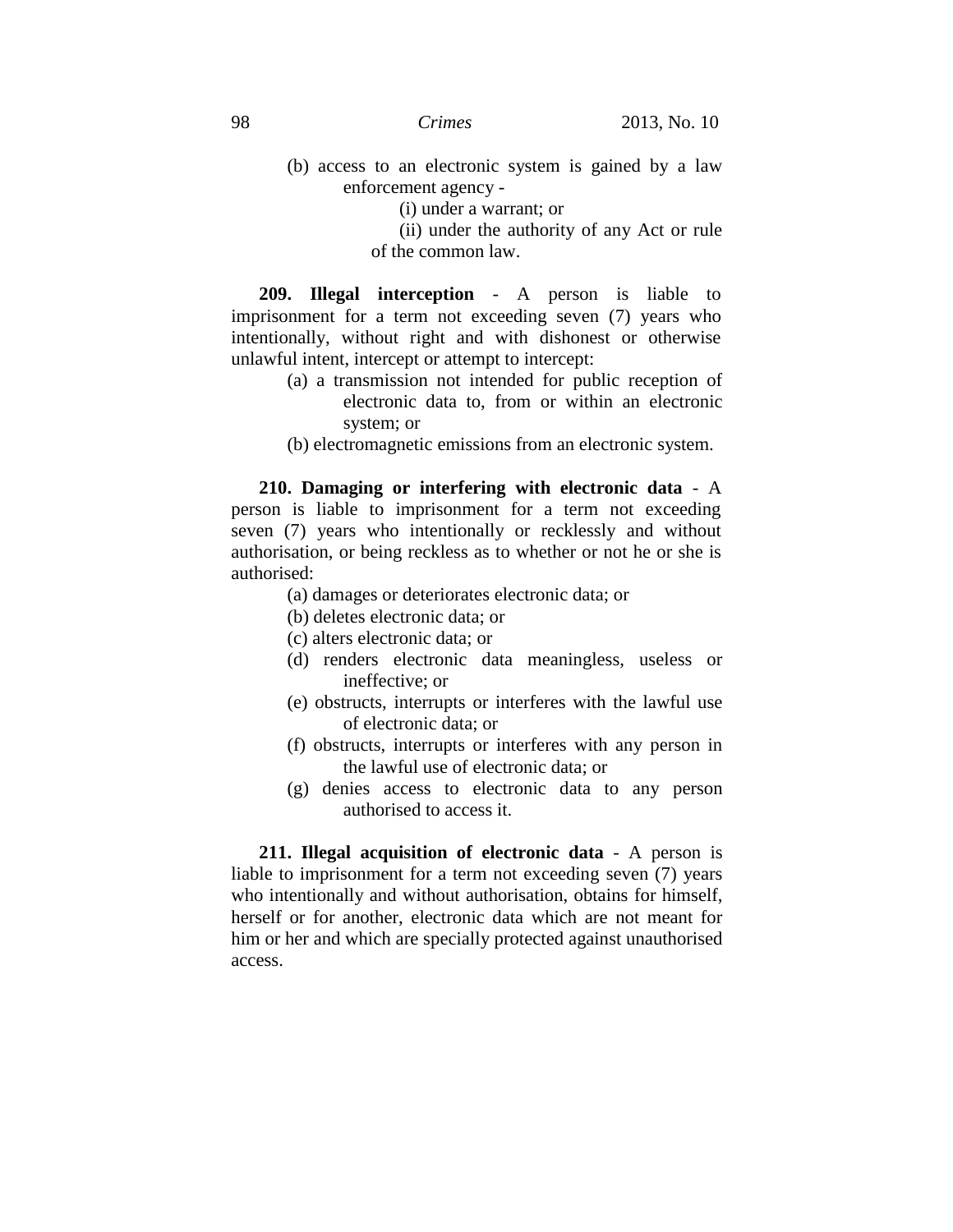**212. Illegal system interference**-(1) A person is liable to imprisonment for a term not exceeding seven (7) years who intentionally and without authorisation hinders or interferes:

- (a) with the functioning of an electronic system if he or she knows or ought to know that danger to life is likely to result; or
- (b) with a person who is lawfully using or operating an electronic system if he or she knows or ought to know that danger to life is likely to result; or
- (c) with an electronic system that is exclusively for the use of critical infrastructure operations, or in the case in which such is not exclusively for the use of critical infrastructure operations, but it is used in critical infrastructure operations and such conduct affects that use or impacts the operations of critical infrastructure.

(2) For the purpose of subsection  $(1)(c)$ , "critical infrastructure" means electronic systems, devices, networks, electronic programs, and electronic data, that are so vital to the country that the incapacity or destruction of or interference with such systems and assets would have a debilitating impact on security, national or economic security, national public health and safety, or any combination of those matters.

**213. Illegal devices** - A person is liable to imprisonment for a term not exceeding seven (7) years who intentionally and without authorisation produces, sells, procures for use, imports, distributes or otherwise makes available, or attempts to use, possess, produce, sell, procure for use, import, distribute or otherwise make available:

- (a) a device, including an electronic program, that is designed or adapted for the purpose of committing an offence; or
- (b) a password, access code or similar data by which the whole or any part of an electronic system is capable of being accessed with the intent that it be used by the person or another person for the purpose of committing an offence.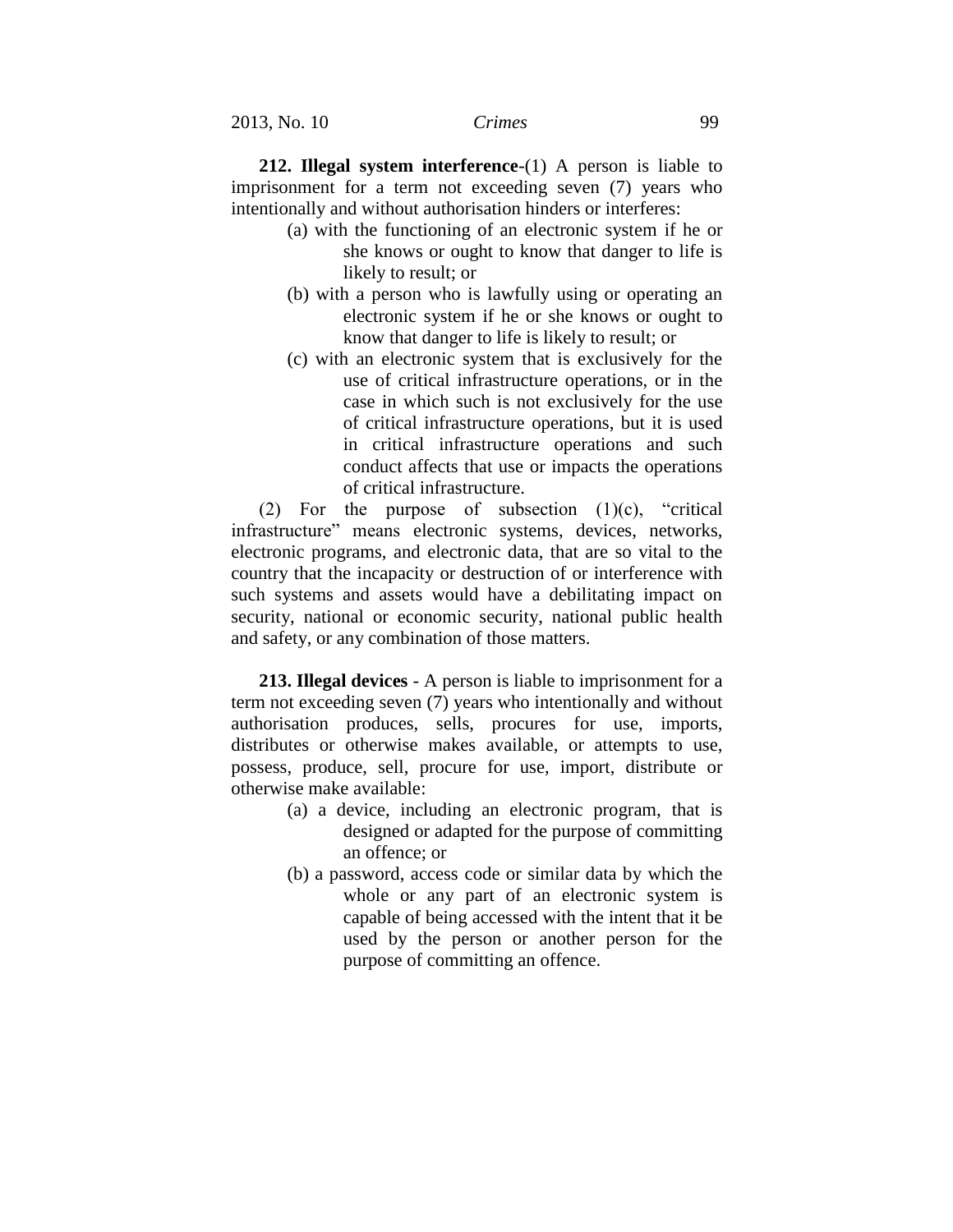**214. Making, selling, distributing or possessing software for committing a crime**-(1) A person is liable to imprisonment for a term not exceeding seven (7) years who does any of the following with the sole or principal use of which the person knows to be the commission of a crime, knowing or being reckless as to whether it will be used for the commission of a crime:

- (a) invites another person to acquire from the person any software or other electronic information that would enable the other person to access an electronic system without authorisation;
- (b) offers or exposes for sale or supply to another person any software or other electronic information that would enable the other person to access an electronic system without authorisation;
- (c) agrees to sell or supply to another person any software or other electronic information that would enable the other person to access an electronic system without authorisation;
- (d) sells or supplies to another person any software or other electronic information that would enable the other person to access an electronic system without authorisation;
- (e) has in his or her possession for the purpose of sale or supply to another person any software or other electronic information that would enable the other person to access an electronic system without authorisation.

(2) A person is liable to imprisonment for a term not exceeding seven (7) years who:

- (a) has in his or her possession any software or other electronic information that would enable him or her to access an electronic system without authorisation; and
- (b) intends to use that software or other electronic information to commit a crime.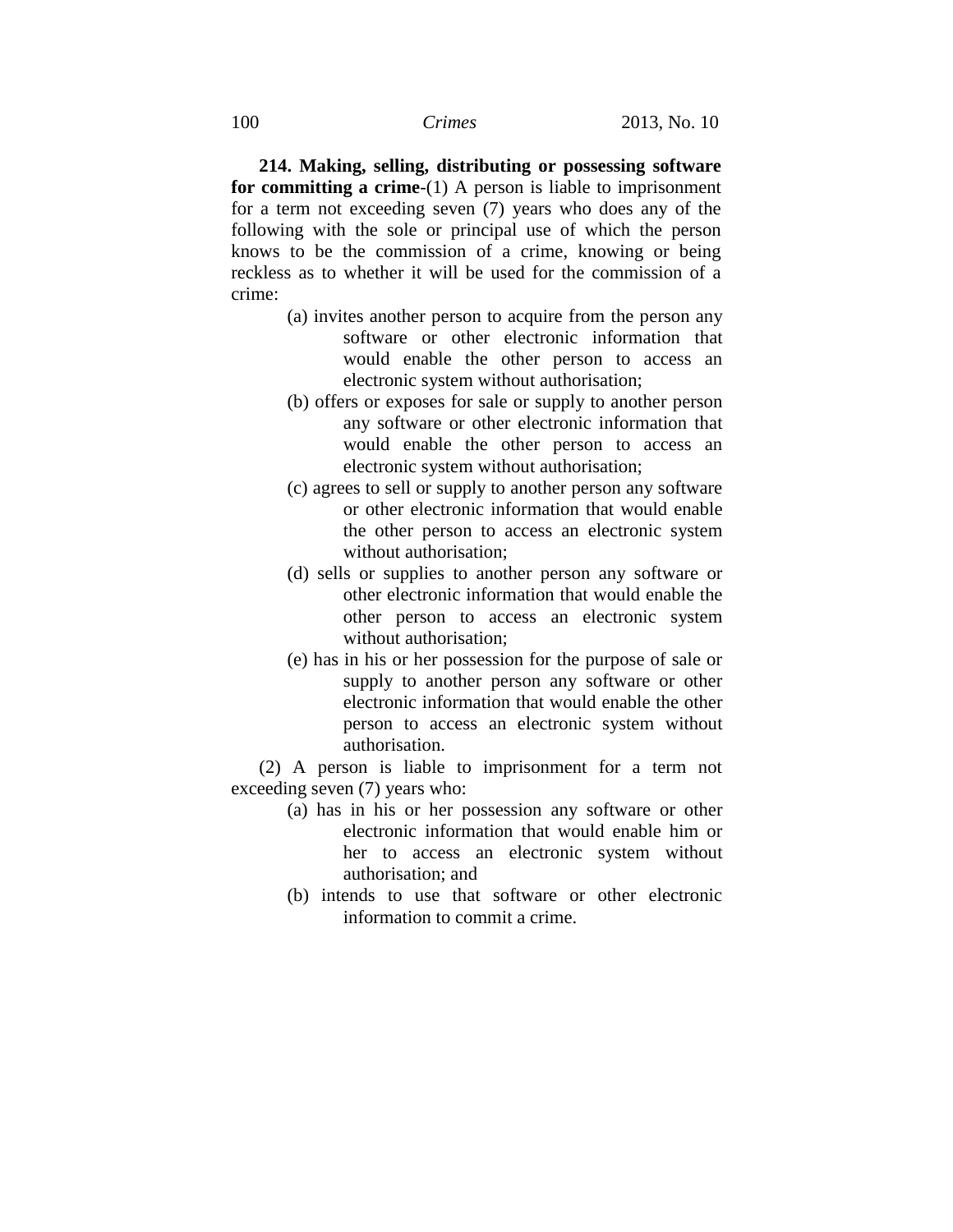**215. Identity fraud**-(1) A person commits an offence and is liable to imprisonment for a term not exceeding five (5) years who knowingly obtains, transfers or possesses another person's identity information in circumstances giving rise to a reasonable inference that the information is intended to be used to commit an offence that includes fraud, deceit, or falsehood as an element of the offence.

(2) A person commits an offence and is liable to imprisonment for a term not exceeding 10 years who dishonestly or fraudulently personates another person, living or dead:

- (a) with intent to gain advantage for himself, herself or another person; or
- (b) with intent to obtain any property or an interest in any property; or
- (c) with intent to cause disadvantage to the person being personated or another person; or
- (d) with intent to avoid arrest or prosecution or to obstruct, pervert or defeat the course of justice.

(3) A person is liable to imprisonment for a period not exceeding seven (7) years who, intentionally without lawful excuse or justification or in excess of a lawful excuse or justification, by using an electronic system in any stage of the offence, transfers, possesses, or uses a means of identification of another person with the intent to commit, or to aid or abet, or in connection with, any unlawful activity that constitutes a crime.

(4) A person is liable to imprisonment for a term not exceeding seven (7) years who intentionally, without authorisation and with fraudulent or dishonest intent of procuring, without right, an economic benefit for oneself or for another person, causes a loss of property to another person by:

- (a) any input, alteration, deletion or suppression of electronic data; or
- (b) any interference with the functioning of an electronic system.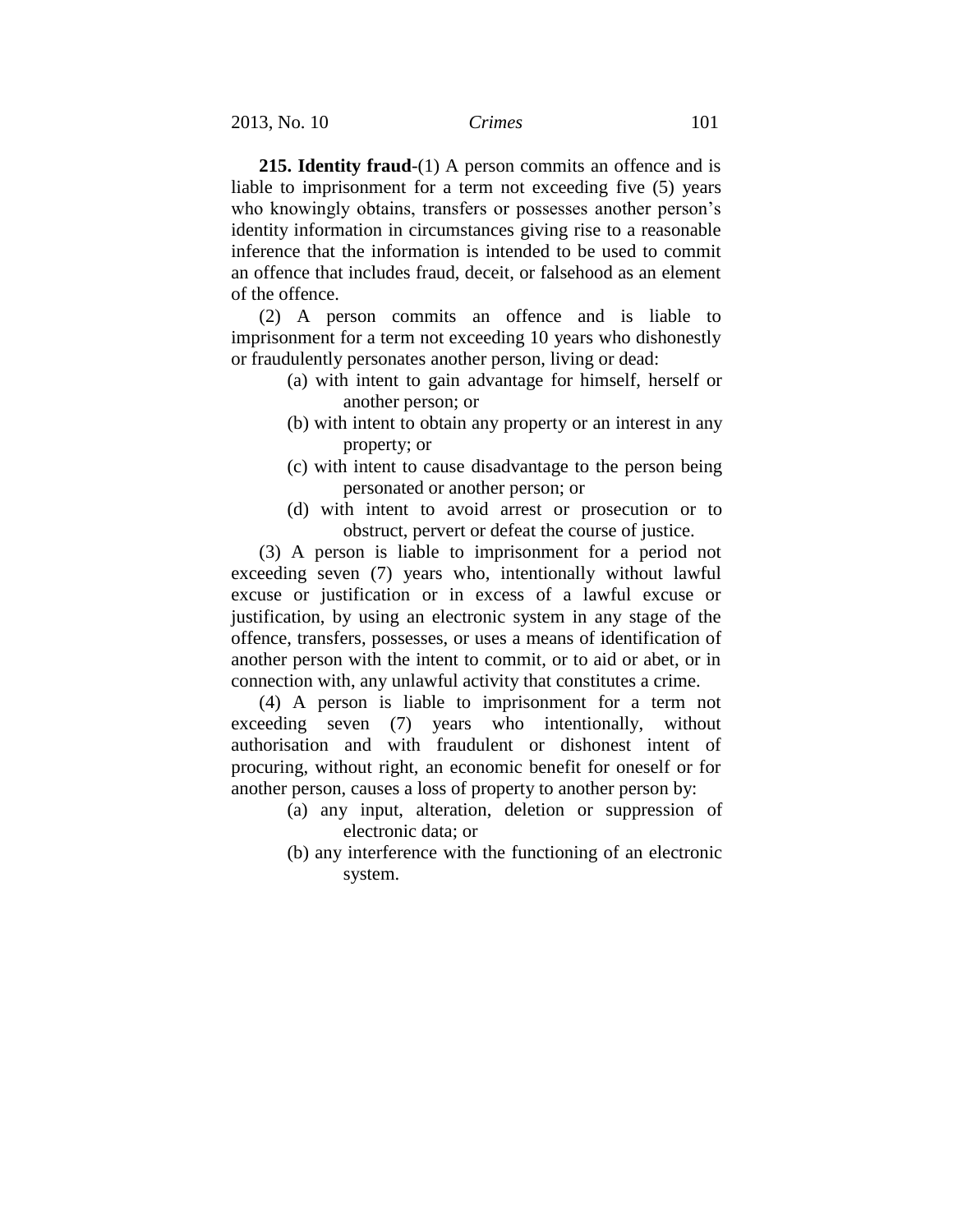**216. Forgery of electronic data** - A person is liable to imprisonment for a term not exceeding seven (7) years who intentionally and without authorisation, inputs, alters, deletes, or suppresses electronic data, resulting in inauthentic data with the intent that it be considered or acted upon for legal purposes as if it were authentic, regardless of whether or not the data is directly readable and intelligible.

**217. SPAM**-(1) A person is liable to imprisonment for a term not exceeding five (5) years or to a fine of not more than 100 penalty units, or both, who intentionally:

- (a) initiates the transmission of multiple electronic messages from or through an electronic system with the intent to deceive or mislead users, or any electronic mail or Internet service provider, as to the origin of the messages; or
- (b) uses a protected electronic system to relay or retransmit multiple electronic messages, with the intent to deceive or mislead users, or any electronic mail or Internet service provider, as to the origin of such messages; or
- (c) materially falsifies header information in multiple electronic messages and intentionally initiates the transmission of such messages.

(2) For the purpose of this section, "multiple electronic message" means an electronic mail message including E-Mail and instant messaging sent to more than 1,000 recipients.

**218. Solicitation of children** - A person is liable to imprisonment for a term not exceeding seven (7) years who intentionally, through the use of information and communication technology, proposes to a child to meet him or her, with the intent of committing an offence and where such proposal has been followed by material acts leading to such meeting.

**219. Harassment utilising means of electronic communication** - A person is liable to imprisonment for a term not exceeding five (5) years who intentionally initiates any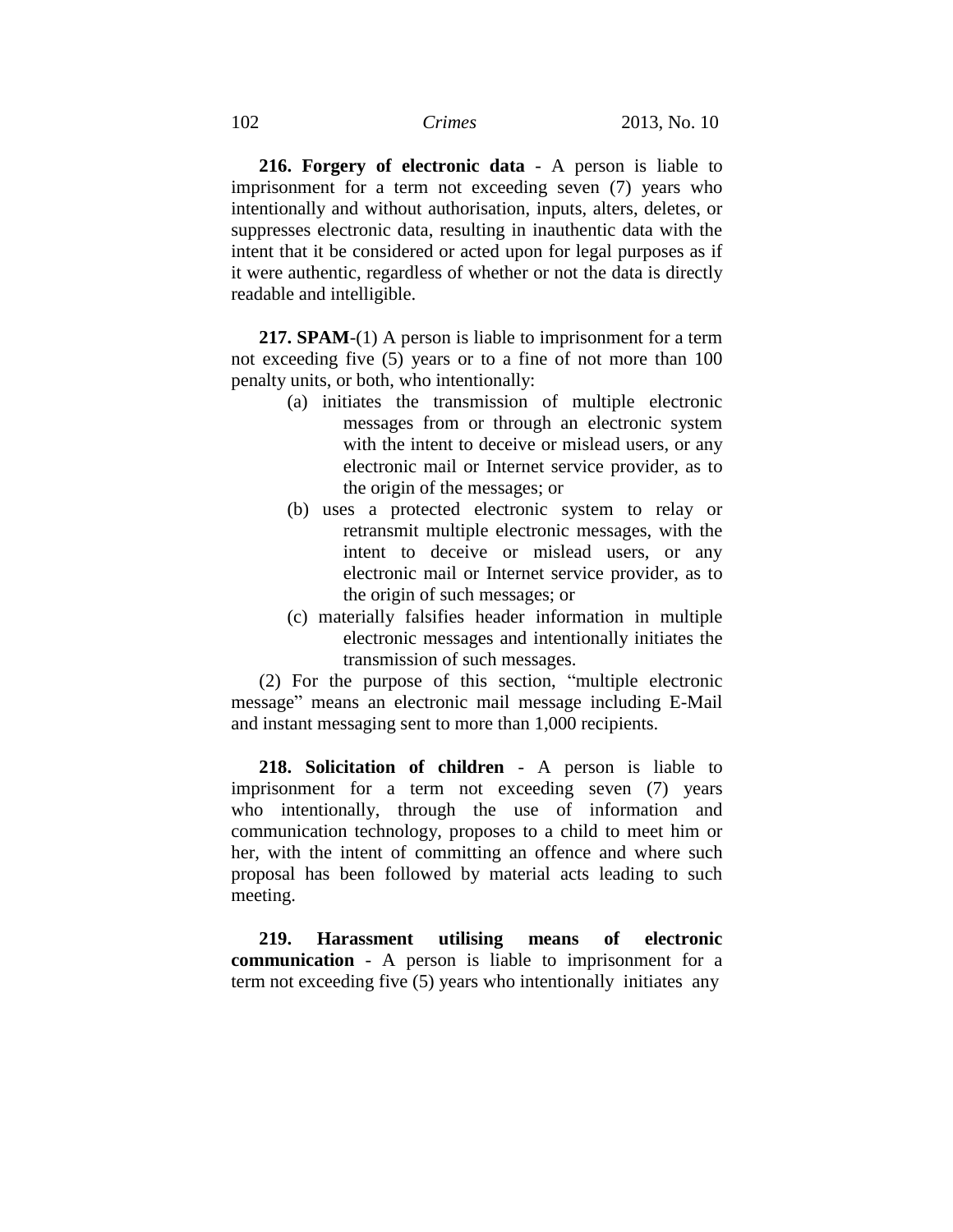electronic communication, with the intent to coerce, intimidate, harass, or cause substantial emotional distress to a person, using an electronic system to support severe, repeated, and hostile behaviour.

**220. Consequential amendments to the Telecommunications Act 2005** - In section 74(1) of the Telecommunications Act 2005:

- (a) in the section heading, omit "and Computer";
- (b) in paragraph (b), omit "or computer system" and "or computer";
- (c) in paragraph (c), for "or computer date" substitute "data", and for "a computer system" substitute "an electronic system";
- (d) in paragraph (d), for "or computer date" substitute "data";
- (e) in paragraph (e), omit "or computer system" and "or computer";
- (f) in paragraph (g), omit
	- (i) "computer" before the term "password"; and
		- (ii) "or computer system".

## **PART XIX MISCELLANEOUS PROVISIONS**

**221. Consent of Attorney-General to prosecutions**-(1) No information shall, by virtue only of the provisions of this Act, be laid against any person who:

- (a) whether or not the person is a Samoan citizen or a person ordinarily resident in Samoa, is alleged to have committed outside Samoa an offence on board or by means of any ship or aircraft which is not a Samoan ship or a Samoan aircraft, or an offence to which section 7(3) applies; or
- (b) whether or not he or she is a Samoan citizen or a person ordinarily resident in Samoa, is alleged to have committed, anywhere within Samoa or in the space above Samoa, an offence on board or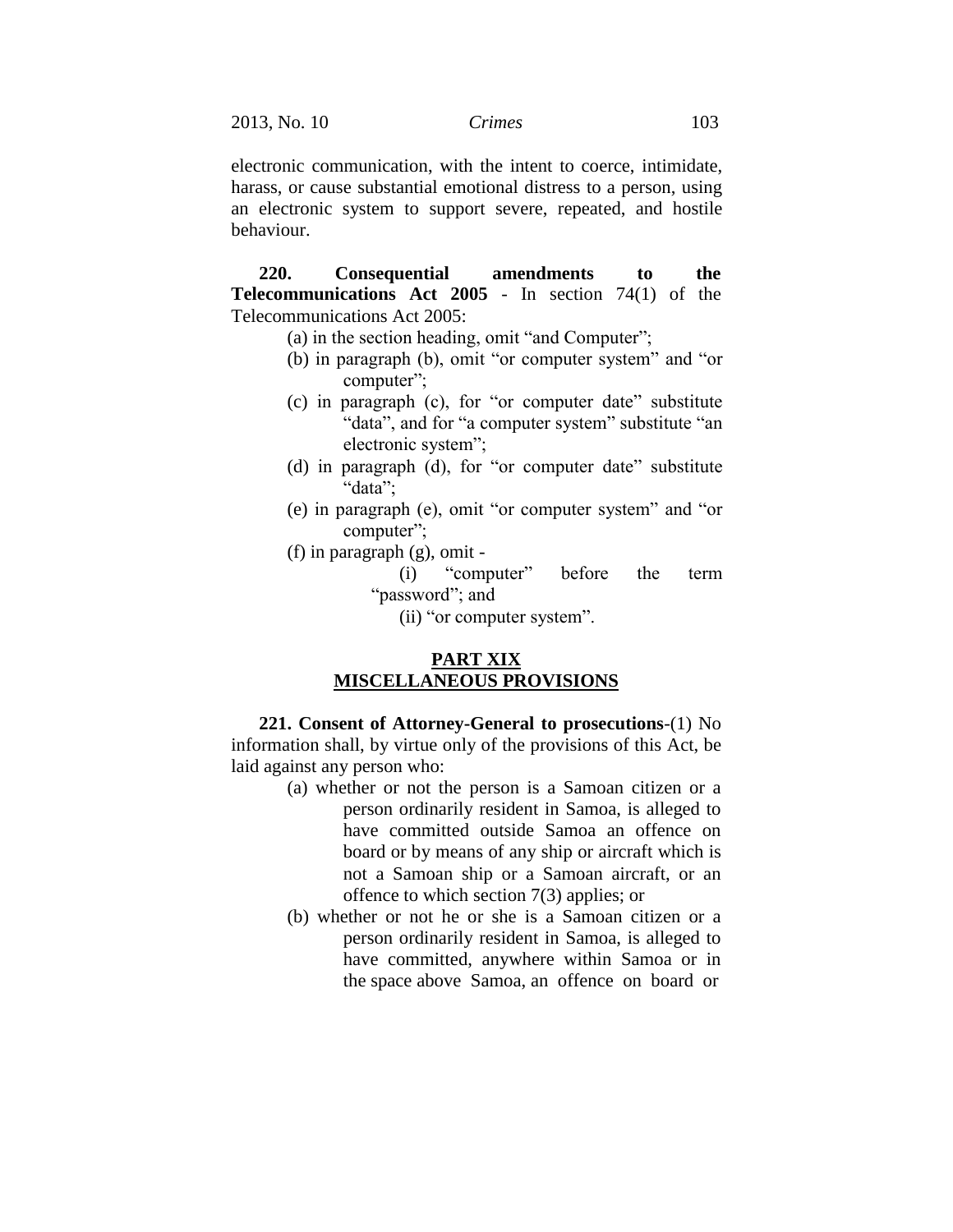by means of any ship or aircraft which belongs to the government of any country other than Samoa or is held by any person on behalf or for the benefit of that government, whether or not the ship or aircraft is for the time being used as a ship or aircraft of any of the armed forces of that country,

except with the consent of the Attorney-General and on the Attorney General's certificate that it is expedient that the proceedings should be instituted; and where the proceedings would be instituted only by virtue of the jurisdiction conferred by paragraph (c) of section  $7(1)$ .

(2) For the purposes of subsection (1) a person alleged to have committed any such offence may be arrested, or a warrant for the person's arrest may be issued and executed, and the person may be remanded in custody or on bail, notwithstanding that the consent of the Attorney-General to the laying of an information for the offence has not been obtained; but no further or other proceedings shall be taken until that consent has been obtained.

#### **222. Contempt of Court**-(1) If any person:

- (a) assaults, threatens, intimidates, or wilfully insults a Judge, or any Registrar, or any officer of the court, or any assessor, or any witness, during his or her sitting or attendance in court, or in going to or returning from the court; or
- (b) wilfully interrupts or obstructs the proceedings of the court or otherwise misbehaves in court; or
- (c) wilfully and without lawful excuse disobeys any order or direction of the court in the course of the hearing of any proceedings,

any constable or officer of the court, with or without the assistance of any other person, may, by order of the Judge, take the offender into custody and detain the person until the rising of the court.

(2) In any such case as aforesaid, the Judge, if he or she thinks fit, may sentence the offender to imprisonment for any period not exceeding three (3) months, or sentence him or her to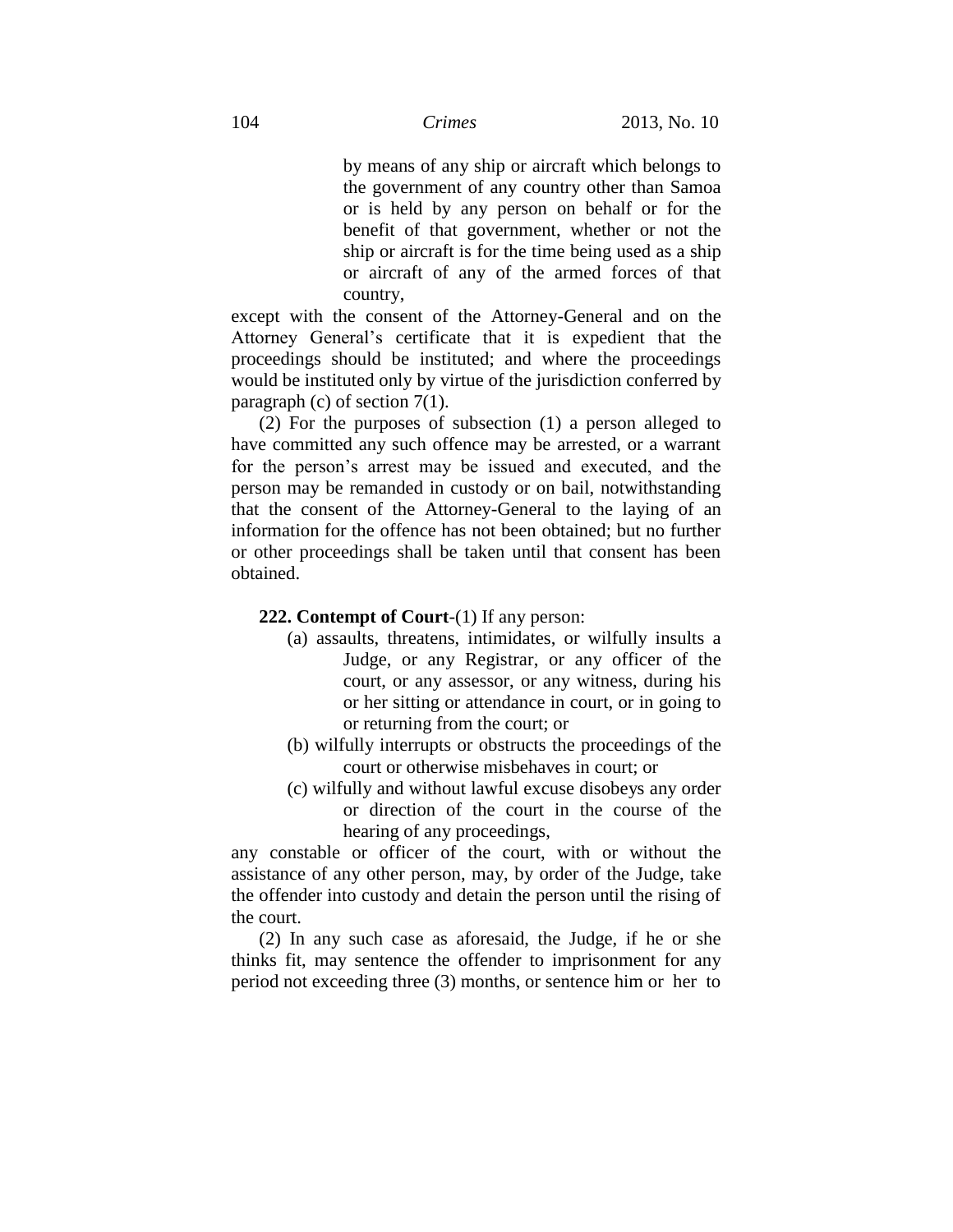pay a fine not exceeding 10 penalty units for every such offence; and in default of payment of any such fine may direct that the offender be imprisoned for any period not exceeding three (3) months, unless the fine is sooner paid.

(3) Nothing in this section shall limits or affects any power or authority of the court to punish any person for contempt of court in any case to which this section does not apply.

**223. Regulations**-(1) The Head of State, acting on the advice of Cabinet may make regulations not inconsistent with this Act to provide for such matters as are required or contemplated by this Act or are necessary for giving full effect to the provisions of this Act and for its due administration.

(2) Without limiting the general power to make regulations conferred by this section, regulations may be made under this section:

- (a) prescribing forms to be used in respect of any proceedings to which this Act applies;
- (b) prescribing fees to be paid in respect of any proceedings to which this Act applies;
- (c) prescribing the fees, travelling allowances, and expenses payable to interpreters and to persons giving evidence in proceedings to which this Act applies; and
- (d) prescribing the costs and charges payable by parties in proceedings to which this Act applies.

**224. Repeal of the Crimes Ordinance 1961** - The Crimes Ordinance 1961 is repealed ("repealed Ordinance").

**225. Proceedings pursuant to the repealed Ordinance** - Section 226 applies if:

> (a) an enactment that forms a part of this Act and that creates an offence is repealed and is replaced by, or is consolidated in, a new enactment, whether in the same or a different form; and -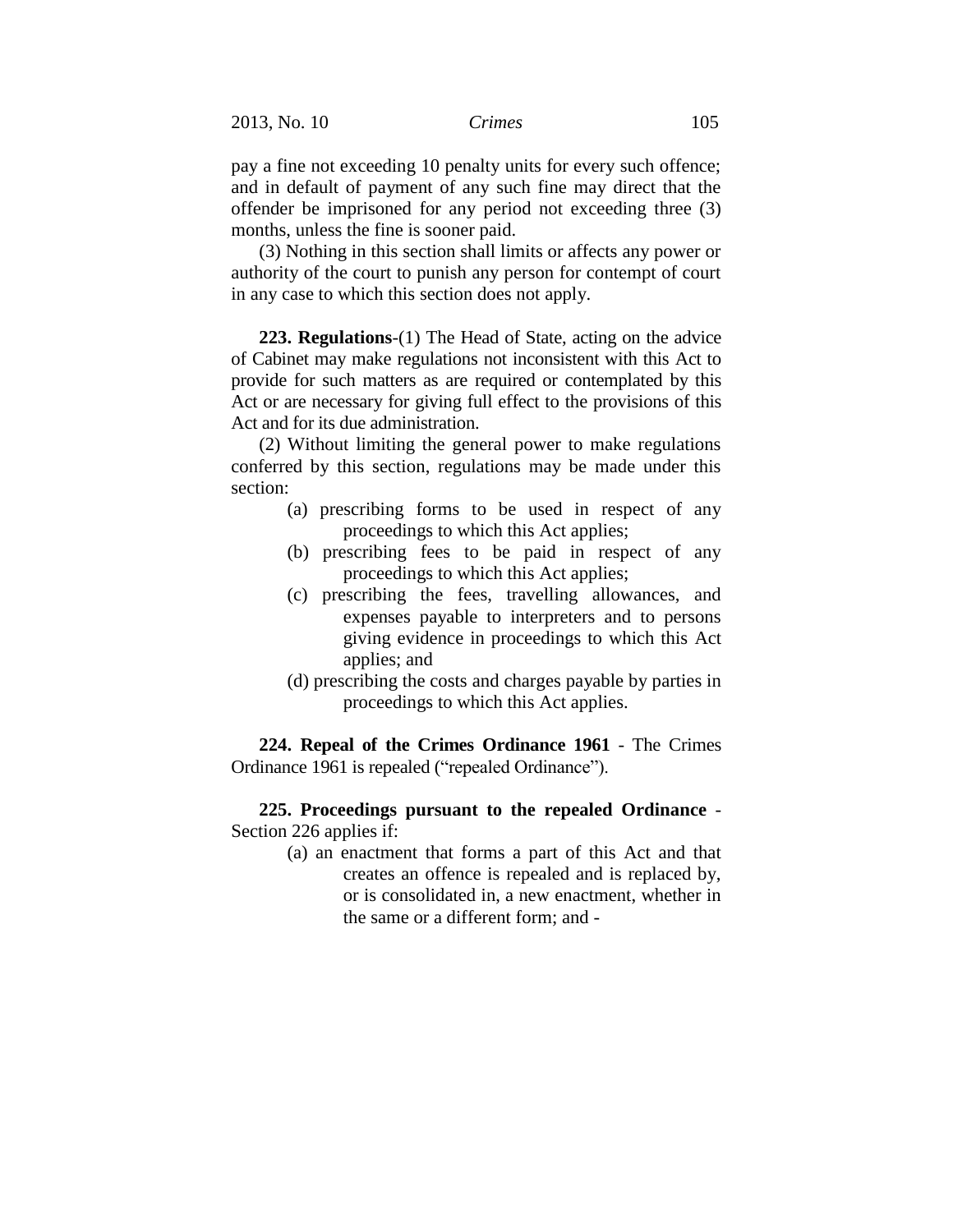(i) proceedings are commenced for an offence contrary to the repealed Ordinance in reliance on section 20A of the Acts Interpretation Act 1974; or

(ii) proceedings are commenced for an offence contrary to the new enactment; or

(iii) proceedings are commenced for an offence contrary to the repealed Ordinance in reliance on section 20A of the Acts Interpretation Act 1974 and, in the alternative, for an offence contrary to the new enactment; and

(b) the date of the act or omission by the defendant constituting the alleged offence cannot be established with sufficient certainty to determine whether it occurred before the repeal of the repealed Ordinance or after the commencement of the new Act.

**226. Repealed Ordinance continue to have effect**-(1) The repealed Ordinance referred to in section 225 continues to have effect for the purposes of the proceedings.

(2) The defendant may be found guilty or convicted of the offence created by the repealed Ordinance if the defendant's act or omission:

- (a) would have constituted an offence under both the repealed Ordinance and the new enactment referred to in section 225(a); and
- (b) occurred on a date that cannot be established with certainty but that is established to have occurred either after the commencement of the repealed Ordinance and before its repeal or after the commencement of the new enactment and before its repeal.

(3) If subsection (1) applies, the defendant is entitled to raise any defence to the repealed Ordinance that the defendant would be entitled to raise under the new enactment, if that defence is relevant to the repealed Ordinance.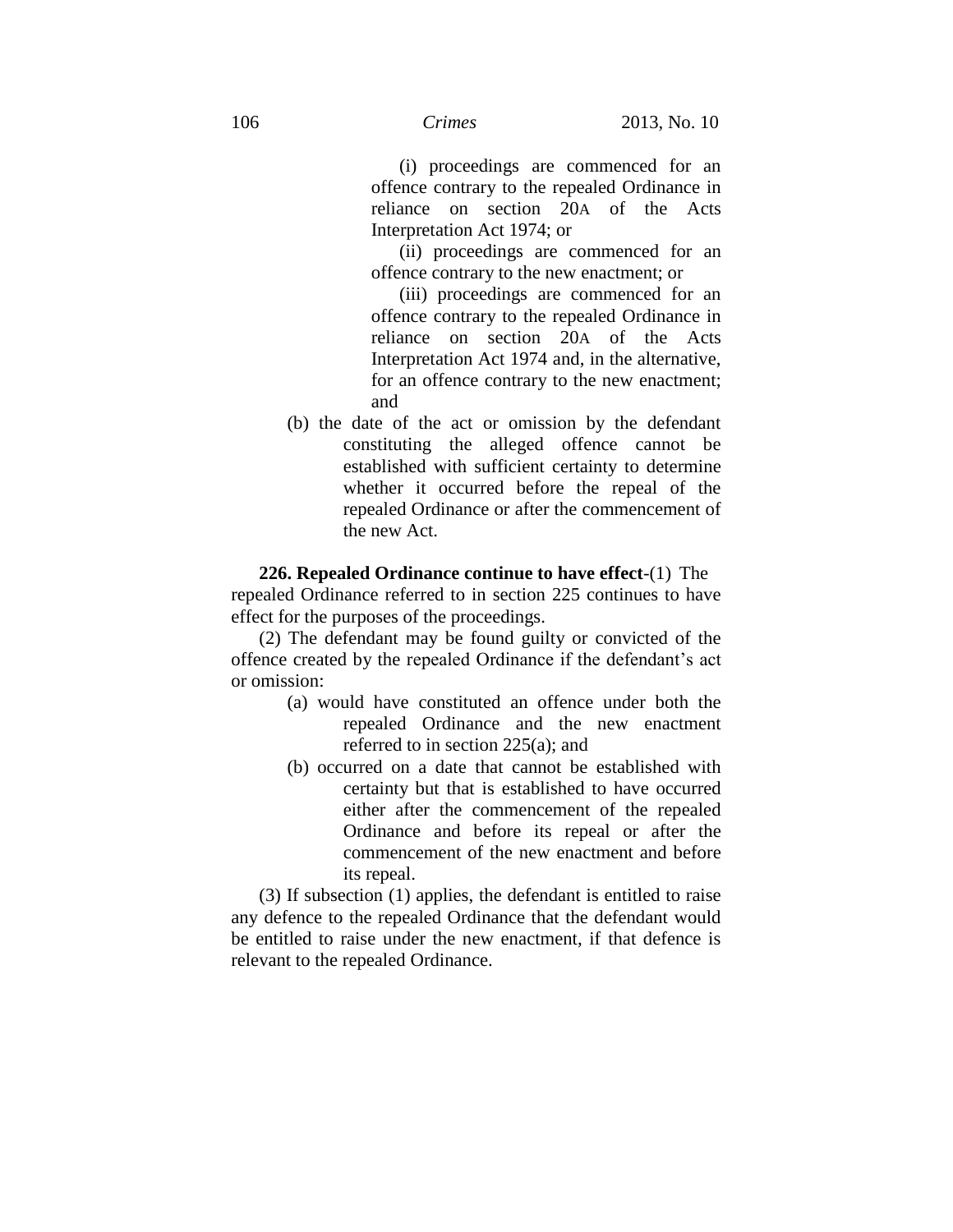(4) A defendant found guilty or convicted, in accordance with this section, of an offence created by the repealed Ordinance is liable to a maximum penalty which is the lesser of that prescribed for the offence of which the defendant is found guilty or convicted and that prescribed for the corresponding offence created under the new enactment.

**227. Consequential amendments**-(1) The Acts Interpretation Act 1974 is amended by inserting after section 20 the following:

"**20A. Effect of repeal on prior offences and breaches of enactments**-(1) The repeal of an enactment does not affect a liability to a penalty for an offence or for a breach of an enactment committed before the repeal.

(2) A repealed enactment continues to have effect as if it had not been repealed for the purpose of:

- (a) investigating the offence or breach; or
- (b) commencing or completing proceedings for the offence or breach; or
- (c) imposing a penalty for the offence or breach.".

(2) Section 87 of the Criminal Procedure Act 1972 is repealed and substituted with:

"**87. Supreme Court with assessors**-(1) Subject to subsection (2) or (3), the Supreme Court shall sit with assessors on the trial of any person for an offence punishable by imprisonment for more than 10 years if he or she pleads "not guilty".

(2) Any person charged with an offence, for which the punishment is other than imprisonment for life, shall be entitled before the charge is gone into but not afterwards, to be tried by a Judge of the Supreme Court sitting alone.

(3) Any person charged under the Narcotics Act 1967 for which the punishment is imprisonment for a term not exceeding 14 years shall be tried by a Judge of the Supreme Court sitting alone<sup>"</sup>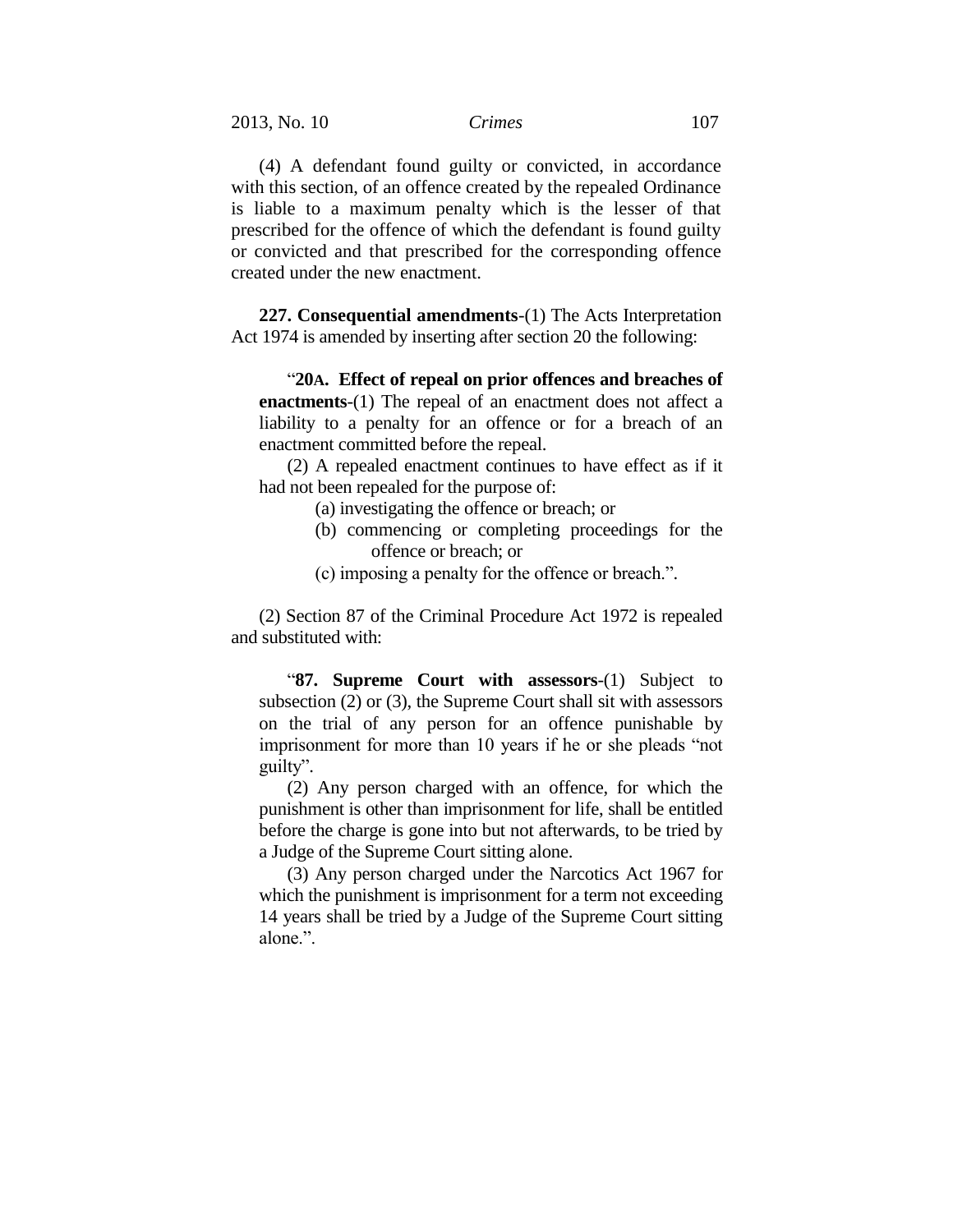(3) The Indecent Publication Ordinance 1960 is amended: (a) in section 2 -

> (i) in the definition of "indecent document" by inserting "electronic device" after "film";

> (ii) by inserting the following new definition:

"electronic device" means any device capable of storing, transmitting, communicating or transferring data, voice, images or any other matter;" and

> (iii) in the definition of "film" by adding the following new paragraph:

"(ba) a video clip;" and

(b) in section 3 -

(i) in subsection (1), by adding "or any other means" after "post";

(ii) in subsection  $(4)(a)$ , by deleting "3 months" and substuting "2 years".

**228. Savings and transitional provisions**-(1) The repealed enactments referred to in section 224 continue to have effect for the purpose of the proceedings.

(2) The defendant may be found guilty or convicted of the offence created by the repealed enactment if the defendant's act or omission:

- (a) would have constituted an offence under both the repealed enactment referred to in section 224 and the new enactment; and
- (b) occurred on a date that cannot be established with certainty but that is established to have occurred either after the commencement of the repealed enactment and before its repeal or after the commencement of the new enactment and before its repeal.